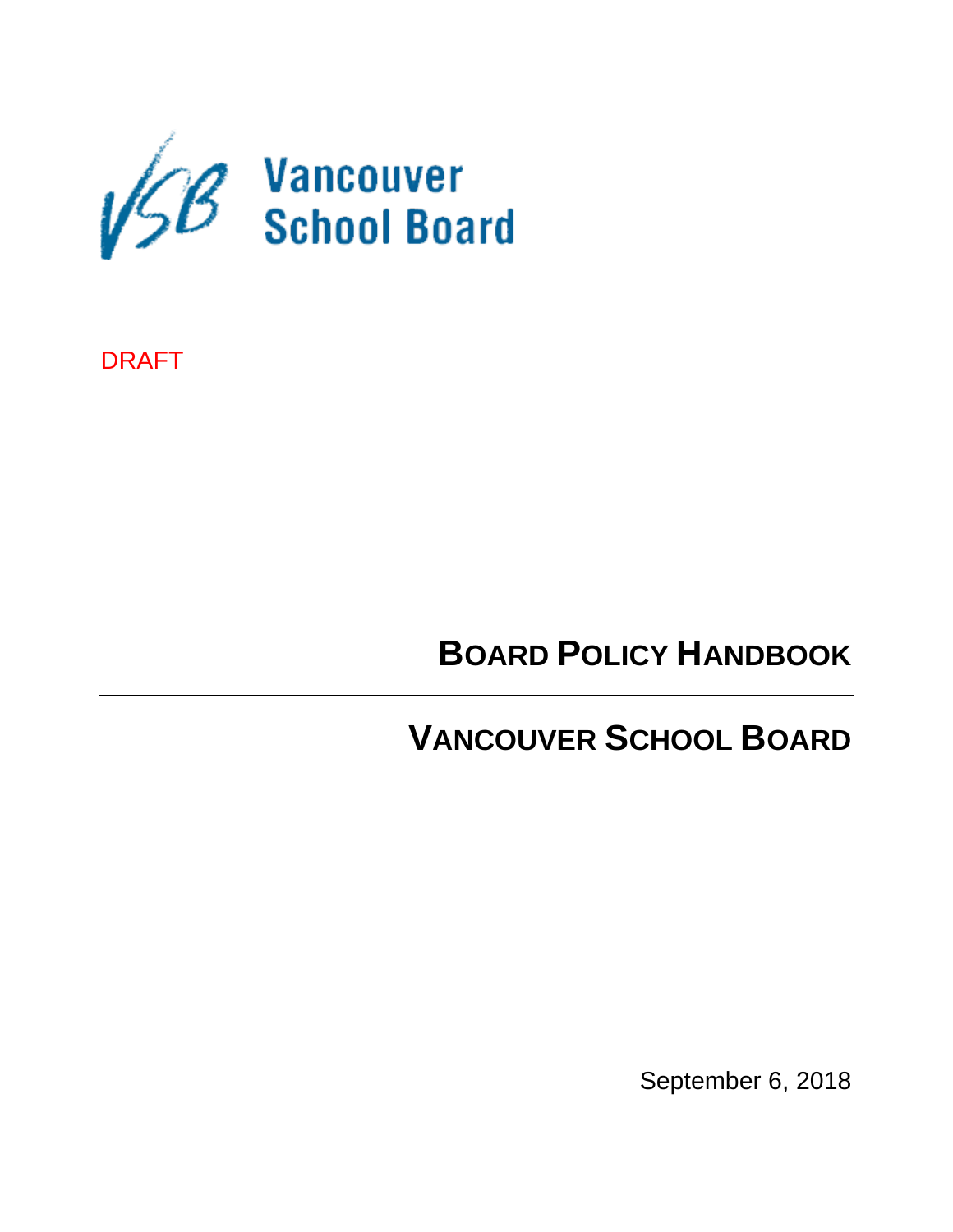This Board Policy Handbook has been developed to highlight and support the very important governance function of the Board. In addition to clearly defining the role of the Board, the role of the Superintendent and the delegation of authority from the Board to the Superintendent, it includes the following as policies:

- 1. Foundational statements which provide guidance and direction for all activities within the District;
- 2. Directions for how the Board itself is to function and how individual trustees are to conduct themselves; how Board committees and representatives are to function;
- 3. Statements as to how appeals and hearings will be conducted;
- 4. Non-delegable matters such as policy-making and school closures; and
- 5. Specific matters which the Board has chosen not to delegate to the Superintendent.

This Board Policy Handbook is intended to be supplemented by an Administrative Procedures Manual; the primary written document by which the Superintendent directs staff. The Administrative Procedures Manual must be entirely consistent with this Board Policy Handbook.

The development of two separate and distinct documents is meant to reinforce the distinction in the District between the Board's responsibility to govern and the Superintendent's executive or administrative duties.

It is to be noted that the electronic versions of both the Board Policy Handbook and the Administrative Procedures Manual as well as any other handbooks/manuals referenced are always the most current documents available.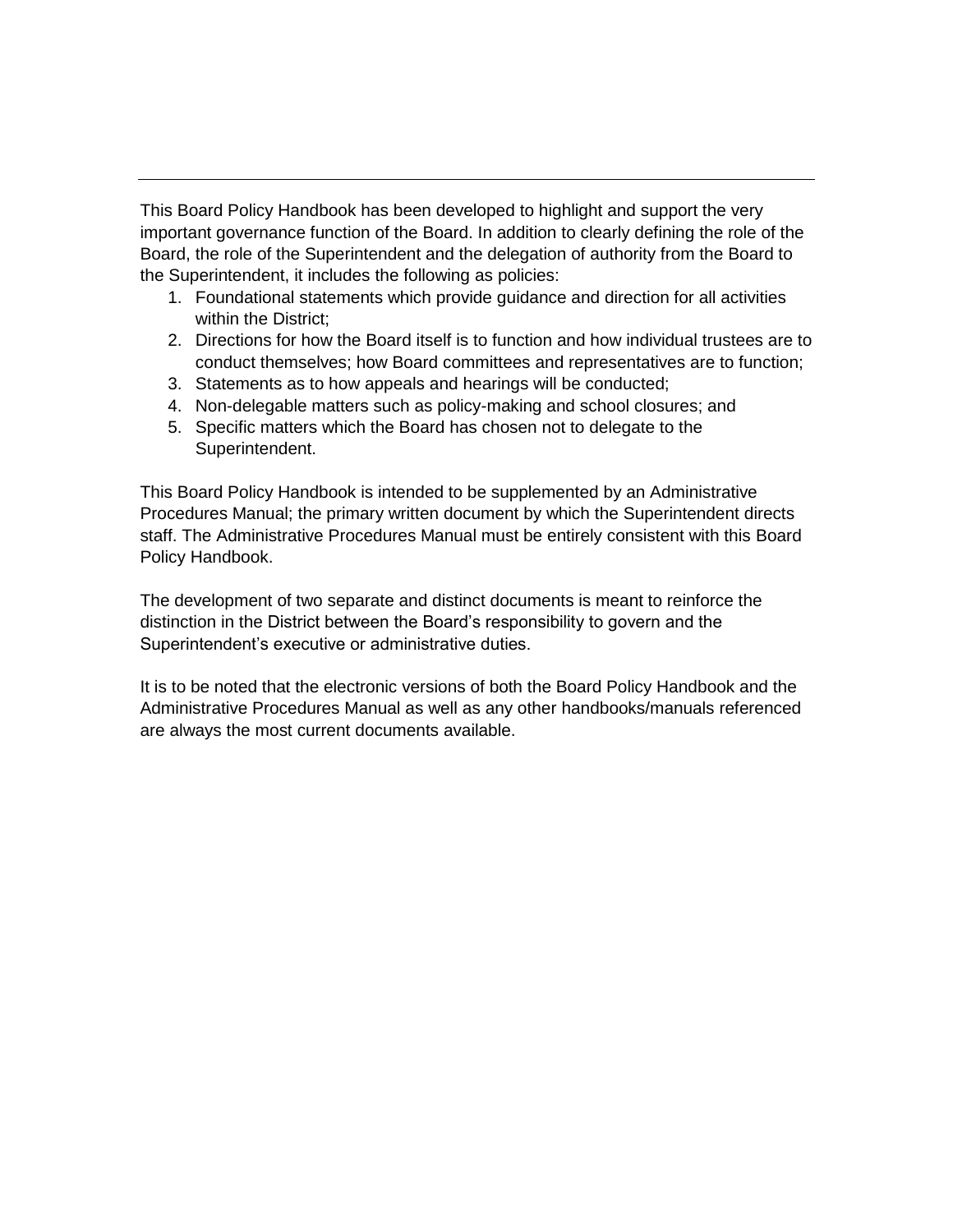## **Table of Contents**

| Appendix - Services, Materials And Equipment Provided To Trustees ________________________________ 43                                                                                                                          |     |
|--------------------------------------------------------------------------------------------------------------------------------------------------------------------------------------------------------------------------------|-----|
|                                                                                                                                                                                                                                |     |
|                                                                                                                                                                                                                                |     |
|                                                                                                                                                                                                                                |     |
|                                                                                                                                                                                                                                |     |
| Policy 7 - Board Operations 53 and 200 million to the state of the state of the state of the state of the state of the state of the state of the state of the state of the state of the state of the state of the state of the |     |
|                                                                                                                                                                                                                                |     |
|                                                                                                                                                                                                                                |     |
|                                                                                                                                                                                                                                |     |
|                                                                                                                                                                                                                                |     |
|                                                                                                                                                                                                                                |     |
|                                                                                                                                                                                                                                |     |
|                                                                                                                                                                                                                                |     |
| Appendix A - Superintendent Evaluation Process Criteria And Timelines ____________________________89                                                                                                                           |     |
|                                                                                                                                                                                                                                |     |
| Appendix C - Interview Guide Superintendent Leadership Practices___________________________________96                                                                                                                          |     |
|                                                                                                                                                                                                                                |     |
|                                                                                                                                                                                                                                |     |
| <u>Policy 15 - Recruitment And Selection Of Personnel ______________________________ 108</u>                                                                                                                                   |     |
|                                                                                                                                                                                                                                |     |
|                                                                                                                                                                                                                                |     |
|                                                                                                                                                                                                                                |     |
|                                                                                                                                                                                                                                |     |
| Policy 19 - Restricted And Non-Restricted Surplus Funds_________________________124                                                                                                                                            |     |
| Policy 20 - Disposal Of Land Or Improvements ___________________________________                                                                                                                                               | 125 |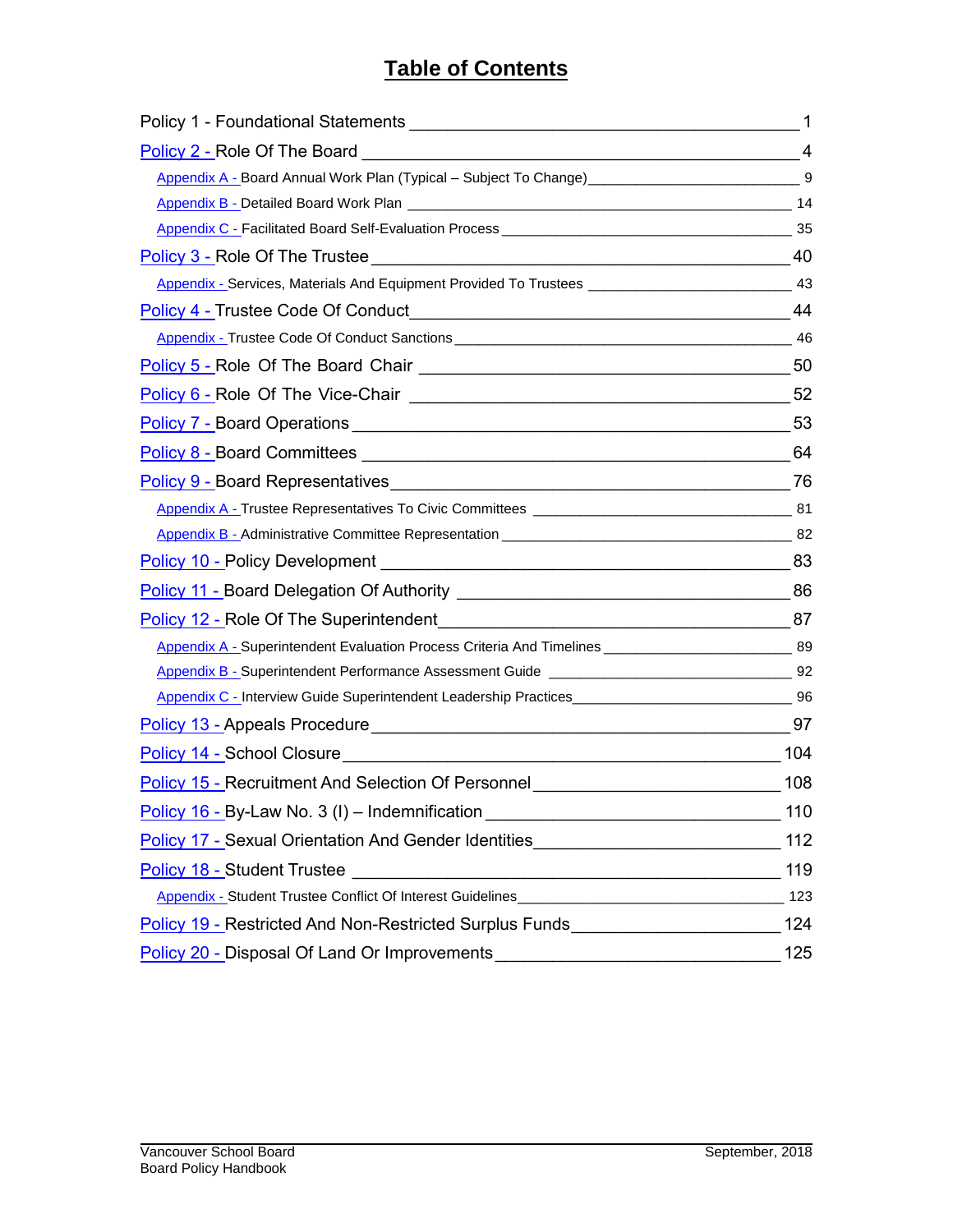### **FOUNDATIONAL STATEMENTS**

#### <span id="page-3-0"></span>**Our Vision**

We inspire student success by providing an innovative, caring and responsive learning environment.

#### **Our Mission**

To enable students to reach their intellectual, social, aesthetic and physical potential in challenging and stimulating settings which reflect the worth of each individual and promote mutual respect, cooperation and social responsibility.

#### **Motto**

Shaping our future, together.

#### **Guiding Principles**

#### Collaboration

We value strong relationships and open communication to promote the sharing of ideas and practice.

#### **Engagement**

We encourage and support the use of creative and innovative practices.

#### **Excellence**

We strive for excellence in everything we do.

Inclusion

We value and celebrate diversity by supporting the well-being of every individual, creating a sense of belonging.

**Transparency** We are open, honest and accountable.

#### **Goals**

Goal 1:

Engage our learners through innovative teaching and learning practices.

- Enhance support for students with specific needs.
- Support the implementation of the curriculum.
- Enhance assessment and reporting strategies to support teaching and learning.
- Ensure Indigenous students achieve increased academic success in Vancouver schools and that they participate fully and successfully from kindergarten through the completion of Grade 12.
- Provide increased opportunities to connect students to their learning.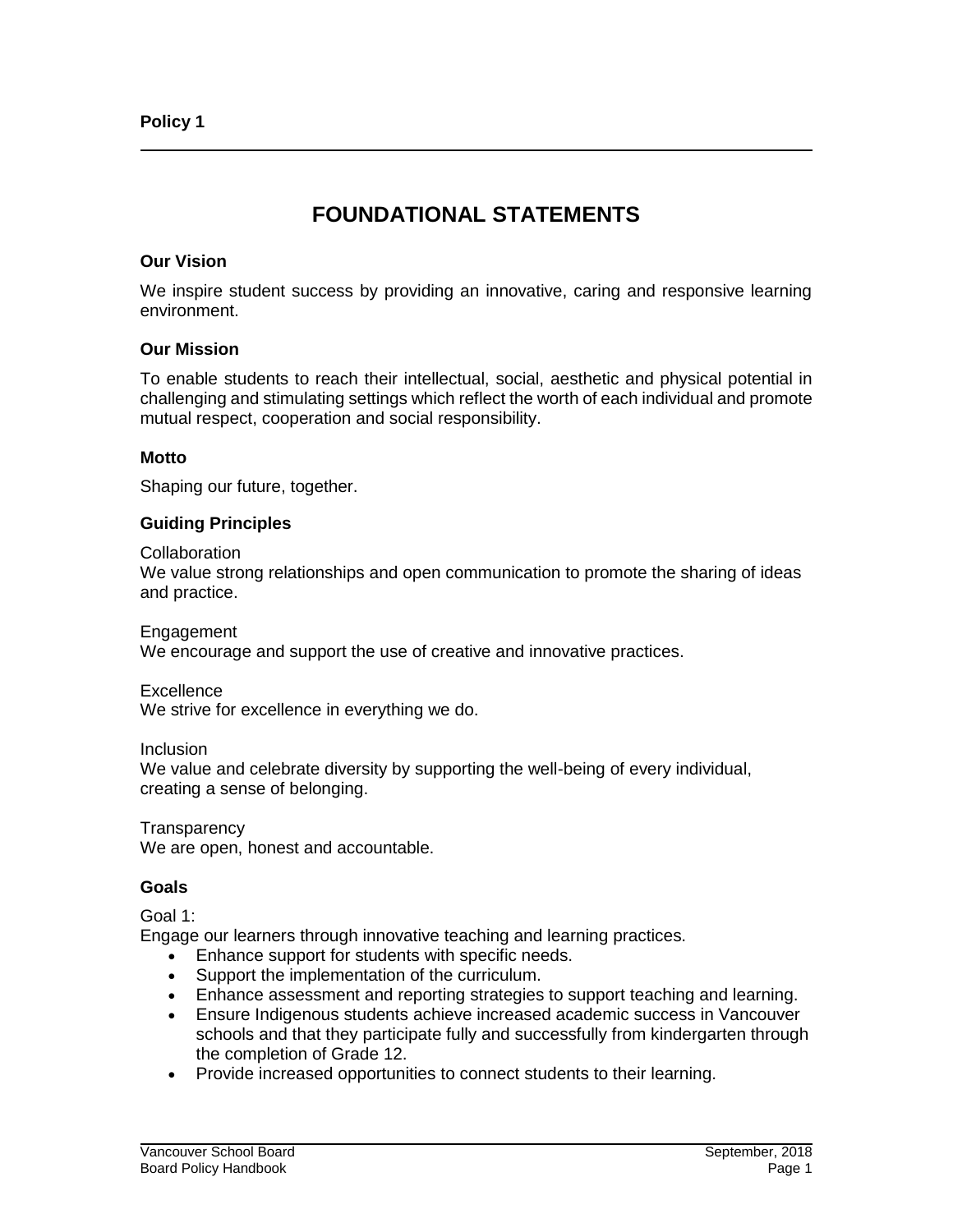Goal 2:

Build capacity in our community through strengthening collective leadership.

- Support professional networking opportunities and collaborative practices for our staff.
- Encourage and appreciate the contributions made by our students, families, employee groups and community partners.
- Support professional development opportunities for staff in the implementation of the curriculum.
- Enhance and support opportunities for student voice.
- Enhance and support opportunities for parental engagement.

### Goal 3:

Create a culture of care and shared social responsibility.

- Increase Indigenous students' sense of pride, self-esteem, belonging, place, acceptance and caring in their schools.
- Increase knowledge, awareness, appreciation of, and respect for Indigenous histories, traditions, cultures and contributions by all students through eliminating institutional, cultural and individual racism within the Vancouver school District learning communities.
- Encourage and enhance practices that support cultural, emotional, physical and mental well-being.
- Support effective, thoughtful transitions for all students at each stage of their development.
- Respect and celebrate all forms of diversity.
- Support collaborative relationships with community partners that enhance student learning and well-being.

#### Goal 4:

Provide effective leadership, governance and stewardship.

- Advocate for public education.
- Implement the recommendations of the Long Range Facility Plan.
- Effectively utilize school District resources and facilities.
- Support effective communication, engagement and community partnerships.
- Develop and implement a long term financial planning model.
- Implement the recommendations of the Sustainability Action Plan.

### **The Logo Design**

### **Vancouver School Board**

Shaping our Future Together

The Vancouver School Board logo shall only be used by external organizations with prior approval of the Superintendent.

### **Legal Name**

The Board of Education School District No. 39 (Vancouver)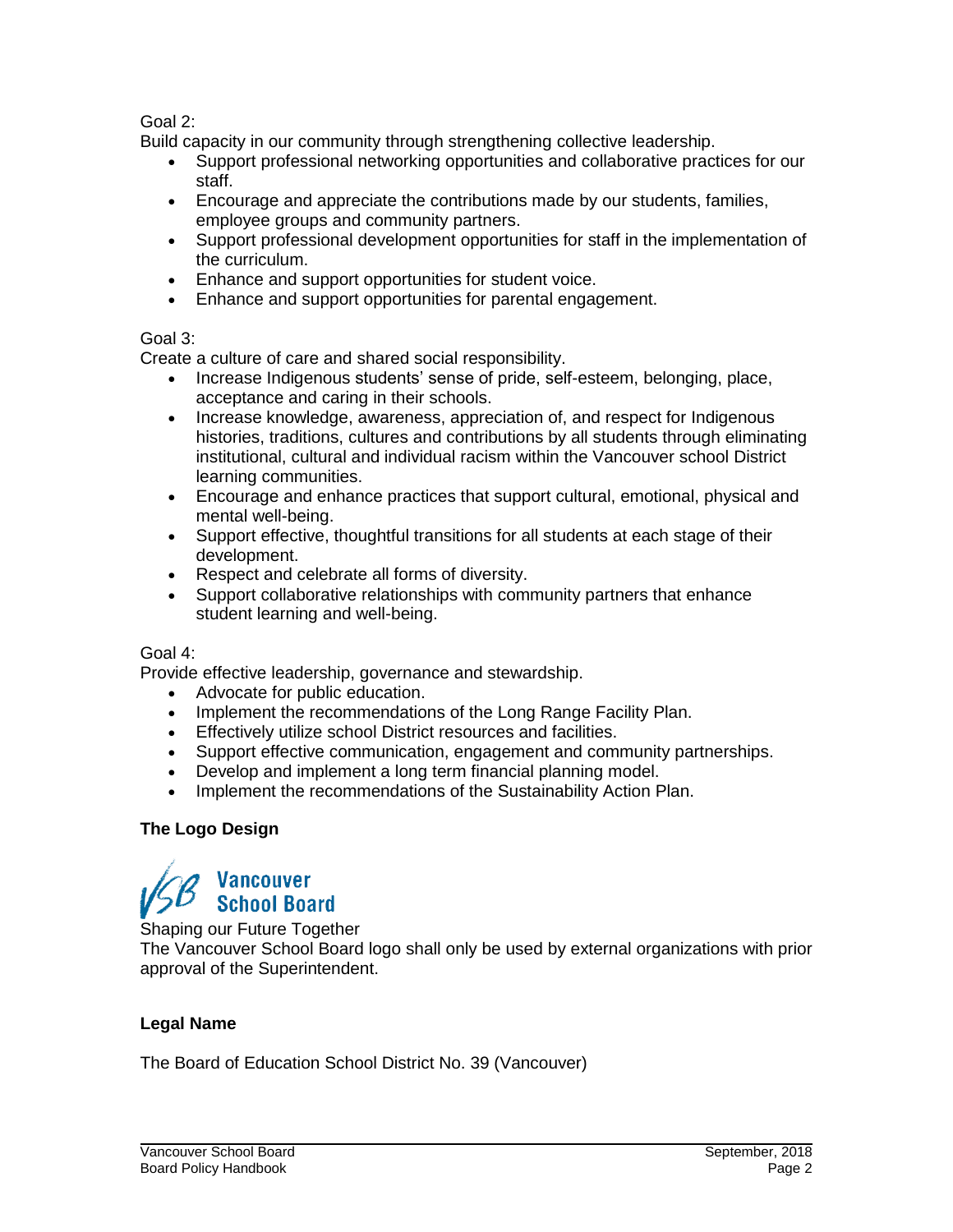The Vancouver School Board logo is the property of the Vancouver School Board and shall only be used by external organizations with prior approval of the Superintendent.

#### **Operational name**

Vancouver School Board or VSB

Legal Reference: Sections 65, 75, 85 School Act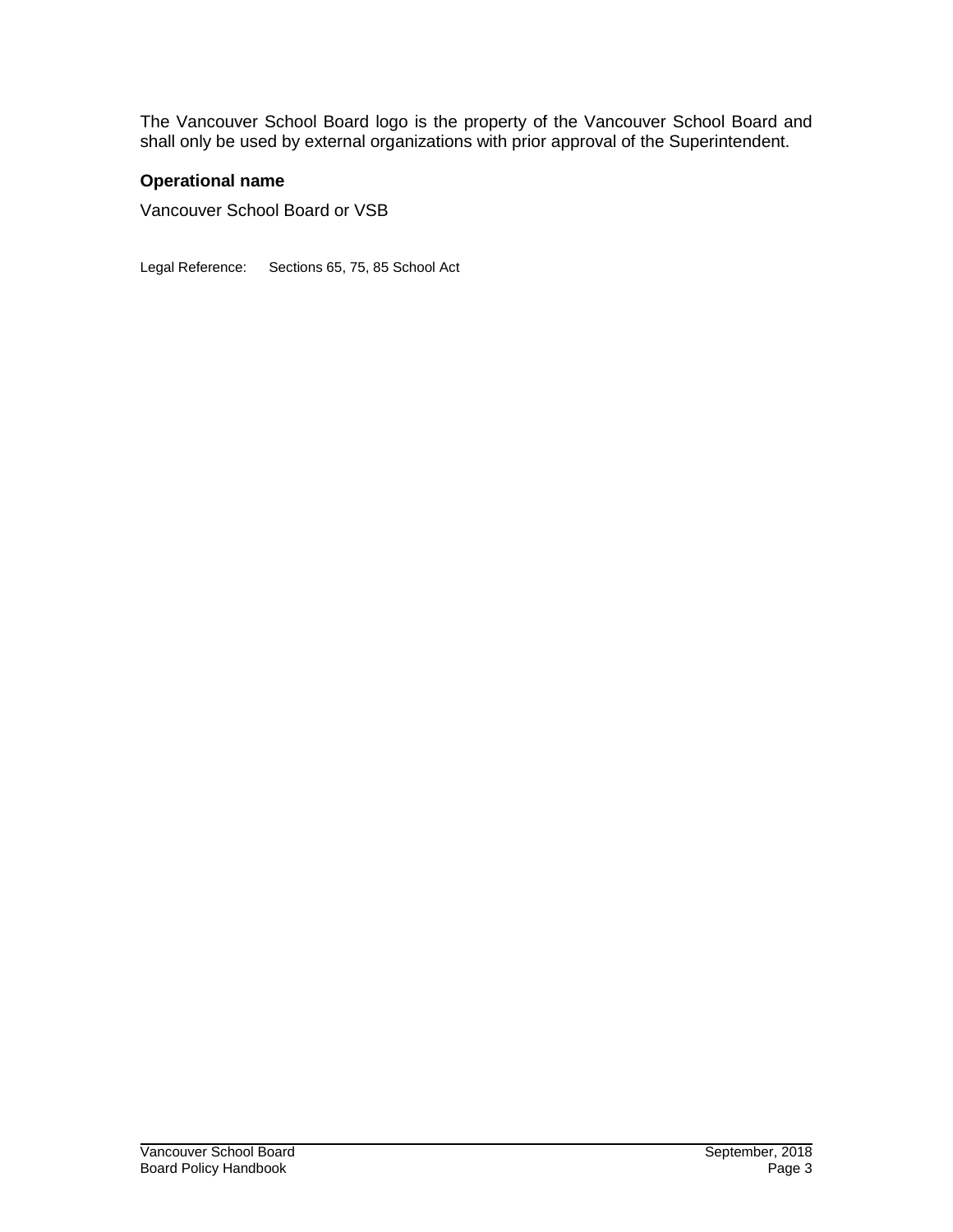## **ROLE OF THE BOARD**

<span id="page-6-0"></span>As the corporate entity established by provincial legislation and given authority by the School Act and attendant Regulations and the corporate body elected by the electors that support Vancouver School District No. 39, the Board of Education shall provide overall direction and leadership to the District. It is accountable for the provision of appropriate educational programs and services to enrolled students of the District to enable their success, in keeping with the requirements of government legislation.

The Board is therefore charged with the responsibility of providing an education system that is organized and operated in the best interests of the students it serves. It exercises this responsibility through setting of clear strategic direction and the wise use of resources in alignment with the strategic plan and District goals.

### **Specific Areas of Responsibility**

1. Accountability to the Provincial Government

The Board shall:

- 1.1 Act in accordance with all statutory requirements of provincial legislation to implement educational standards and policies.
- 1.2 Perform Board functions required by governing legislation and existing Board policy.
- 2. Developing and maintaining a Culture of Student Learning

The Board shall:

- 2.1 Ensure board agendas reflect the Board's relentless commitment to improving student success.
- 2.2 Ensure the VSB strategic plan references student learning key results.
- 2.3 Ensure the Framework for Enhancing Student Learning and the Indigenous Education Enhancement Agreement are reviewed at least annually including identification of trends and issues.
- 2.4 Ensure resources for approved initiatives to improve student outcomes are included in the annual operating budget.
- 2.5 Ensure the effectiveness of the Superintendent's leadership in improving student outcomes is assessed annually.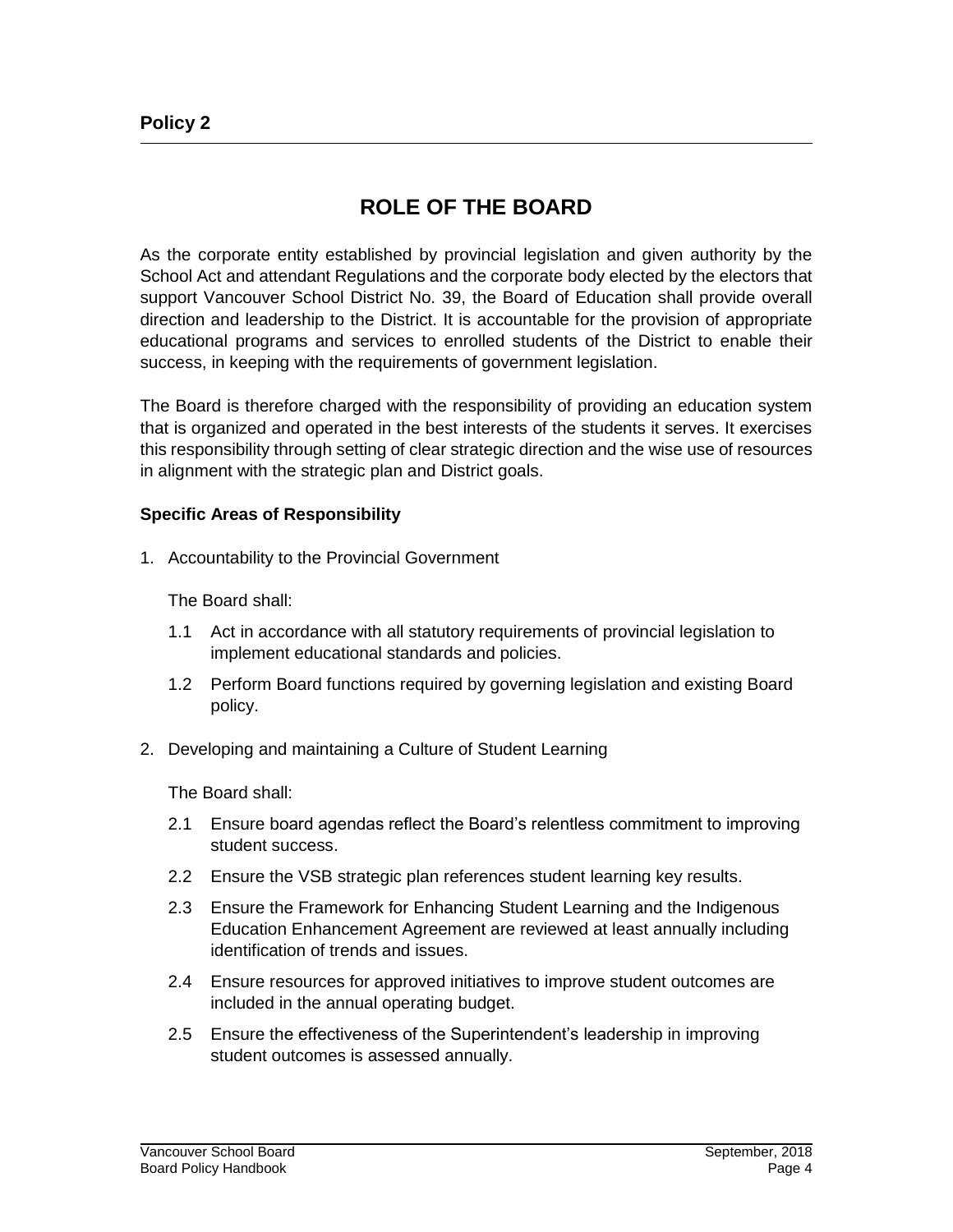3. Accountability to and Engagement of Community

The Board shall:

- 3.1 Make decisions that address the needs of the student population in the District.
- 3.2 Establish processes and provide opportunities for community engagement.
- 3.3 Report District outcomes including student outcomes to the community at least once annually.
- 3.4 Develop procedures for and hear appeals as required by statute and/or Board policy.
- 3.5 Meet regularly with municipal and provincial government representatives and as required with other entities to achieve desired educational outcomes.
- 3.6 Model a culture of respect and integrity.
- 4. Strategic Planning

The Board shall:

- 4.1 Provide overall direction for the District by establishing foundational statements.
- 4.2 Annually set District priorities and key results to be included in the District's Strategic Plan.
- 4.3 Annually ensure evaluation of the effectiveness of the District in achieving established priorities and key results.
- 4.4 Approve the District's Strategic Plan and any adjustments thereto.
- 5. Policy

The Board shall:

- 5.1 Identify how the Board is to function.
- 5.2 Delegate authority to the Superintendent and define commensurate accountabilities.
- 5.3 Identify the purpose and the criteria for any new policies.
- 5.4 Make the final decision as to the approval of all policy statements.
- 5.5 Develop, assess, review and revise policies as required to ensure intended results are being achieved and that policies are consistent with legislation.
- 5.6 Ensure motions which are intended to have continuing effect are integrated into existing or new policy statements.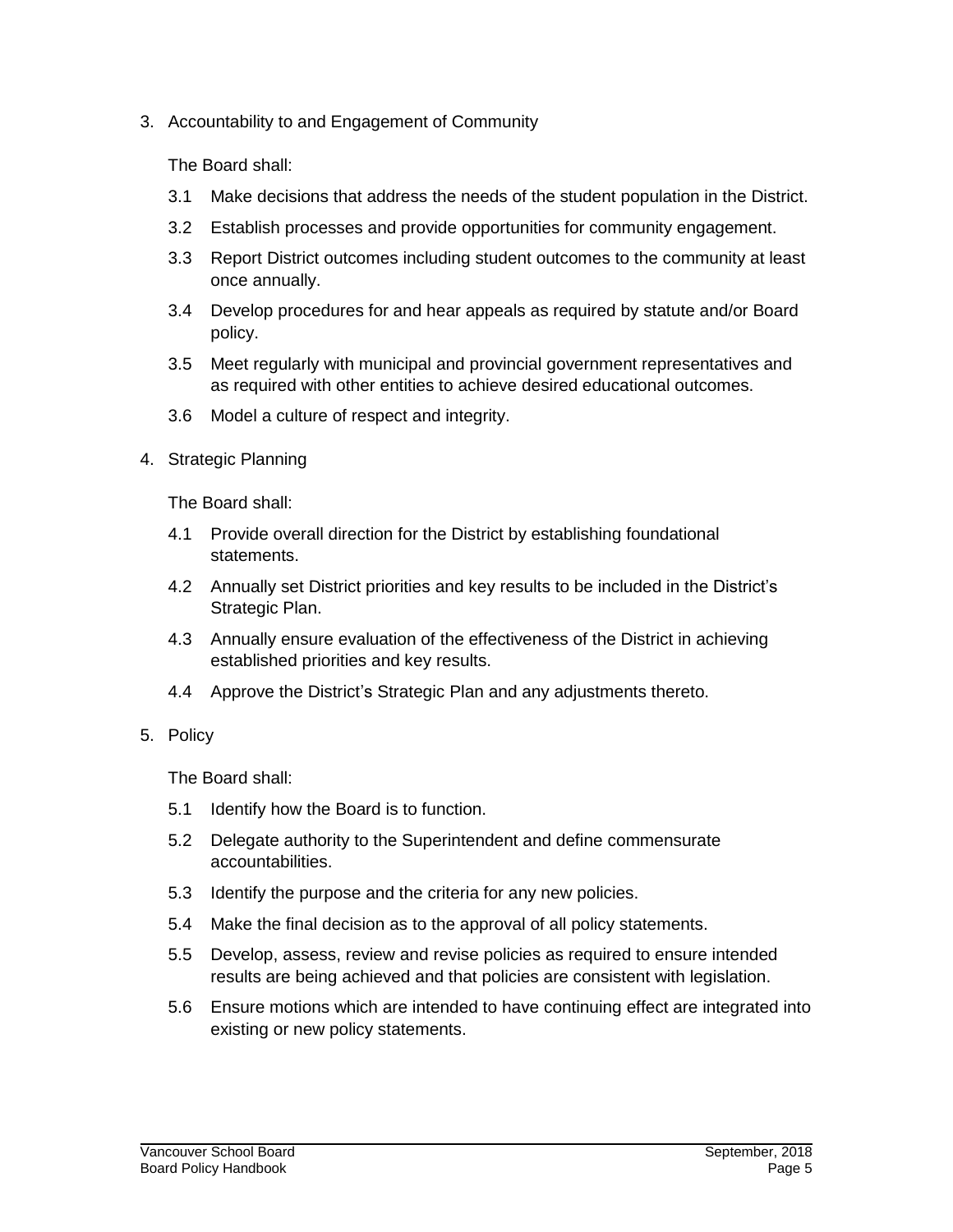6. Board/Superintendent Relations

The Board shall:

- 6.1 Select the Superintendent.
- 6.2 Provide the Superintendent with clear Board direction.
- 6.3 Delegate in writing administrative authority and identify responsibility subject to the provisions and restrictions in provincial legislation and regulations.
- 6.4 Annually evaluate the Superintendent in accordance with a pre-established performance appraisal mechanism.
- 6.5 Annually review the Superintendent's compensation.
- 6.6 Respect the authority of the Superintendent to carry out executive action and support the Superintendent's actions which are exercised within the delegated discretionary powers of the position.
- 6.7 Ensure all Board members interact with the Superintendent in a respectful and professional manner.
- 7. Political Advocacy/Influence

The Board shall:

- 7.1 Make decisions regarding British Columbia School Trustees Association (BCSTA) and British Columbia Public Sector Employers' Association (BCPSEA) issues.
- 7.2 Advance District positions and priorities including through the BCSTA where applicable.
- 7.3 Act as an advocate for public education and the District.
- 7.4 Develop an annual plan for advocacy including focus, key messages, relationships and mechanisms.
- 7.5 Promote regular meetings and maintain timely, frank and constructive communication with locally elected officials including representation on municipal committees.
- 7.6 Arrange meetings with elected provincial/federal government officials to communicate and garner support for Vancouver School District priorities and directions.
- 8. Board Development

The Board shall:

- 8.1 Annually develop a Board development plan aligned with District priorities and Board evaluation outcomes.
- 8.2 Annually evaluate the Board's effectiveness.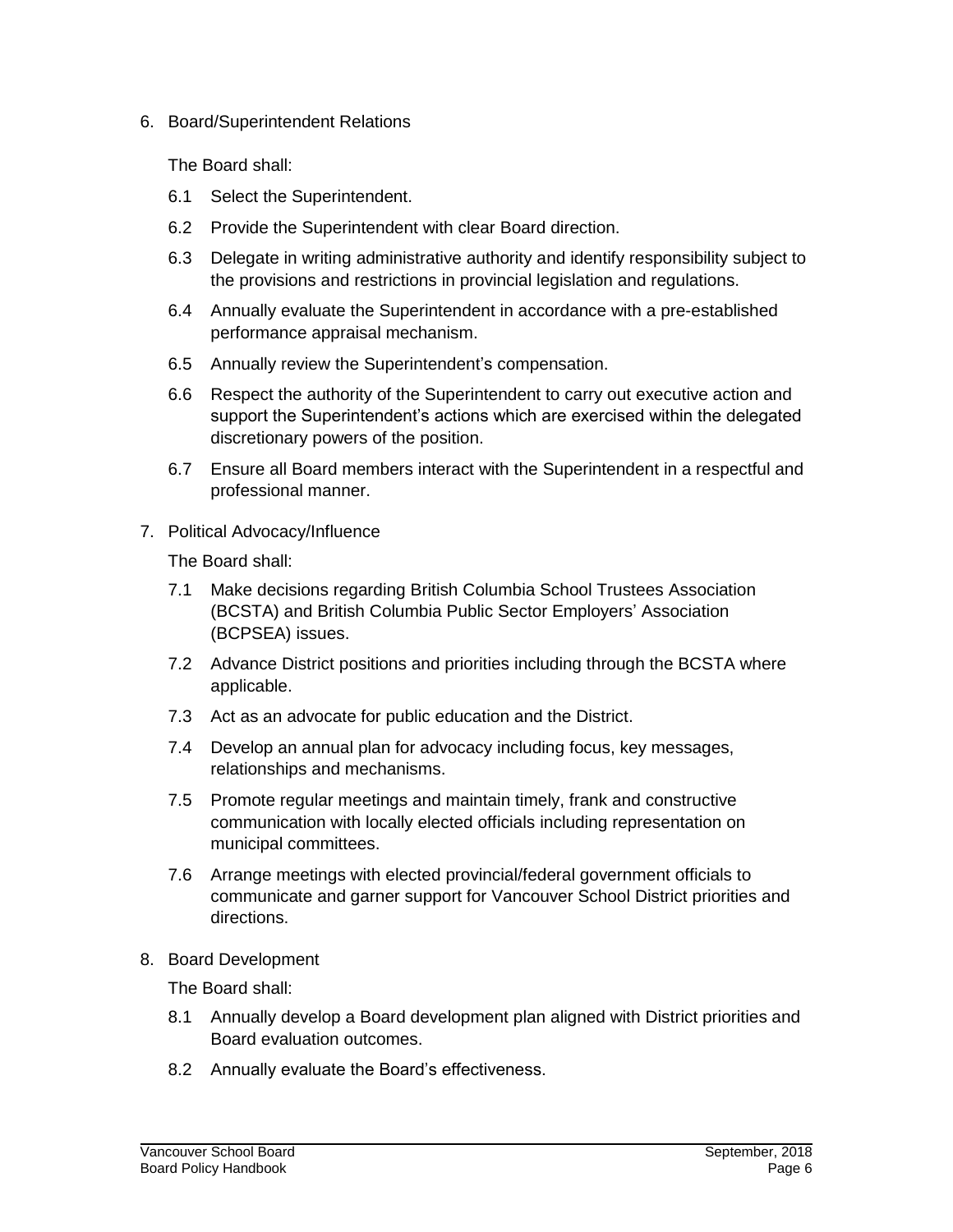### 9. Fiscal Accountability

The Board shall:

- 9.1 Approve budget process and timelines at the outset of the budget process.
- 9.2 In collaboration with the Superintendent, identify budget assumptions and draft priorities to be used in the creation of the draft annual operating budget.
- 9.3 Approve the annual budget and allocation of resources to achieve desired results.
- 9.4 Annually approve the District's updated Five-Year Capital Plan.
- 9.5 Annually appoint or reappoint the auditor and approve the terms of engagement.
- 9.6 Review annually the audit report and management letter and approve those recommendations to be implemented.
- 9.7 Make decisions regarding ratification of any memoranda of agreement in local bargaining matters.
- 9.8 Approve the acquisition and disposition of District land and buildings.
- 9.9 Approve the annual spending plan for the annual facilities grant.
- 9.10 Approve the amended annual budget.
- 9.11 Monitor the fiscal management of the District through receipt of quarterly variance analyses and year-end projections.
- 9.12 Approve borrowing for capital expenditures within provincial restrictions.
- 9.13 Approve transfer of funds to/from restricted and non-restricted surplus funds.

### **Additional Responsibilities**

The Board Shall:

- 1. Approve annual District calendar in accordance with legislation and collective agreements and where applicable local school calendars.
- 2. Approve Board Authority Authorized Courses.
- 3. Provide direction at the commencement of a naming or renaming process and approve the naming or renaming of educational facilities and land.
- 4. Recognize students, staff and community members for significant accomplishments.
- 5. Approve contracts and agreements as required by legislation.
- 6. Review the student enrolment and staffing report.
- 7. Approve changes to student fee schedules.
- 8. Hear unresolved student or staff complaints of discrimination or harassment that cannot be heard by the Superintendent.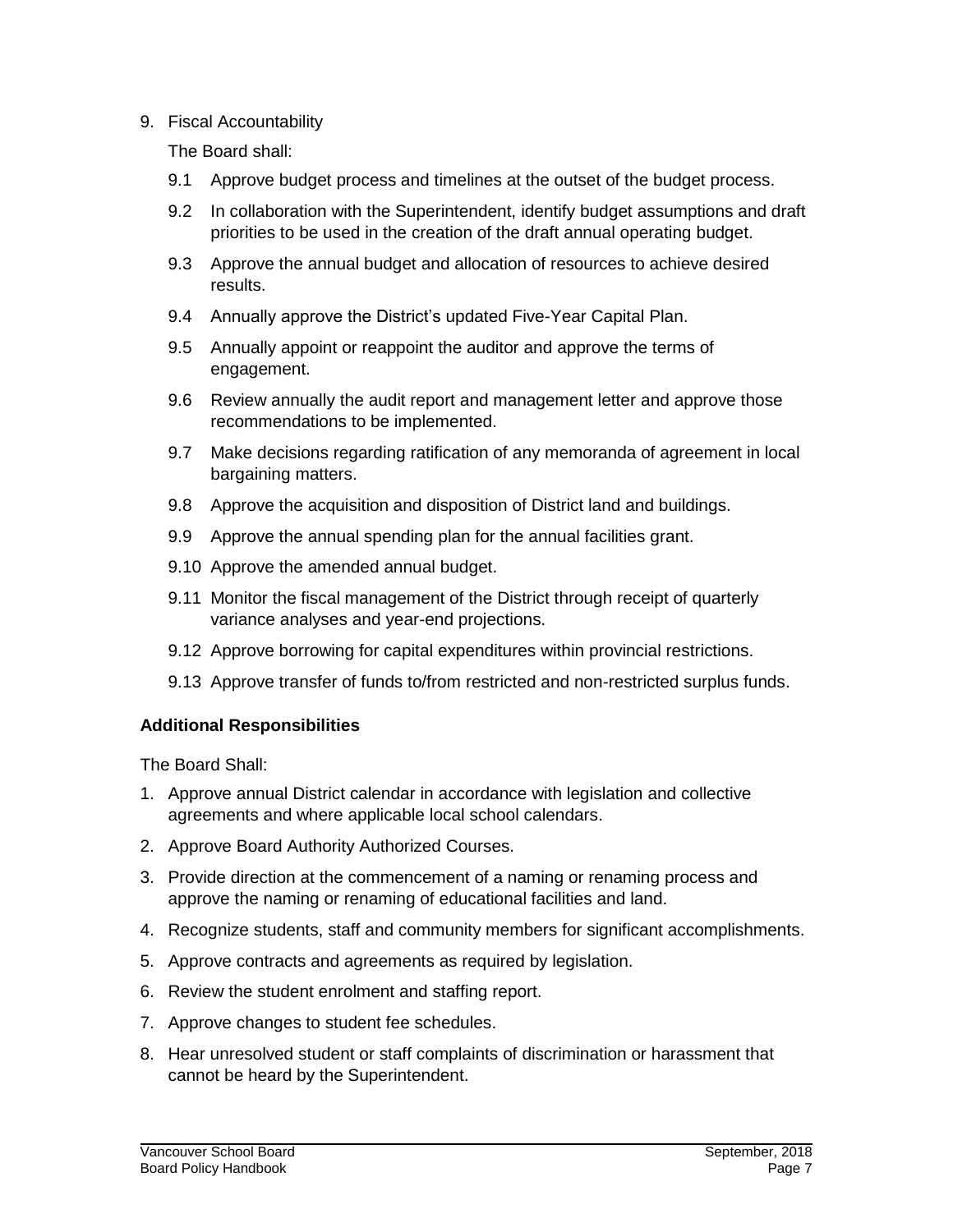- 9. Approve the implementation and cessation of District programs and approve any changes in fees for programs that charge fees.
- 10. Approve parameters for negotiations after soliciting advice from the Superintendent and ratify Memoranda of Agreement with Bargaining units. (Note: "Whereas the extent of the role a trustee may play in negotiations will be limited to that of an observer, a trustee may on occasion, provided such action is approved by the Chair of the Board in consultation with the Superintendent of Schools, be authorized to act in some other capacity.")
- 11. Review and approve Board compensation and expense rates annually.
- 12. Approve catchment areas for schools and District programs.
- 13. Approve changes in grade configurations.
- 14. Approve the reopening of a closed school.

Legal Reference: Sections 65, 85 School Act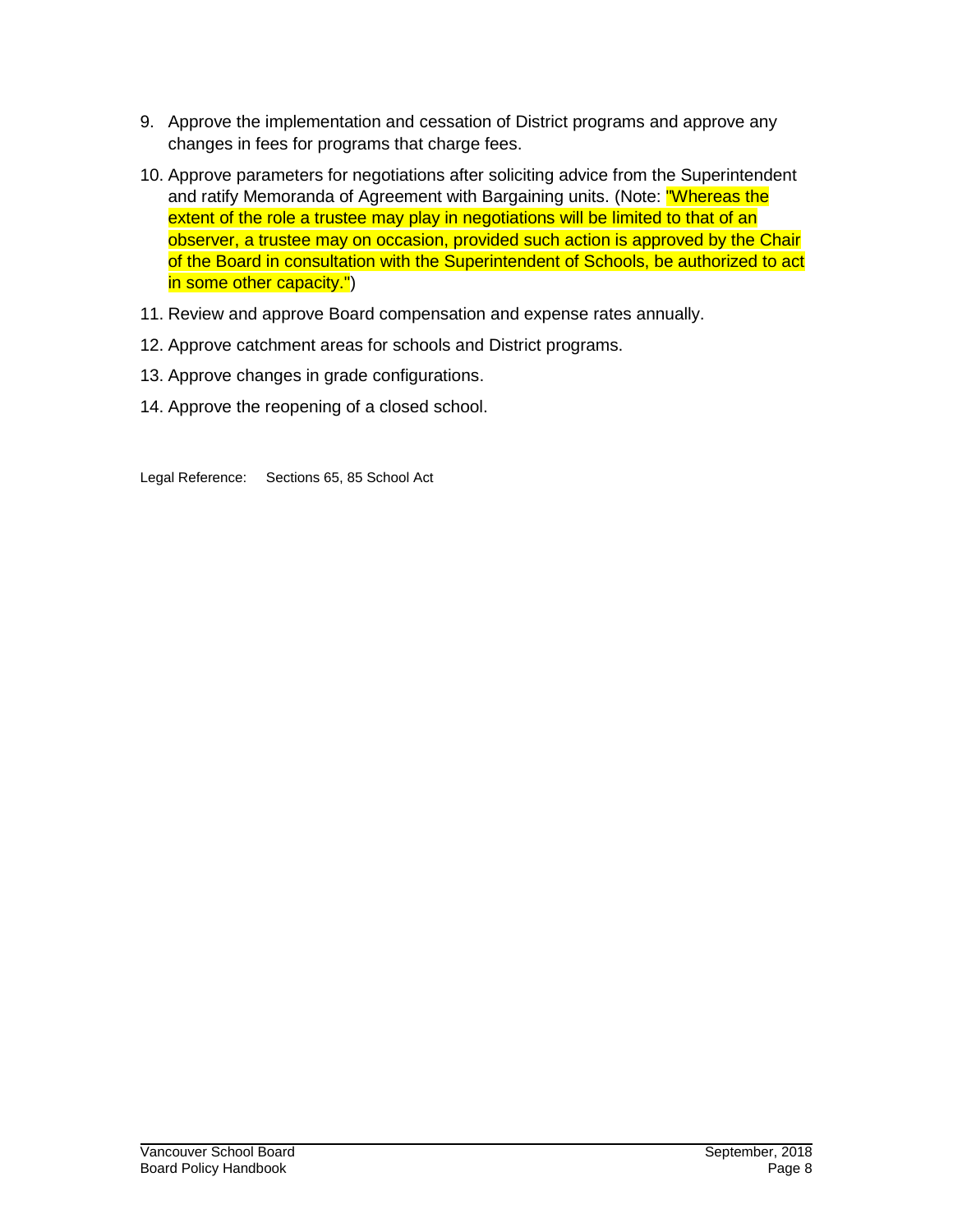### <span id="page-11-0"></span>*BOARD ANNUAL WORK PLAN (TYPICAL – subject to change)*

#### **September**

#### **Regular Board Meeting Agenda Items**

- Review the audit report and management letter and Superintendent's internal report to ensure fiscal accountability quality indicators are met and assess Fiscal QI's re Policy 12
- Approve the audited financial statements
- Approve Trustee school liaison assignments
- Make Trustee appointments to committees and community liaison groups
- Approve Annual Board Work Plan (including schedule of meetings)
- Approve orientation program for trustees following the 2018 school board elections
- Swear in Student Trustee and approve annual honorarium
- Trustee compensation rates and expense reimbursement rates

#### **Committees and Events**

- Policy and Governance Committee meeting
- Facilities Planning Committee meeting
- Student Learning and Well-Being Committee meeting
- Personnel Committee meeting
- Finance Committee meeting
- Audit and Finance Committee meeting

#### **October**

#### **Regular Board Meeting Agenda Items**

- Approve Classroom Enhancement Fund Class Size Report and staffing report
- Approve Long-Range Facilities Plan for submission to BC Ministry of Education
- Review Personnel accountability report and assess Personnel QI's re Policy 12
- Review Q1 Financial Results
- Approve District submission to the Select Standing Committee on Finance and Government Services

### **Committees and Events**

- Represent Board at BCPSEA Symposium
- Represent Board at BCSTA Provincial Council Meeting
- Recognize World Teachers' Day
- October 20, 2018 School Trustee Elections (four-year cycle)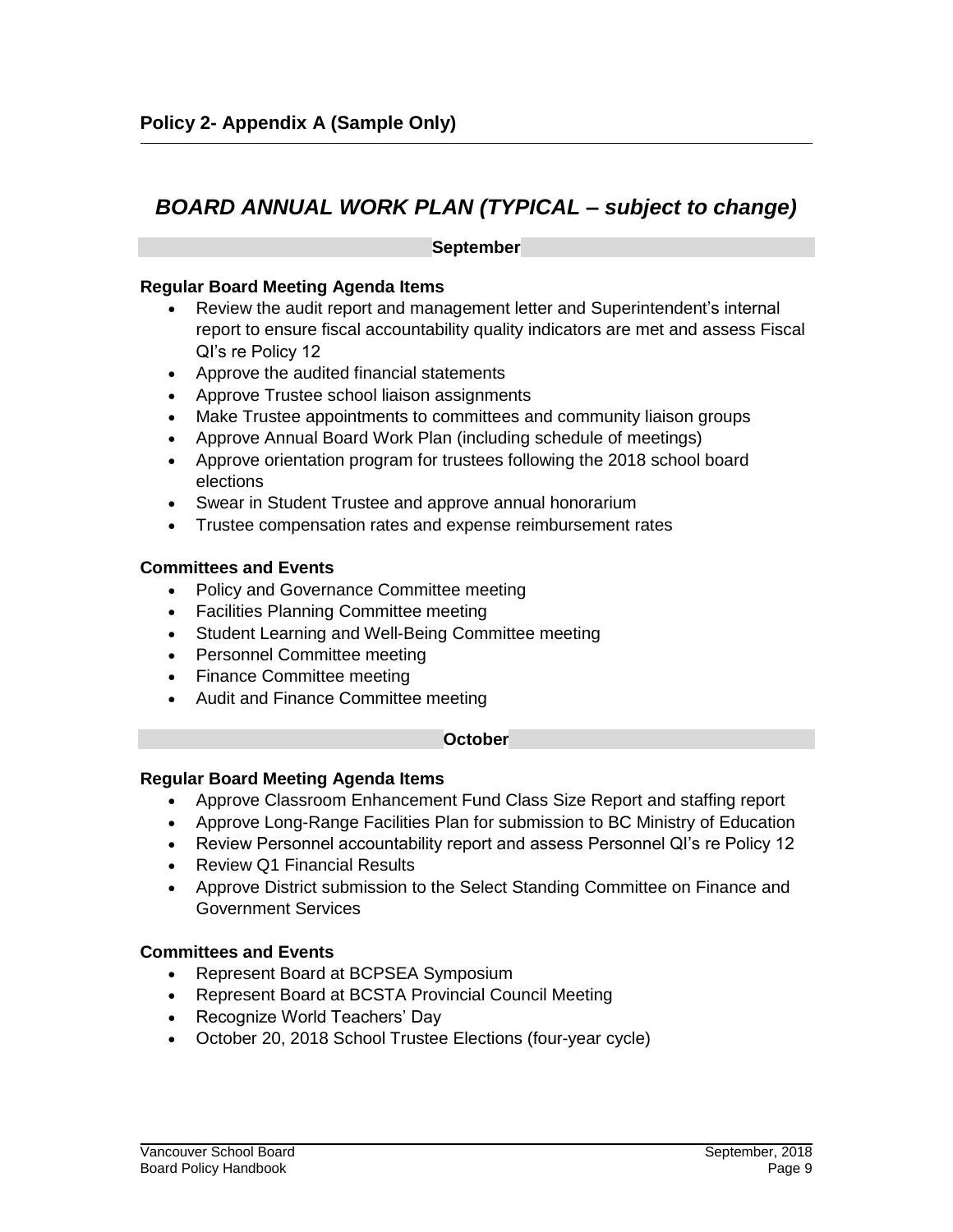#### **Regular Board Meeting Agenda Items**

- Review report on District enrollment
- Review Student Learning accountability report and assess Student Learning QI's re Policy 12 (Framework for Enhancing Student Learning)
- Assess the effectiveness of the Board's self-assessment plan utilized the past year and approve the Board self-assessment plan for the upcoming year
- In an election year commence orientation sessions

### **Committees and Events**

- Attend BCSTA Academy
- Inaugural Meeting (election years)
- Attend Remembrance Day Celebrations
- Policy and Governance Committee meeting
- Facilities Planning Committee meeting
- Student Learning and Well-Being Committee meeting
- Personnel Committee meeting
- Finance Committee meeting

#### **December**

#### **Regular Board Meeting Agenda Items**

- Elect Chair/Vice-Chair
- Review Student well-being accountability report and assess student well-being QI's re Policy 12
- Review committee/representative appointments
- Review draft budget Development Process, including assumptions

#### **Committees and Events**

- Policy and Governance Committee meeting
- Student Learning and Well-Being Committee meeting

#### **January**

#### **Regular Board Meeting Agenda Items**

- Review progress on the Strategic Planning results
- Approve draft Budget Development Process and Circulate to stakeholders
- Provide direction through our Board representative to BCSTA Provincial Council Meeting regarding provincial policy matters
- Review Q2 financial results

### **Committees and Events**

- Represent Board at BCPSEA AGM
- Facilities Planning Committee meeting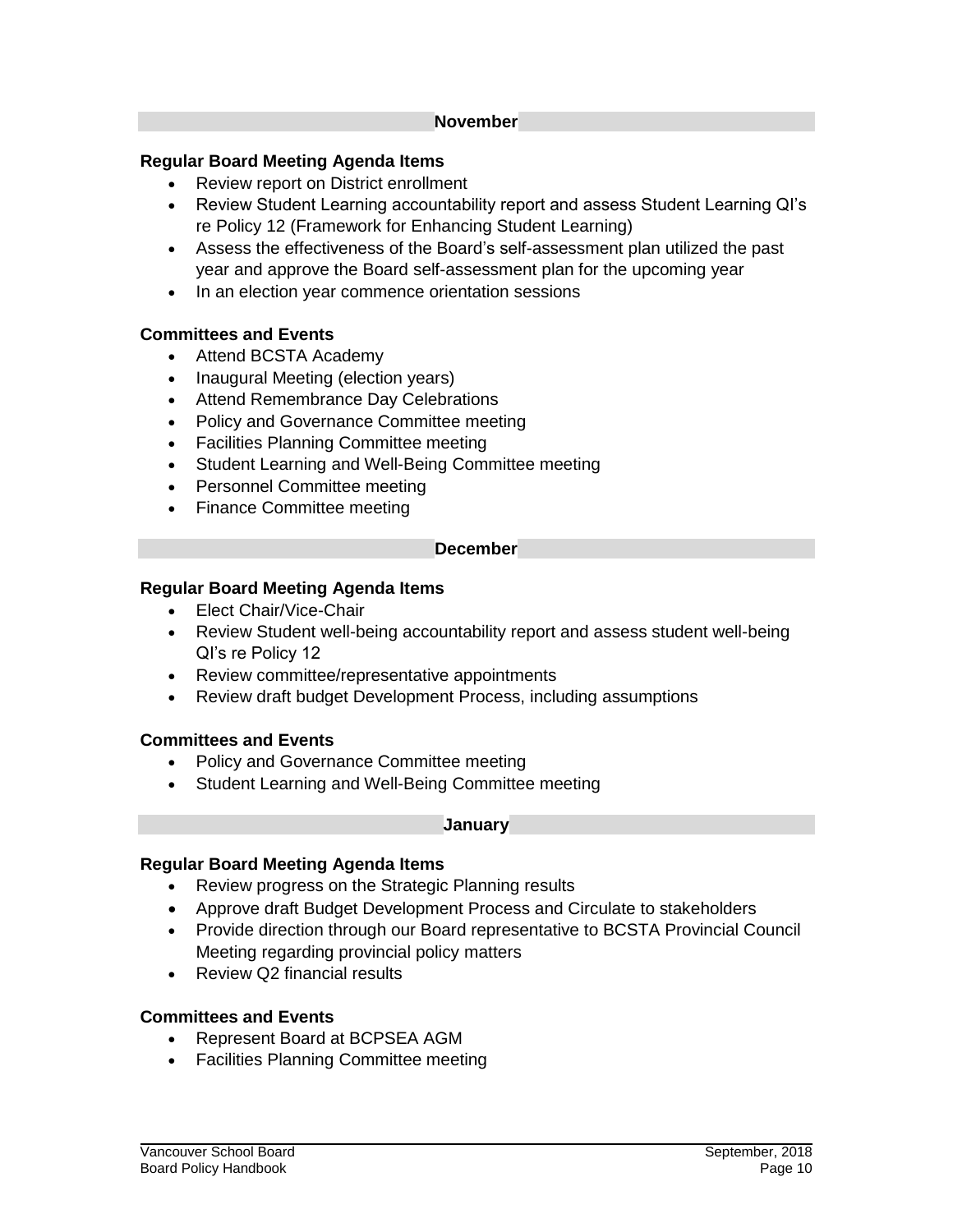#### **February**

#### **Regular Board Meeting Agenda Items**

- Approve Final Amended Budget for Current Fiscal Year
- Approve policy positions for submission to BCSTA Annual General Meeting
- Approve motions to be submitted to BCSTA for consideration at the AGM
- Approve Board budget priorities

### **Committees and Events**

- Policy and Governance Committee meeting
- Finance Planning Committee meeting
- Student Learning and Well-Being Committee meeting
- Personnel Committee meeting
- Audit and Finance Committee meeting

#### **March**

#### **Regular Board Meeting Agenda Items**

- Approve District calendar
- Nominate candidates for Premier's Award of Excellence and BCSTA Innovation Award

### **Committees and Events**

• None

#### **April**

#### **Regular Board Meeting Agenda Items**

- Review Q3 Financial Results
- Approve Board Authority Authorized Courses
- Approve capital plan bylaw (from Ministry Capital Plan Response Letter)
- Approve budget for upcoming fiscal year (or May)

#### **Committees and Events**

- Attend and participate in BCSTA AGM
- Policy and Governance Committee meeting
- Facilities Planning Committee meeting
- Student Learning and Well-Being Committee meeting
- Personnel Committee meeting
- Finance Committee meeting
- Audit and Finance Committee meeting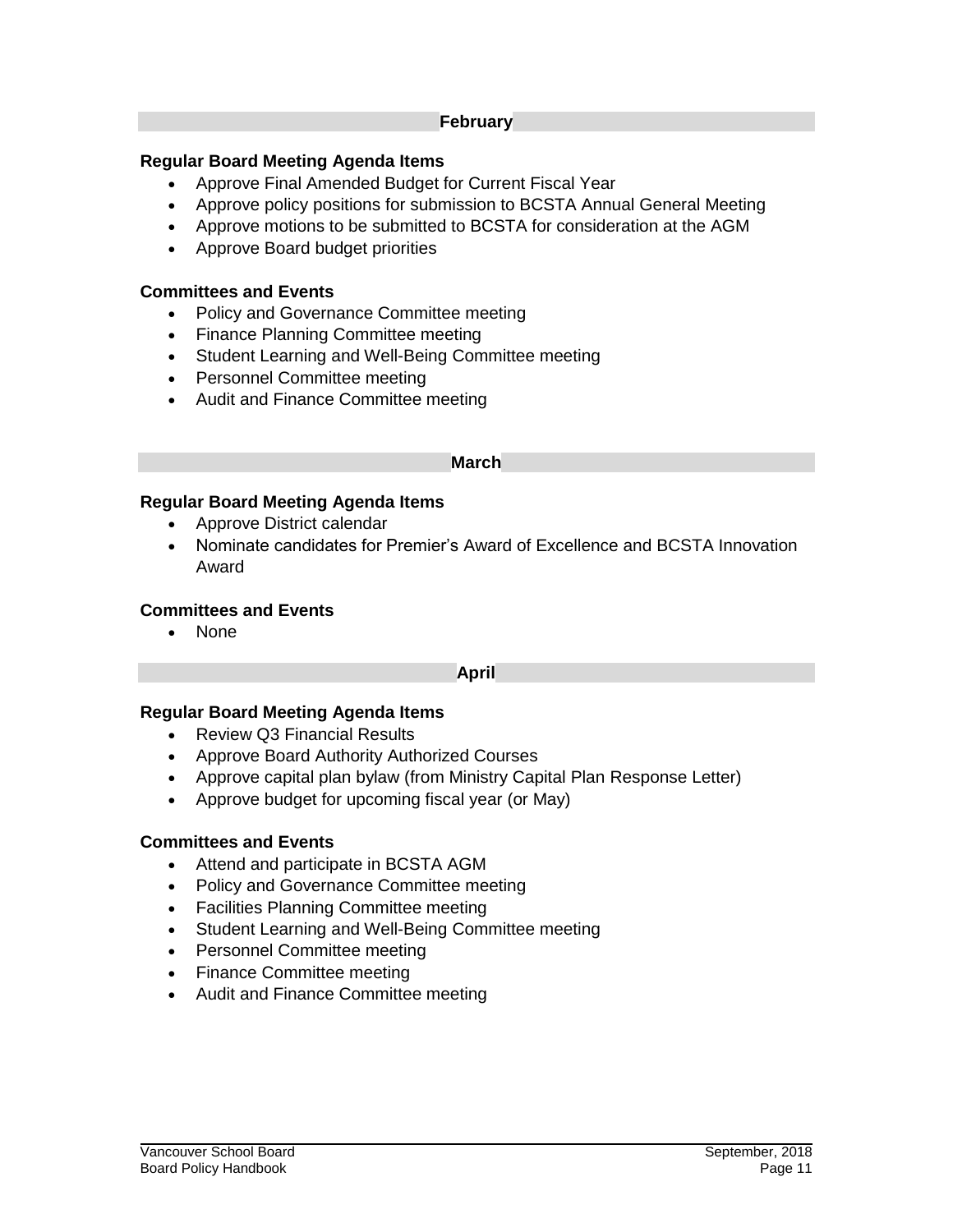**May**

#### **Regular Board Meeting Agenda Items**

- Complete Superintendent evaluation and Board evaluation
- Approve terms of engagement and appoint or reappoint auditor
- Approve school fees
- Approve budget for upcoming fiscal year (or April)
- Review Superintendent Compensation (Private Meeting)

### **Committees and Events**

- Facilities Planning Committee meeting
- Personnel Committee meeting
- Finance Committee meeting

#### **June**

#### **Regular Board Meeting Agenda Items**

- Approve Board Development Plan
- Review Fiscal accountability report
- Approve Revised Long-Range Facilities Plan
- Approve Five-Year Capital Plan submission
- Acknowledge the work of the Student Trustee
- Recognize National Indigenous Day
- Approve proposed Trustee calendar for Board and Standing Committee meetings and related functions

#### **Committees and Events**

- Host employee Retirement Dinner Long Service/Retirement Recognition Awards **Ceremony**
- Policy and Governance Committee meeting
- Finance Committee meeting
- Student Learning and Well-Being Committee meeting
- Personnel Committee meeting
- Audit and Finance Committee meeting
- Conduct annual facilitated Board self-evaluation
- Attend graduation ceremonies

#### **July**

#### **Committees and Events**

• Facilities Planning Committee meeting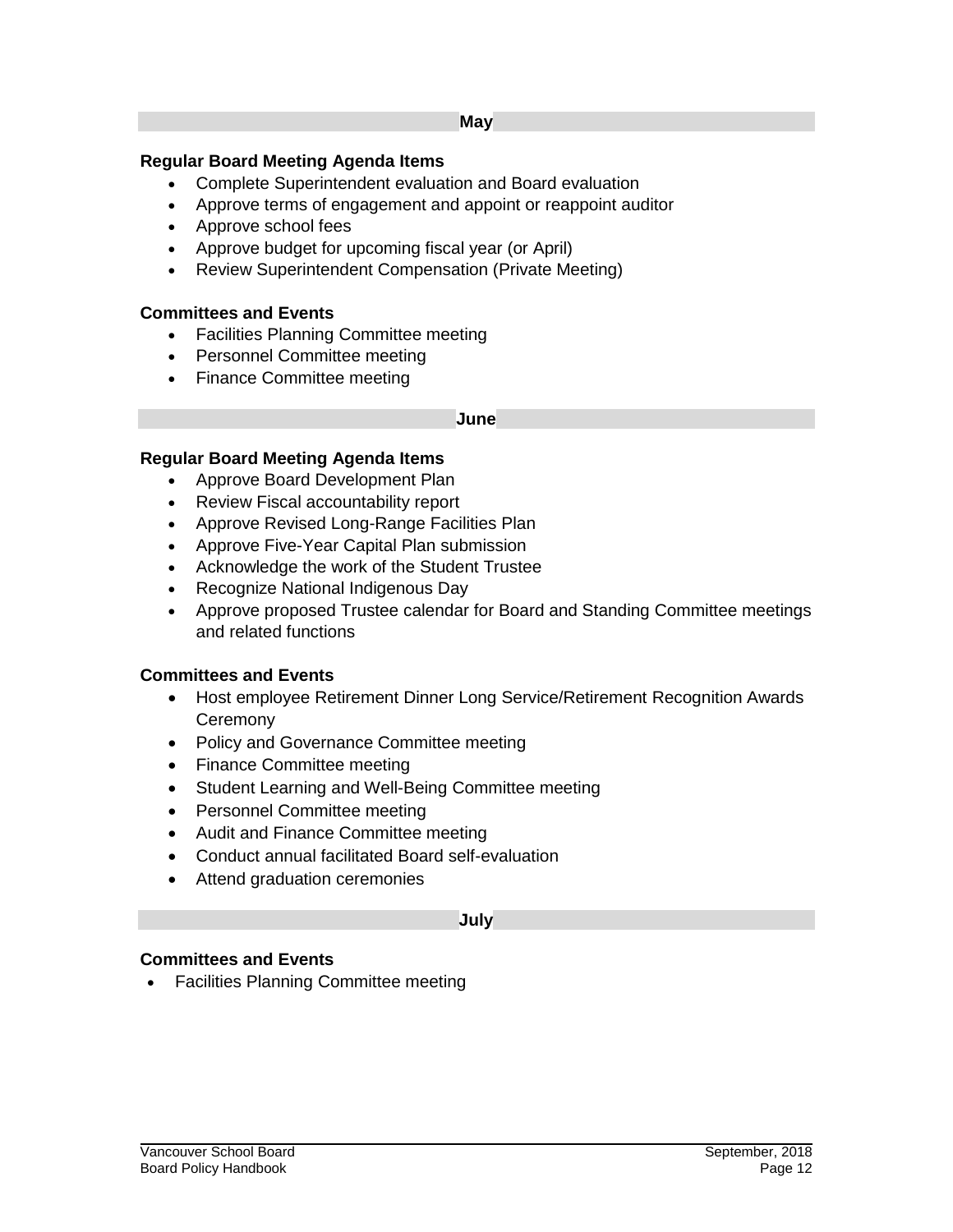### **Regular Board Meeting Agenda Items**

• No regular schedule meetings

### **Committees and Events**

• Attend City of Vancouver Pride Parade

### **Ongoing**

- Attend trustee development/orientation sessions
- Attend school functions (as invited) especially liaison schools
- Review the District Strategic Plan
- Hear appeals as required
- Ratify memoranda of agreement with bargaining units
- Make disbursements from Capital Reserve Fund
- Approve tender selection for contracts
- Declare facilities surpluses to general school needs
- Approve disposition of real property (lands and buildings)
- Attend Board Liaison meetings as outlined in the Trustee calendar
- Advance Board positions through BCPSEA
- Represent Board at BCSTA Metro Branch Meeting
- Meetings with elected officials at other levels of government
- Attend District functions (as invited)

Legal Reference: Sections 65, 74, 74.1, 75, 75.1, 82, 82.1, 84, 85, 86, 96, 112, 112.1, 113, 145, 147, 158 School Act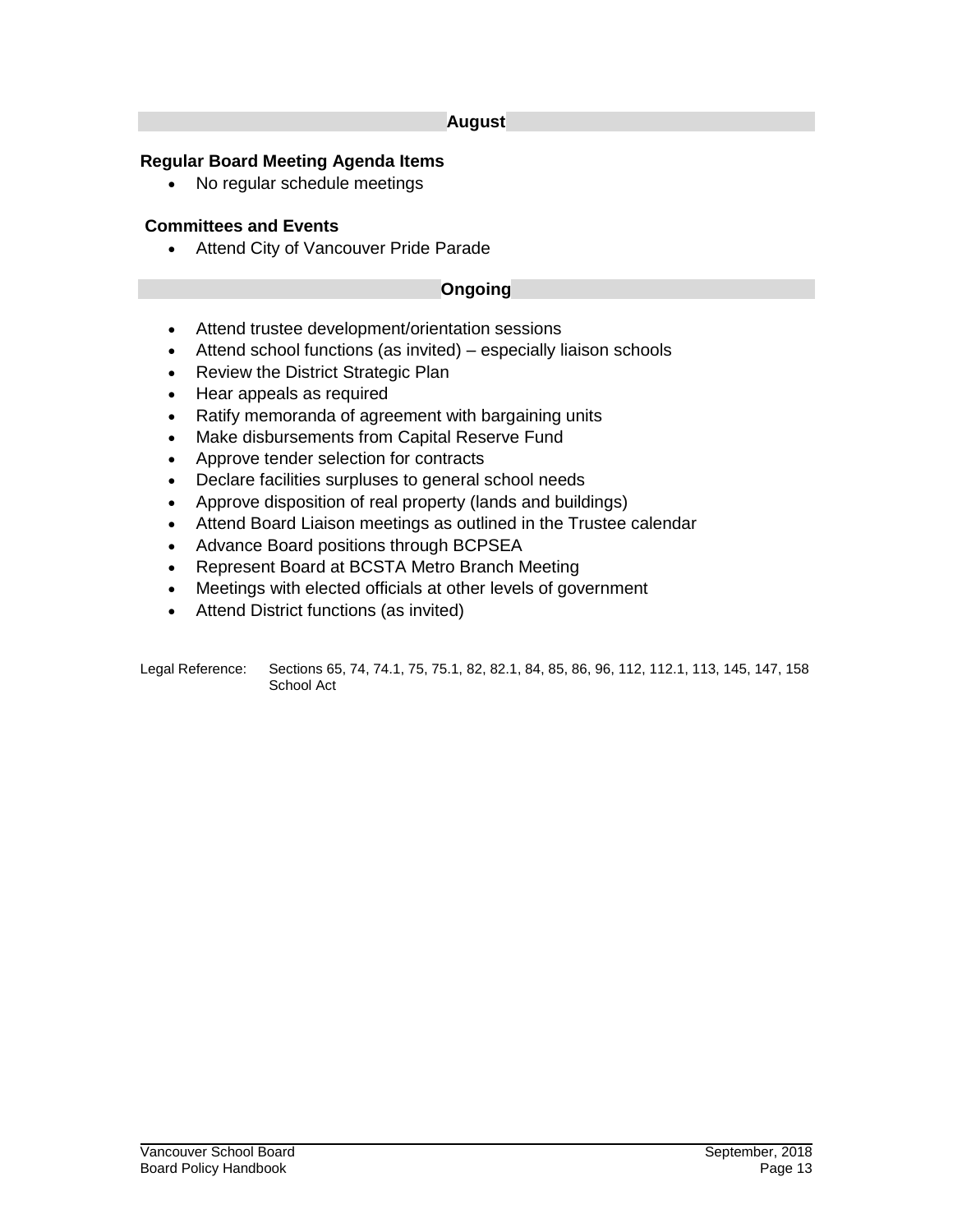## <span id="page-16-0"></span>*DETAILED BOARD WORK PLAN*

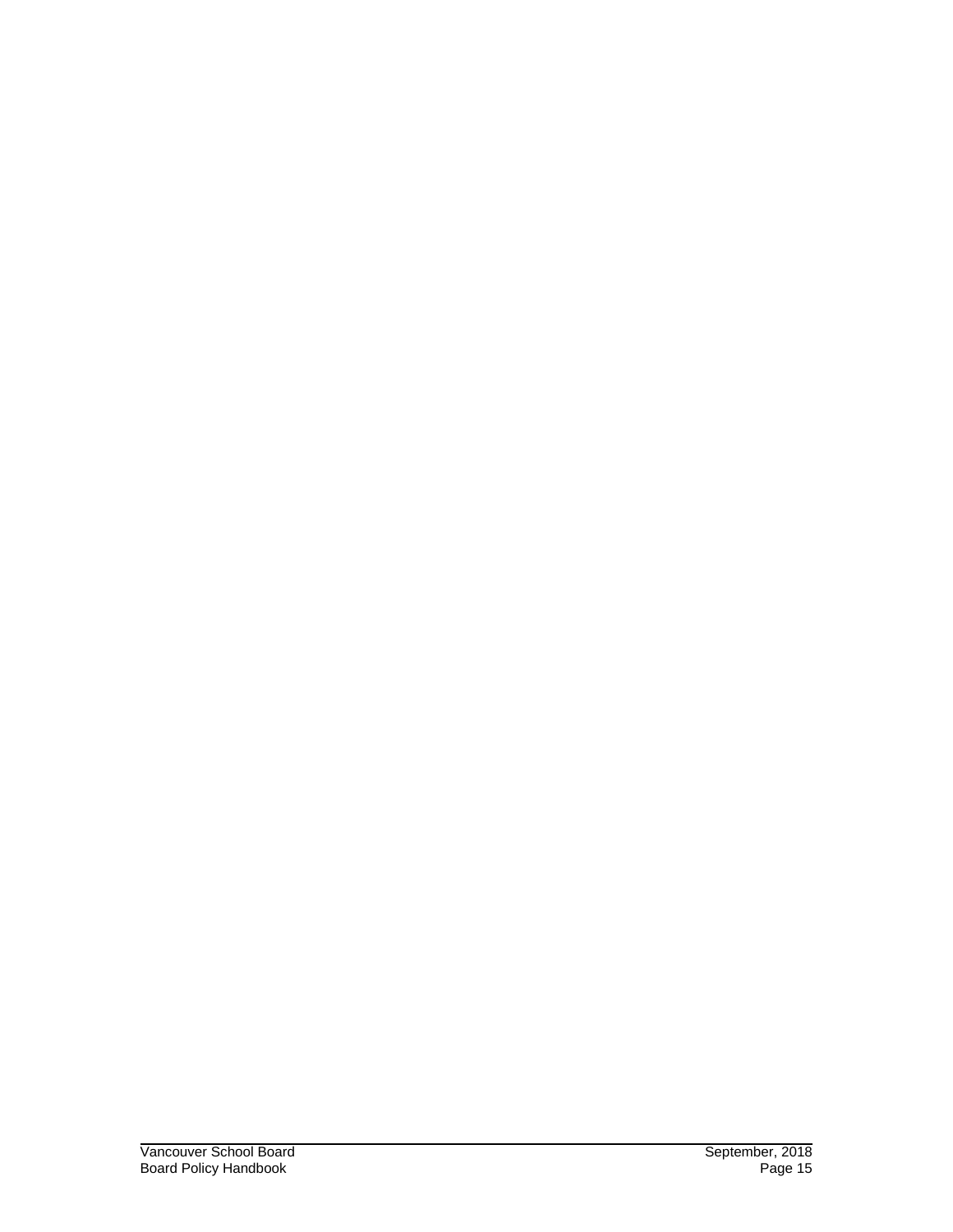| Overview                                                                             | 17 |
|--------------------------------------------------------------------------------------|----|
| Long Range Facilities Plan and Capital Considerations (Strategic Plan Goal 4) ______ | 19 |
| Recruitment, Retention and Succession Planning (Strategic Plan Goal 4) _________     | 21 |
| Curriculum, Assessment and Reporting (Strategic Plan Goal 1) ___________________     | 23 |
| Indigenous Student Outcomes, Reconciliation (Strategic Plan Goal 1) ___________      | 25 |
|                                                                                      | 26 |
| Cultural, Emotional, Physical and Mental Well-Being (Strategic Plan Goal 3)          | 27 |
| Mentorship, Networking, Engagement (Strategic Plan Goal 2) _____________________     | 28 |
|                                                                                      | 29 |
|                                                                                      | 30 |
|                                                                                      | 31 |
|                                                                                      | 33 |
| Vancouver School Board _________                                                     | 34 |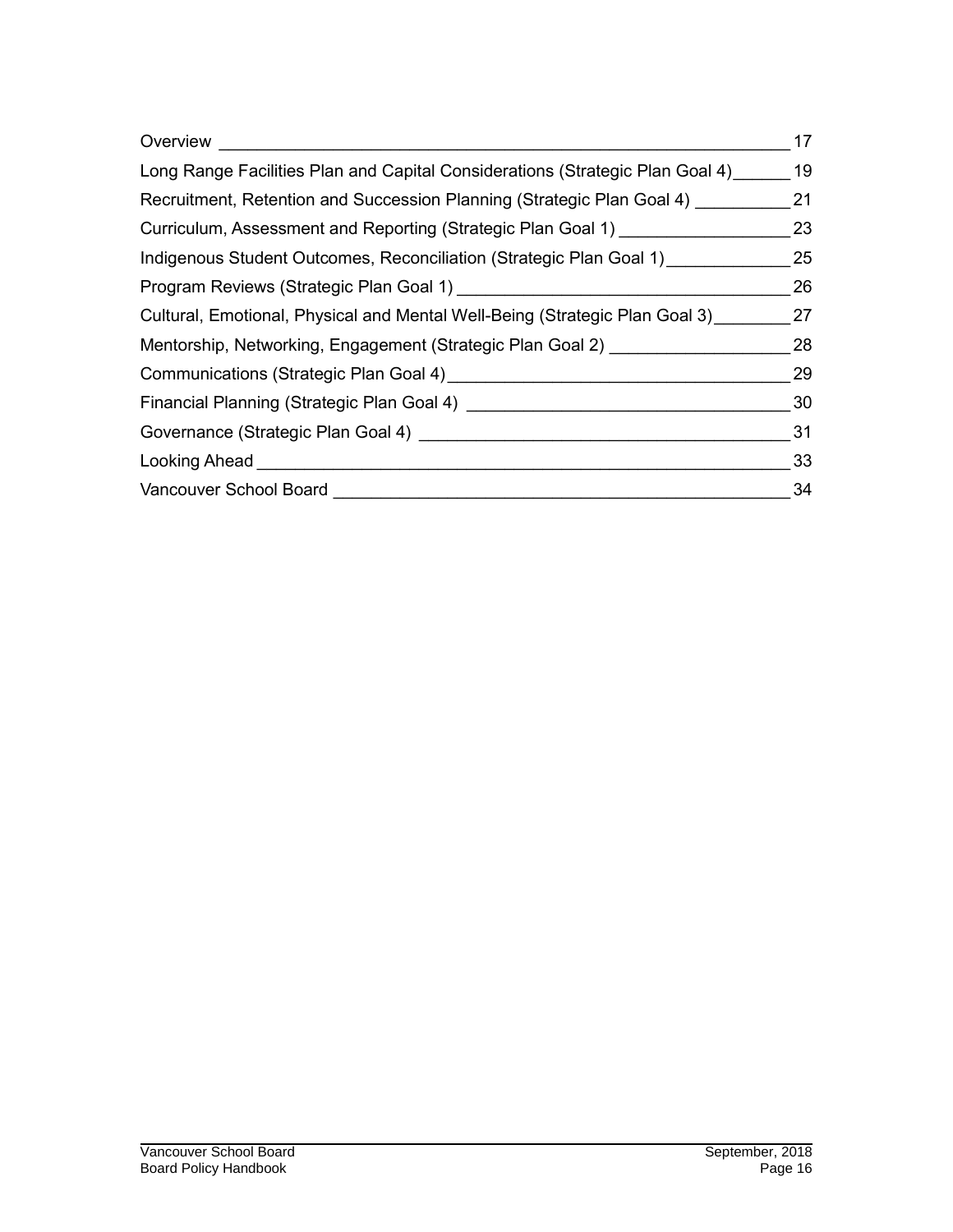# <span id="page-19-0"></span>**Overview**

### Organization and Content

The content of this Work Plan was created over time through working sessions with the Board of Education and the senior management team. The document reflects the priorities of stakeholders, the Board and staff as gathered at committee meetings, stakeholder engagement opportunities, communications from community members and feedback from community partners.

At a stakeholder dinner meeting, participants were asked to identify what were the strengths of the Vancouver School Board. The following Wordle captures the feedback that assisted with and influenced the content of this Work Plan.



The Plan is ambitious, but it does enable and support the efforts of both staff and the Board of Education to be aligned and student-focused.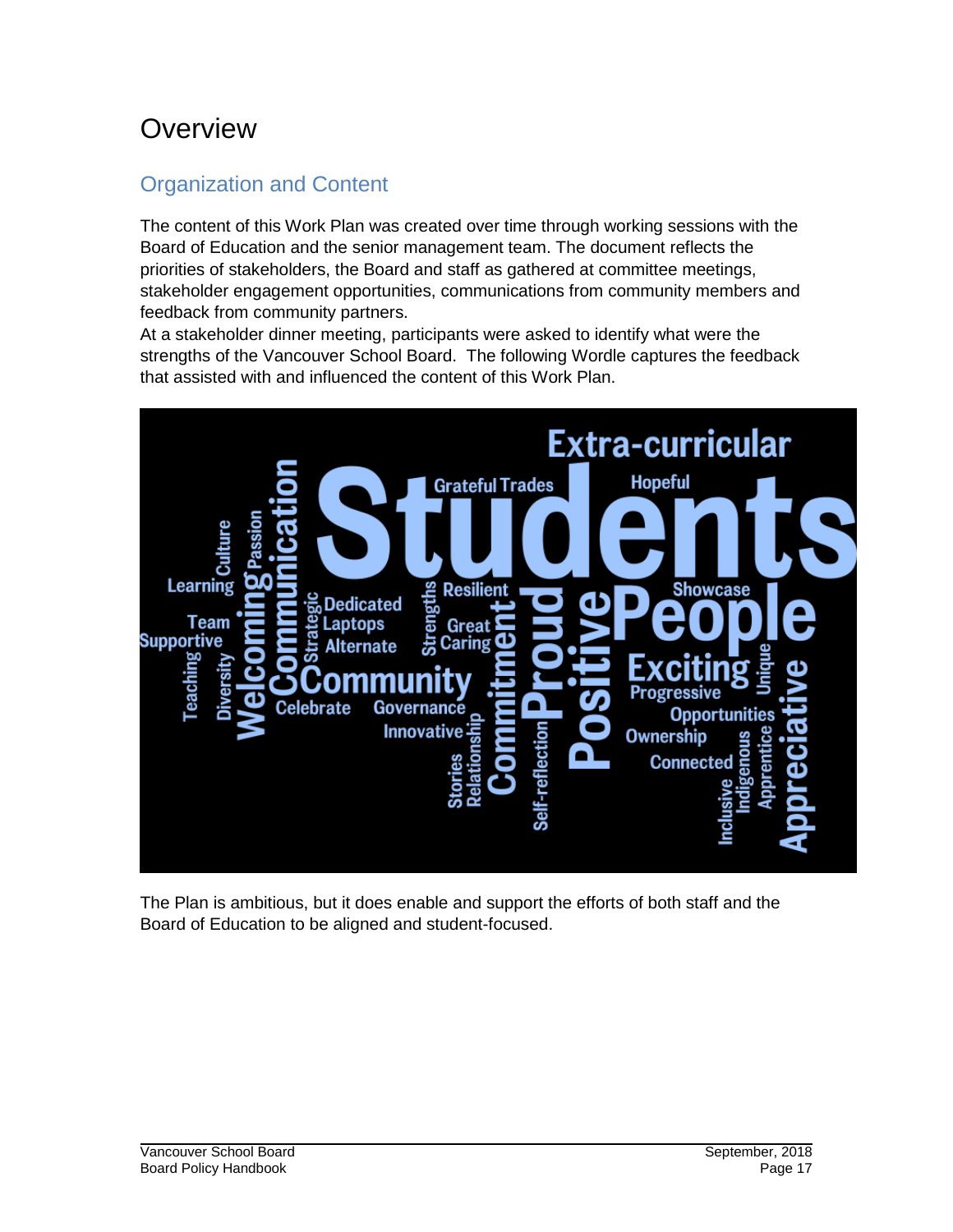### **Timeline**

The Board began creating a Work Plan in January 2018. At the beginning of the new year, trustees shared their priorities, worked with staff to align their thoughts to the Strategic Plan (2021) and then, in March, refined the initial draft. Staff independently created their areas of focus and incorporated them into the Work Plan. This document reflects the areas of need and priorities, as identified by staff and the Board, to best support students, staff and school communities.

### Looking Ahead

Many of the goals described in the Work Plan will be accomplished prior to the October 2018 municipal election. Some of the identified work will be to establish recommended priorities for the next elected Board of Education.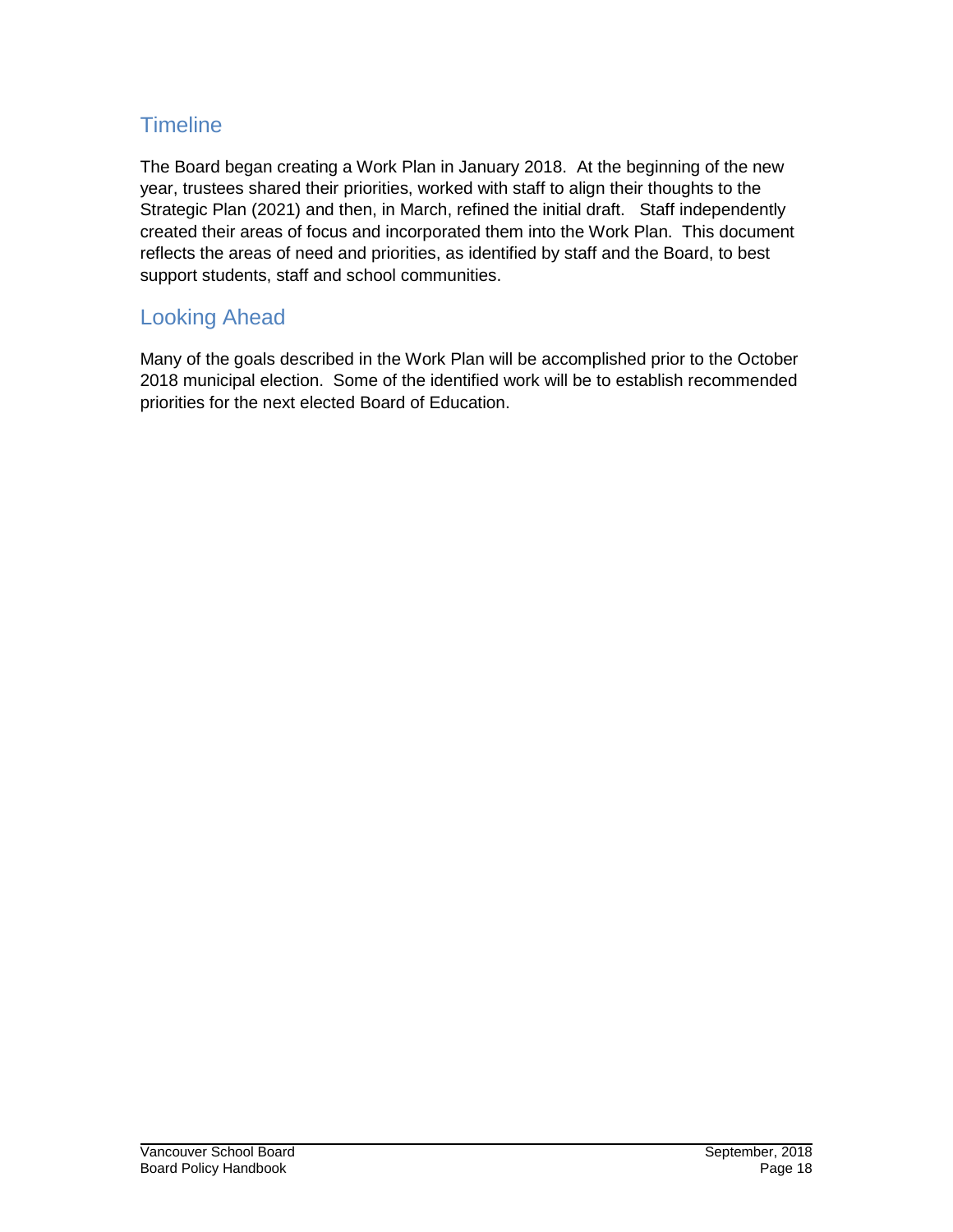# <span id="page-21-0"></span>Long Range Facilities Plan and Capital Considerations (Strategic Plan Goal 4)

## REVISION TO LONG TERM FACILITIES

The Board must approve the revisions to the Long-Range Facilities Plan (LRFP) by the end of June 2018. The revised LRFP will inform the District's Five-year Capital Plan submission to the Ministry of Education (MoE).

The revisions should:

- Address the MOE requirement to optimize available space
- Confirm the guiding principles
- Confirm the factors to be considered in implementing the Seismic Mitigation Plan (SMP)
	- $\circ$  Update the priorities in the SMP
	- o Update the Temporary Accommodation Plan to support the SMP
		- Involves the future of Carleton Elementary
		- Informs a decision to dispose of a school site for use by the CSF
- Revise the factors for considering school closures
	- o Begin to establish a plan for potential next steps

### BOUNDARY REVIEW

Recommendations arising from the current boundary review (primarily Downtown, False Creek, Cambie Corridor) also need to be approved by the Board. The recommendation must be incorporated into the Long-Range Facilities Plan so that new catchment boundaries can be in place for September 2019.

### CAPITAL PROGRAM

The submission of the Five-Year Capital Plan for 2018-2019 will be approved by the Board by June 30, 2018. Included in the development of the Five-Year Capital Plan will be the decision, to be made in either April or May to dispose of a site for the CSF.

### ANNUAL FACILITIES GRANT

Approval of the 2018-2019 Annual Facilities Plan spending is required to be completed by the end of May 2018.

### SEISMIC MITIGATION PROGRAM (SMP)

The updated SMP needs to be part of the revised Long-Range Facilities Plan and requires approval by the end of June 2018.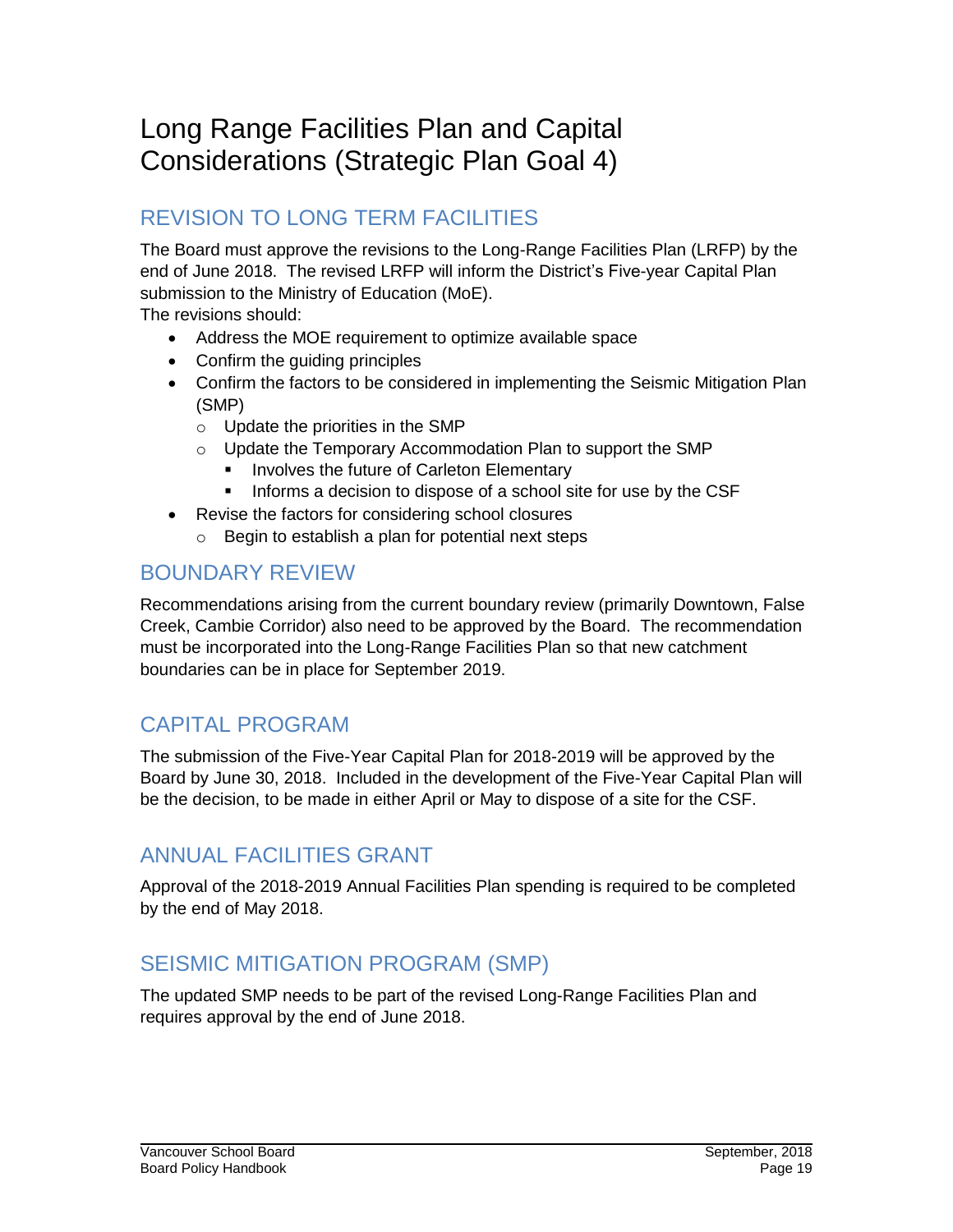### CAPITAL FUND REVENUE GENERATION

Considerations currently underway:

- Renegotiation of the 99-year lease of Kingsgate Mall
	- $\circ$  To dispose of an air parcel to support the development plans for the area
		- An update report will be brought to the Board in June
- BC Hydro Substation Proposal
	- o To be considered by the Board in May and June

### ALTERNATE EDUCATION PROGRAM CONSOLIDATION

The recent review (February  $7<sup>th</sup>$ , 2018) of Alternate Education proposes a consolidation of some the current 22 separate programs.

• For this to be in place for the 2018-2019 school year, considerations will come forward through the budget process

### FOOD SERVICES

The recent review of food services programs in the District includes a three-year improvement plan. The review will be brought forward to the Board in the spring.

## FLEET ROTATION

Staff will need to revise current analysis and explore using one-time only funds to replace current, larger operational vehicles and purchase them outright.

### GRADE RECONFIGURATION

To address ongoing enrollment pressure at Norma Rose Point, it is necessary to examine grade configuration in University Hill Family of Schools.

### BC HYDRO PROPOSAL

The District has been approached by BC Hydro regarding a possible sub-station at Roberts Annex site.

| <b>TIMELINE</b>                                              |                |
|--------------------------------------------------------------|----------------|
| <b>Description</b>                                           | Date           |
| Boundary Review Report Update, Committee II                  | April 11, 2018 |
| Update on Long Range Facilities Plan, Committee II           | April 11, 2018 |
| Budget Timeline Update, Committee V                          | April 18, 2018 |
| Budget Update, Committee V                                   | May 16, 2018   |
| 2018-2019 Annual Facilities Plan spending plan, Committee II | May 16, 2018   |
| Revision to Long-Range Facilities Plan, Committee II         | June 13, 2018  |
| 2019-2020 Five-year Capital Plan Submission, Committee II    | June 13, 2018  |
| Grade Reconfiguration, Committee II                          | June 13, 2018  |
| BC Hydro, Committee II                                       | June 13, 2018  |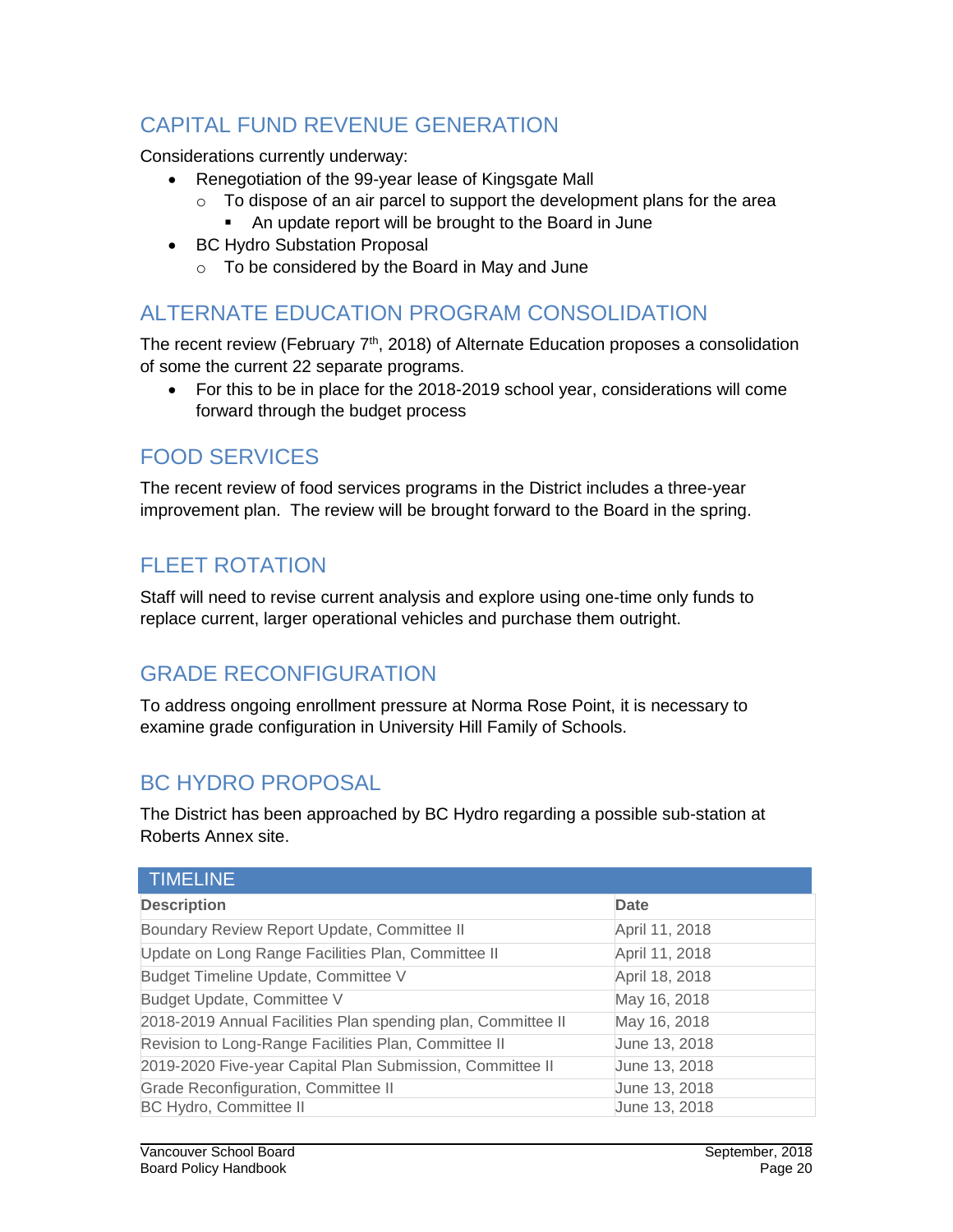# <span id="page-23-0"></span>Recruitment, Retention and Succession Planning (Strategic Plan Goal 4)

## **STAFFING**

Staffing Updates are provided to Committee IV and school-based administration monthly:

- The Staffing Updates indicate very good progress on recruitment efforts and the number of vacant positions continues to decline.
- Employee Services recruits for teaching, administration and support staff positions.
- Recruitment teams have been to fairs provincially and nationally.

In the spring there were 233 student teachers in the VSB; plans are now underway to interview and hire for the remainder of this school year and for the start of the 2018 school year.

### Retention

Presently, there is very little data about why people have resigned from the District.

• Resignations over the last year have more than tripled for teaching and SSA positions.

In February, Employee Services created an Exit Interview Form to elicit reasons why people have left the VSB.

• The department has shared the Exit Interview Form with key stakeholders and have (March 2018) begun implementation.

Employee Services has identified approximately 300 former teachers and SSAs dating back to 2016. Exit interview forms will be sent to these groups in late March. Going forward, the form will also be sent to all resignations.

- There is some data analysis regarding teachers who have resigned since last year. Two-thirds of teachers who have left home addresses located outside of Vancouver. 80% of teachers who have left have 5 years of service or more
- Once the District starts to receive information back from departing employees, there will be meetings as an employee services group to analyze data, consult with stakeholders and make recommendations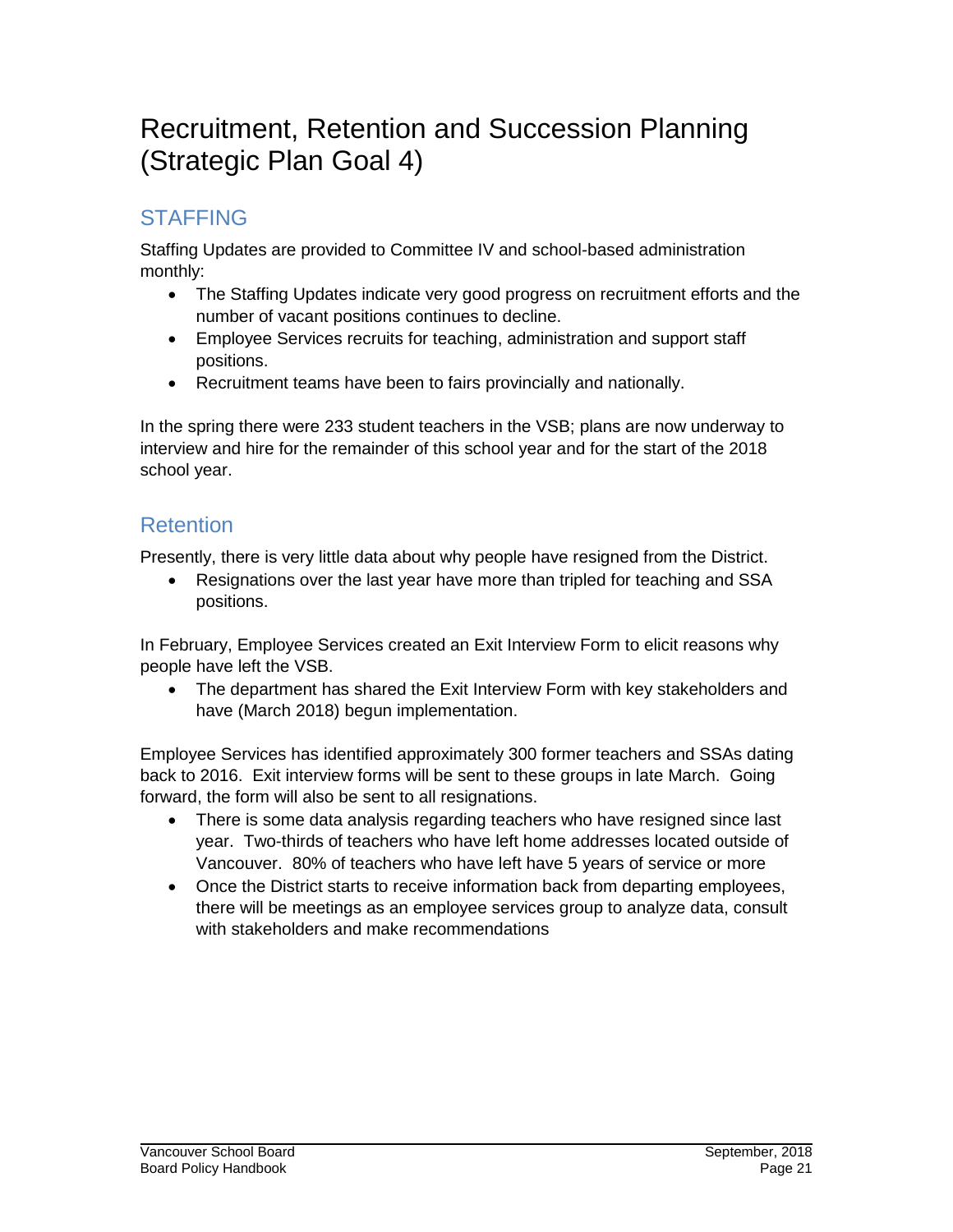### SUCCESSION PLANNING

The District currently has no formal succession planning program:

- Like many organizations, retirements will be happening over the next  $5 10$ years in key leadership areas
- A formal succession plan is a disciplined approach to identify leadership gaps, and to provide planned developmental opportunities for individuals
	- o Succession planning was not listed as an objective in strategic planning
		- Planning is now in the early stages

| <b>TIMELINE</b>                          |                |
|------------------------------------------|----------------|
| <b>Description</b>                       | Date           |
| Staffing Update, Committee IV            | March 14, 2018 |
| Staffing Update, Committee IV            | April 18, 2018 |
| Staffing Update, Committee IV            | May 16.2018    |
| Succession Planning Update, Committee IV | June 13, 2018  |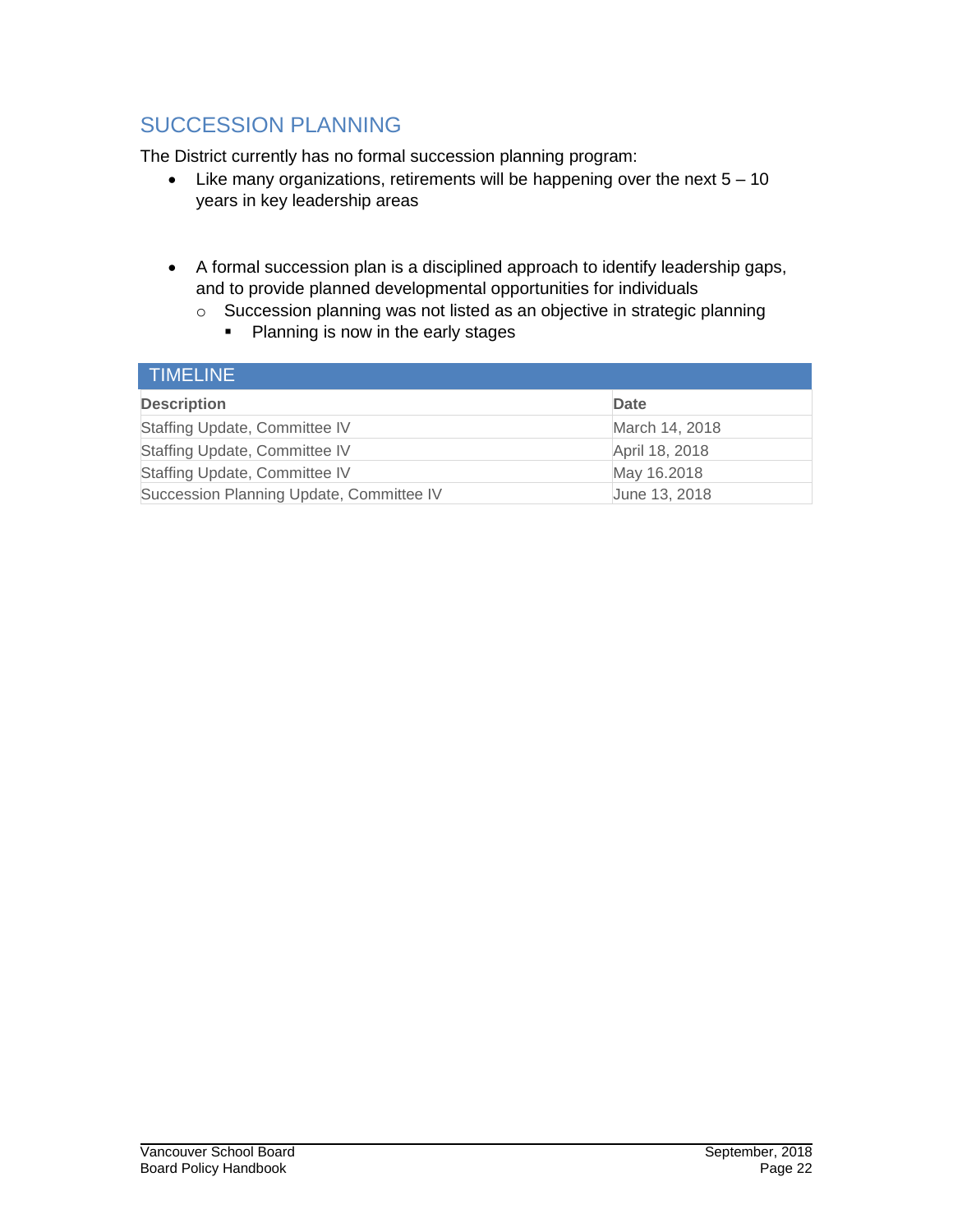# <span id="page-25-0"></span>Curriculum, Assessment and Reporting (Strategic Plan Goal 1)

### Curriculum and Assessment

Work is ongoing in supporting curriculum implementation. K-9 implementation is now underway with Grade 10 implementation beginning in September 2018.

The following activities are underway:

- Create an outline of a Master Plan for curriculum implementation
- Develop a Career Life Education 10 working group
	- o Partner representatives involved
	- o Meeting to create 3-4 options for secondary schools to choose from
	- o Continue to meet into the 2018-2019 school year
	- $\circ$  Look at strategies to implement the Career Life Connections course and the Capstone Project
	- o Explore the potential of a District Resource Teacher: Career Education **Support**
- Explore possibilities that enhance communication structures to ensure awareness of curriculum updates.
	- o Provide a reliable and consistent source of information for school administrators and stakeholder group leaders
		- Develop a newsletter 3-4 times a year regarding redesigned curriculum and assessment strategies for administrators to share with staff
		- Regular updates at Superintendent and Area meetings
		- Regular updates for Committee III and DPAC
		- Create parent-friendly information school administrators can use to share information at PAC meetings
			- ➢ Showcase indigenous content on the re-designed curriculum
- Develop a secondary administrator working group on curriculum implementation
- Create a template for schools/District plans ensuring alignment with the Framework for Enhancing Student Learning and support schools in the implementation of curriculum
- Explore opportunities to access open source materials
- Train teacher-librarians on new library automation system with links to "Destiny Collections" intended to support the new curriculum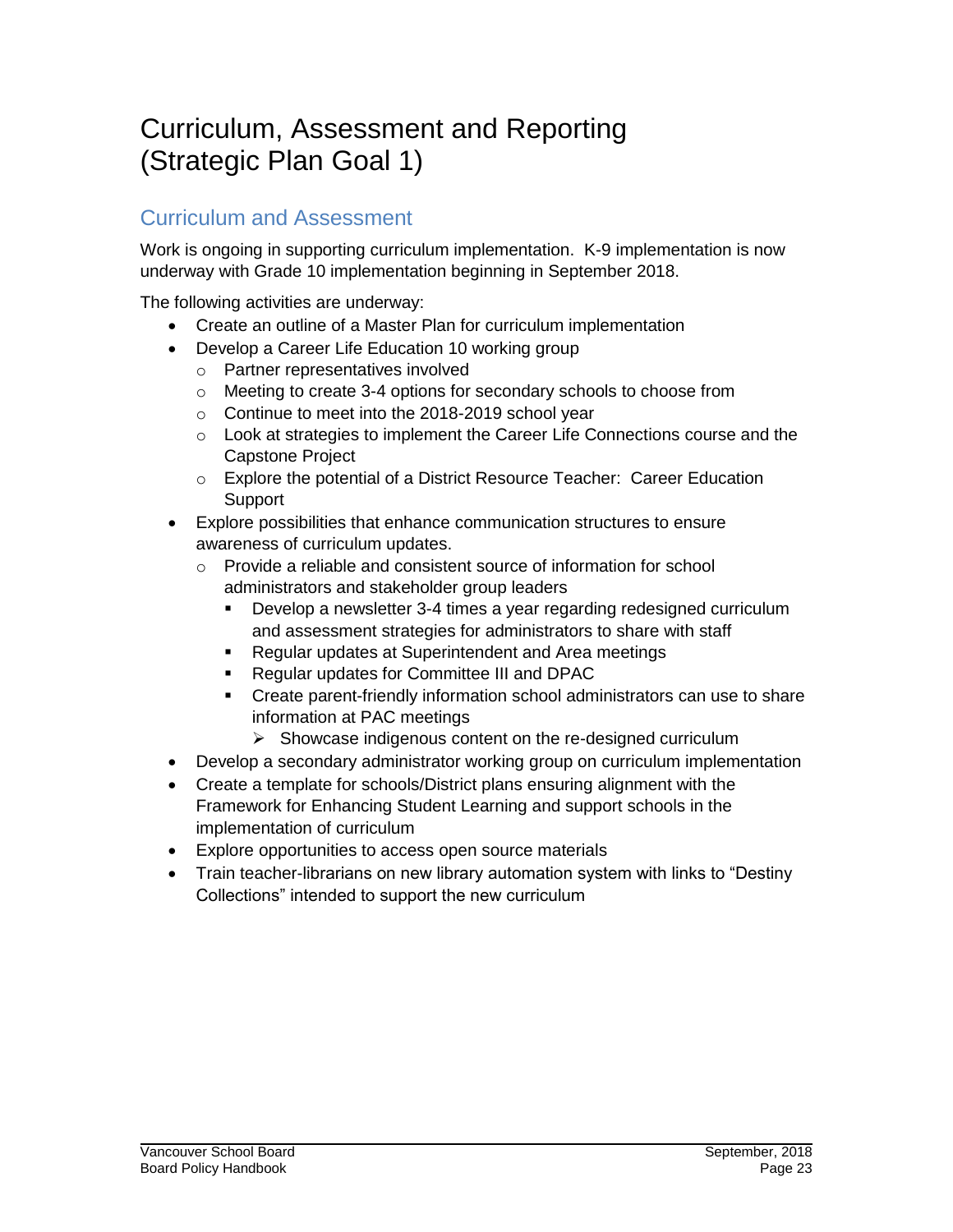### REPORTING

There are currently 62 schools participating in the Communicating Student Learning pilot. Plans are now underway to expand to all elementary schools.

- Examine feedback from focus groups including teachers, parents and students
	- $\circ$  This feedback will be used to inform the expansion of the remaining elementary schools in 2018-2019
	- $\circ$  Develop professional development opportunities for teachers on topics such as E portfolios
- Provide a variety of ways to access knowledge such as in-service, out of school professional development, collaborative inquiry groups, webinars, and a website as a repository of
- Establish a working group of secondary teachers/admin to look at the possible implications with MyEd and schools
- Expand Communicating Student Learning pilot to grades 8 and 9 by establishing a working group with partner group representatives
- Develop a Reporting Policy in 2019-2020 based on the feedback from the pilot

| <b>TIMELINE</b>                                      |              |
|------------------------------------------------------|--------------|
| <b>Description</b>                                   | Date         |
| Communicating Student Learning Update, Committee III | May 9, 2018  |
| Curriculum Update, Committee III                     | June 6, 2018 |
| Presentation of School Plans, Committee III          | June 6, 2018 |
| District Plan Framework, Committee III               | October 2018 |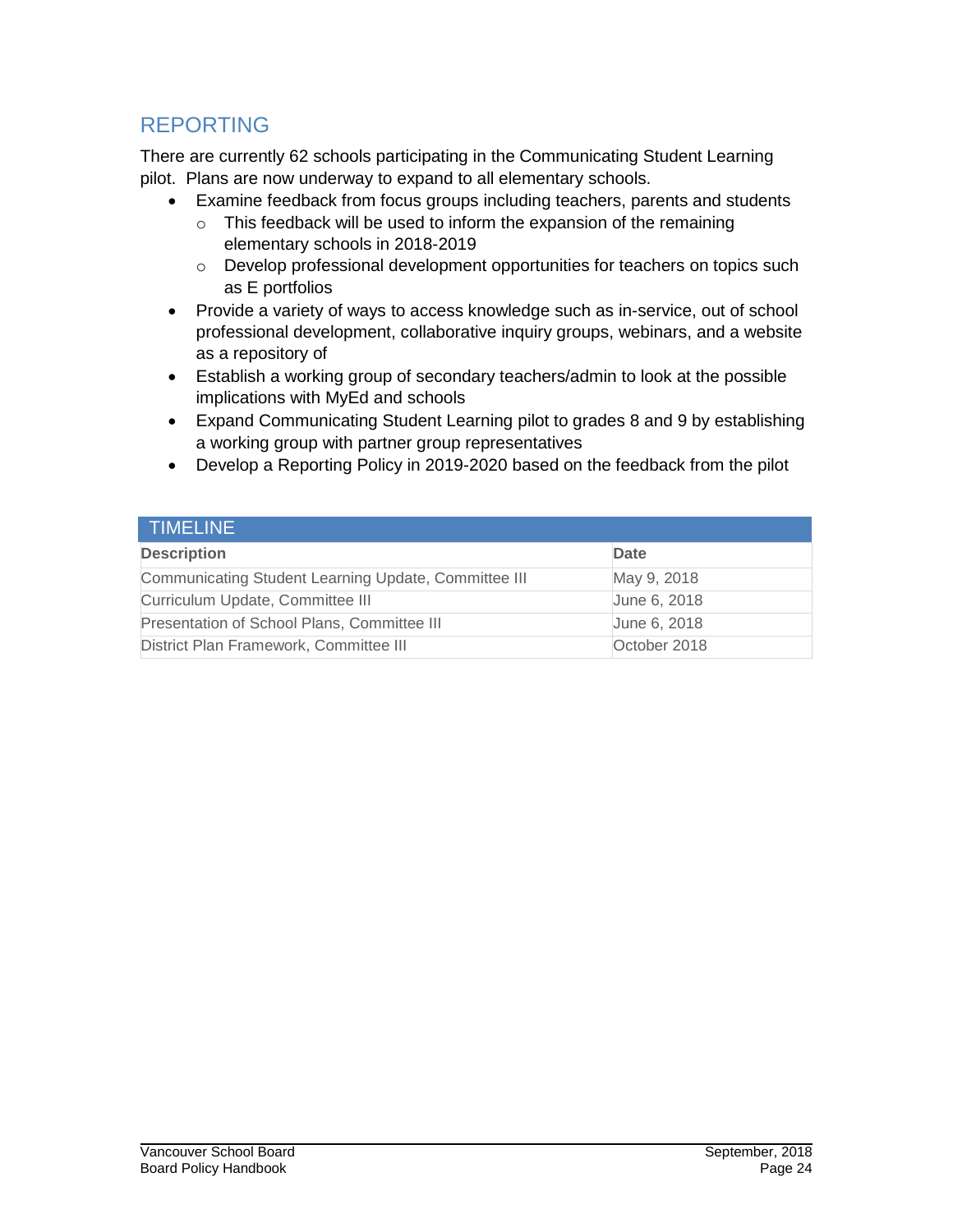# <span id="page-27-0"></span>Indigenous Student Outcomes, Reconciliation (Strategic Plan Goal 1)

## INDIGENOUS STUDENT OUTCOMES

Plans are underway in looking at supporting indigenous students at risk of not completing secondary school by enabling targeted support to take place. This would include such things as:

- Counselling support
- An ongoing review of the required coursework
- Dedicated individuals to follow up with each student indigenous student

## RELATIONSHIPS WITH OUR INDIGENOUS COMMUNITIES

To fully support our indigenous students, and to help them connect to their culture, the District will build strong relationships with our indigenous communities and agencies working with those communities. The District will actively strengthen the relationship with the Musqueam Nation.

### INFORM OUR PRACTICES THROUGH GOALS OUTLINED IN THE ABORIGINAL EDUCATION ENHANCEMENT AGREEMENT

The District understands that comprehensive support of Indigenous learners requires a multitude of strategies. As such, we will inform our implementation of strategies through information outlined in the Aboriginal Enhancement Agreement:

[http://www.vsb.bc.ca/sites/default/files/publications/aeea-june8.pdf.](http://www.vsb.bc.ca/sites/default/files/publications/aeea-june8.pdf)

- Throughout the Aboriginal Enhancement Agreement is a commitment to reconciliation
	- $\circ$  Staff is committed to working alongside our Indigenous community to further this important work

| <b>TIMELINE</b>                             |             |
|---------------------------------------------|-------------|
| <b>Description</b>                          | Date        |
| Indigenous Student Framework, Committee III | May 9, 2018 |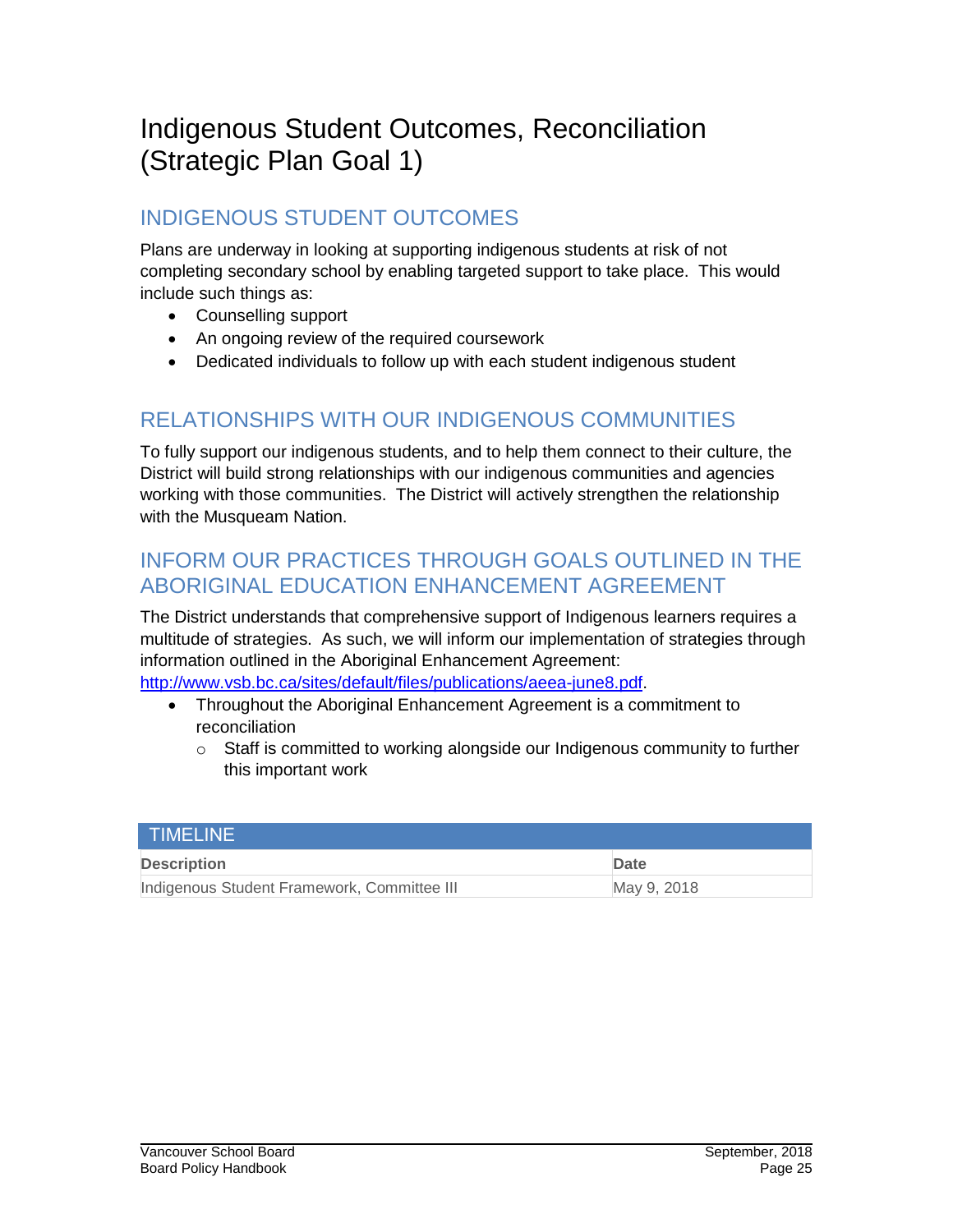# <span id="page-28-0"></span>Program Reviews (Strategic Plan Goal 1)

### FRENCH IMMERSION

A French Immersion Review is currently underway, including the creation of a French Immersion Working Group. When the review is complete, staff will share the report and bring forward to the Board and Stakeholders.

### ALTERNATE EDUCATION

The plan to implement the strategies from the Alternate Education Review will be brought forward to Committee III. Significant recommendations included in the report include:

- The addition of 4.0 FTE in staffing
- o Including a District Vice-Principal position
- The consolidation of some of the current Alternate Education sites

Both recommendations have budget impacts, and as such they will need to be approved through the budget process. Other recommendations will be considered after the initial process is complete.

### INCLUSIVE EDUCATION

The plan to implement the strategies from the Special Education Review will be brought forward to Committee III. Recommendations included in the report include both budgetary and non-budgetary items. The overall theme in the review is increasing inclusive practices within the District.

| I TIMELINE I                                           |              |
|--------------------------------------------------------|--------------|
| <b>DESCRIPTION</b>                                     | <b>DATE</b>  |
| Inclusive (Special Education) Framework, Committee III | May 9, 2018  |
| French Immersion Program Review Update                 | June 6, 2018 |
| Alternate Education Framework, Committee III           | June 6, 2018 |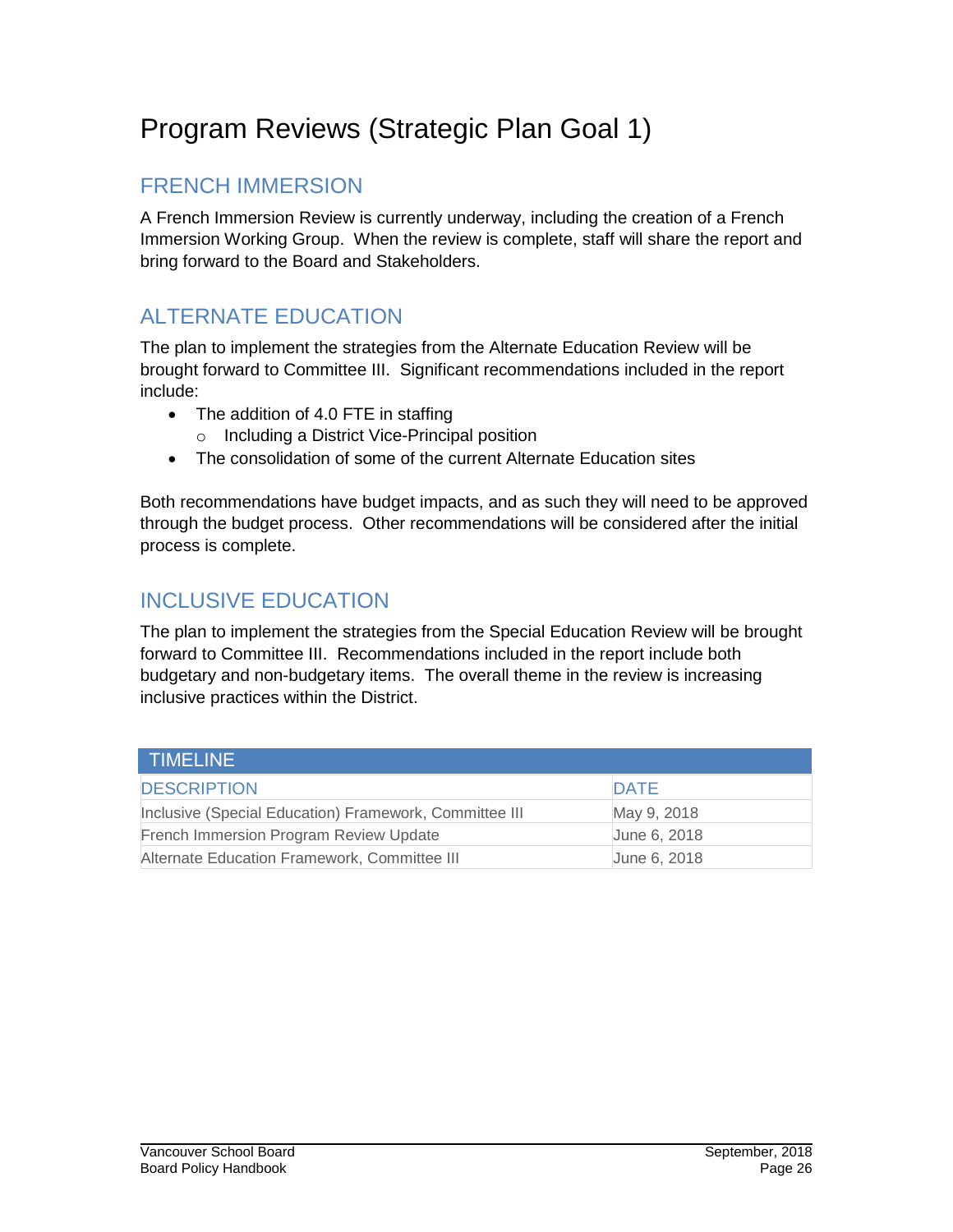# <span id="page-29-0"></span>Cultural, Emotional, Physical and Mental Well-Being (Strategic Plan Goal 3)

### Mental Health

Mental health and wellness of staff and students remain a central focus within the VSB. The District is looking for ways to improve and increase support in all areas of mental health and wellness. The District will continue to work closely with our community partners, including sitting at tables where innovative practices evolve. One example of this is a collaboration between VSB and Vancouver Coastal Health where there will be document provisions available in both agencies, and ways to build cohesive access to all the supports to best provide for youth in need.

| <b>TIMELINE</b>                     |             |
|-------------------------------------|-------------|
| <b>Description</b>                  | Date        |
| Mental Health Update, Committee III | May 9, 2018 |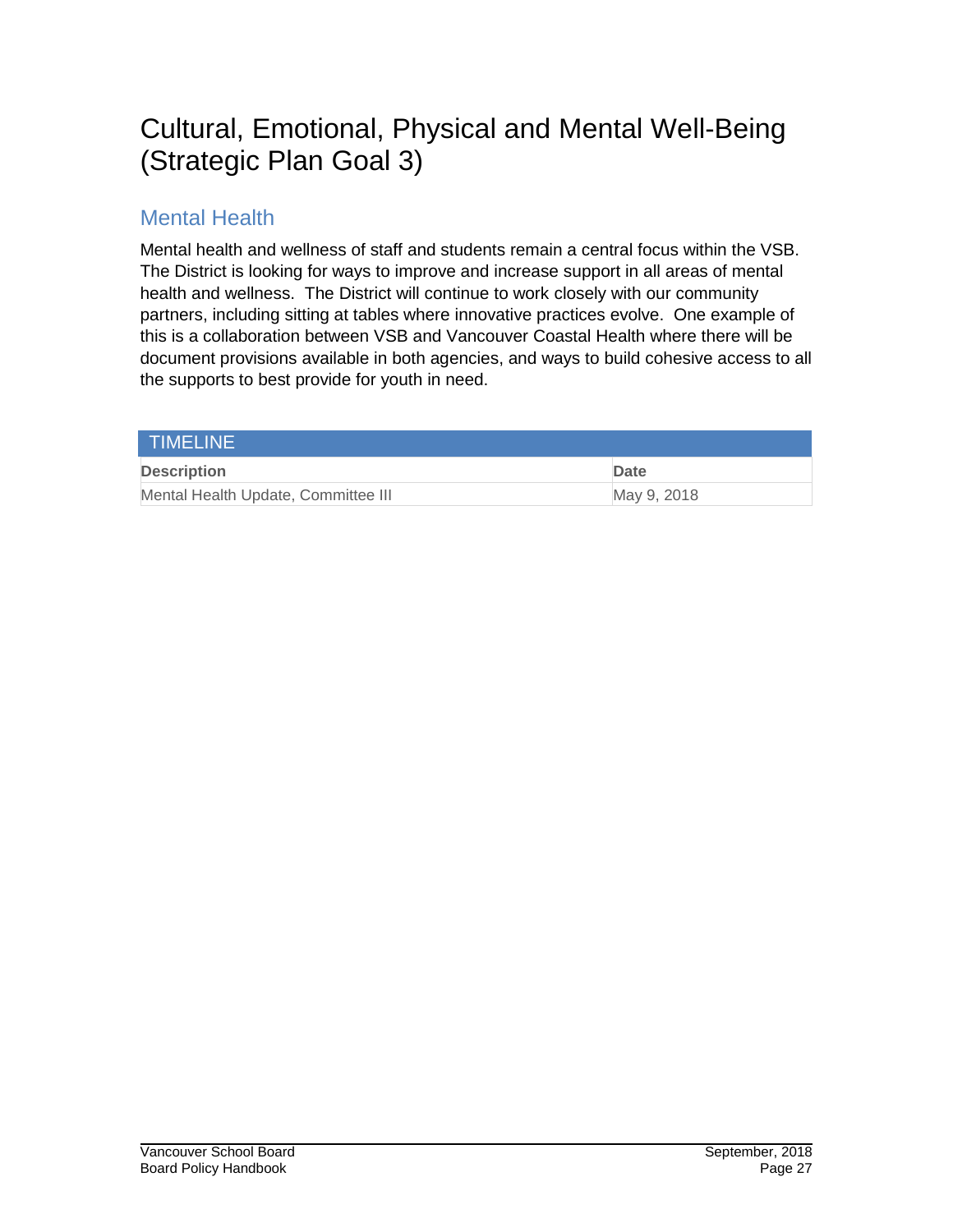# <span id="page-30-0"></span>Mentorship, Networking, Engagement (Strategic Plan Goal 2)

### **Mentorship**

Plans are currently underway to work with the teachers' unions to develop and implement a teacher mentorship program.

- A mentorship program for new principals and vice-principals is now in place
	- o Continuing with training sessions for mentors as part of the program

### **Networking**

Opportunities for networking are as follows:

- Metro Secondary Principal forum series on curriculum twice a year
- BCSSA Pro D opportunities during the Summer Leadership Academy, Spring/Fall Conferences
- Opportunities for administrators to attend Coast Metro Pro-D Series
- A session with Ministry staff on the topics of curriculum, assessment, reporting, and inclusive teams

### Engagement

The Board of Education and Senior Staff have been engaging with many of the partner groups. A dinner meeting provided feedback to the Board on the various partners' priorities. Ongoing conversations continue specifically aimed at engaging parents and how we can be more inclusive of their needs.

| <b>TIMELINE</b>                                        |                    |
|--------------------------------------------------------|--------------------|
| <b>Description</b>                                     | Date               |
| <b>BCSSA Metro Retreat - Curriculum Implementation</b> | April 12,13, 2018  |
| <b>BCSSA Spring Conference - Assessment</b>            | April 8,2018       |
| <b>BCSSA Summer Leadership Academy</b>                 | August 14-17, 2018 |
| Ministry of Ed Visit with Senior Staff                 | May 2018           |
| Committee III Report - Mentoring Update                | October 2018       |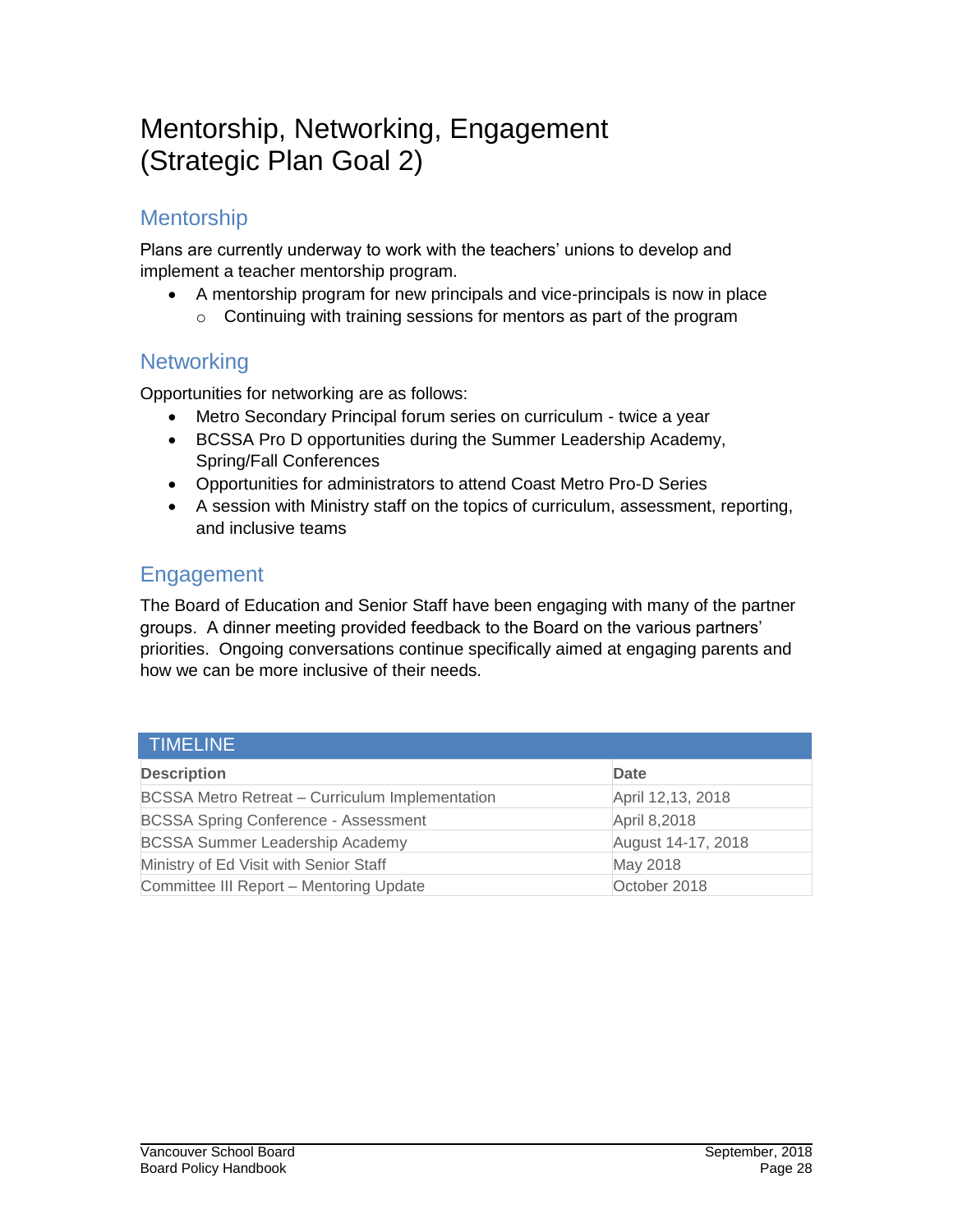# <span id="page-31-0"></span>Communications (Strategic Plan Goal 4)

### COMMUNICATIONS TEAM

Staff has hired a Communications Director who started in early April 2018. The Communications Director will be tasked with hiring one additional staff member to complete the communications team.

### COMMUNICATIONS PLAN

One of the first requests of the new Communications Director will be to create a comprehensive Communications Plan for the VSB. Staff will bring initial thoughts to trustees in June 2018. Some of the topics will include:

- Roles and responsibilities with respect to communication
- Be inclusive of the cultural needs of students and parents
- Address the needs of English as a Second Language families
- Focus on internal communication (staff to trustees, interdepartmental, etc.)
- Include an opportunity to share positive stories
- Modernize the overall look of communications coming from the VSB
- Have a mindfulness of eduspeak; use plain language
- New curriculum updates and information for parents

### WEBSITE UPDATE

Over the past year, staff have been working on completing the update of the VSB website. It is intended that the website go live in June.

| <b>TIMELINE</b>                             |                  |
|---------------------------------------------|------------------|
| <b>Description</b>                          | Date             |
| Hire communications director                | March 2018       |
| Fill final position for communications team | Spring 2018      |
| Communications plan                         | September 2018   |
| New website posted                          | <b>June 2018</b> |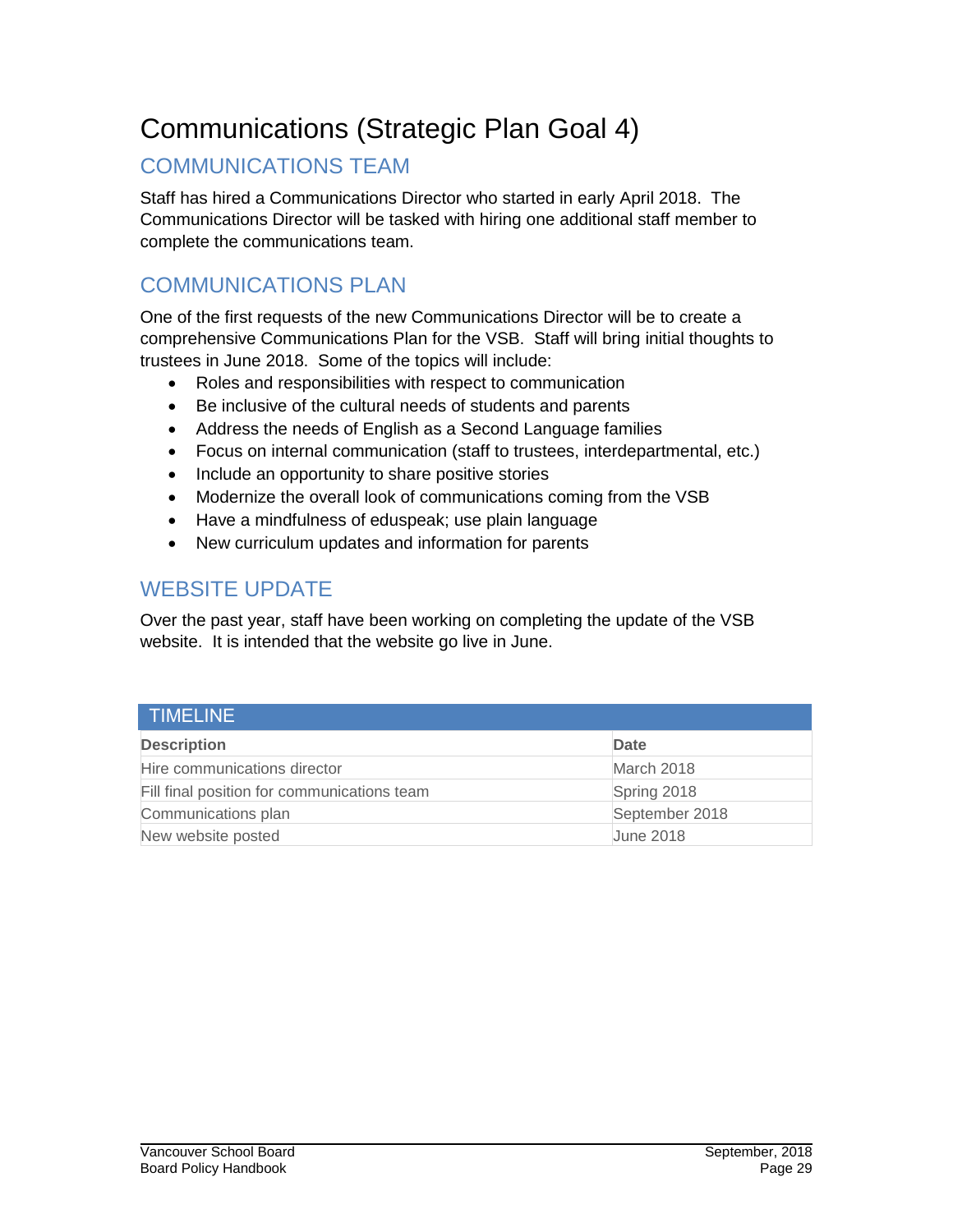# <span id="page-32-0"></span>Financial Planning (Strategic Plan Goal 4)

## FINANCIAL GOVERNANCE AND ACCOUNTABILITY

The Financial Health Working Group provided guidance to school Districts in 2017 with the expectation that supporting policies be in place by the end of June 2018.

### 2018-2019 ANNUAL BUDGET PROCESS

The annual budget process will be shared at a Plenary Committee III/Committee V Meeting.

### 2018-2019 ANNUAL BUDGET

First and Second readings to be conducted at the May 28, 2018 Board meeting and a third reading in June.

## MOE FUNDING FORMULA REVIEW

There has been a District submission based on stakeholder feedback (to be shared at June Committee V meeting).

| <b>TIMELINE</b>                                                                |                                      |  |
|--------------------------------------------------------------------------------|--------------------------------------|--|
| <b>Description</b>                                                             | <b>Date</b>                          |  |
| Plenary Budget Session, Committee III/V                                        | April 18, 2018                       |  |
| Plenary Budget Session, Committee III/V                                        | May 02, 2018                         |  |
| Plenary Budget Session, Committee III/V                                        | May 16, 2018                         |  |
| Audit Committee Terms of Reference, Committee V                                | May 16, 2018                         |  |
| 2018-2019 Annual Budget Bylaw $-$ 1 <sup>st</sup> and 2 <sup>nd</sup> readings | May 28, 2018                         |  |
| MOE Funding Formula Review Update, Committee V                                 | June 13, 2018                        |  |
| 2018-2019 Annual Budget Bylaw - 3rd reading                                    | June 25, 2018                        |  |
| Financial Governance & Accountability, Committee V                             | April, May & June<br><b>Meetings</b> |  |

## AUDIT COMMITTEE

Staff will draft guiding principles and the roles and responsibilities for a potential audit committee.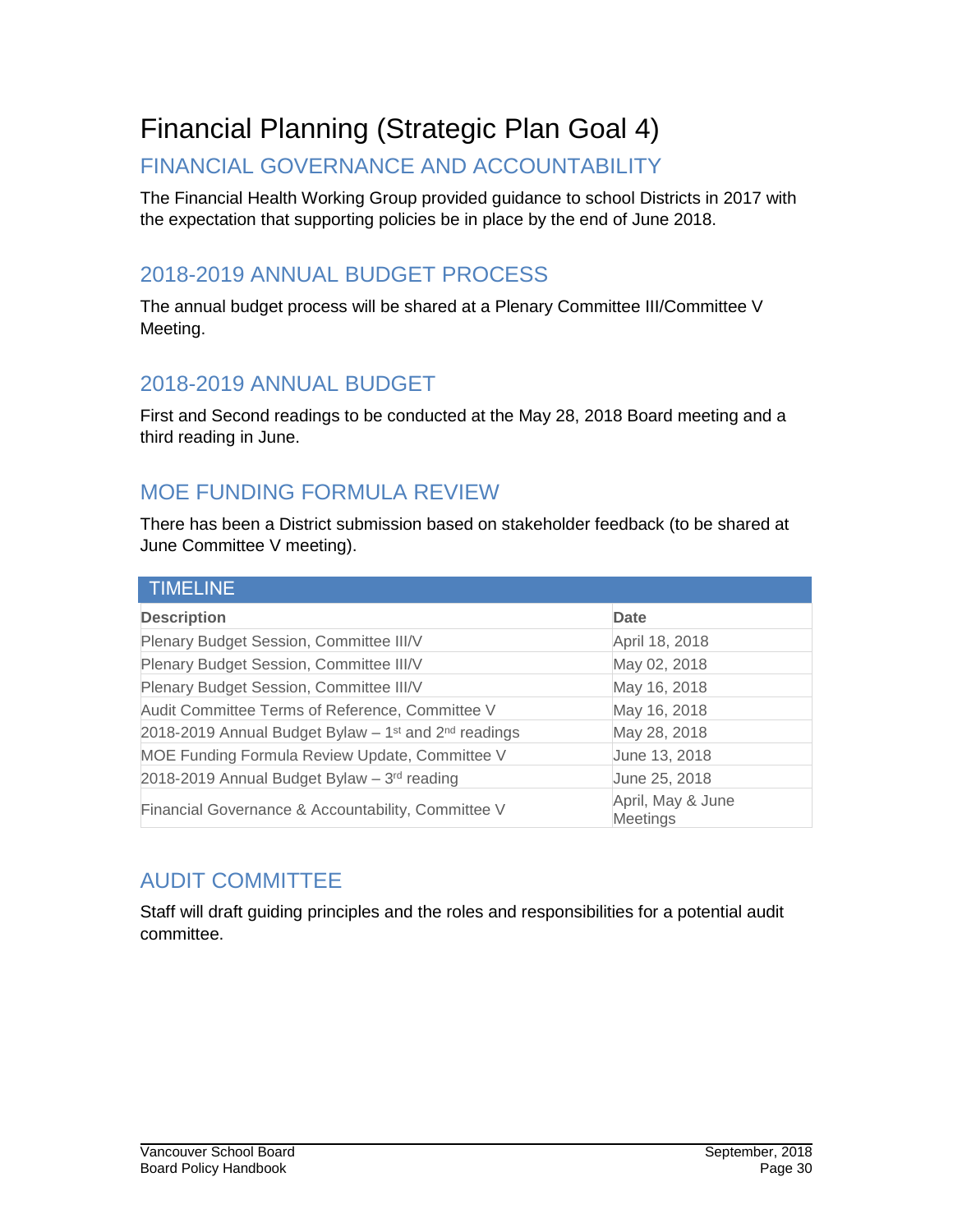# <span id="page-33-0"></span>Governance (Strategic Plan Goal 4)

### GOVERNANCE

The BCSTA sees Governance as follows:

- The elected Board is responsible for the success of the organization in terms of its' purpose. It does this by providing oversight, direction setting and decision making through a governance process which includes defining roles, relationships, structures and processes.
- Governance embraces the highest levels of effectiveness and, for each trustee, it involves a commitment to ethical leadership, to continuous learning and to longterm development
- To be effective in focusing the organization to be successful, the elected Board plays four broad roles in authentic governance:
	- o Covering the Basics: The Board's Fiduciary Role
	- o Big Picture Thinking: The Board's Strategic Role
	- o Continuous Improvement: The Board's Innovative Role
	- o Promoting Community Engagement: The Board's Societal Role

The BCSTA's website (http://www.bcsta.org/content/good-governance-boardseducation) has four resource modules:

- Module 1: Authentic Governance through Ethical Leadership
- Module 2: Relationships and Governance: Common Ground, Common Purpose
- Module 3: Authentic Governance for Student Achievement: Boards Matter!
- Module 4: Making the Connections for Students Success: Aligning vision, governance and finance

As part of good governance, the Board commits to completing a self-evaluation, overseeing the Superintendent's performance review and to completing a Board Work Plan.

## ROLES AND RESPONSIBILITIES

The Board will provide support and clearly delineate and articulate roles and responsibilities of the Board and staff by September 2018.

## POLICY MANUAL

Reviewing and potentially revising the Board's policy manual flows out of the governance structure as well as having clarity on roles and responsibilities.

## ADMINISTRATIVE HANDBOOK

Completing a revised administrative handbook would follow the creation of a new policy manual.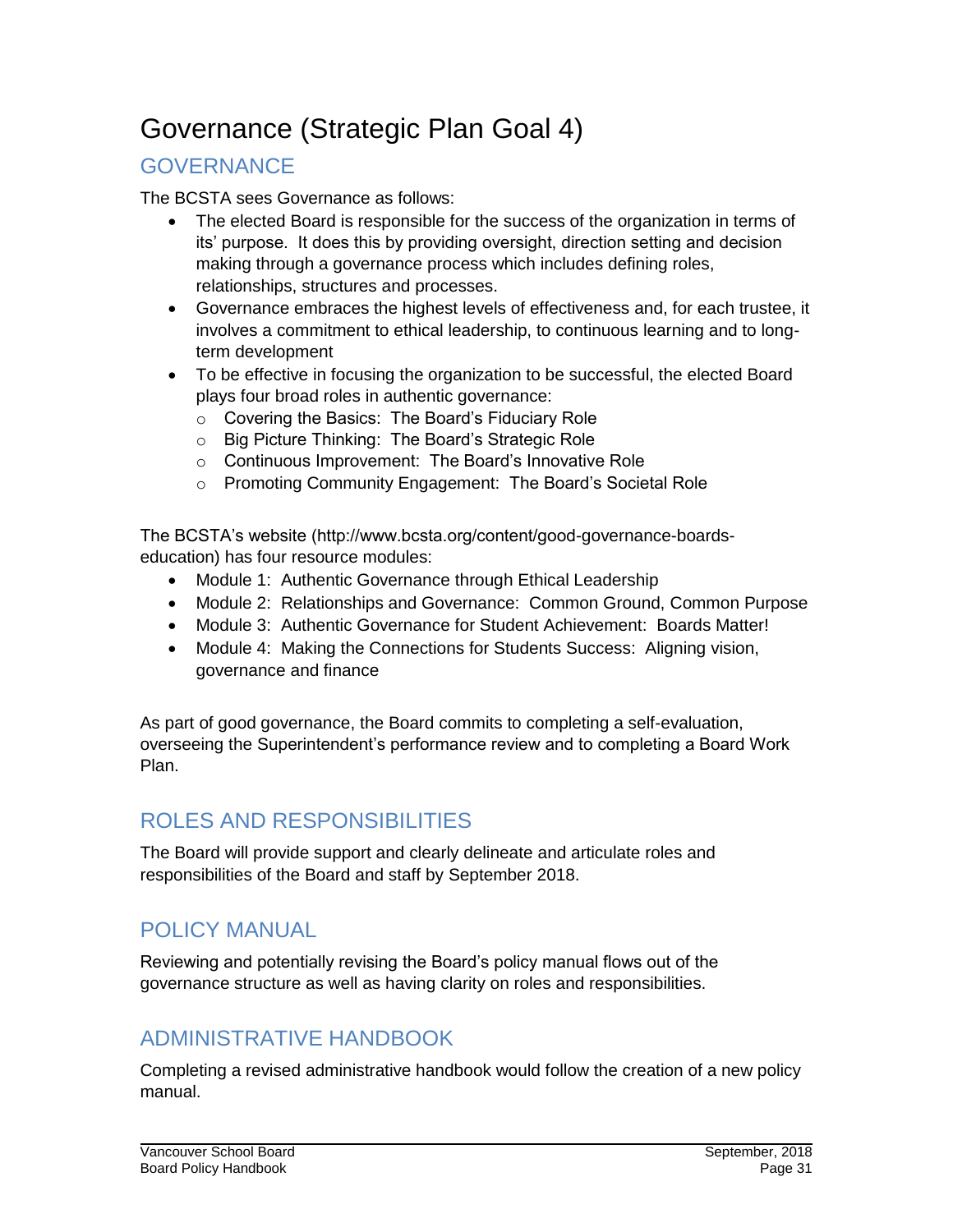### DEVELOPMENT AND IMPLEMENTATION OF REVISED NAMING AND RENAMING

To update current policy and provide a new framework for schools and staff in choosing school names, the District will be revising the Naming and Renaming policies.

| <b>TIMELINE</b>                      |                        |  |
|--------------------------------------|------------------------|--|
| <b>Description</b>                   | Date                   |  |
| Staff discussions with Leroy Sloan   | <b>Fall 2017</b>       |  |
| Evening overview with Leroy Sloan    | February 19, 2018      |  |
| Phone calls with Leroy Sloan         | Week of March 12, 2018 |  |
| Update for Stakeholders, Committee I | April 4, 2018          |  |
| Day session with Leroy Sloan         | April/May 2018         |  |
| Update for Stakeholders, Committee I | May 9, 2018            |  |
| Update for Stakeholders, Committee I | June 6, 2018           |  |
| Naming/Renaming Policy Development   | <b>Fall 2018</b>       |  |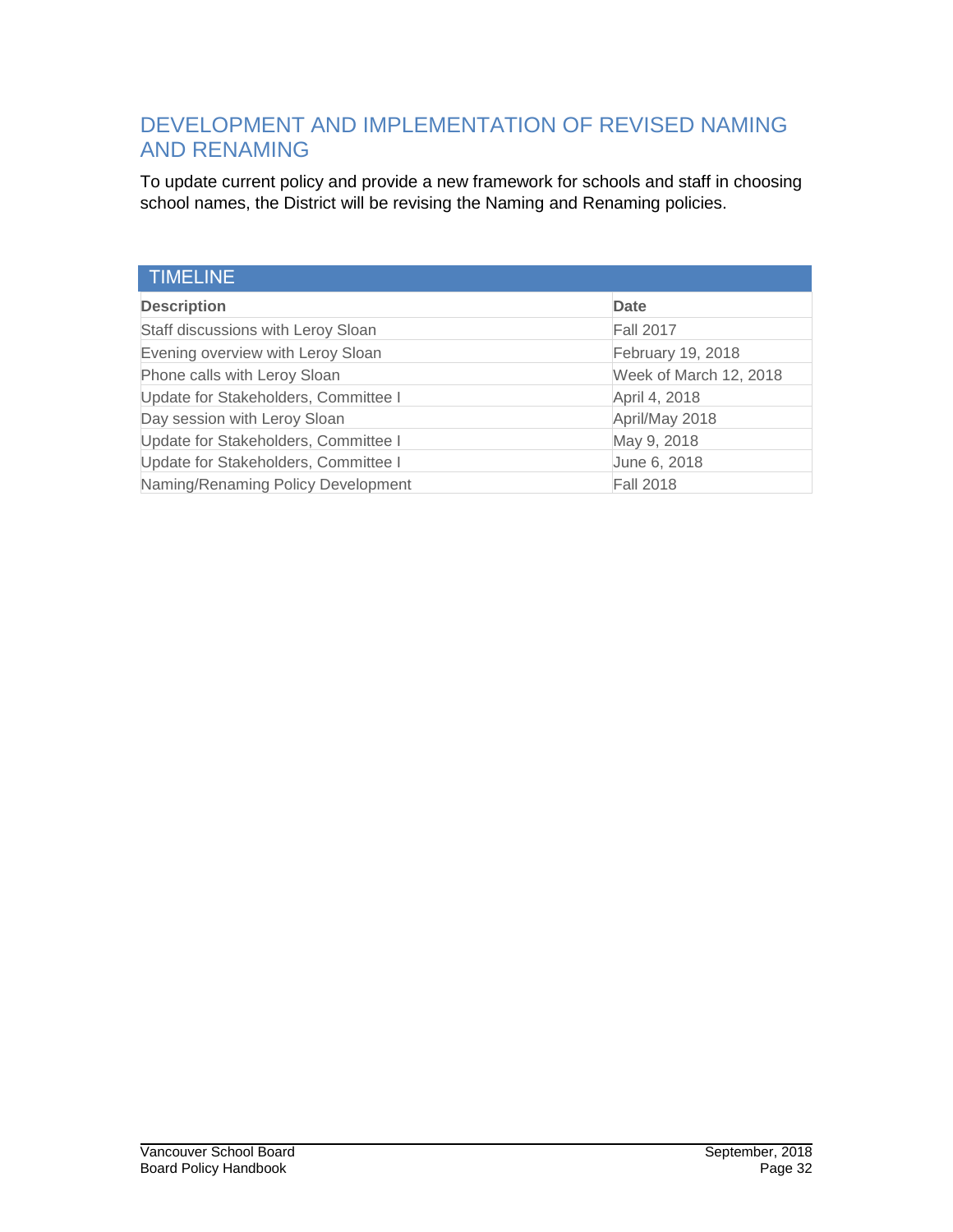# <span id="page-35-0"></span>Looking Ahead

### CHILDCARE SPACES

Suggestion: Create a comprehensive childcare review report that includes such things as the number and location of current childcare providers, the number of spaces in the program, the size of any waitlists and other pertinent information.

### BOUNDARY REVIEW

Suggestion: Complete a comprehensive District-wide review, including the location of the District's choice programs.

### BRANDING

Suggestion: Contemplate a rebranding of the District's logo.

### FOUNDATION

Suggestion: Engage the Board of Education in a discussion about creating a School District Foundation.

### SCHOLARSHIP DONATIONS ON WEBSITE

Suggestion: Explore the possibility of having a scholarship donation link on secondary school websites.

### STUDENT LEADERSHIP

Suggestion: Engage students in a discussion regarding planning a Student Forum.

### ADULT EDUCATION

Suggestion: Compile and review information previously collected on adult education. Complete an analysis and review of the programs.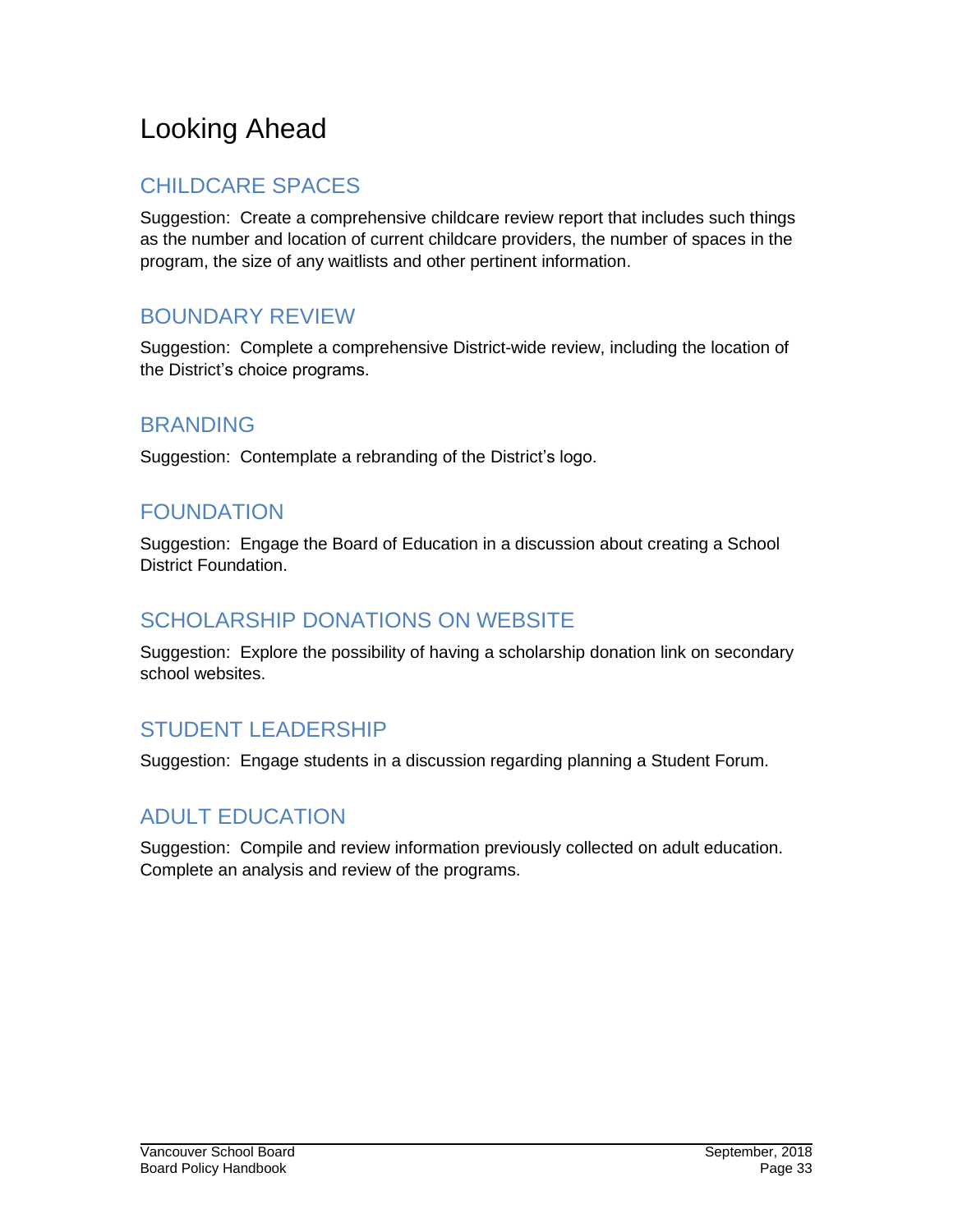# Vancouver School Board

School District #39 1580 West Broadway Vancouver V6J 5K8 **Tel** 604-713-5100 www.vsb.bc.ca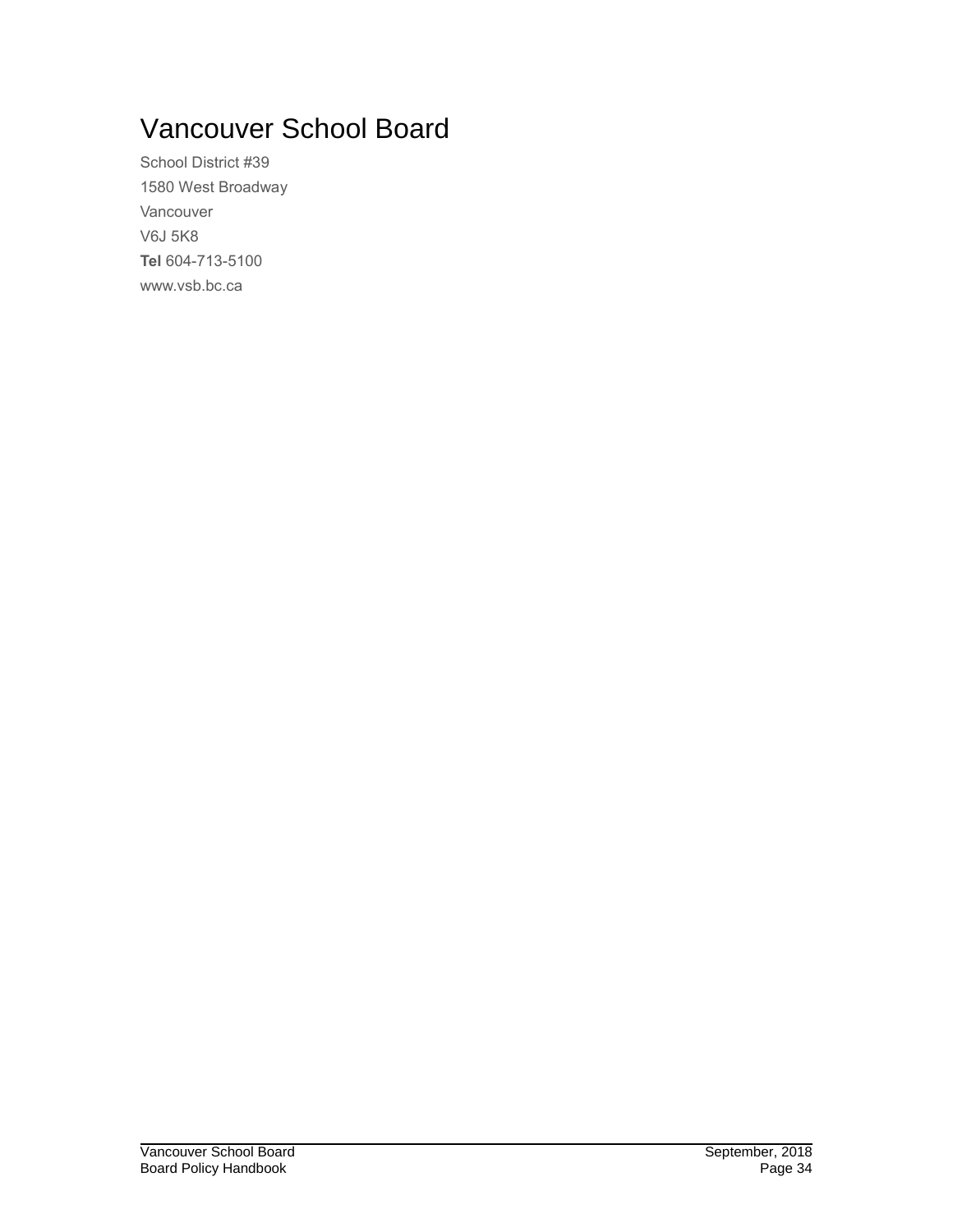# *Facilitated Board Self-Evaluation Process*

School District No. 39 (Vancouver)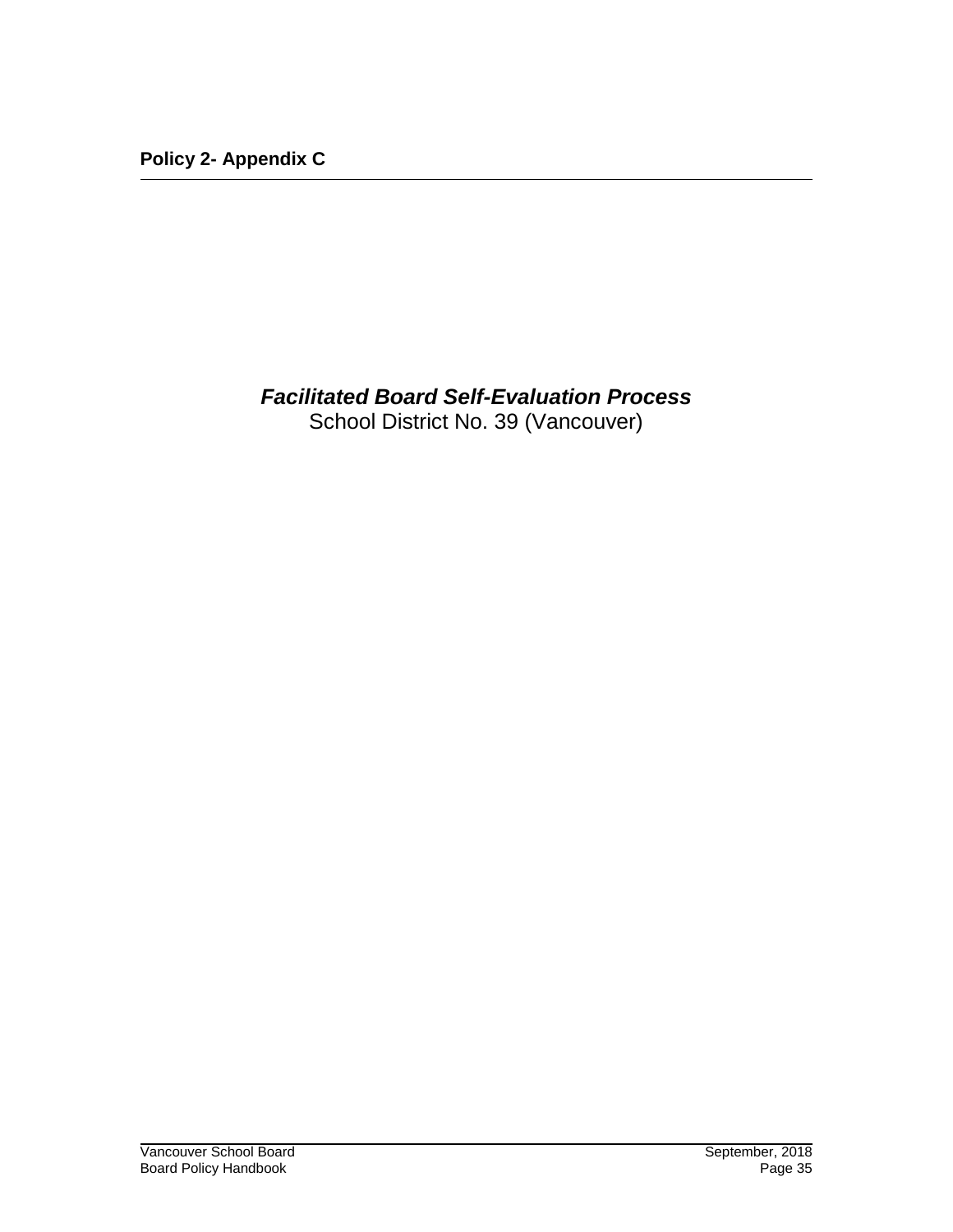### PROCESS

The annual externally facilitated Board self-evaluation process shall be completed subsequent to the Superintendent evaluation process described in the appendixes to Policy 12 and entitled, *Superintendent Evaluation Process, Criteria and Timelines*. The two evaluation processes are complementary in nature.

### PURPOSE

The purpose of the facilitated Board self-evaluation is to answer the following questions:

- 1. How well have we fulfilled each of our defined roles as a Board during the evaluation period?
- 2. How do we perceive our interpersonal working relationships?
- 3. How well do we receive input and how well do we communicate with those we represent?
- 4. How would we rate our Board-Superintendent relations?
- 5. How well have we adhered to our governance policies?
- 6. What have we accomplished this past year to improve student learning? How do we know? What else have we accomplished this past year?
- 7. What actions shall the Board take during the next year to become more effective?

The answers to these questions provide the data for the development of a positive path forward.

### EVALUATION PRINCIPLES

The following principles form the basis for the Board self-evaluation process.

- 1. A learning organization is focused on the improvement of student learning.
- 2. A commitment to continuous improvement is a sign of organizational health.
- 3. An effective evaluation process provides for growth and accountability.
- 4. The annual Board evaluation process shall model the Board's commitment to principles 1-3.
- 5. A pre-determined process for evaluation strengthens the governance function, builds credibility for the Board and fosters an excellent Board-Superintendent relationship.
- 6. An evidence-based approach provides objectivity to supplement the subjectivity involved in evaluation processes.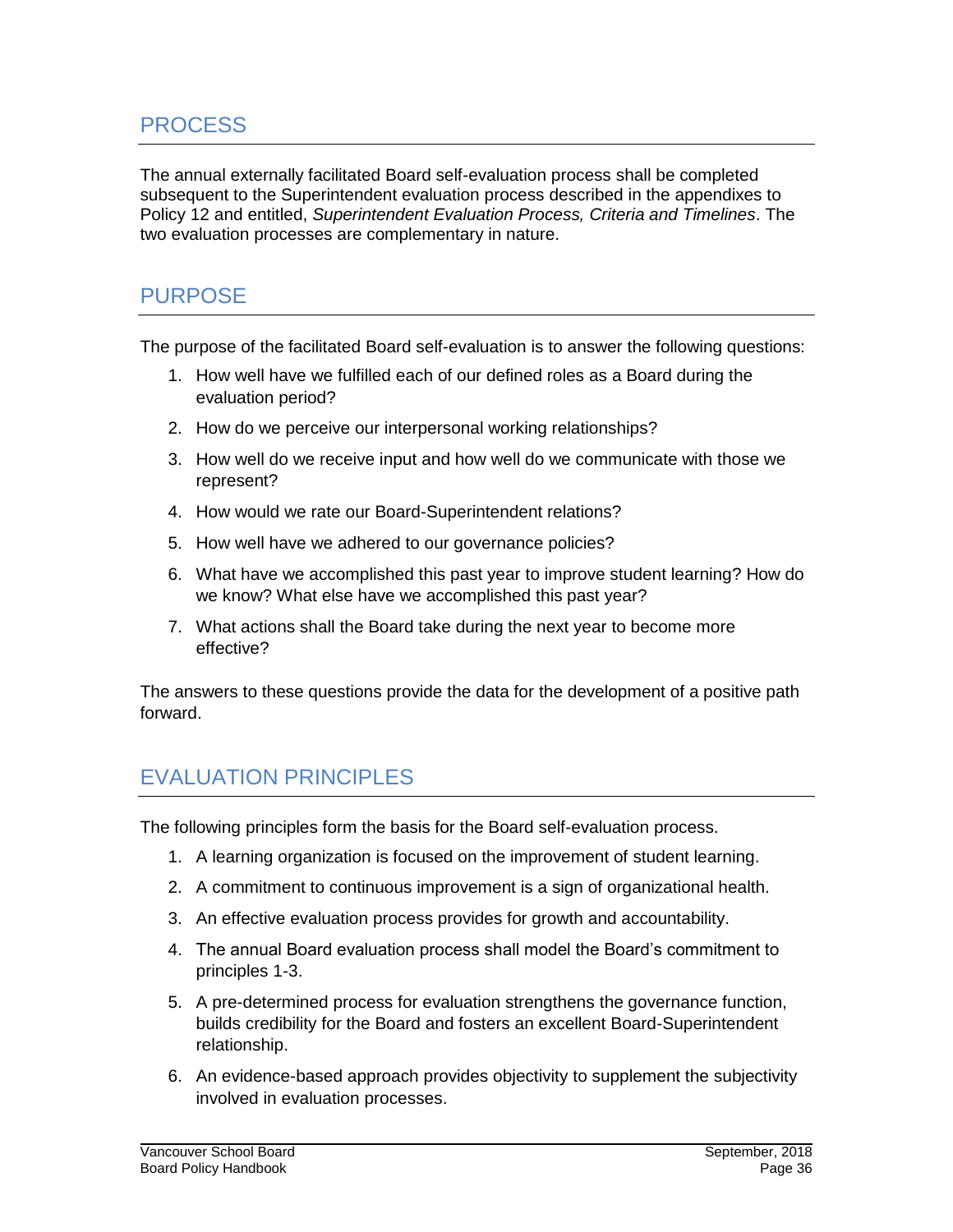### CONTEXT

The Board has chosen to retain the specific nine areas of responsibility and the additional responsibilities articulated in Policy 2 in order to carry out their governance role. The nine specific areas of responsibility include: Accountability to the Provincial Government, Developing and Maintaining a Culture of Student Learning, Accountability to and Engagement of Community, Strategic Planning, Policy, Board/Superintendent Relations, Political Advocacy/Influence, Board Development, Fiscal Accountability. The annual facilitated Board self-evaluation process is focused on Board performance in relation to these nine areas.

### FACILITATED SELF-EVALUATION OF PERFORMANCE

**Part 1:** The Act provides the Board with significant authority including the authority to delegate. The Board must decide the authority it wishes to delegate and the authority to be retained. The Board is the only body in the District which can hold the Board accountable for performing its legally defined role.

With reference to Policy 2 Role of the Board, Policy 2 Appendix A Annual Board Work Plan and the minutes from Regular, Private, and Special meetings held during the evaluation period trustees will assess the Board's effectiveness relative to each role area. The objective is to identify areas of strength on which to build and specific changes the Board is committed to make during the next evaluation period.

**Evaluation Tool:** Collect, collate and analyze responses to a Role of the Board questionnaire completed by all trustees.

**Part 2:** The Board functions as a corporate entity. Individual trustees have only the authority granted them by the Board. Therefore the interpersonal working relationships between and among trustees is vital to the effective functioning of the Board.

**Evaluation Tool:** Collect, collate and analyze responses to a Board Interpersonal Working Relationships questionnaire completed by all trustees.

**Part 3:** The Board is elected for a four year term. One key role is to represent the electorate within the boundaries of the District and effectively communicate to the electorate between elections in a manner which creates accountability and builds confidence in the work of the Board.

**Evaluation Tool:** Collect, collate and analyze responses to a Communications/Representation questionnaire completed by all trustees.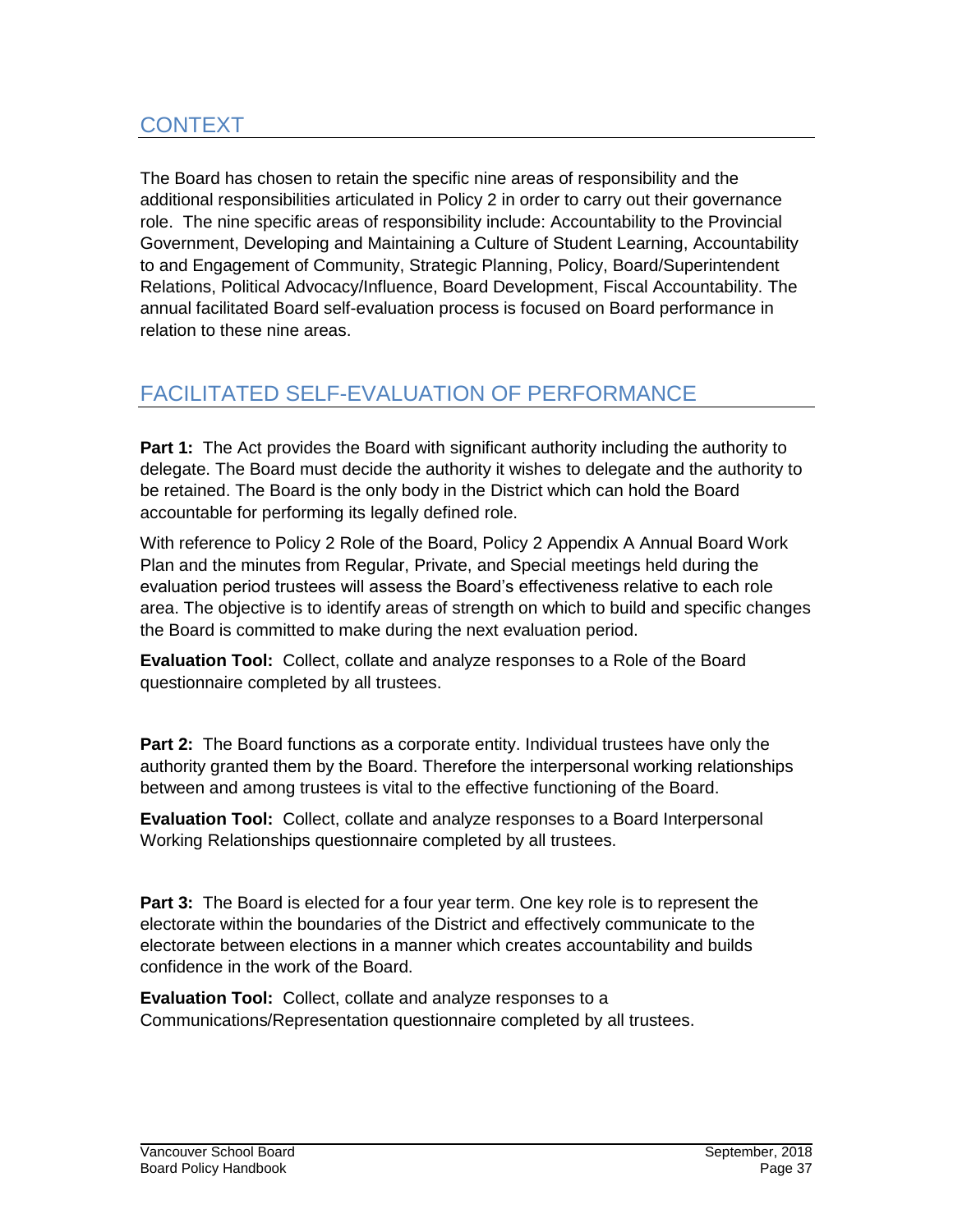**Part 4:** With reference to the functioning of the First Team during the evaluation period trustees will assess Board/Superintendent Relationships. In other words is the Board effectively performing its role to make the First Team effective?

**Evaluation Tool:** Collect, collate and analyze responses to a Board/Superintendent questionnaire completed by all trustees.

**Part 5:** The Board's Policy role is critical to provide direction for the District, to delegate to and hold staff accountable through the office of the Superintendent, and to promote and protect public education. Regular review of Board policies is required to ensure the currency and effectiveness of such policies.

**Evaluation Tool:** Review the schedule of policy review to ensure the entire Handbook is subjected to review and revision once per term of office, identify any lack of alignment of practice with policy (e.g. from review of minutes) and make revisions as required in policy or practice as deemed appropriate.

**Part 6:** Reviewing Board actions at least annually to determine perceived Board Strengths, Weaknesses, Opportunities and Threats (SWOT) can assist in defining a positive path forward and avoid repetition of less effective functioning.

**Evaluation Tool:** Conduct a SWOT analysis in light of Board minutes and direct Board observations.

**Part 7:** Board approves of the directions to be taken during the next evaluation period to strengthen Board functioning.

**Part 8:** Board assesses success or lack thereof addressing the positive path forward (PPF) approved as a result of the last evaluation and includes any required actions in the current PPF.

**Part 9:** Board reviews the process tools and process structure and identifies any changes desired for the next evaluation period.

**Part 10:** Board approves the Positive Path Forward (PPF) by formal motion.

Note in the second and subsequent years the evaluation process will commence with an accountability review of the previous year's PPF to ensure actions were taken as required and desired results achieved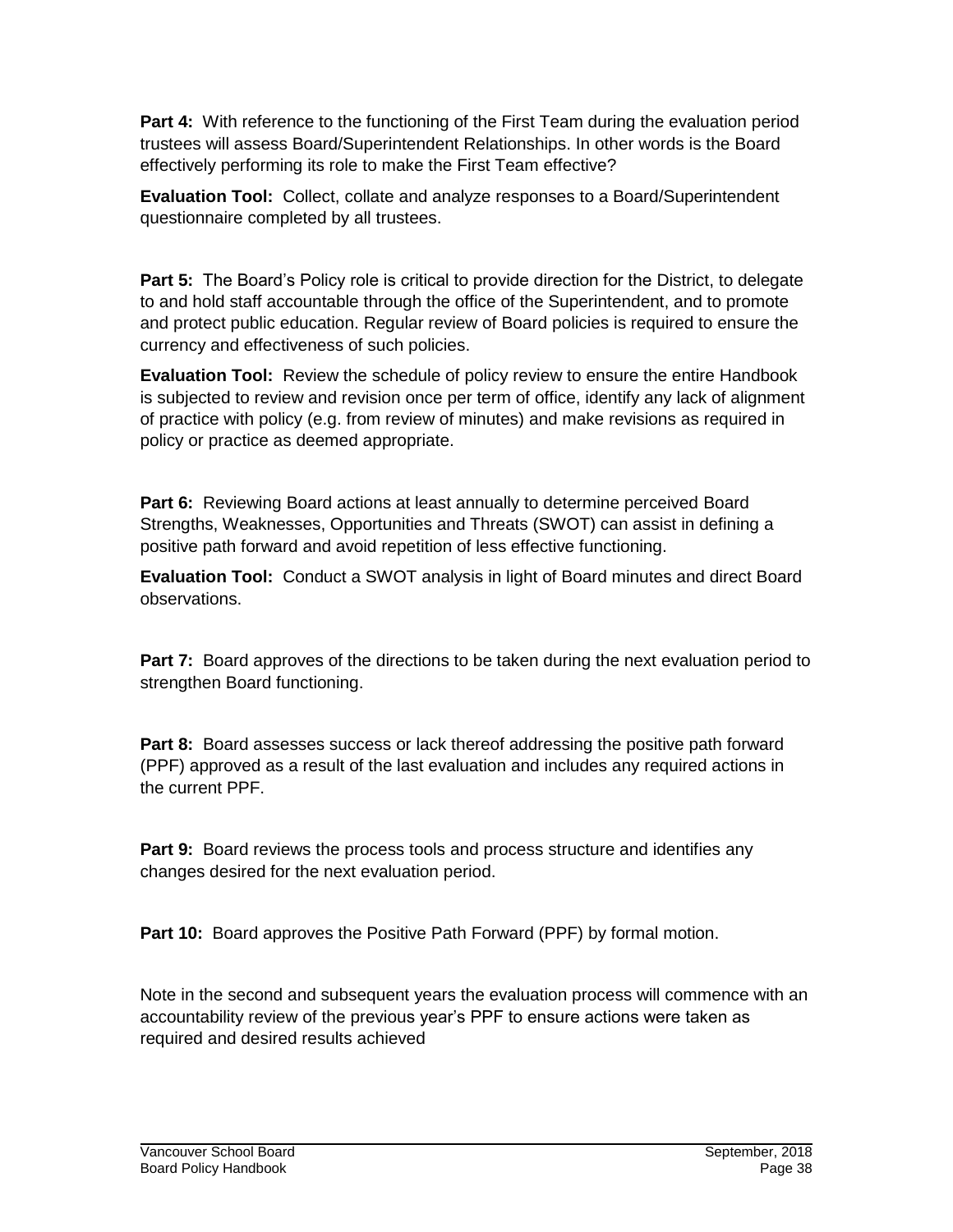Vancouver School Board September, 2018 Board Policy Handbook Page 39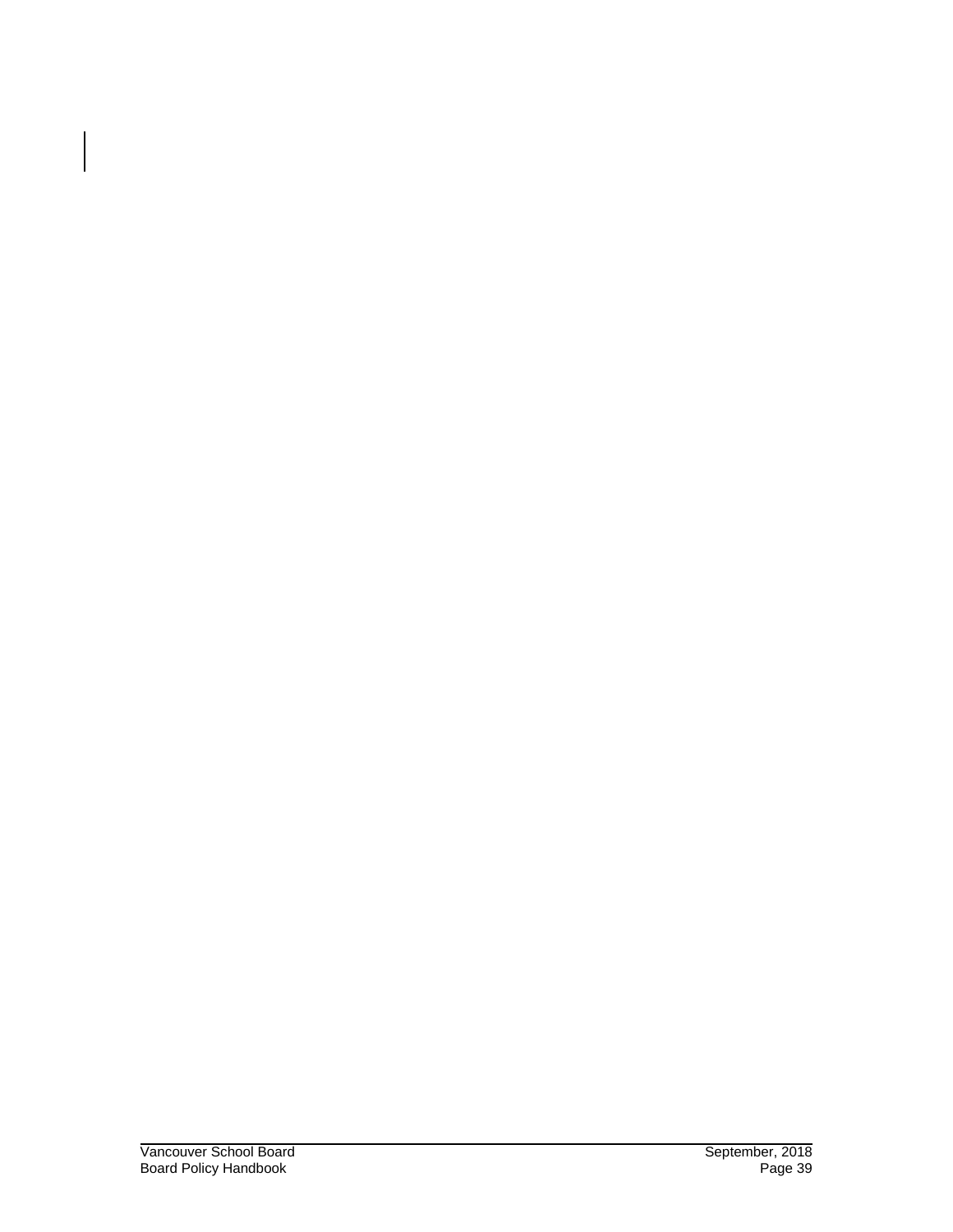# **ROLE OF THE TRUSTEE**

Trustees are elected in accordance with the Local Government Act and the Vancouver Charter. The British Columbia School Act prescribes eligibility requirements for running for the office of School Trustee.

The role of the Trustee is to contribute to the Board as it carries out its legislated mandate. The oath of office taken by each Trustee when he or she assumes office binds that person to work diligently and faithfully in the cause of public education. A Trustee must first and foremost be concerned with the interests of the school Board.

The Board of Education is a corporation. The decisions of the Board in a properly constituted meeting are those of the corporation. The School Act gives no individual authority to trustees. As members of the Board, trustees are accountable to the public for the collective decisions of the Board, and for the delivery and quality of educational services. A Trustee must serve the community as an elected representative, but the Trustee's primary task is to act as a member of a Board. School Board trustees collectively and individually have a public duty to carry out their responsibilities and the work of the Board in good faith and with reasonable diligence. Trustees have one overarching responsibility – a shared public duty to advance the work of the school Board. A Trustee's fiduciary duties are owed to the school Board (not to themselves, their family or friends) which is, in turn, accountable to the electorate.

A Trustee who is given authority to act on behalf of the Board may carry out duties individually but only as an agent of the Board. In such cases, the actions of the Trustee are those of the Board, which is then responsible for them. A Trustee acting individually has only the authority and status of any other citizen of the District.

The Board shall indemnify a Trustee in accordance with Policy 16 Indemnification By-Law.

#### **Specific Responsibilities of Individual Trustees**

The Trustee shall:

- 1. Become familiar with District policies and procedures, meeting agendas and reports in order to participate in Board business.
- 2. Support a majority vote of the Board to advance the work of the Board and monitor progress to ensure decisions are implemented.
- 3. Refer governance queries, issues and problems not covered by Board policy to the Board for discussion and decision.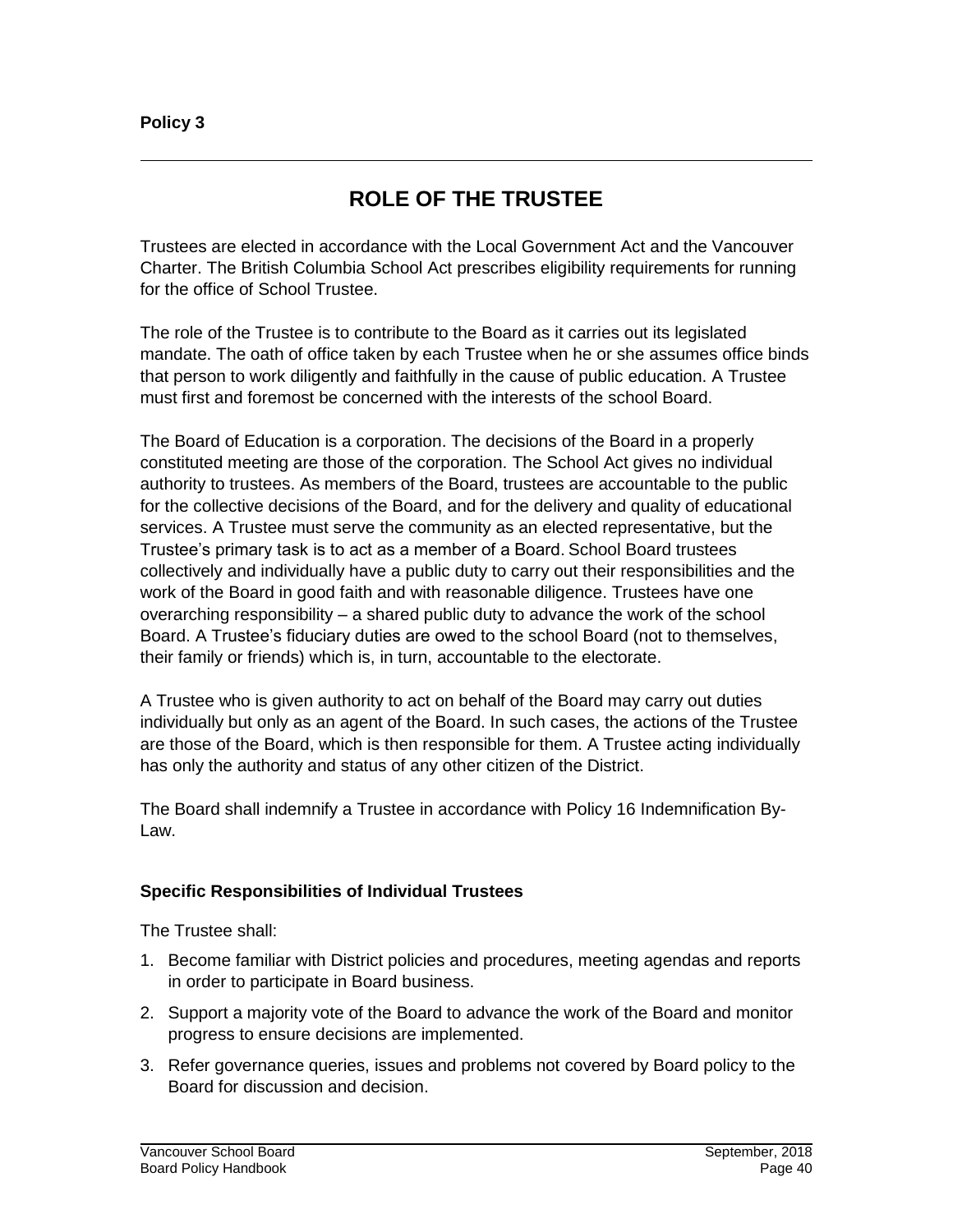- 4. Refer administrative matters to the Superintendent.
- 5. Arrange personal contact with staff through the Superintendent, as applicable.
- 6. Upon receiving a complaint or an inquiry from a parent, staff member or community member about operations, will refer the parent, staff member or community member back to the teacher, Principal, or District Office personnel, as applicable, and will inform the Superintendent of this action.
- 7. Keep the Board and the Superintendent informed in a timely manner of all matters coming to their attention that might affect the District.
- 8. Provide the Superintendent with counsel and advice, giving the benefit of the Trustee's judgment, experience and familiarity with the community.
- 9. Attend meetings of the Board; participate in, and contribute to, the decisions of the Board in order to provide the best solutions possible for the education of students within the District.
- 10. Attend committee meetings or meetings as a Board representative, as assigned, and report to the Board in a timely manner.
- 11. When delegated responsibility, will exercise such authority within the defined terms of reference in a responsible and effective way.
- 12. Participate in Board/Trustee development sessions so that the quality of leadership and service in the District can be enhanced.
- 13. Strive to develop a positive and respectful learning and working culture both within the Board and the District.
- 14. Continue to carry out duties with integrity and responsibility during an election period.
- 15. Always adhere to the Trustee Code of Conduct.

#### **Orientation**

As a result of elections, the Board may experience changes in membership. To ensure continuity and facilitate a smooth transition from one Board to the next following an election, trustees must be adequately briefed concerning existing Board policy and practice, statutory requirements, initiatives and approved plans.

The Board believes an orientation program is necessary for effective trusteeship.

- 1. The District will offer an orientation program for all trustees following an election that provides information on:
	- 1.1 Role of the Trustee and the Board;
	- 1.2 Organizational structures and procedures of the District;
	- 1.3 Board policy, agendas, meetings and minutes;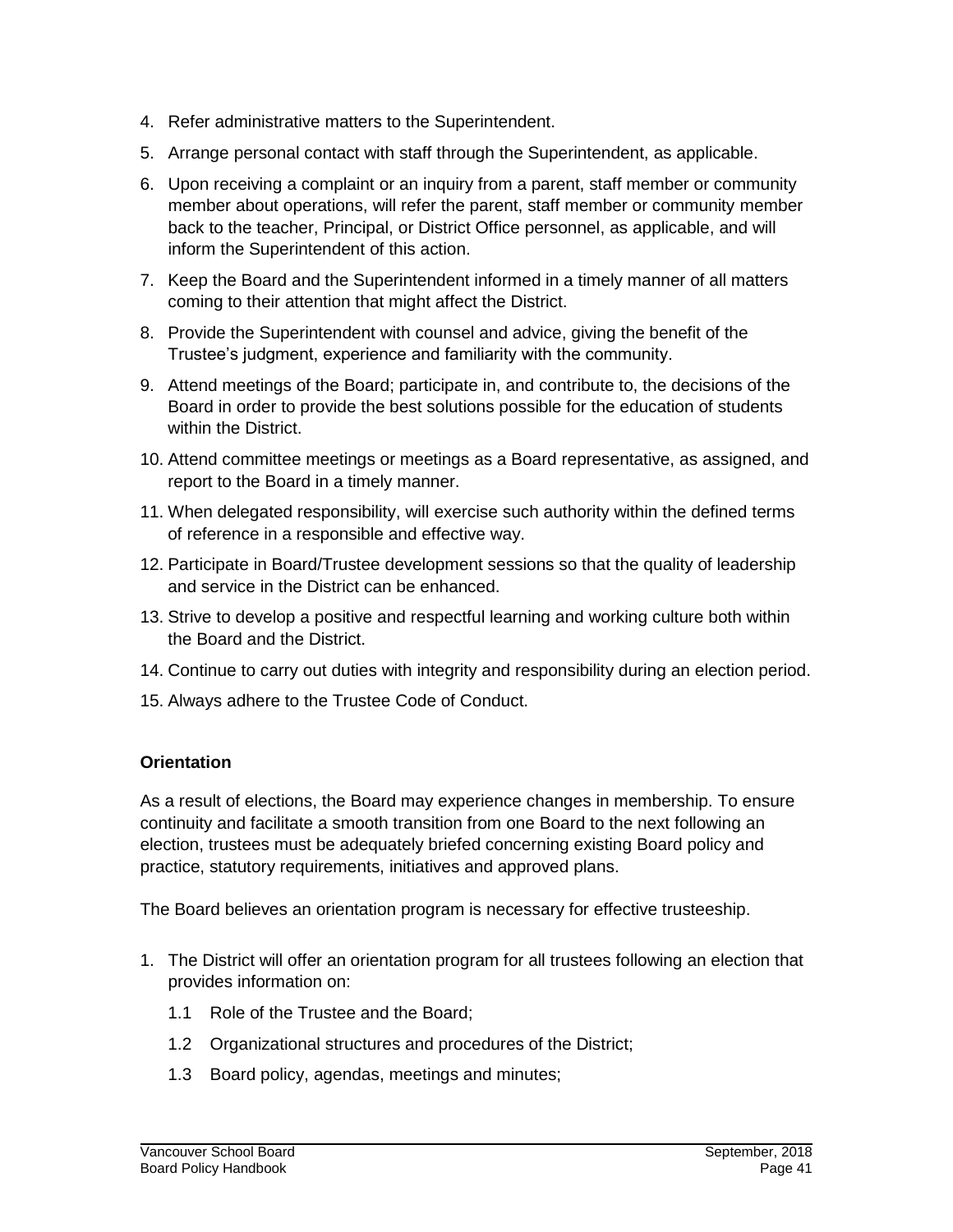- 1.4 Existing District initiatives, annual reports, budgets, financial statements and long-range plans;
- 1.5 District programs and services;
- 1.6 Board's function as an appeal body;
- 1.7 Statutory and regulatory requirements, including responsibilities with regard to conflict of interest; and
- 1.8 Trustee remuneration and expenses.
- 2. The District will provide financial support for trustees, as part of their professional development allocation, to attend British Columbia School Trustees Association sponsored orientation seminars.
- 3. The Board Chair and Superintendent are responsible for ensuring the development and implementation of the District's orientation program for trustees. The Superintendent shall ensure each Trustee has access to the Board Policy Handbook and Administrative Procedures Manual at the organizational meeting following a general election or at the first regular meeting of the Board following a by-election.

Legal Reference: Sections 49, 50, 52, 65, 85 School Act Local Government Act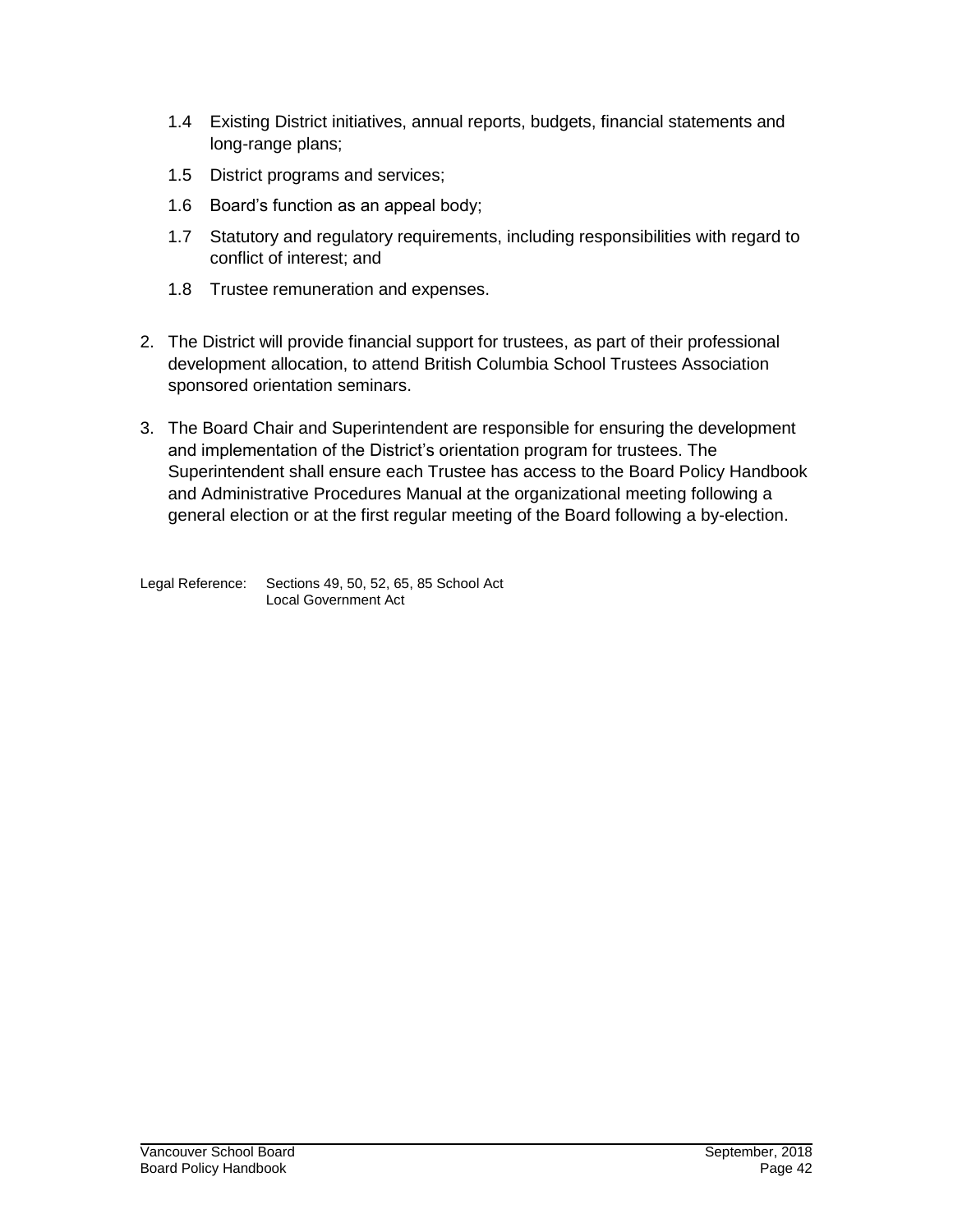### *SERVICES, MATERIALS AND EQUIPMENT PROVIDED TO TRUSTEES*

Trustees shall be provided with the following:

- 1. A parking pass
- 2. A professional development allocation
- 3. An I-Pad or laptop
- 4. Reimbursement of cell phone costs
- 5. Compensation
- 6. Director and officers' liability insurance
- 7. A building entry fob and key to the trustee lounge
- 8. A VSB email account
- 9. Administrative support through the secretary-treasurer's office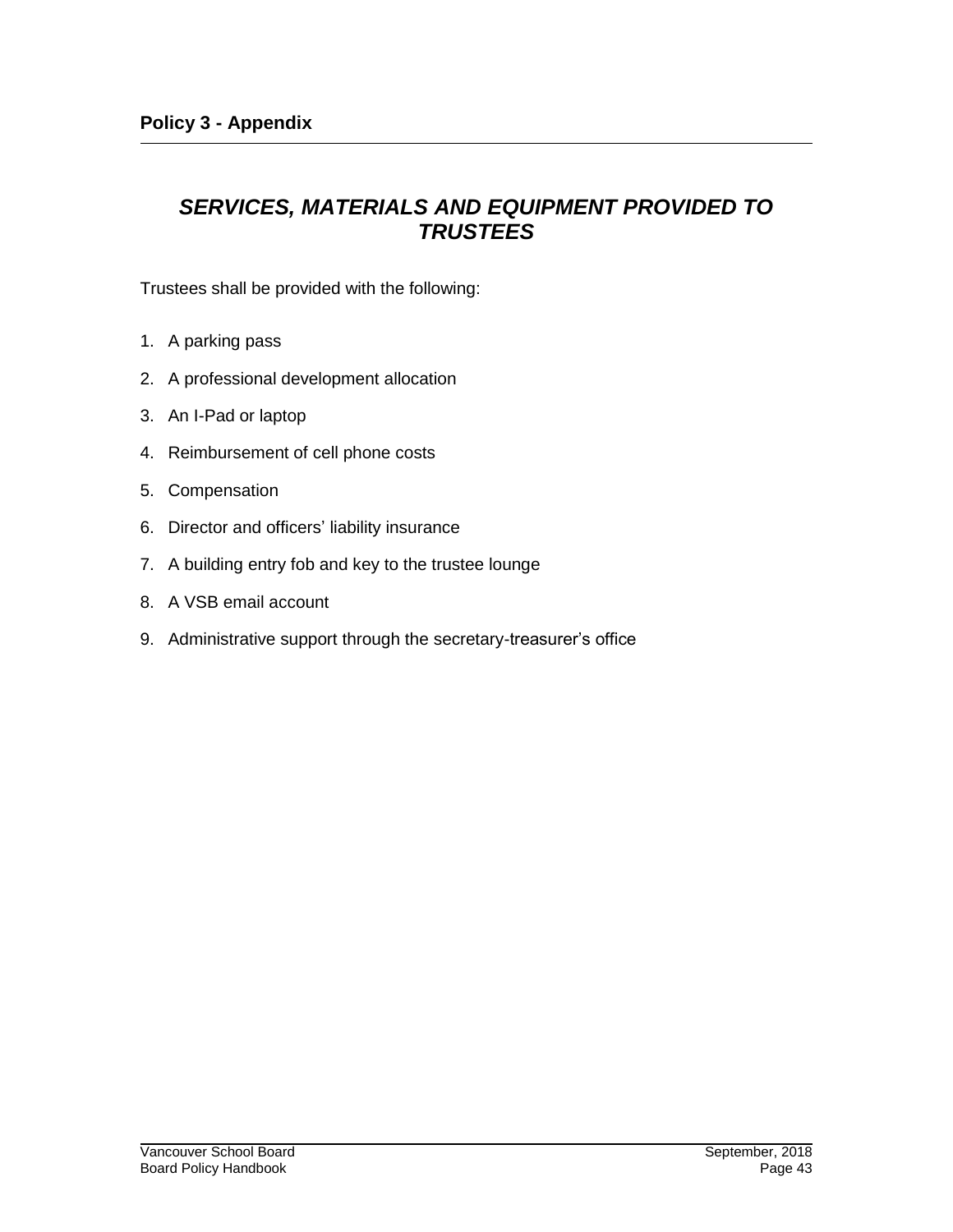# **TRUSTEE CODE OF CONDUCT**

The Board has a strong commitment to ethical conduct. This includes the responsibility of trustees to properly use authority and to conduct themselves with appropriate decorum and professionalism.

#### **Specifically**

- 1. Trustees shall:
	- 1.1 Carry out their responsibilities as detailed in Policy 3 Role of the Trustee with reasonable diligence.
	- 1.2 Keep confidential any personal, privileged or confidential information obtained in their capacity as a Trustee and not disclose the information except when authorized by law or by the Board to do so. Trustees shall not divulge the contents of private meetings, recognizing that a disclosure could seriously harm the Board's ability to conduct its business.
	- 1.3 Be fully conversant with Part 5 sections 55 to 64 of the School Act regarding a Trustee conflict of interest.
	- 1.4 Prior to discussion of any such subject matter at a public meeting declare any perceived conflict not take part in the discussion on the matter nor vote on it. In addition not discuss the matter outside the meeting with other trustees nor exert influence on the decision in which the Trustee has a conflict of interest.
	- 1.5 In addition to the requirements in 1.4 leave the meeting immediately if the subject matter to which the Trustee has a conflict of interest is discussed in a private meeting.
- 2. Although a Trustee is responsible for declaring a possible conflict of interest it is the fiduciary duty of all trustees and the Superintendent to protect the Board and the Board and Superintendent have a duty to point out any apparent, potential or perceived conflict of interest when it appears.
- 3. A Trustee may request guidance from other trustees, the Board or the Superintendent in regard to personal conflict of interest matters.
- 4. Any declaration of conflict of interest at a public meeting shall be recorded in the minutes of the meeting. Any declaration of conflict of interest at a private meeting shall be recorded in the minutes of the next public meeting.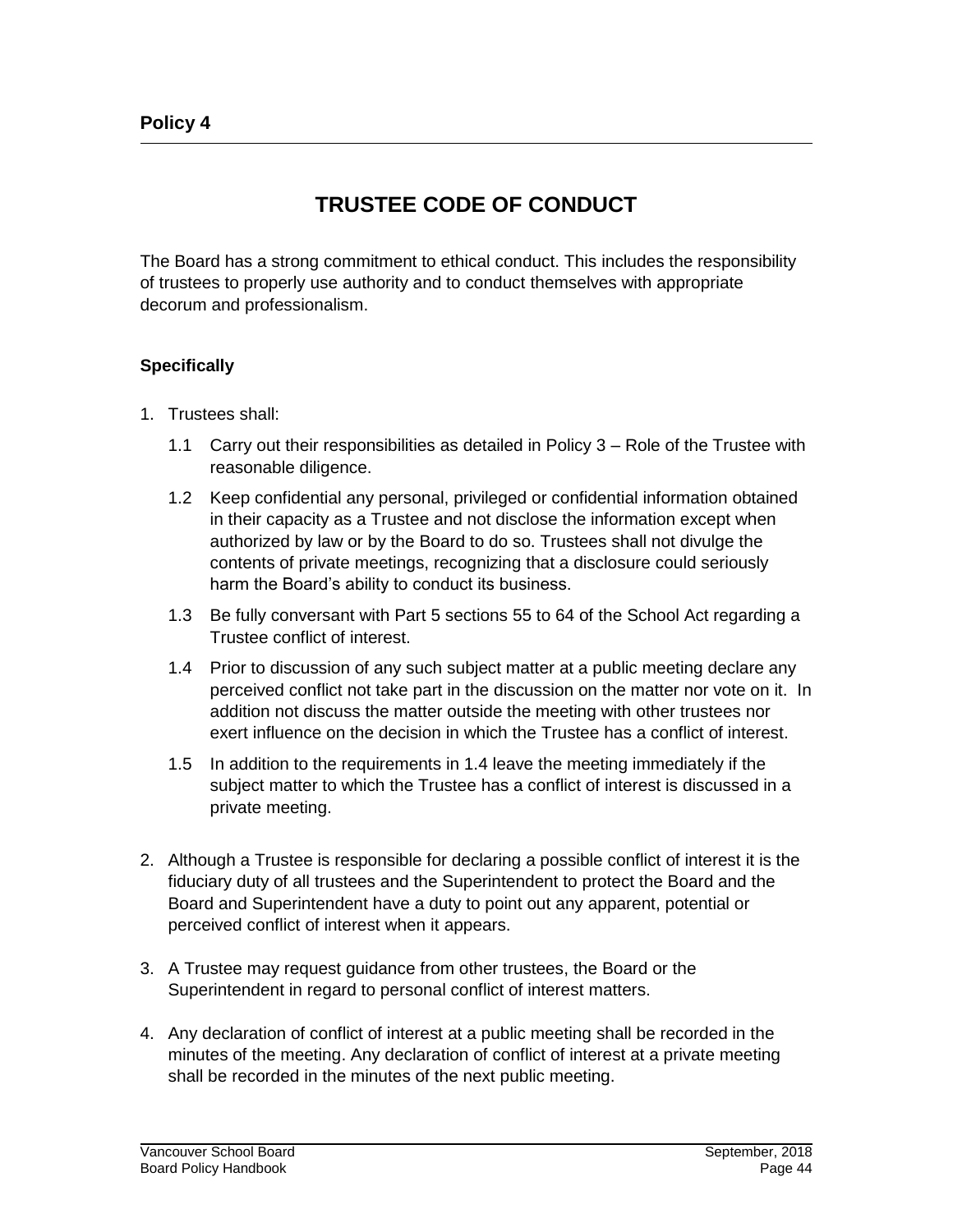- 5. A Trustee shall not use their influence to obtain employment within the District for family members or friends and will not use their position for personal advantage or the advantage of friends and/or family.
- 6. Trustees shall not attempt to exercise individual authority over the organization except as explicitly set forth in policies of the Board. Trustees' interaction with the Superintendent or with staff shall recognize the lack of authority vested in individual trustees except when explicitly authorized by the Board;
- 7. Only the Board as opposed to individual trustees shall exercise authority over the Superintendent. In particular, only the Board shall make judgments regarding the Superintendent's performance.
- 8. Trustees shall:
	- 8.1 Abide by the policies of the Board, all applicable legislation and regulations, in particular the School Act, and the Oath of Office.
	- 8.2 Respect and abide by the majority decisions made by the Board in legally constituted meetings.
	- 8.3 Endeavour to work with fellow Board members in a spirit of harmony and cooperation even when there are differences of opinion which may arise during debate.
	- 8.4 Ensure fiduciary responsibility to the Board supersedes any conflicting loyalty such as that to advocacy or interest groups and membership on other Boards or staffs.
	- 8.5 Represent the Board in all Board-related matters with proper decorum and respect for others.
	- 8.6 Use discretion at all times to minimize the impression that the individual trustees' statements reflect the position of the Board.
	- 8.7 Ensure the use of electronic devices do not adversely affect the business of the meeting.
	- 8.8 Protect and enhance the reputation of the District and Board.
- 9. Consequences for the failure of individual trustees to adhere to the Trustee Code of Conduct are specified in Policy 4 Appendix – Trustee Code of Conduct Sanctions.

Legal Reference: Sections 49, 50, (Part 5 Sections 55-64), 65, 85, 94, 95 School Act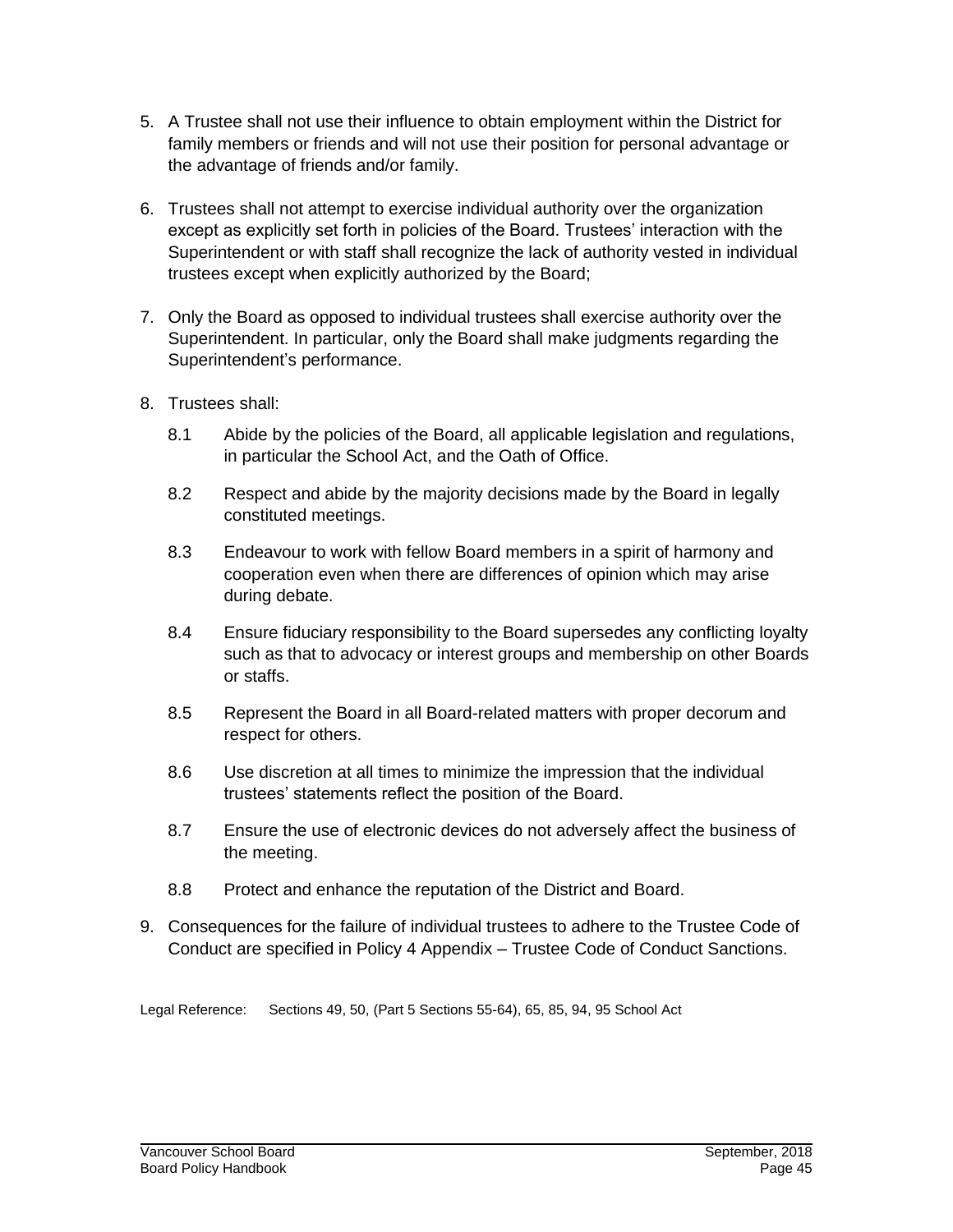# *TRUSTEE CODE OF CONDUCT SANCTIONS*

1. Trustees shall conduct themselves in an ethical and prudent manner in compliance with the Trustee Code of Conduct, Policy 4. The failure by trustees to conduct themselves in compliance with this policy may result in the Board instituting sanctions.

#### **Code of Conduct Sanctions other than a Failure of Security**

- 2. A Trustee who believes that a fellow Trustee has violated the Code of Conduct may seek resolution of the matter through appropriate conciliatory measures prior to commencing an official complaint under the Code of Conduct.
- 3. Conciliatory measures will normally include:
	- 3.1 The Trustee who believes a violation has occurred will engage in an individual private conversation with the Trustee affected.
	- 3.2 Failing resolution through the private conversation the parties will engage the Board Chair, Vice-Chair to gain resolution. If the concern is with the Board Chair, the concern is to be raised with the Vice-Chair.
	- 3.3 The Chair and at the Chair's option the Chair and Vice-Chair will attempt to resolve the matter to the satisfaction of the trustees involved.
- 4. A Trustee who wishes to commence an official complaint, under the Code of Conduct shall file a letter of complaint with the Board Chair within thirty (30) days of the alleged event occurring and indicate the nature of the complaint and the section or sections of the Code of Conduct that are alleged to have been violated by the Trustee. The Trustee who is alleged to have violated the Code of Conduct and all other trustees shall be forwarded a copy of the letter of complaint by the Board Chair, or where otherwise applicable in what follows, by the Vice-Chair, within five (5) business days of receipt by the Board Chair of the letter of complaint. If the complaint is with respect to the conduct of the Board Chair, the letter of complaint shall be filed with the Vice-Chair.
- 5. When a Trustee files a letter of complaint, and a copy of that letter of complaint is forwarded to all trustees; the filing, notification, content and nature of the complaint shall be deemed to be strictly confidential, the public disclosure of which shall be deemed to be a violation of the Code of Conduct. Public disclosure of the complaint and any resulting decision taken by the Board may be disclosed by the Board Chair only at the direction of the Board, following the disposition of the complaint by the Board at a Code of Conduct hearing.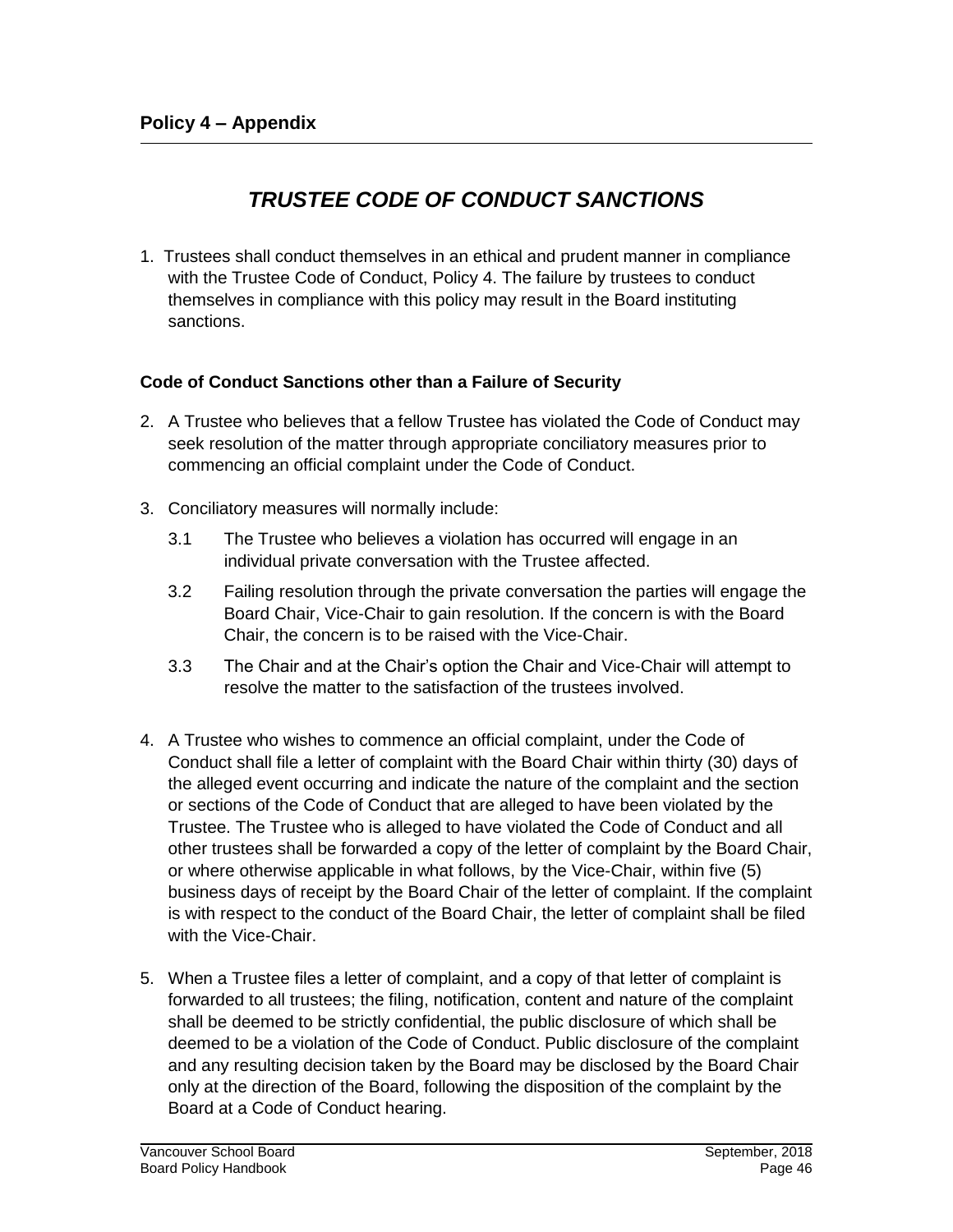- 6. To ensure that the complaint has merit to be considered and reviewed, at least one (1) other Trustee must provide to the Board Chair within three (3) days of the notice in writing of the complaint being forwarded to all trustees, a letter indicating support for having the complaint heard at a Code of Conduct hearing. Any Trustee who forwards such a letter of support shall not be disqualified from attending at and deliberating upon, the complaint at a Code of Conduct hearing convened to hear the matter, solely for having issued such a letter.
- 7. Where no letter supporting a hearing is received by the Board Chair in the three (3) day period referred to in section 5 above, the complaint shall not be heard. The Board Chair shall notify all other trustees in writing that no further action of the Board shall occur.
- 8. Where a letter supporting a hearing is received by the Board Chair in the three (3) day period referred to in section 5 above, the Board Chair shall convene, as soon as is reasonable, a private meeting of the Board to allow the complaining Trustee to present their views of the alleged violation of the Code of Conduct.
- 9. At the private meeting of the Board, the Board Chair shall indicate, at the commencement of the meeting, the nature of the business to be transacted.

Without limiting what appears below, the Board Chair shall ensure fairness in dealing with the complaint by adhering to the following procedures:

- 9.1 The Code of Conduct complaint shall be heard at a Code of Conduct hearing, at a private Board meeting convened for that purpose. All preliminary matters, including whether one (1) or more trustees may have a conflict of interest in hearing the presentations regarding the complaint, shall be dealt with prior to the presentation of the complaint on behalf of the complaining trustee.
- 9.2 The sequence of the Code of Conduct hearing shall be:
	- 9.2.1 The complaining Trustee shall provide a presentation which may be written or oral or both;
	- 9.2.2 The respondent Trustee shall provide a presentation which may be written or oral or both:
	- 9.2.3 The complaining Trustee shall then be given an opportunity to reply to the respondent Trustee's presentation;
	- 9.2.4 The respondent Trustee shall then be provided a further opportunity to respond to the complaining Trustee's presentation and subsequent remarks;
	- 9.2.5 The remaining trustees of the Board shall be given the opportunity to ask questions of both parties;
	- 9.2.6 The complaining Trustee shall be given the opportunity to make final comments; and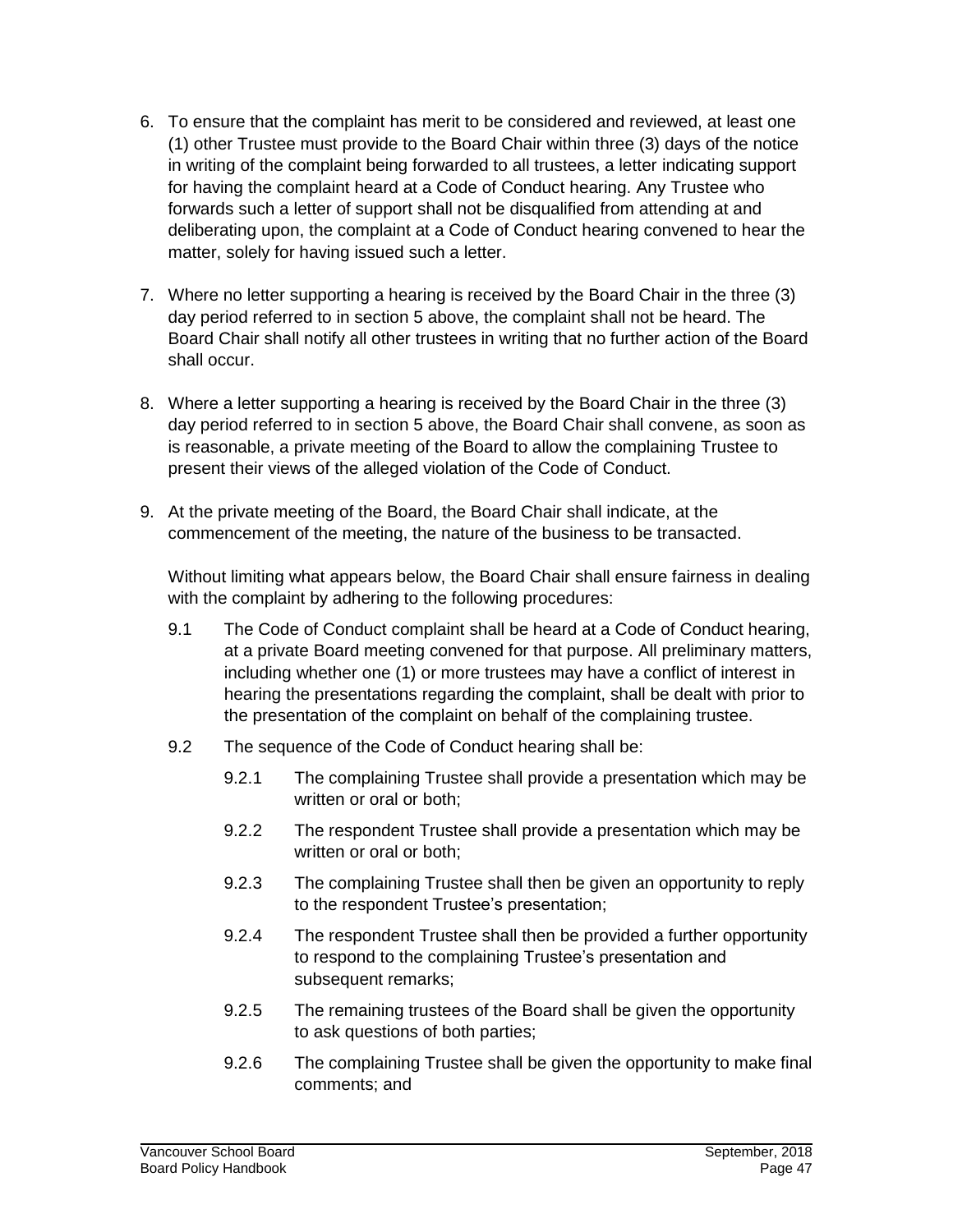- 9.2.7 The respondent Trustee shall be given the opportunity to make final comments.
- 9.3 Following the presentation of the respective positions of the parties, the parties and all persons other than the remaining trustees who do not have a conflict of interest shall be required to leave the room, and the remaining trustees shall deliberate in private, without assistance from administration. The Board may, however, in its discretion, call upon legal advisors to assist them on points of law or the drafting of a possible resolution(s).
- 9.4 If the remaining trustees in deliberation require further information or clarification, the parties shall be reconvened and the requests made in the presence of both parties. If the information is not readily available, the presiding Chair may request a recess or, if necessary, an adjournment of the Code of Conduct hearing to a later date.
- 9.5 In the case of an adjournment, no discussion by trustees whatsoever of the matters heard at the Code of Conduct hearing may take place until the meeting is reconvened.
- 9.6 The remaining trustees in deliberation may draft a resolution(s) indicating what action, if any, may be taken regarding the respondent Trustee.
- 9.7 The presiding Chair shall reconvene the parties to the Code of Conduct hearing.
- 9.8 All documentation that is related to the Code of Conduct hearing shall be returned to the Superintendent immediately upon conclusion of the Code of Conduct hearing and shall be retained in accordance with legal requirements.
- 9.9 The presiding Chair shall call for a resolution(s) to be placed before the Board.
- 9.10 The presiding Chair shall declare the private Board meeting adjourned.
- 10. A violation of the Code of Conduct may result in the Board instituting, without limiting what follows, any or all of the following sanctions:
	- 10.1 Having the Board Chair write a letter of censure marked "personal and confidential" to the offending Trustee, on the approval of a majority of those trustees present and allowed to vote at the private meeting of the Board;
	- 10.2 Having a motion of censure passed by a majority of those trustees present and allowed to vote at the private meeting of the Board;
	- 10.3 Having a motion to remove the offending Trustee from one (1), some or all Board committees or other appointments of the Board passed by a majority of those trustees present and allowed to vote at the private meeting of the Board.
- 11. The Board may, in its discretion, make public its findings where the Board has not upheld the complaint alleging a violation of the Board's Code of Conduct or where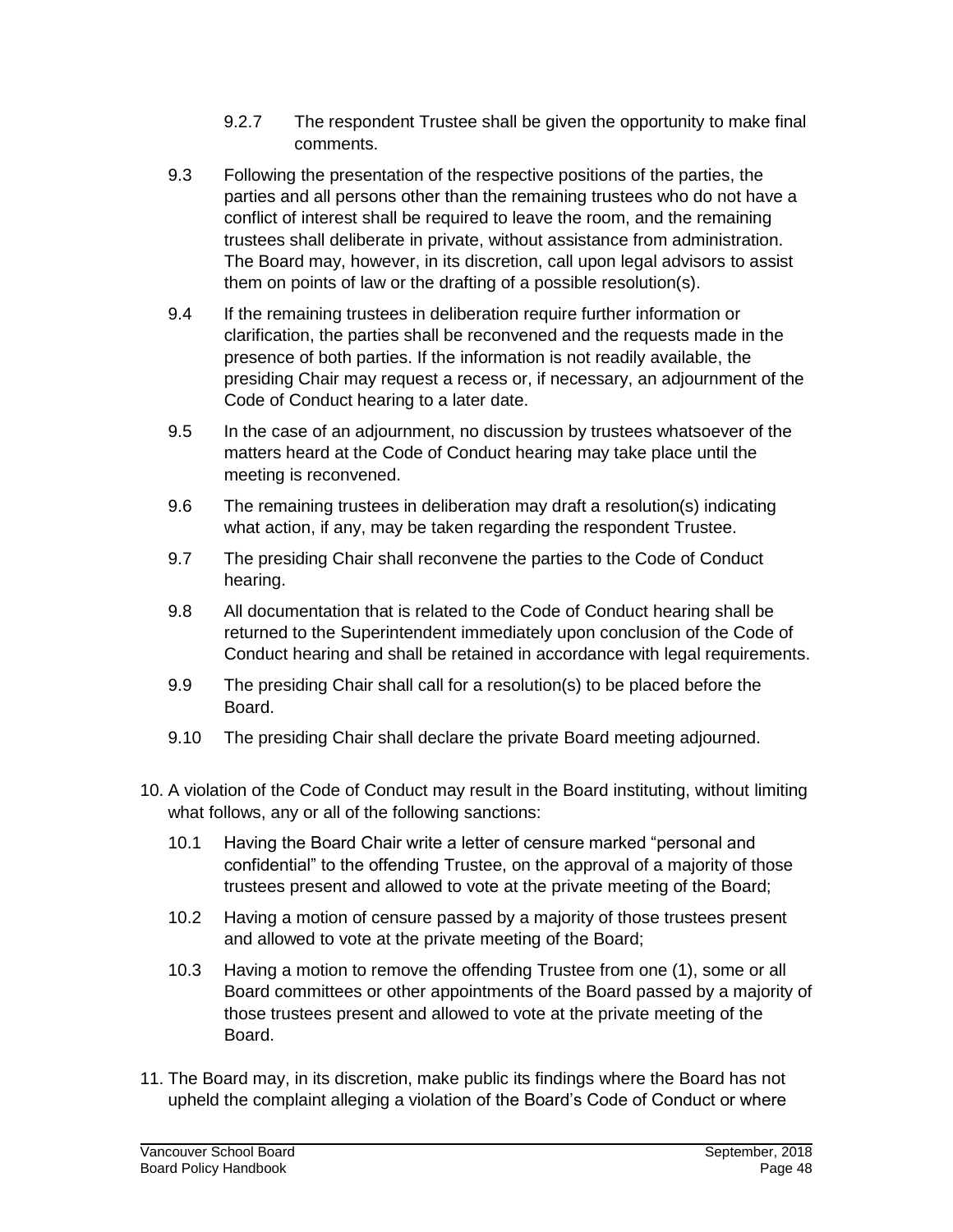there has been a withdrawal of the complaint or under any other circumstances that the Board deems reasonable and appropriate to indicate publicly its disposition of the complaint.

### **Failure of Security**

- 12. The Trustee Code of Conduct requires that trustees shall respect the confidentiality appropriate to issues of a sensitive nature. Failure to comply with this requirement constitutes a failure of security. An individual Trustee may bring a suspected breach of security to the attention of the Board, at a private meeting of the Board. If by majority vote the Board agrees that a failure has occurred, the failure shall be recorded by the Board and the following procedure shall be invoked:
	- 12.1 The Board Chair shall request that the Superintendent (as head of the District under the Freedom of Information and Protection of Privacy Act), appoint an independent investigator to review this matter. This request may occur only after such a motion has been discussed and agreed to by a majority of trustees present at a private meeting of the Board. This decision shall immediately be approved in a public meeting of the Board.
	- 12.2 The independent investigator shall conduct an investigation and submit a report of findings and recommendations to the Board Chair and to the Superintendent.
	- 12.3 The Board Chair shall present at a private of the Board, the report of the independent investigator. At this time, the Trustee in question shall have an opportunity to present any additional, relevant information.
	- 12.4 If it is determined by a majority vote of the Board that a willful violation of security has occurred, for a first occurrence, a motion to write a letter of censure marked "Personal and Confidential" is required to be discussed and agreed upon by a majority of trustees present at a private meeting of the Board. This decision requires immediate approval by a majority vote of trustees at a public meeting of the Board.
	- 12.5 For subsequent occurrences, a motion of censure against the Trustee in question may be brought directly to a public meeting of the Board. This motion shall be approved by a majority vote of trustees present at such a meeting.

Legal Reference: Sections 49, 50, (Part 5 Sections 55-64), 65, 85, 94, 95 School Act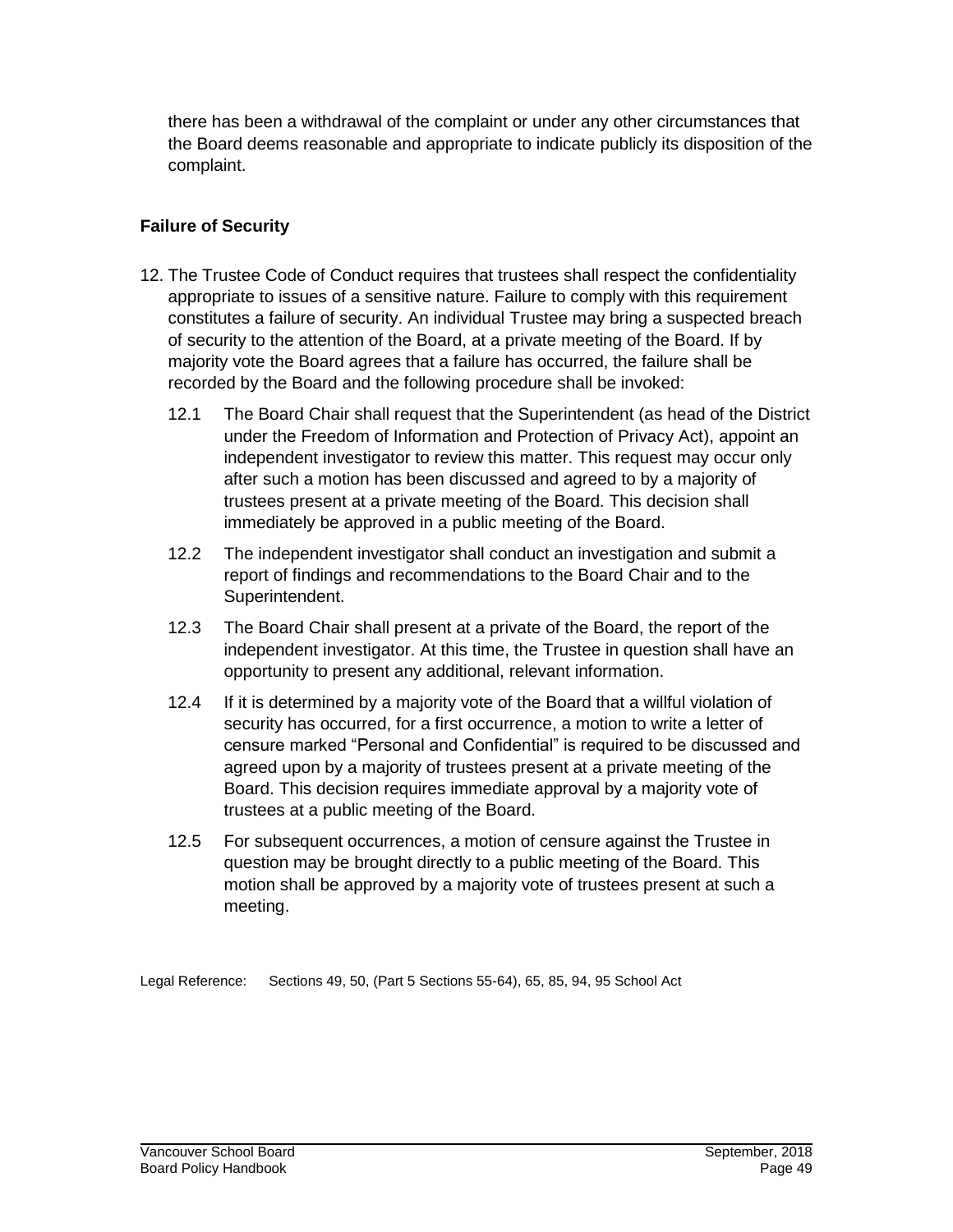# **ROLE OF THE BOARD CHAIR**

The Board of Education shall at its inaugural and each annual meeting elect one of its members to serve as Board Chair, to hold office at the pleasure of the Board.

The Board entrusts to its Chair primary responsibility for safeguarding the integrity of the Board's processes and representing the Board to the broader community.

The Board acknowledges that the Chair exercises the same right as other individual members of the Board to offer recommendations/motions, to discuss questions and to cast a single vote thereon.

The Chair will recognize that no individual authority exists for the Chair to either make decisions beyond policy created by the Board or to supervise or direct staff.

The Board delegates and assigns to the Chair the following powers and duties:

- 1. Prior to each Board meeting, to confer with the Vice-Chair, the Superintendent and the Secretary-Treasurer on the items included on the agenda, and to become thoroughly familiar with them.
- 2. To preside over all Board meetings and ensure that such meetings are conducted in accordance with the School Act, the bylaws, policies and procedures as established by the Board, and, subject to the Bylaws, *Robert's Rules of Order.*
- 3. To perform the following duties during Board meetings:
	- 3.1 Maintain the order and proper conduct and decorum of the meeting so that motions may be formally debated;
	- 3.2 To ensure that issues being presented for the Board's consideration are clearly articulated and explained.
	- 3.3 Display firmness, courtesy, tact, impartiality and willingness to give everyone an opportunity to speak on the subject under consideration in order that a board decision can be reached
	- 3.4 To direct the discussion by trustees to the topic being considered by the Board.
	- 3.5 Decide questions of order and procedure, subject to an appeal to the rest of the Board. The Chair will speak to points of order in preference to other members.
	- 3.6 Determine disposition of each motion by a formal show of hands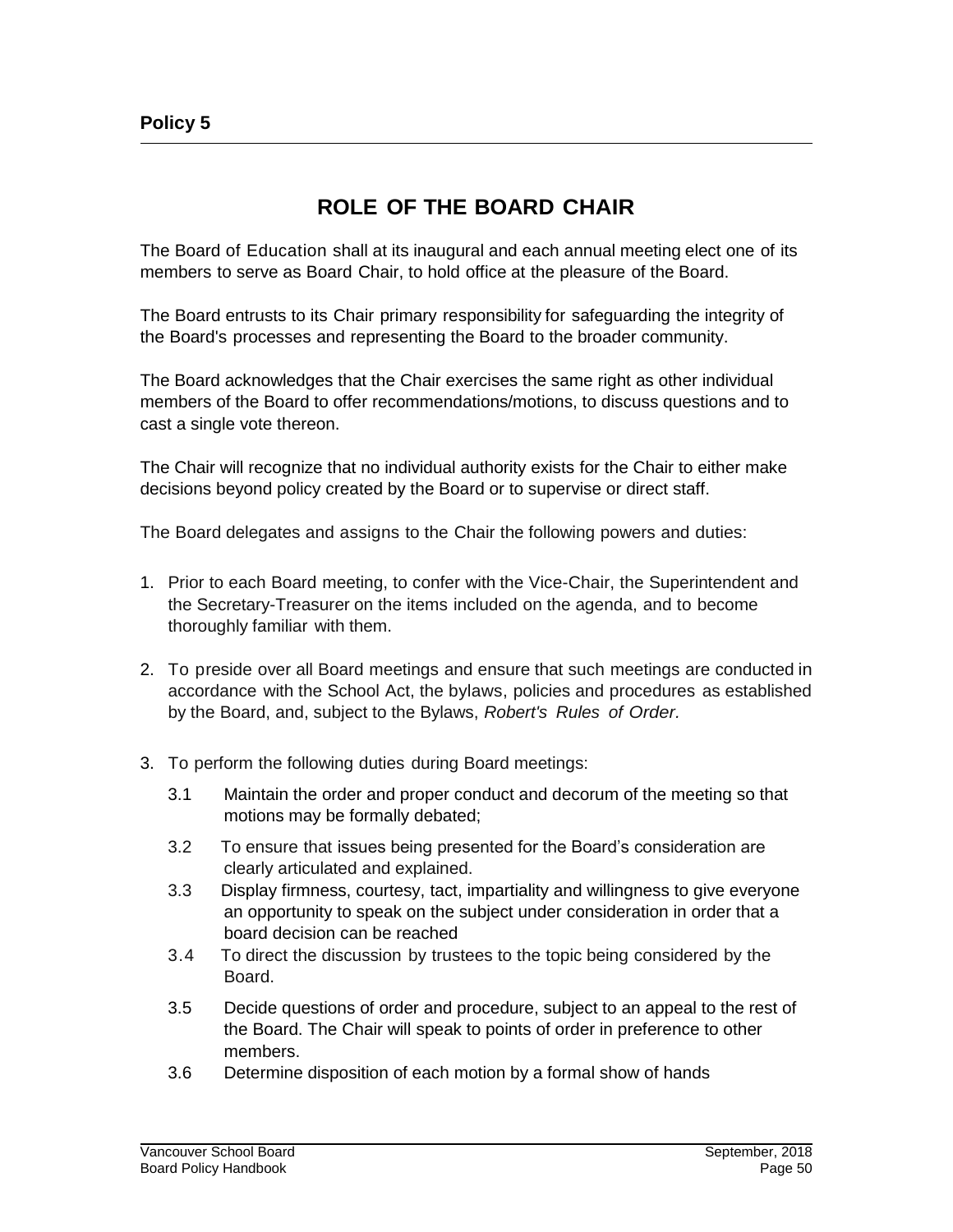- 4. To convey directly to the Superintendent any concerns or questions as are related to the Chair by trustees, parents, students or employees which may significantly affect the administration of the District.
- 5. To be in regular contact with the Superintendent to maintain a working knowledge of current issues and events within the District.
- 6. To bring to the Board all matters requiring a decision of the Board.
- 7. To act as chief spokesperson for the Board by stating positions consistent with Board decisions and policies (except for those instances where the Board has delegated this role to another individual or group).
- 8. To act as an ex-officio member of all committees appointed by the Board.
- 9. To act as a signing officer for the District.
- 10. To serve as an officer of the Board authorized to witness the use of the Board's corporate seal.
- 11. To represent the Board, or arrange alternative representation, at Board events, meetings with other levels of government or other organizations or at hearings. When representing the Board at official meetings or in an official function, the Chair is limited to speaking for positions the Board has determined through passing motions. The Chair will bring back issues to the Board for consideration if the Board has not yet adopted motions on the matter or provided direction. The Chair will share with the board all information from meetings with other levels of government or external organizations at which the Chair attended as the Board's representative.
- 12. To ensure that the Board engages in regular assessments of its effectiveness as a Board.
- 13. To coordinate the process for Trustee appointments to standing committees, school liaison appointments and representatives to organizations and other Board committees.
- 14. Address inappropriate behaviour on the part of a Trustee as per Policy 4 sanctions.

Legal Reference: Sections 65, 67, 69, 70, 85 School Act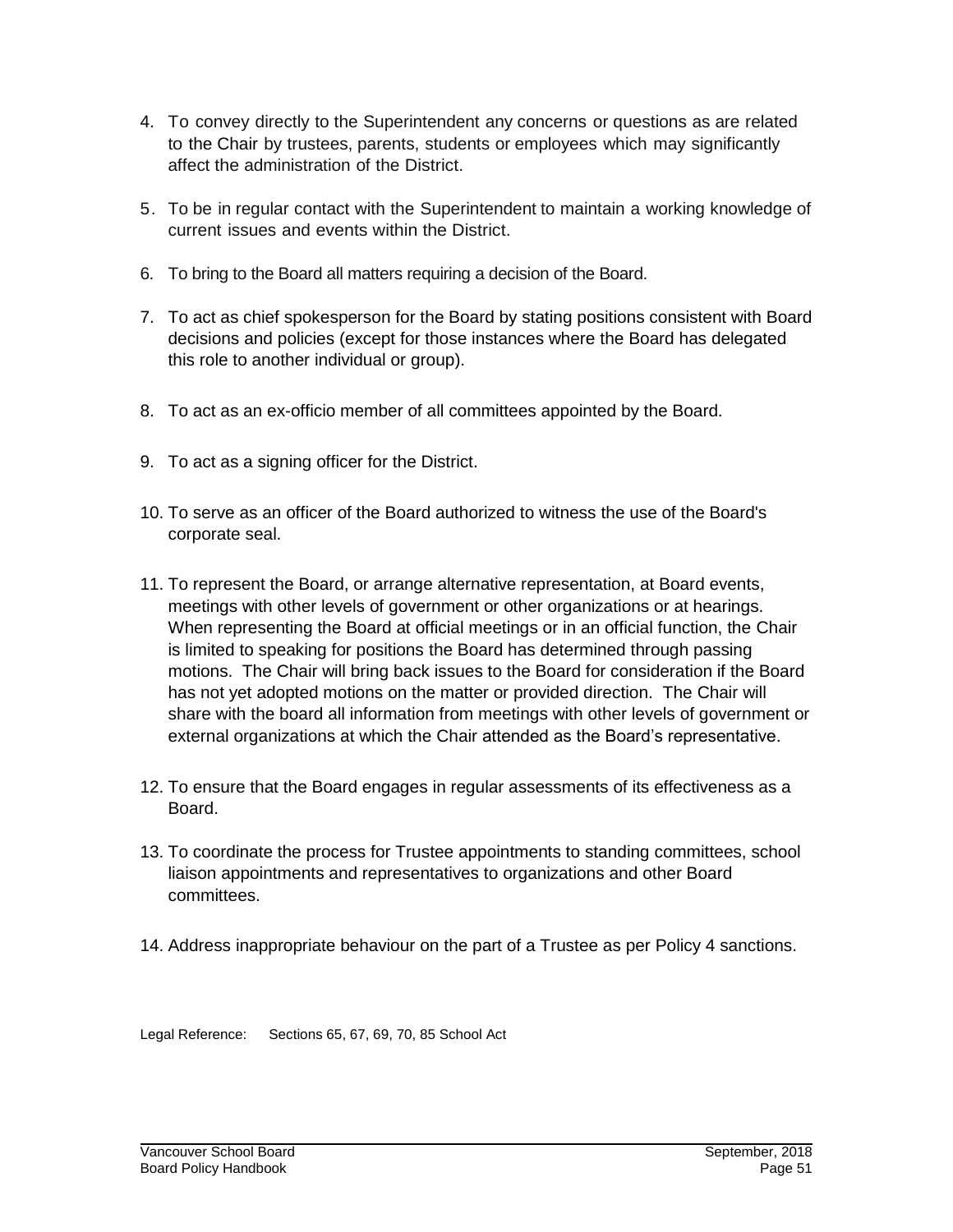# **ROLE OF THE VICE-CHAIR**

The Board of Education shall elect a Vice-Chair at the inaugural and each annual meeting to serve as Vice-Chair, to hold office at the pleasure of the Board.

#### **Specific Responsibilities**

- 1. The Vice-Chair shall act on behalf of the Board Chair, in the latter's absence and shall have all the duties and responsibilities of the Board Chair.
- 2. The Vice-Chair shall assist the Board Chair in ensuring that the Board operates in accordance with its own policies and procedures and in providing leadership and guidance to the Board.
- 3. Prior to each Board meeting, the Vice-Chair will confer with the Chair, the Superintendent and the Secretary-Treasurer on the items included on the agenda and will become thoroughly familiar with items included on the agenda.
- 4. The Vice-Chair shall be an alternate signing officer for the District and may serve as an officer of the Board authorized to witness the use of the Board's corporate seal when the Chair is unavailable.

Legal Reference: Sections 65, 67, 85 School Act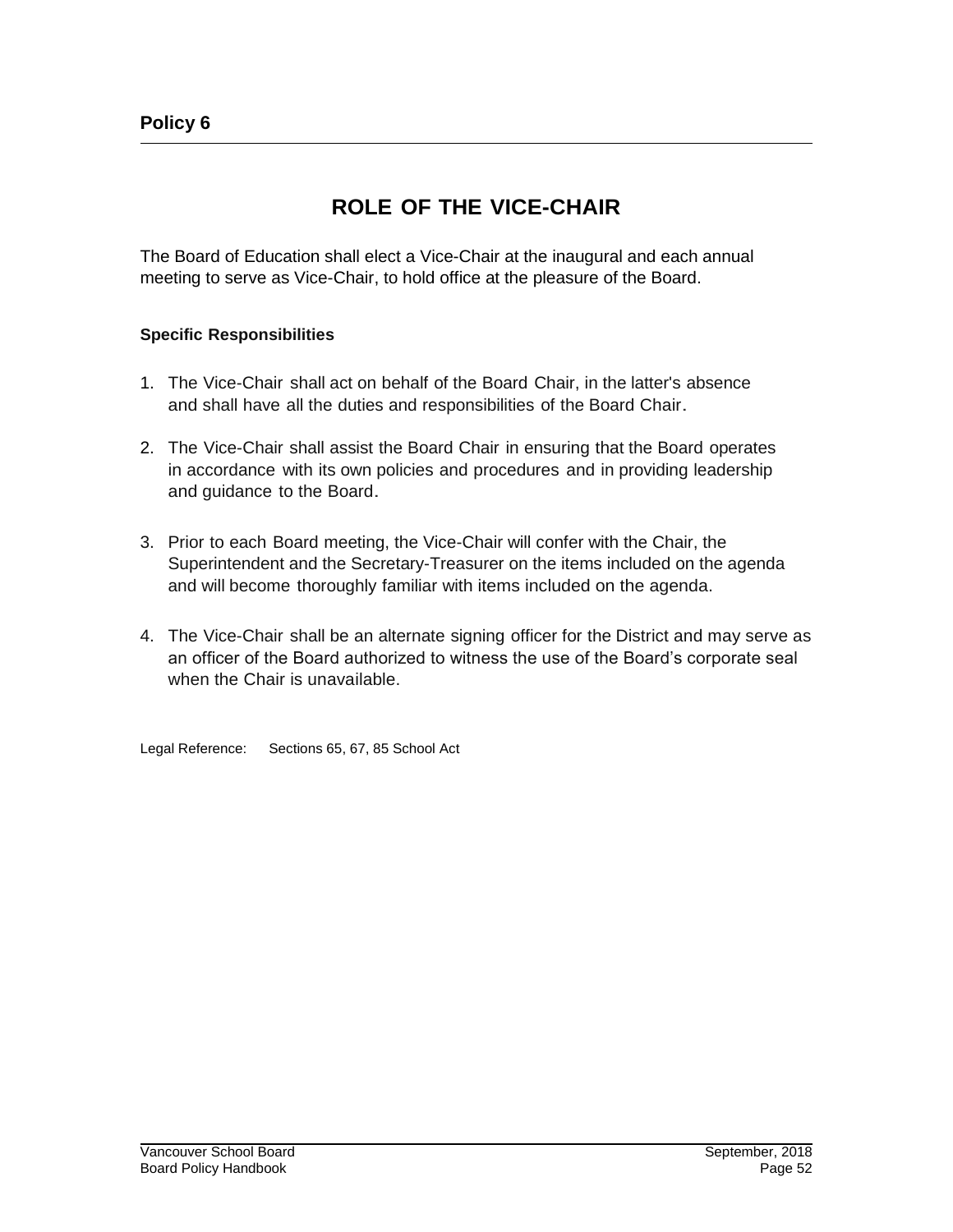# **BOARD OPERATIONS**

The Board's ability to discharge its obligations in an efficient and effective manner is dependent upon the development and implementation of a sound organization design. In order to discharge its responsibilities to the electorate of the District, the Board shall hold meetings as often as necessary. A quorum, which is a simple majority of the number of trustees, must be present for every duly constituted meeting. If a quorum is not present within fifteen minutes of the time appointed for the meeting, then the meeting shall stand adjourned.

The Board has adopted policies so the business of the Board can be conducted in an orderly and efficient manner. All points of procedure not provided for in this Policy Handbook shall be decided in accordance with Robert's Rules of Order.

The Board's fundamental obligation is to preserve and enhance, the public trust in public education, generally, and in the affairs of its operations in particular. Consistent with its objective to encourage the general public to contribute to the educational process, Board meetings will be open to the public. Towards this end, the Board believes its affairs must be conducted in public to the greatest extent possible.

There are times when public interest is best served by private discussion of specific issues in "private" sessions. The Board believes it is necessary to protect individual privacy and the Board's own position in negotiating either collective agreements or contracts and therefore expects to go in private for issues dealing with individual students, individual employees, land, labour, litigation or negotiation.

The Board further believes public interest can be enhanced by having members of the public participate at Board meetings.

In order to carry out its responsibilities effectively, the Board will hold periodic meetings of several types. Formal meetings, at which all formal and legal business of the Board shall be done, may be designated as Inaugural, regular, special, or private. The Board may also hold informal meetings from time to time for the purposes of general discussion, meeting with other individuals or groups, or for information gathering and sharing.

No act or proceeding shall be valid or binding on the Board unless such act or proceeding shall have been adopted at a meeting called and held as herein provided.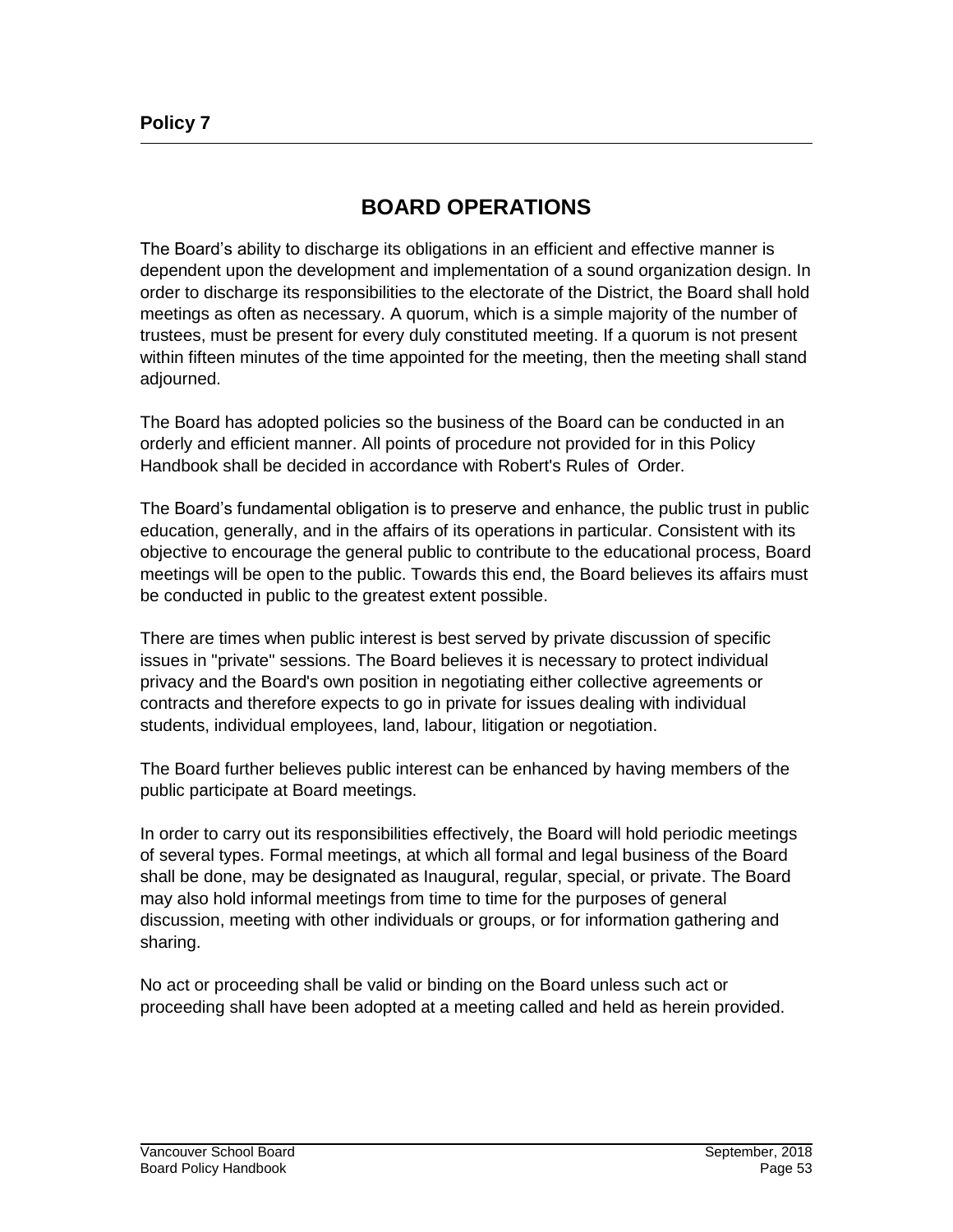The Board has adopted specific policy governing the conduct of its formal meetings.

- 1. Board Composition and Elections
	- 1.1 Nine trustees are elected at large to the Board of Education for a four year term. In addition a non-voting student trustee also sits on the Board.
	- 1.2 Elections are held the third Saturday in October in election years.
- 2. The inaugural and subsequent annual meetings of the Board
	- 2.1 An inaugural meeting of the Board shall be held in November of the year of the election of trustees. Such meeting shall be held at the time, place and date as determined by the outgoing Board; and in the event that the Board shall not so determine, then such meeting shall be held at the hour of 19:00 in the Board Room of the Education Centre on the first Monday in November.
	- 2.2 In accordance with the School Act Section 50, a person elected or appointed as a Trustee must make a prescribed oath of office by oath or solemn affirmation before taking their seat on the Board.
	- 2.3 The Secretary-Treasurer, or, in their absence, the Acting Secretary-Treasurer, shall call the meeting to order and shall preside at such meeting until a Chair is elected. The presiding official shall proceed to read to the Board the returns of the election, if any, as certified by the Returning Officer or City Clerk and shall then report whether or not the trustees-elect, if any, have completed the declarations required by the School Act.
	- 2.4 The presiding officials shall then call for nominations by ballot for the office of Chair. Any Trustee may be nominated for Chair. The presiding officials will then announce the names of trustees nominated by ballot and at that time any nominee may withdraw. If more than one nomination remains for the office of Chair, a vote by ballot shall be taken forthwith. All trustees present at the meeting shall vote. A clear majority of those present shall be required for election. If there is no clear majority on the first ballot, balloting shall continue until a clear majority is achieved.
	- 2.5 If for the election of Chair, more than two nominations are received, and if at the first ballot no Trustee receives a clear majority, balloting shall continue until one Trustee shall have received a clear majority. At each successive ballot the name of the Trustee receiving the fewest votes at the previous ballot shall be dropped. If by reason of an equality of votes it is not possible to determine which name shall be dropped, then a special ballot shall be taken for that purpose.
	- 2.6 An annual meeting of the Board shall be held in December of the year in which there is no election of trustees. Such meeting shall be the first regular meeting of the Board and the agenda, together with the regular business of the Board, may include a report from the retiring Chair and shall provide for the election of a Chair of the Board.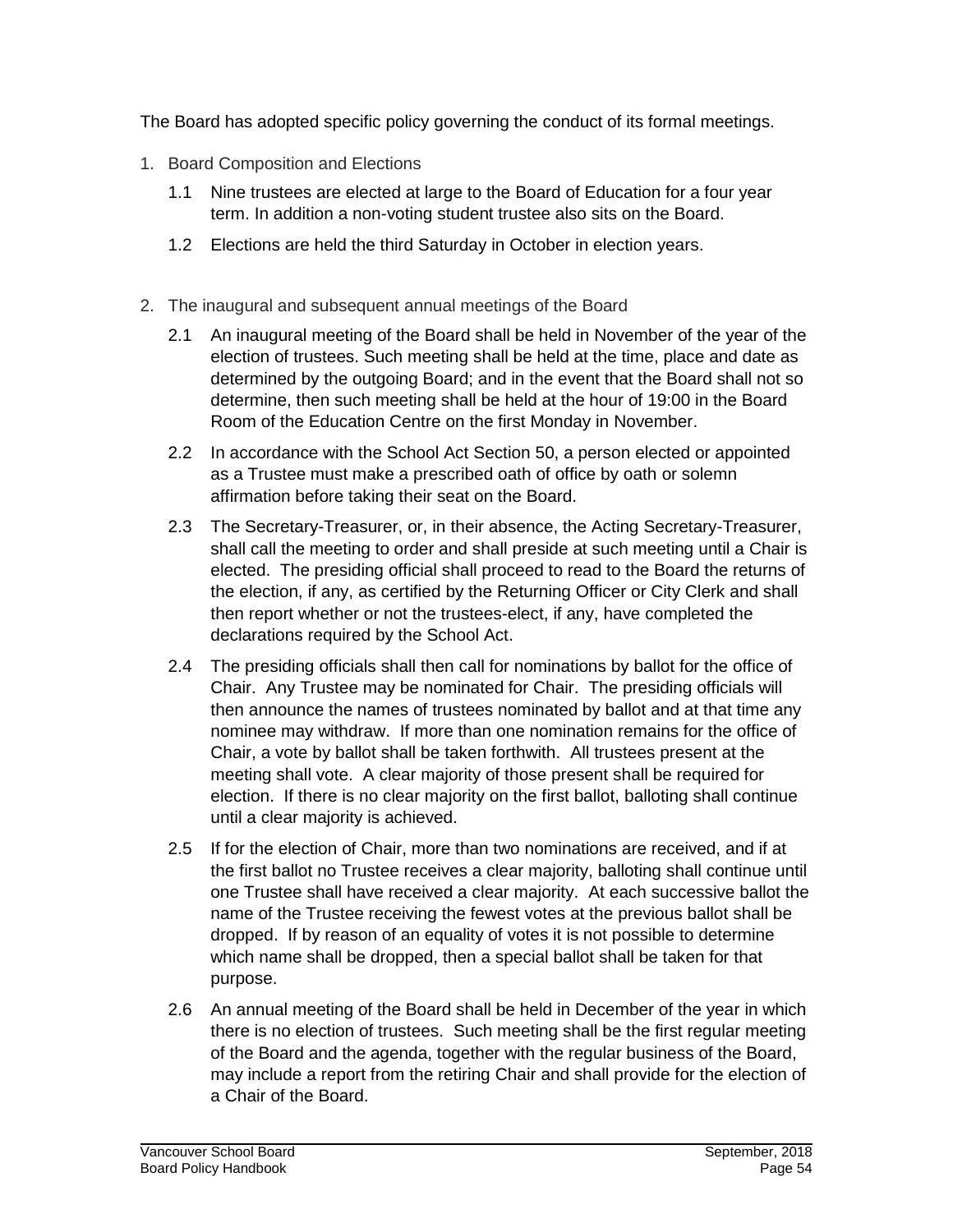- 2.7 Following the Chair's report, should they provide a report, the Secretary-Treasurer, or, in their absence, the Acting Secretary-Treasurer shall take the Chair and forthwith proceed with the election of a Chair. The election of the Chair shall be conducted in accordance with subsections (3), (5) and (6) of Section I of By-Law No. 1.
- 2.8 The term of office of the Chair shall be from the date of the election until the following inaugural or annual meeting unless the Chair resigns or a majority of the Board wishes to hold an election before the following inaugural or annual meeting date.
- 2.9 The Vice-Chair shall be appointed by the Board. The appointment and the term of the Vice-Chair shall be on the recommendation of the Chair of the Board after the Chair has consulted with other trustees*.*
- 3. Regular Meetings of the Board
	- 3.1 Meetings of the Board shall normally be held at least once during each month of the school year on a Monday at the hour of 19:00, or upon such other day or days during the month or at such other hour as the Board may order.
	- 3.2 The agenda, as well as supporting materials intended to brief trustees about items included on the agenda, are delivered on Friday afternoons prior to the Board meeting on the following Monday. The agenda and supporting reports are also made available to the public and the stakeholders by 16:30 hours on the Friday preceding the regular Board meeting.
	- 3.3 A quorum shall be a majority of trustees holding office at the time of the meeting.
		- 3.3.1 The Superintendent of Schools (except as provided for in section 5.5) and the Secretary-Treasurer (or their designates) shall be present at all meetings of the Board. The Board may excuse either or both of these officials during discussion of any matter, but no Board action shall be taken unless both officials are present except.
			- 3.3.1.1 If a portion of the meeting concerns the work performance or employment of the Superintendent of Schools, the Board may excuse the Superintendent of Schools from attending that portion of the meeting;
			- 3.3.1.2 If a portion of the meeting concerns the work performance or employment of the Secretary-Treasurer, the Board may excuse the Secretary-Treasurer from attending that portion of the meeting; and, if so, shall designate the Superintendent of Schools, or another employee of the Board, to attend the meeting in place of the Secretary-Treasurer to perform the duties of the Secretary-Treasurer at the meeting.
	- 3.4 If, fifteen minutes after the time appointed for the meeting of the Board, there should not be a quorum present, then the meeting shall stand adjourned to a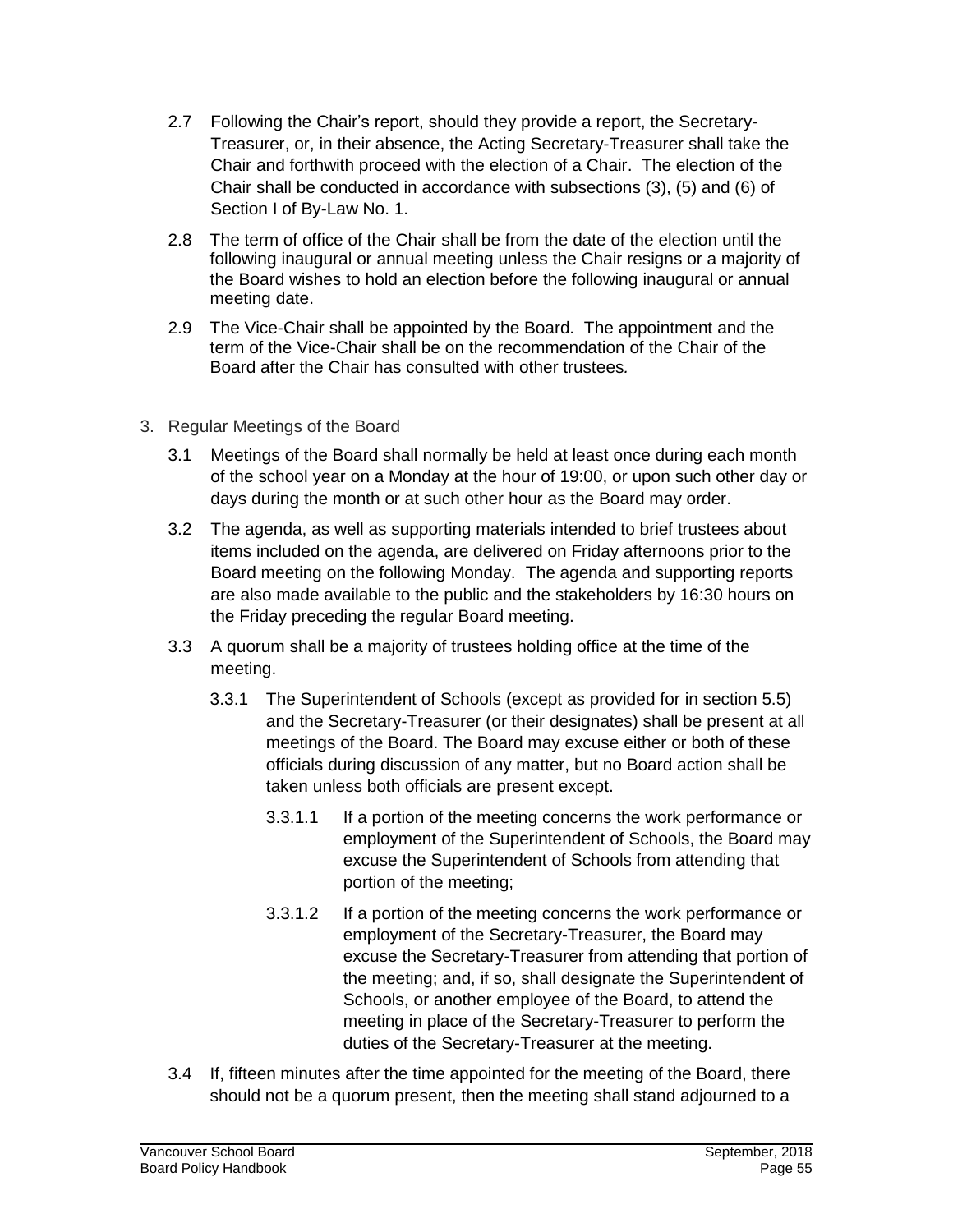date to be fixed by the Chair, or, in default of the Chair's fixing the same, then until the next regular meeting. The Secretary-Treasurer shall record the names of the members present at the expiration of such thirty minutes.

- 3.5 The Board shall not remain in session for more than four hours.
- 4. Special Meeting
	- 4.1 A special meeting of the Board may be called by the Chair or, upon written request of a majority of the trustees, may be called by the Secretary Treasurer. No business other than that for which the meeting is called, shall be conducted at the meeting.
	- 4.2 Forty-eight hours' notice in writing shall be given of any special meeting of the Board, which notice must be given to each Trustee by delivery of the same at the place designated by each Trustee for notice, or failing any such designated place, then at their address as set out in their nomination paper.
	- 4.3 Written notice of any special meeting of the Board may be waived provided that reasonable steps shall have been taken to notify all trustees of the meeting and that not less than the number of trustees required to make a quorum agree to the waiving of the written notice.
- 5. Private Session
	- 5.1 Unless otherwise determined by the Board, the following matters shall be considered in private session:
		- 5.1.1 Matters pertaining to individual students, including but not limited to the conduct, performance, discipline, suspension or expulsion, attendance, enrolment or registration of individual students, or appeals of students or parents made pursuant to Section 11 of the School Act.
		- 5.1.2 Salary claims and adjustments, and the consideration of requests of employees and Board offers with respect to collective bargaining procedures.
		- 5.1.3 The conduct, efficiency, discipline, suspension, termination or retirement of employees.
		- 5.1.4 Medical examiner's reports, medical examination reports, and other medical reports.
		- 5.1.5 Staff changes, including appointments, transfers, resignations and promotions and demotions.
		- 5.1.6 Matters pertaining to the safety, security or protection of Board property or to individual safety.
		- 5.1.7 Accident claims, and other matters where Board liability may arise.
		- 5.1.8 Legal opinions respecting the liability or interest of the Board.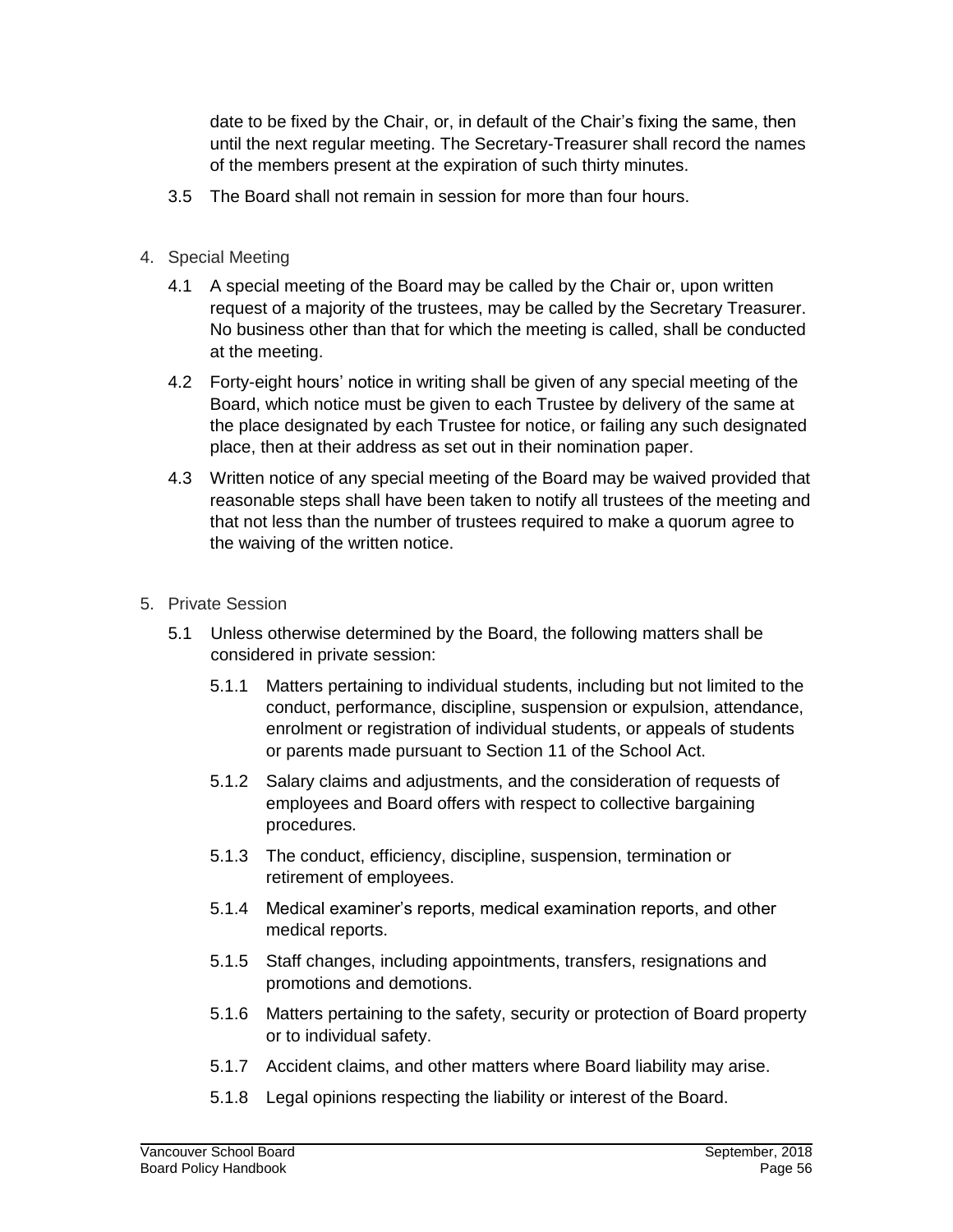- 5.1.9 Purchases of real property, including the designation of new sites, consideration of appraisal reports, consideration of amounts claimed by owners, determination of board offers, and expropriation procedures.
- 5.1.10 Lease, sale or exchange of real property prior to finalization thereof.
- 5.1.11 Matters, the disclosure of which, would be harmful to Third Party
- 5.1.12 Business Interests.
- 5.1.13 Such other matters as the Board may decide, in keeping with legislative requirements.
- 5.2 No Trustee shall disclose to the public the proceedings of a private meeting, except as may be required by law, unless a resolution has been passed by the board to allow such disclosure.
- 5.3 Trustees wishing to raise issues concerning the appropriateness of a private meeting, or to seek the disclosure of information discussed in private session must, where possible, provide the Chair of the relevant meeting with reasonable advance notice of their intentions in this regard.
- 5.4 Where the Board meets in private pursuant to section 5.1 above, the minutes for the next public Board meeting shall reflect:
	- 5.4.1 The fact that the Board met in private session, and the dates of any such meetings;
	- 5.4.2 A general statement as to the nature of the matters discussed and the general nature of the decisions reached at the private meeting; and
	- 5.4.3 Any other information pertaining to the meeting whose release has been authorized by Board motion.
	- 5.4.4 In circumstances where the inclusion of the above information in the minutes of the next public meeting is not practicable, it shall be included in the minutes of a subsequent Board meeting.
- 5.5 Private meetings of the Board normally will not be held without the Superintendent in attendance unless the Superintendents contract is being discussed, the Board is meeting with the external auditor, or unless the Superintendent agrees, or unless the Board determines there are extenuating circumstances.
- 6. Minutes
	- 6.1 The Board shall maintain and preserve by means of minutes a record of its proceedings and resolutions.
	- 6.2 The minutes shall record:
		- 6.2.1 Date, time and place of meeting;
		- 6.2.2 Type of meeting (inaugural, regular or special);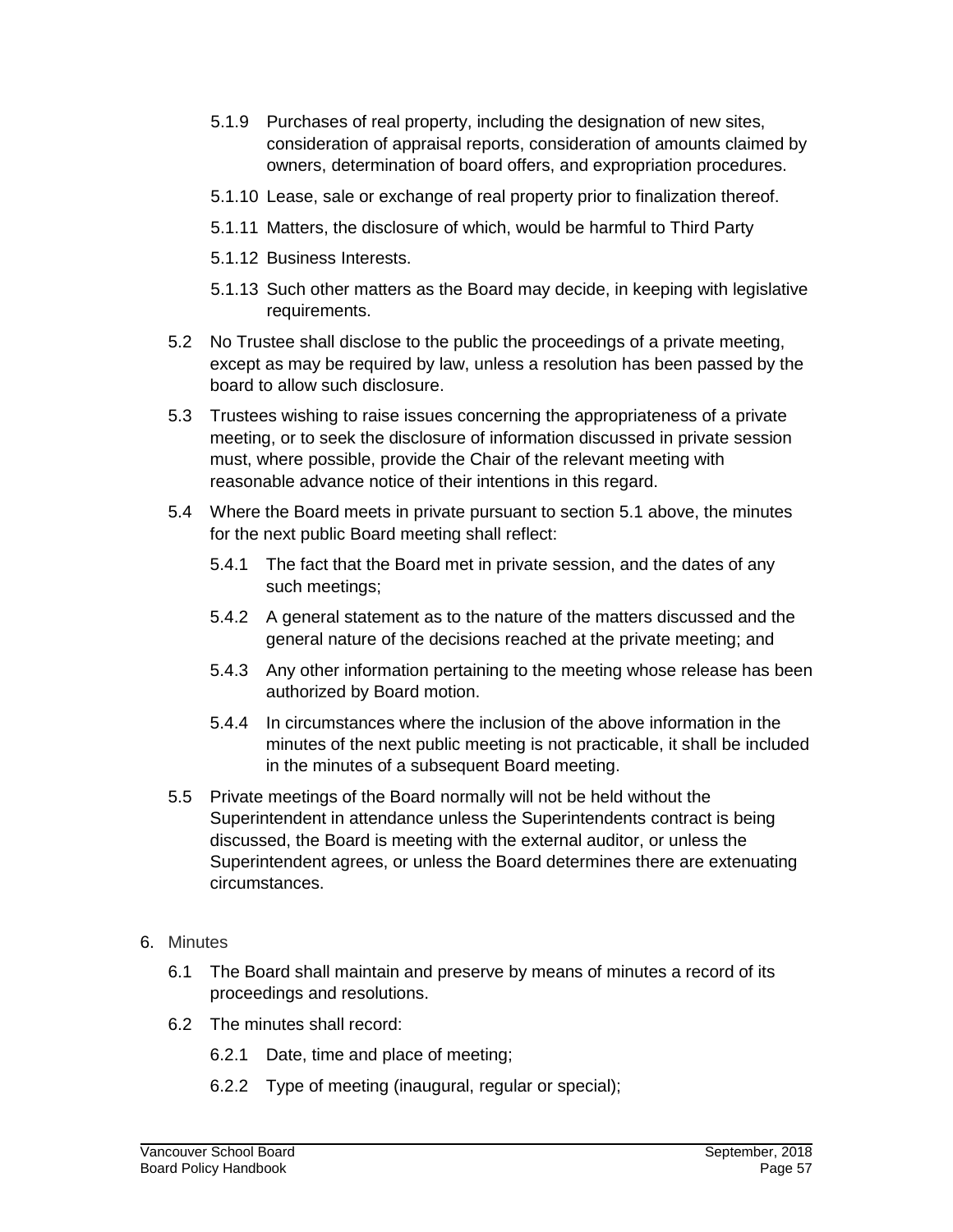- 6.2.3 Name of the Chair;
- 6.2.4 Names of those trustees and administration in attendance;
- 6.2.5 Approval of preceding minutes;
- 6.2.6 Only motions will be recorded in the minutes. Preamble, rationale, or discussions will not be recorded in the minutes, unless directed by the Board through resolution;
- 6.2.7 Points of order;
- 6.2.8 Appointments;
- 6.2.9 Notices of motion;
- 6.2.10 Recommended motions proposed by Committees; and,
- 6.2.11 Trustee conflict of interest declaration pursuant to Section 58 of the School Act.
- 6.3 The minutes shall:
	- 6.3.1 Be prepared as directed by the Superintendent;
	- 6.3.2 Be considered an unofficial record of proceedings until such time as adopted by a resolution of the Board; and
	- 6.3.3 Upon adoption by the Board, be deemed to be the official and sole record of the Board's business.
- 6.4 The Superintendent shall ensure that, upon acceptance by the Board, appropriate initials are appended to each page of the minutes, and that appropriate signatures and the corporate seal of the District are affixed to the concluding page of the minutes.
- 6.5 The Superintendent shall establish and maintain a file of all Board minutes and create a tracking system for resolutions which will:
	- 6.5.1 Provide for ready identification as to the meeting at which it was considered;
	- 6.5.2 Provide for cross-referencing with resolutions of similar nature adopted by the Board at previous meetings.
- 6.6 All Standing Committees, unless otherwise directed, shall prepare and submit minutes or a report including any recommendations to the Board.
- 6.7 As part of its ongoing effort to keep staff and the public fully informed concerning its affairs and actions, the Board directs the Superintendent to institute and maintain effective and appropriate procedures for the prompt dissemination of information about decisions made at all Board meetings.
- 6.8 The approved minutes of a regular or special meeting shall be posted to the website as soon as possible following approval. The Superintendent is responsible to distribute and post the approved minutes.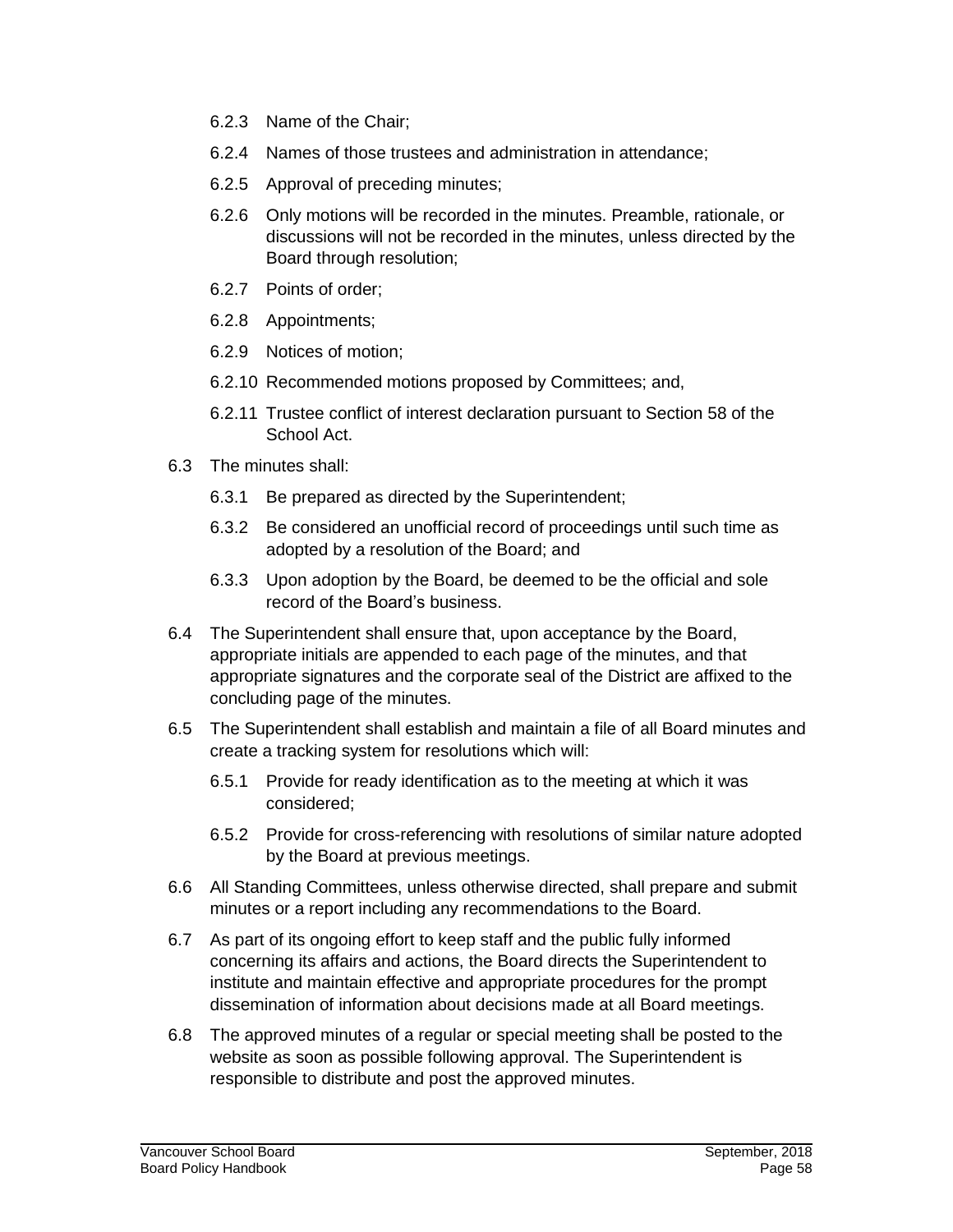- 6.9 Upon adoption by the Board, the minutes of meetings other than private meetings shall be open to public scrutiny.
- 7. Rules of Order
	- 7.1 The Chair shall preside at all meetings of the Board. In the absence of the Chair, the Vice-Chair, or, in the absence of both the Chair and the Vice-Chair, some member of the Board to be appointed by the Board shall preside.
	- 7.2 Should the Chair, during any meeting of the Board, desire to leave the Chair for the purpose of taking part in debate or for any other reason acceptable to a majority of the trustees present, the Chair shall call on the Vice-Chair to fill their place until the Chair resumes the Chair, or in the absence of the Vice-Chair, or some other member of the Board. Any member occupying the Chair temporarily shall discharge all the duties and enjoy the rights of the Chair.
	- 7.3 The agenda setting committee consisting of the Secretary-Treasurer, Superintendent, Chair and Vice-Chair shall prepare and submit an Order of Business called an Agenda for each meeting. The order of the agenda shall be substantially as follows:
		- 7.3.1 Indigenous Land Acknowledgment
		- 7.3.2 Program Highlights
		- 7.3.3 Adopt Minutes
		- 7.3.4 Superintendent's Update
		- 7.3.5 Student Trustee Report
		- 7.3.6 Standing Committee Reports
		- 7.3.7 Report on Private Session
		- 7.3.8 Reports from Trustee Representatives
		- 7.3.9 New Business
		- 7.3.10 Notices of Motion
		- 7.3.11 Public Question Period (Submitted in writing)
		- 7.3.12 Adjournment
	- 7.4 No questions shall be determined by the Board unless upon motion of a Trustee, seconded by another Trustee.
		- 7.4.1 At all meetings of the Board, all questions shall be decided by the majority of the votes of the trustees present.
		- 7.4.2 Every Trustee present at a meeting of the Board, when a question is put, shall vote thereon except that a Trustee may abstain from voting. The Chair shall have the right to vote, and must vote in the case of an equality of votes.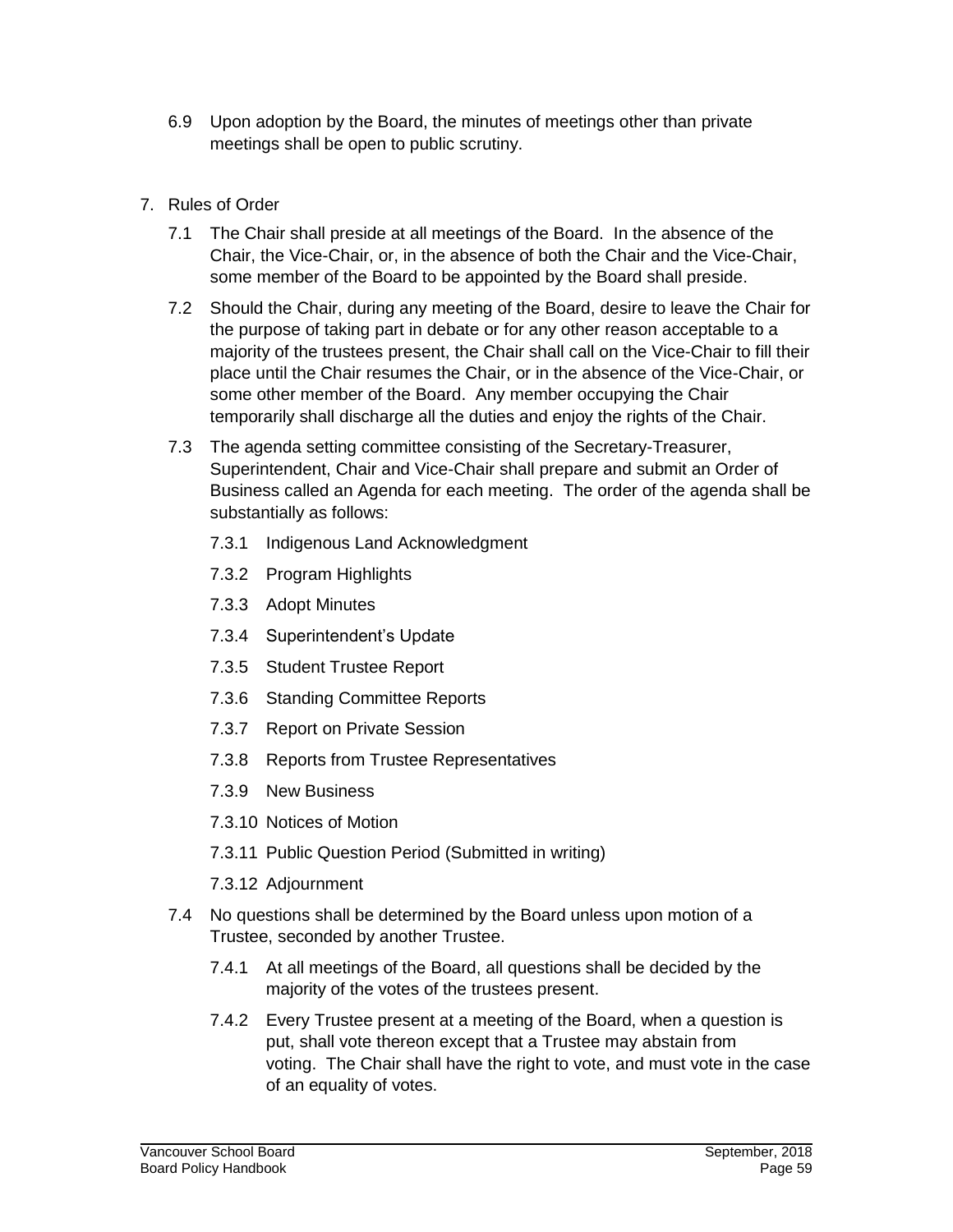- 7.4.3 No Trustee shall have more than one vote on any question whether at a meeting of the Board or in Committee-of-the-Whole or any other Committee.
- 7.4.4 In the event of an equality of votes, the motion shall be deemed to be in the negative.
- 7.4.5 Notwithstanding section 7.5.2 above, every Trustee present at a meeting of the Board shall vote on all questions which by the provisions of the School Act or the Bylaws of the Board shall be decided by a vote of two-thirds of all the members of the Board.
	- 7.4.5.1 The Chair shall declare the result of all votes; the names of those who voted for the question, the names of those who voted against the question and the names of those who abstained from voting shall be entered in the minutes.
	- 7.4.5.2 When the Chair or other presiding officer is called on to decide a point of order to practice, the Chair shall give their decision and state the rule applicable to the case. An appeal from the ruling of the Chair shall be seconded and shall be decided by a majority of the members of the Board present. When the ruling of the Chair is appealed against, the Chair shall, without debate, put the question in the following words: "Shall the ruling of the Chair be sustained?" and the Chair shall have the right to state their reasons for the decision given.
	- 7.4.5.3 No Trustee shall leave the Board meeting before the close of the session without notifying the Chair.
	- 7.4.5.4 Under the order of "Public Question Period," questions may be put to the Chair, or through the Chair to any member or officials of the Board, relating to any matter connected with the business of the Board.
	- 7.4.5.5 No question once decided by the Board shall be reconsidered or rescinded during the same calendar year in which the said question was decided unless:
		- 7.4.5.5.1 By order of the majority of the votes of the members present and voting, and
		- 7.4.5.5.2 The motion for any such reconsideration or rescission is brought by a Trustee who voted on the prevailing side when the motion was first adopted or rejected.

Provided, however, that nothing in this section shall be construed as depriving any Trustee, who was not a Trustee at the time a decision was reached on a resolution from moving the reconsideration or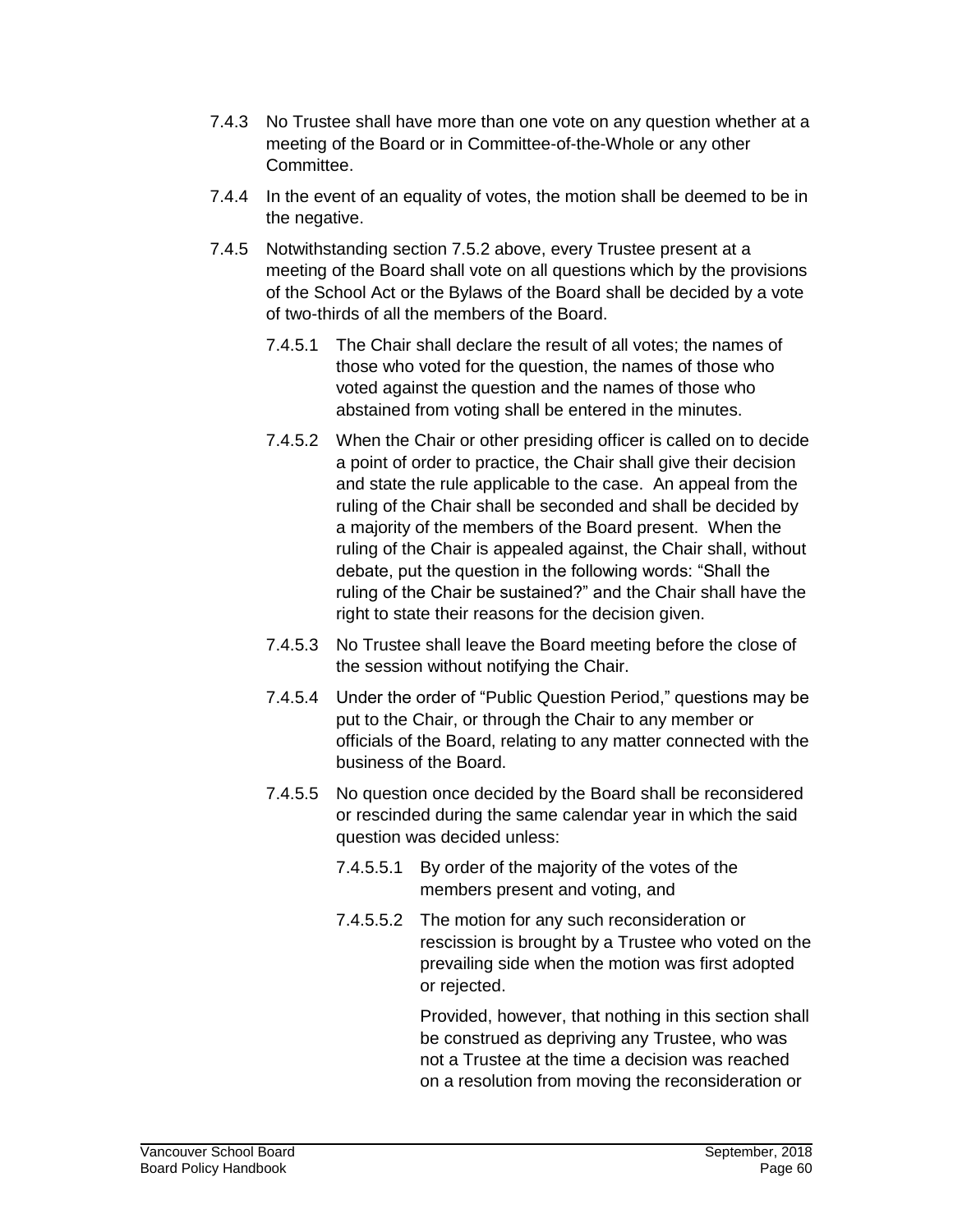rescission of such resolution in the same calendar year.

- 7.4.5.6 Any documentary or oral information given or obtained, whether directly or indirectly, to or by a Trustee, and characterized by either the Chair of the Board, a Standing Committee or the Superintendent as being confidential, shall not be disclosed by any Trustee unless the Board authorizes disclosure of such information.
- 8. Procedures for Delegations to Board
	- 8.1 A delegation wishing to appear must submit to the Secretary-Treasurer a request in writing stating the matters they wish to bring before the trustees and, if a brief is to be presented, a copy of the brief and the name of the spokesperson for the delegation.
	- 8.2 The Agenda Setting Committee will determine if the delegation should appear before the Board or a committee and will set the time for the delegation to appear.
	- 8.3 If the request is to appear before the Board, the request and all supporting material must be received by the Secretary-Treasurer (preferably electronically), prior to 16:30 hours on the Wednesday before the Board meeting.
	- 8.4 If a delegation appears before the Board, the following procedures will be followed:
		- 8.4.1 The time allotted for the delegation's presentation will be five minutes;
		- 8.4.2 Board members may direct questions for clarification through the spokesperson for the delegation; however, the matter will not be debated;
		- 8.4.3 Normally, the matter will not be considered by the Board at the meeting at which the delegation appears.
		- 8.4.4 The Chair of the Board may waive the notice requirement and permit a delegation to appear before a Board meeting if the Chair of the Board considers the matter to be an urgent item.
- 9. Conflict of Interest
	- 9.1 The Board of Education (the "Board") directs its members not only to adhere to all laws regarding conflicts of interest but also to be alert to situations that have the appearance of a conflict of interest and to avoid actions that might be detrimental to themselves or to the Board.
	- 9.2 If a Trustee has any pecuniary interest in any matter and is present at a meeting of the Board at which the matter is considered, the Trustee: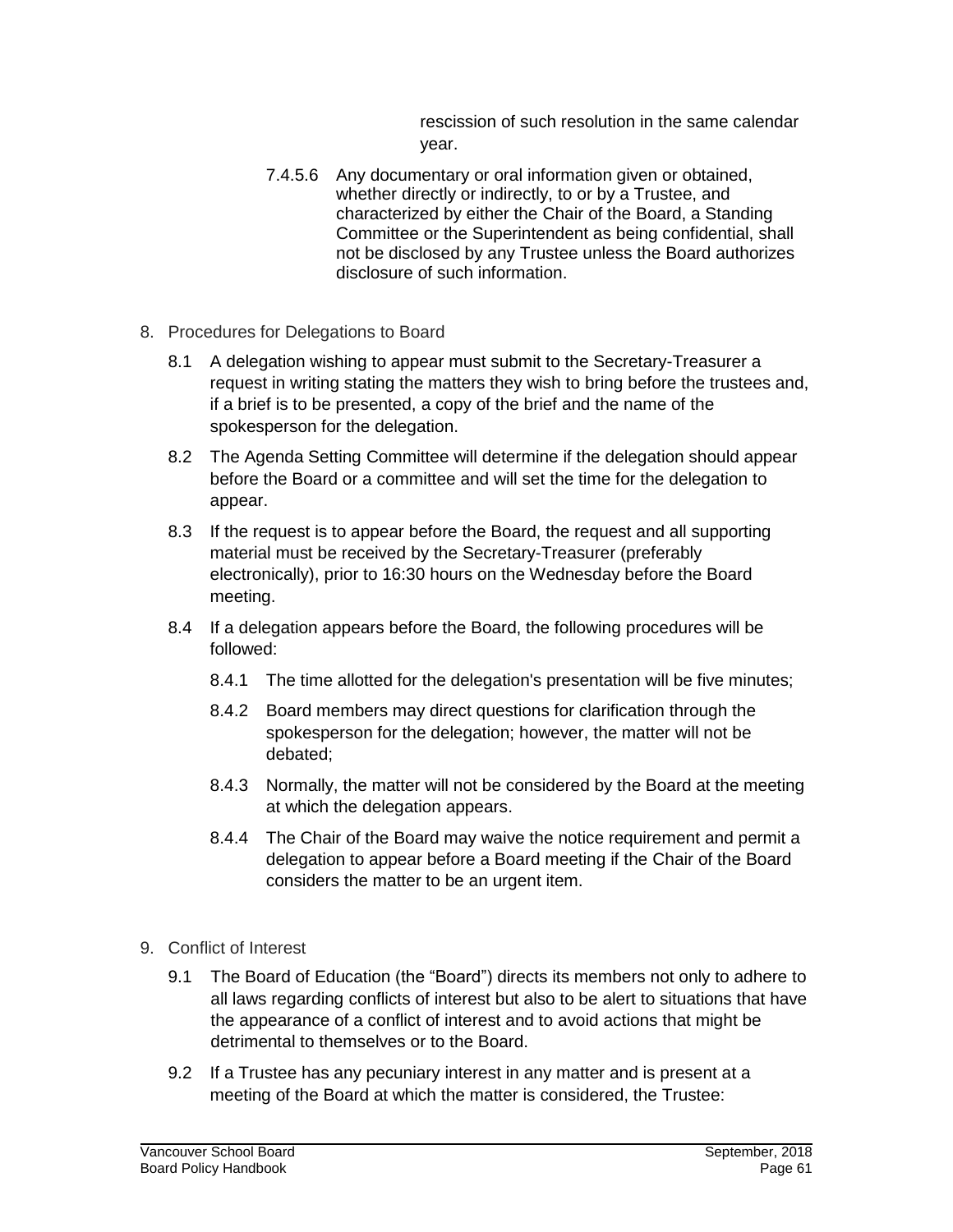- 9.2.1 Shall at the meeting disclose his or her pecuniary interest and the general nature of the pecuniary interest;
- 9.2.2 Shall not take part in the discussion of or vote on any question in respect of the matter; and
- 9.2.3 Shall not attempt in any way, whether before, during or after the meeting, to influence the voting on any question in respect of the matter.
- 9.3 If the meeting is not open to the public, in addition to complying with these requirements (see section 1.5 in Policy 4) the Trustee shall immediately leave the meeting or the part of the meeting during which the matter is under consideration.
- 9.4 If a meeting is open to the public, every disclosure of pecuniary interest and the general nature of it shall be recorded in the minutes of the meeting. If the meeting is not open to the public, the fact that a disclosure of pecuniary interest was made, but not the general nature of that interest, shall be reported to, and recorded in the minutes of, the next meeting that is open to the public.
- 10. Audio/Video Recording Devices
	- 10.1 Any use of recording devices shall not interfere with the conduct of the meeting and may be discontinued at the direction of the Chair.
- 11. Trustee Remuneration and Expenses
	- 11.1 The Board, under the School Act Section 71, may: "...authorize annually the payment of remuneration to the chair, Vice-Chair and other trustees…"
	- 11.2 The Board authorizes adjustments to the annual remuneration for Board members on September 1<sup>st</sup> of each year according to the change in the Vancouver consumer price index from the previous year (based originally on 1997-98 figures). The annual remuneration for trustees (including the Vice-Chair) was \$26,677 and for the Chair was \$28,899 as at September 2017.
	- 11.3 The Board, under the School Act Section 71, may: "...authorize annually the payment of a reasonable allowance for expenses necessarily incurred by trustees in the discharge of their duties." Accordingly, the Board shall pay the cost of accommodation and economy air fare, verified by receipts, plus a perdiem allowance at a rate set by the Board to cover meals and miscellaneous expenses.
	- 11.4 Vehicle mileage expenses incurred by trustees are not eligible for reimbursement.
	- 11.5 The Board shall give annual approval to total trustee expenses for the current year, rather than approve expense claims instance by instance.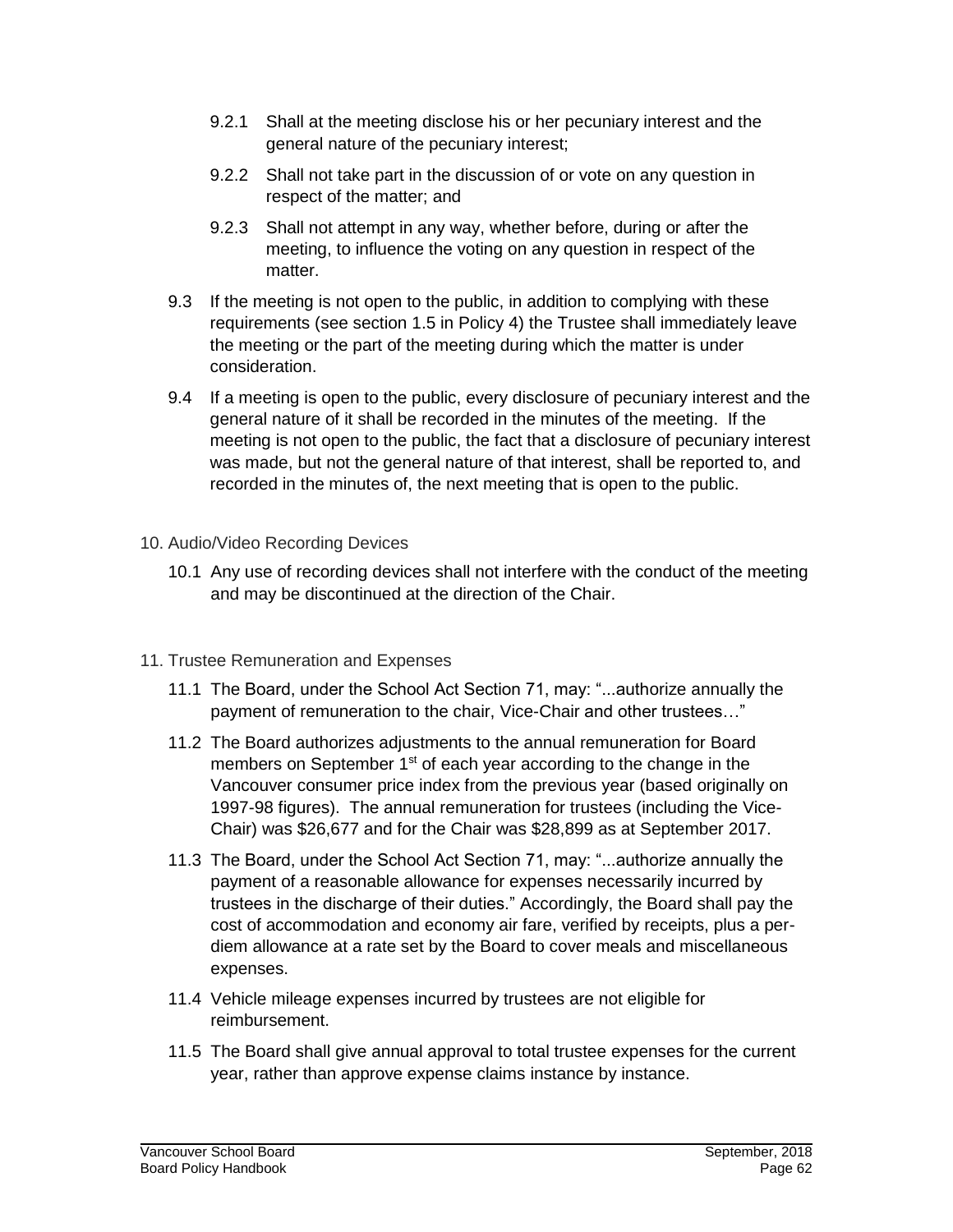11.6 The Ministry of Education purchases blanket liability insurance to cover all school Districts, to indemnify the Board, Board members, and agents of the Board for their official actions in the service of the Vancouver schools. In addition, trustee indemnification is addressed in Policy 16 in the Indemnification Bylaw.

Legal Reference: Sections 49, 50, 56, 57, 58(1) 58(2), 59, 60(1) 60(2), 66, 67, 68, 69, 70, 71, 71(1), 72 School Act School Act Regulation 382/93 Financial Disclosure Act Income Tax Act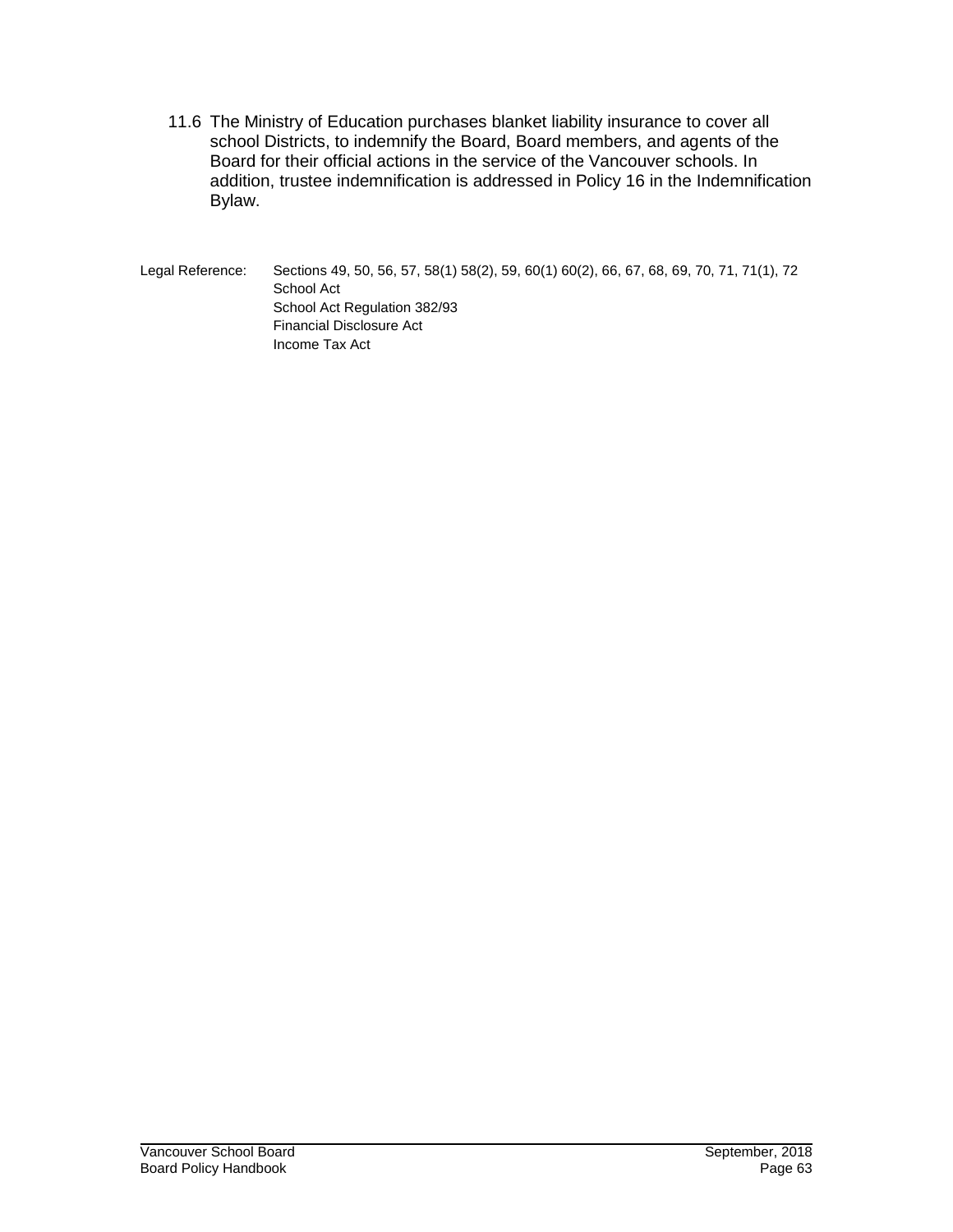# **BOARD COMMITTEES**

The Board may establish standing and ad hoc committees of the Board when necessary to assist it with governance functions. When a committee is established the Board shall define the committee's purpose, powers and duties, membership (up to four Board members) and meetings. Committees of the Board shall never interfere with the delegation of authority from Board to Superintendent. The Board may delegate specific powers and duties to committees of the Board that are established by the Board, subject to the restrictions on delegation in the School Act.

The primary purpose of all committees of the Board shall be to act in an advisory capacity to the Board. Unless specific powers have been delegated by the Board the power of all committees shall be limited to making recommendations to the Board and shall not include that of acting on behalf of the Board unless specifically authorized by Board motion for individual issues.

The adoption of committee recommendations by the Board is not automatic. Committees can expect the Board to carefully examine and consider that their recommendations are well founded and thought out.

### Standing Committees

The Board has a strong commitment to ethical conduct. This includes the responsibility of committee members to conduct themselves with appropriate decorum and professionalism. It is the responsibility of the Chair of Standing Committee to see that decorum is maintained at Committee meetings so that:

- i. All members/delegates request to speak through the chair.
- ii. Stakeholder representatives and Trustees perspectives, participation and debate are encouraged. Civility towards others is necessary.
- iii. The Committee requires, acknowledges and appreciates staff reports. It is imperative that staff is able to submit objective reports without influence or

pressure.

- iv. It is important to refrain from personal inflammatory/accusatory language/action.
- v. Committee Members, Trustees, representatives and /staff are to present themselves in a professional and courteous manner.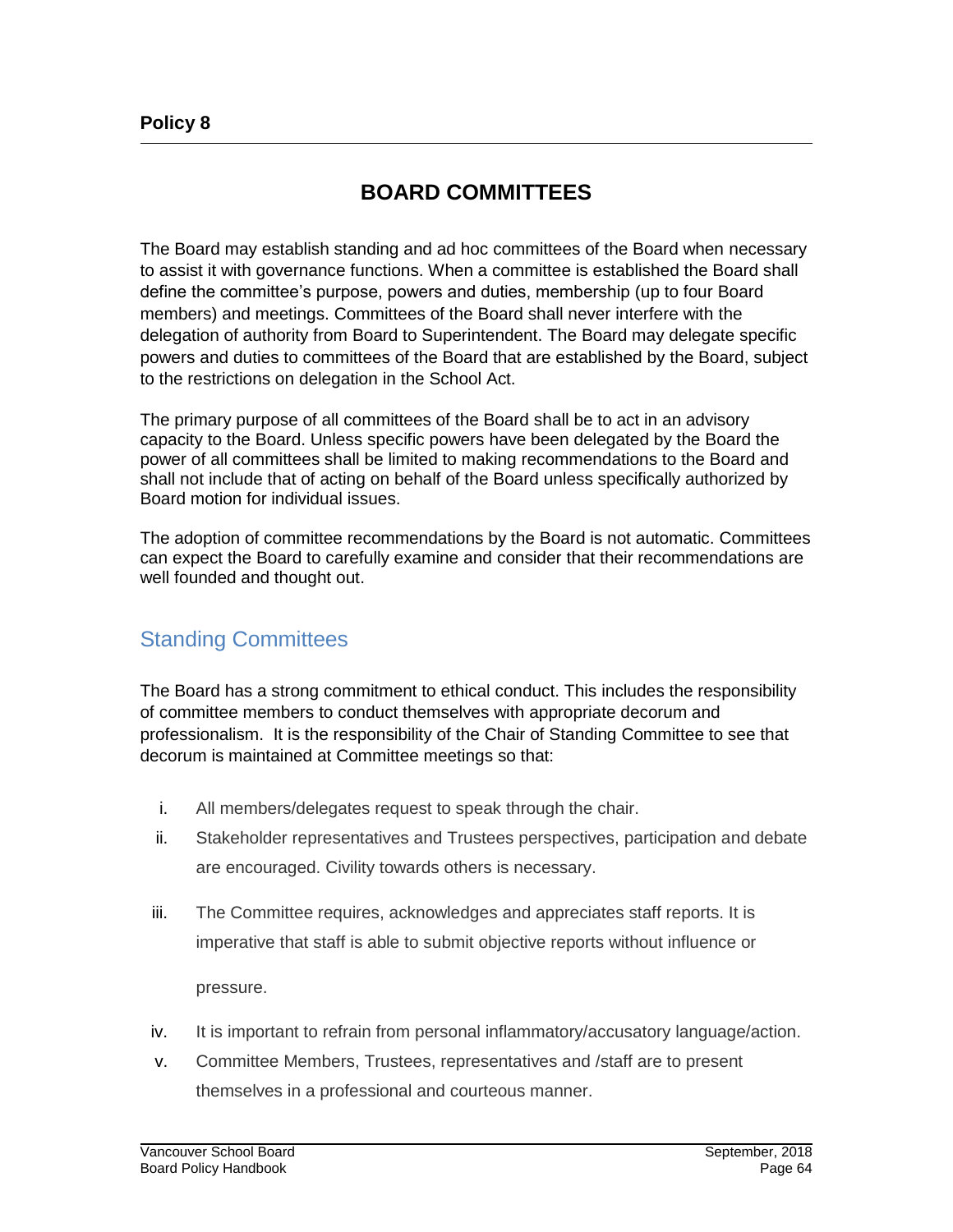The Chair of a Standing Committee shall place all committee recommendations before the Board at a regular business meeting of the Board in the form of a proposed motion. Action of any Standing Committee shall not be binding until formally approved by the Board unless the Board by a majority vote gives the Standing Committee power to act.

Any member of the Board may attend standing committee meetings and participate in discussions, but only appointed members of the Standing Committee may vote.

Matters that the Board has directed to a Committee for action must take precedence over any other Committee business.

The Superintendent shall appoint resource personnel to work with committees and the Superintendent shall determine the roles, responsibilities, and reporting requirements of the resource personnel.

The Superintendent shall keep the Chair of each of the Standing Committees informed of matters within the jurisdiction of the Standing Committee.

The Chair of a Standing Committee may make motions and speak to any question during committee meetings without leaving the Chair. Otherwise, the rules applying to regular or special meetings of the Board shall be observed.

Recommendations of Standing Committees may be proposed by any member of the Committee and do not require a seconder.

Any use of recording devices shall not interfere with the conduct of the meeting and may be discontinued at the direction of the Chair.

The Board invites the following to attend standing committee meetings:

- One representative of the following employee groups:
	- o the Vancouver Elementary School Teachers' Association
	- o the Vancouver Secondary Teachers' Association
	- o the Vancouver Elementary Principals' and Vice Principals' Association
	- o the Vancouver Association of Secondary School Administrators
	- o the Professional and Administrative Staff Association
	- o the Canadian Union of Public Employees, Local 407
	- o the International Union of Operating Engineers, Local 963
	- o the Canadian Union of Public Employees, Local 15/Vancouver Municipal Education and Community Worker;
- One representative of the following non-employee groups:
	- o District Parent Advisory Council; and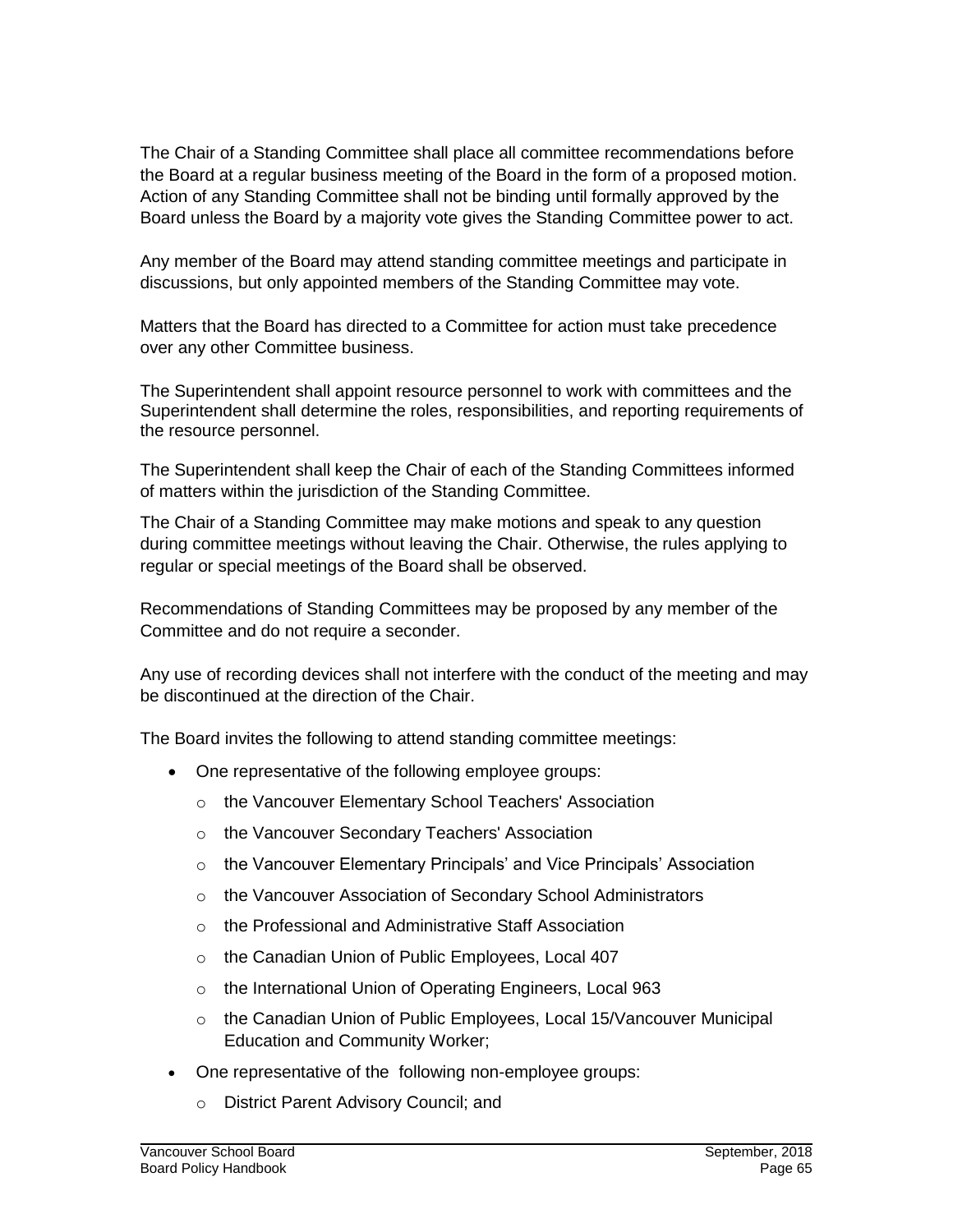o Vancouver District Students' Council.

### **1. Policy and Governance Committee**

- 1.1 Purpose/Function:
	- 1.1.1 To ensure the Board Policy Handbook is kept current.
	- 1.1.2 To facilitate Board capacity building, continuous improvement, accountability, and effective working relationship with the Superintendent.
	- 1.1.3 To facilitate the Board's effective advocacy/influence.
	- 1.1.4 To review and provide recommendations to the Board in regard to assigned governance matters.
- 1.2 Powers and Duties:
	- 1.2.1 Develop and recommend draft policy positions for submission to the BCSTA Annual General Meeting.
	- 1.2.2 Ensure the annual facilitated Board Self Evaluation is carried out in a timely manner and in accordance with Policy. Subsequent to the annual evaluation monitor implementation of the agreed upon actions.
	- 1.2.3 Annually develop an Advocacy/Influence Plan, recommend the plan to the Board and monitor the implementation of the agreed upon plan.
	- 1.2.4 Annually make recommendations for building governance capacity of the Board and ensure approved actions are implemented.
	- 1.2.5 On an ongoing basis identify motions which are intended to have continuing effect and ensure they are integrated into existing or new policy statements.
	- 1.2.6 Ensure Board Policies are reviewed on a schedule such that all Policies in the Board Policy Handbook are reviewed at least once in a four year term. Make recommendations to the Board regarding policy revisions.
	- 1.2.7 Policy or Governance Matters Referred to the Committee by the Board:
		- 1.2.7.1 Review matters referred and make recommendations as requested.
- 1.3 Membership (4)
	- 1.3.1 The Chair of the committee and committee members shall be appointed by the Board on the recommendation of the Chair of the Board after the Chair of the Board has consulted with the other trustees.
	- 1.3.2 If absent, the Chair of the Committee shall designate a member to act as Chair. Such appointee shall assume all powers and duties of the Chair when acting as such.
	- 1.3.3 A quorum shall be a majority of the members.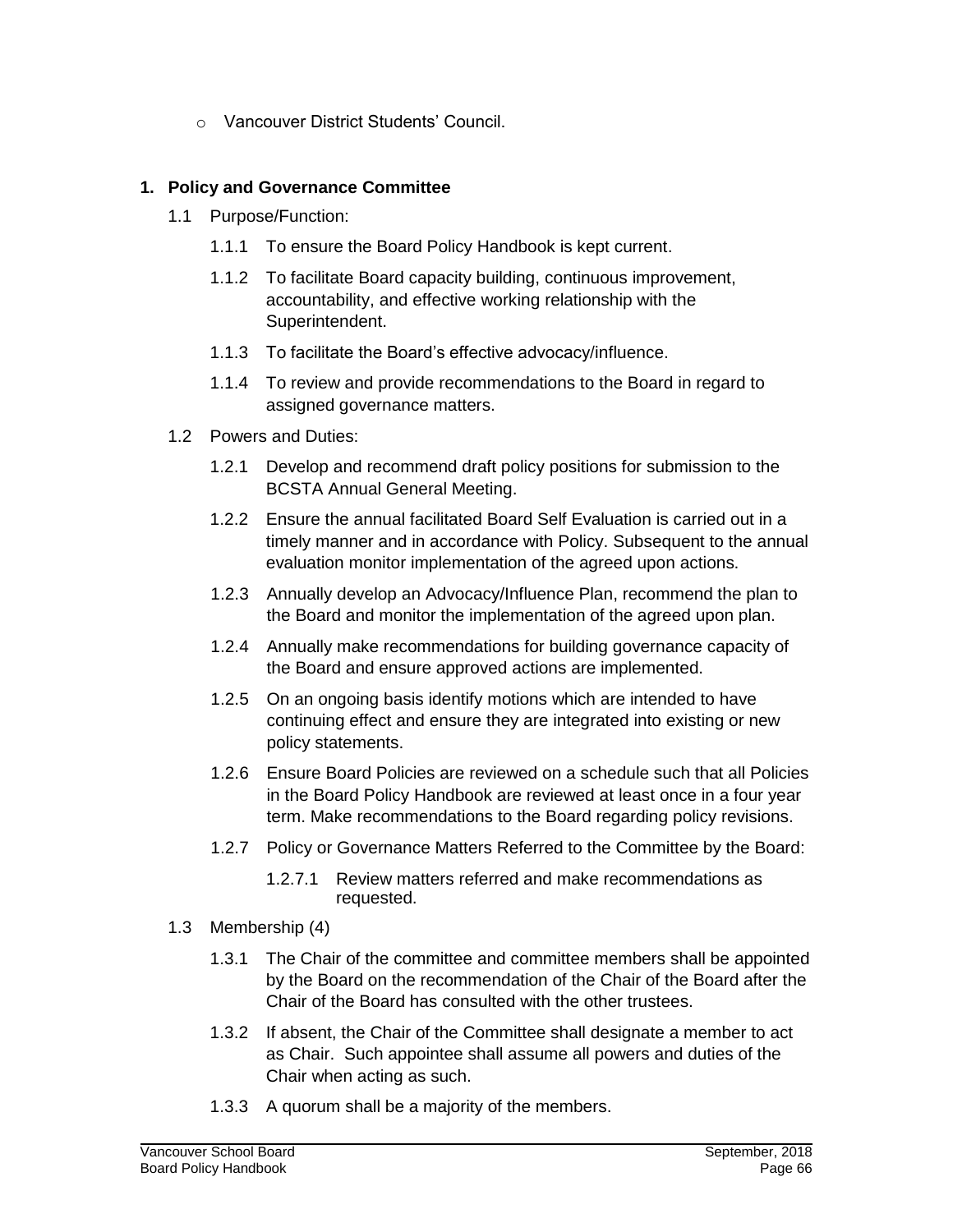- 1.3.4 The Chair of the Committee shall preside and may vote on all questions submitted.
- 1.4 Meetings:
	- 1.4.1 1.4.1 The Committee shall meet six times per year unless items referred to the Committee by the Board necessitate additional meetings.

#### **2. Facilities Planning Committee**

- 2.1 Purpose/Function:
	- 2.1.1 To review and provide recommendations to the Board in regard to assigned facilities planning matters.
- 2.2 Powers and Duties:
	- 2.2.1 School Closures:
		- 2.2.1.1 Review the materials provided by senior staff to the Board regarding a possible school closure and provide a recommendation to the Board as to whether the committee supports the possible closure advancing to the school closure public consultation process phase.
	- 2.2.2 Naming and Renaming Schools:
		- 2.2.2.1 Within the constraints of Board direction provided at the outset of any potential school naming or renaming process provide recommendations to the Board.
	- 2.2.3 Student Enrolment:
		- 2.2.3.1 Annually review enrolment and enrolment trends and the potential impact on capital planning, student accommodation and catchment changes.
	- 2.2.4 Capital Planning:
		- 2.2.4.1 Annually review and make recommendations regarding the draft five year capital plan for submission to the BC Ministry of Education.
	- 2.2.5 Long Range Facilities Plan:
		- 2.2.5.1 Annually review and make recommendations regarding the draft long range facilities plan for submission to the BC Ministry of Education.
	- 2.2.6 Facilities Planning Matters Referred to the Committee by the Board:
		- 2.2.6.1 Review matters referred and make recommendations as requested.
- 2.3 Membership (4)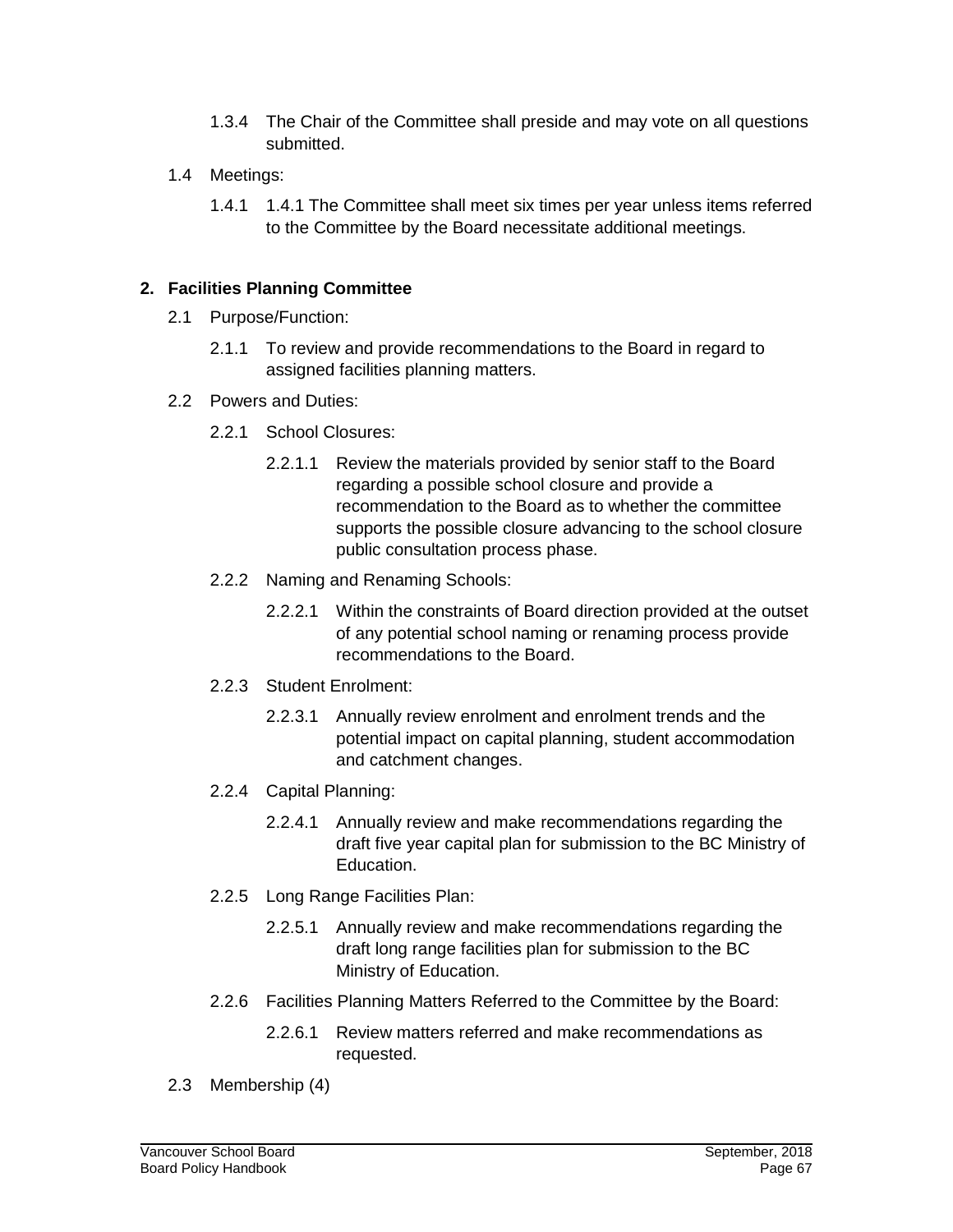- 2.3.1 The Chair of the committee and committee members shall be appointed by the Board on the recommendation of the Chair of the Board after the Chair of the Board has consulted with the other trustees.
- 2.3.2 A quorum shall be a majority of the members.
- 2.3.3 The Chair of the Committee shall preside and may vote on all questions submitted.
- 2.3.4 If absent the Chair of the Committee shall designate a member to act as Chair. Such appointee shall assume all powers and duties of the Chair when acting as such.
- 2.4 Meetings:
	- 2.4.1 The Committee shall meet six times per year unless items referred to the committee by the board necessitate additional meetings.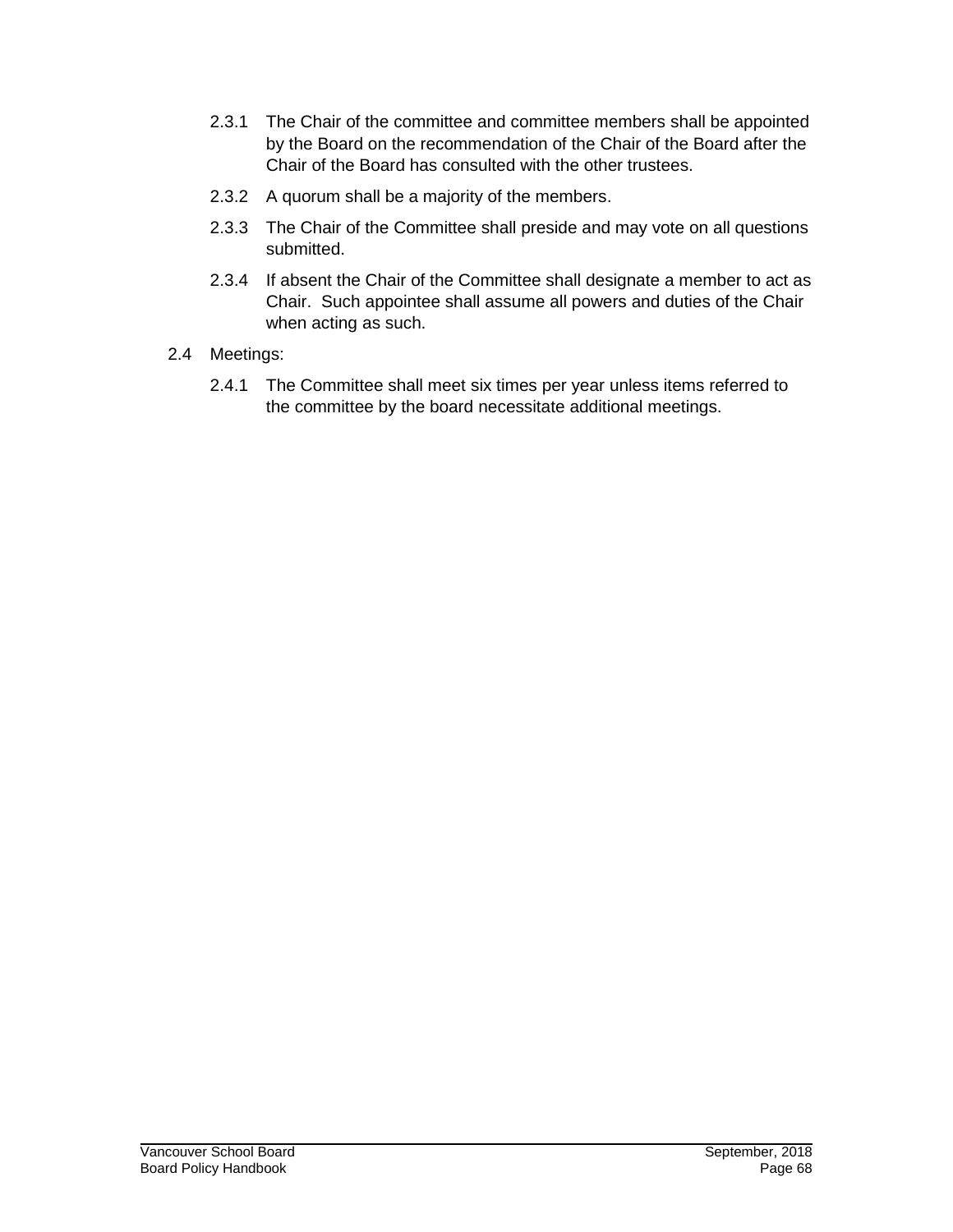#### **3. Student Learning and Well-Being Committee**

- 3.1 Purpose/Function:
	- 3.1.1 To review student learning and well-being indicators, and where warranted provide recommendations to the Board.
- 3.2 Powers and Duties:
	- 3.2.1 Strategic Planning and Reporting: Annually review the Strategic Planning Accountability Report acknowledging accomplishments and if deemed appropriate recommend revisions to the plan.
	- 3.2.2 Annually review the Student Learning Accountability Report, identify and acknowledge accomplishments, identify opportunities for improving student learning and report observations to the Board.
	- 3.2.3 Annually review the Student Well-being Accountability Report, identify and acknowledge accomplishments, identify opportunities for improving student learning and report observations to the Board.
	- 3.2.4 Annually review the Indigenous Education Enhancement Agreement, identify and acknowledge accomplishments, identify opportunities for improving student learning and report observations to the Board.
	- 3.2.5 Review and make recommendations to the Board regarding proposed Board Authority Authorized Courses.
	- 3.2.6 Student Learning or Student Well-Being Matters Referred to the Committee by the Board:
		- 3.2.6.1 Review matters referred and make recommendations as requested.
	- 3.2.7 Review and make recommendations regarding the implementation and cessation of District programs and approve changes in fees for those programs that charge fees.
	- 3.2.8 Review and make recommendations to the Board in regard to:
		- 3.2.8.1 the District calendar and
		- 3.2.8.2 Local school calendar proposals.
- 3.3 Membership: (4)
	- 3.3.1 The Chair of the committee and committee members shall be appointed by the Board on the recommendation of the Chair of the Board after the Chair of the Board has consulted with the other trustees.
	- 3.3.2 A quorum shall be a majority of the members.
	- 3.3.3 The Chair of the Committee shall preside and may vote on all questions submitted.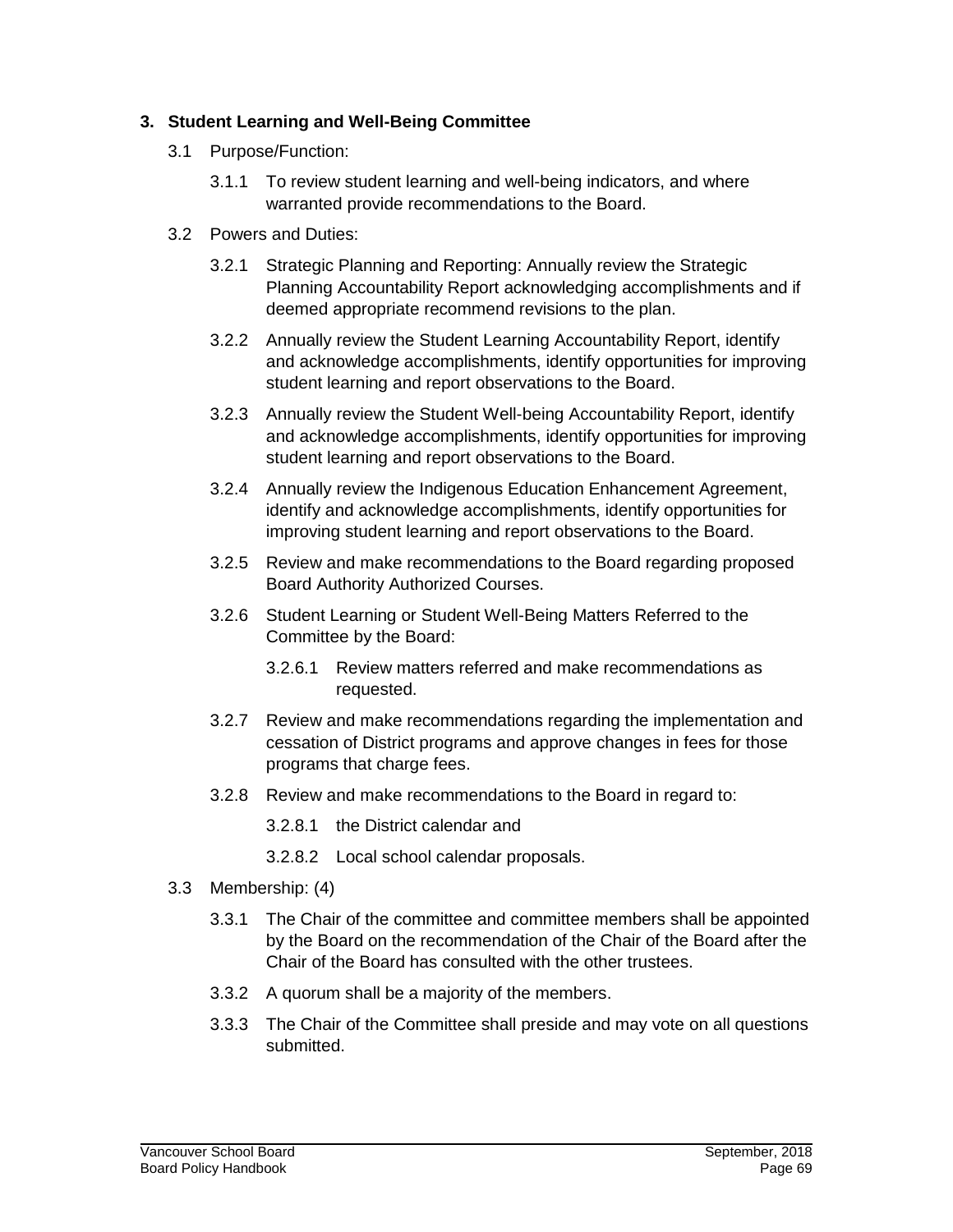- 3.3.4 If absent the Chair of the Committee shall designate a member to act as Chair. Such appointee shall assume all powers and duties of the Chair when acting as such.
- 3.4 Meetings:
	- 3.4.1 The Committee shall meet six times per year unless items referred to the Committee by the Board necessitate additional meetings.

## **4. Personnel Committee**

- 4.1 Purpose/Function:
	- 4.1.1 To ensure ongoing, appropriate recognition, and acknowledgements are provided by the Board and a productive, and caring work environment permeates the District.
	- 4.1.2 To provide a forum to provide for discussion of the unintended consequences associated with personnel related Administrative Procedures, and collective agreement clauses.
	- 4.1.3 To provide a forum for discussion of personnel related issues such as, but not limited, to sick leave, attendance, staff turnover/retention patterns, recruitment issues and health and safety issues.
- 4.2 Powers and Duties:
	- 4.2.1 Annually review the Superintendent's Personnel Accountability Report including trends and issues and directions.
	- 4.2.2 Recommend worthy VSB candidates to be nominated for awards and recognition external to the District.
	- 4.2.3 Review section 400 "Personnel and Employee Relations" Administrative Procedures and provide feedback when warranted.
	- 4.2.4 Personnel Matters Referred to the Committee by the Board:
		- 4.2.4.1 Review matters referred and make recommendations as requested.
- 4.3 Membership: (4)
	- 4.3.1 The Chair and members shall be appointed by the Board on the recommendation of the Chair of the Board after the Chair has consulted with the other trustees.
	- 4.3.2 A quorum shall be a majority of the members.
	- 4.3.3 The Chair of the Committee shall preside and may vote on all questions submitted.
	- 4.3.4 If absent the Chair of the Committee shall designate a member to act as Chair. Such appointee shall assume all powers and duties of the Chair when acting as such.
- 4.4 Meetings: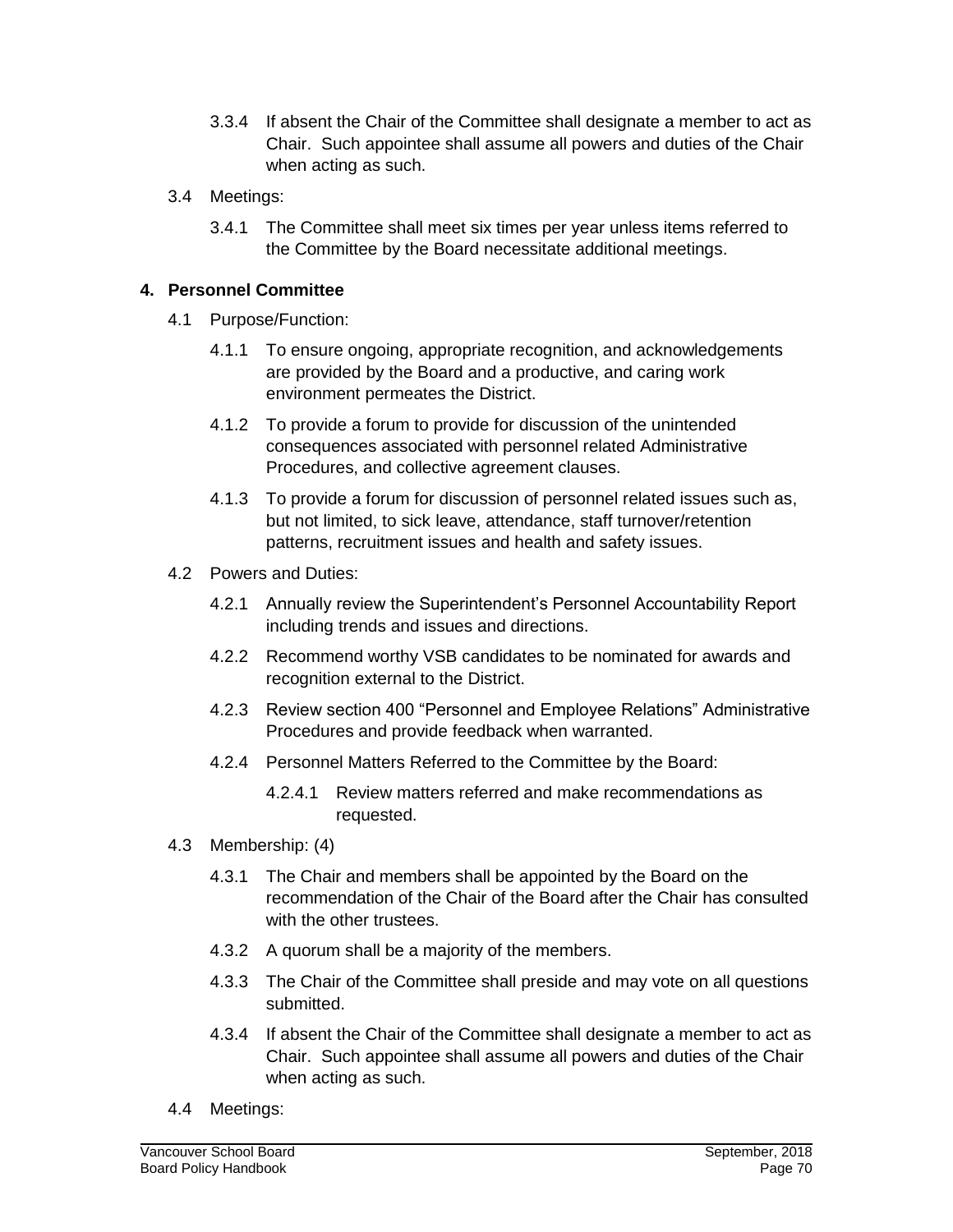4.4.1 The Committee shall meet six times per year unless items referred to the Committee by the Board necessitate additional meetings.

## **5. Finance Committee**

- 5.1 Purpose/Function:
	- 5.1.1 To assist the Board in being fiscally responsible.
- 5.2 Powers and Duties:
	- 5.2.1 Annually make recommendations to the Board regarding its submission to the Select Standing Committee on Finance and Government Services.
	- 5.2.2 Provide input regarding the budget development process.
	- 5.2.3 Make recommendations regarding school fees.
	- 5.2.4 By reviewing quarterly financial reports make recommendations for increasing value for money including: reducing costs, increasing revenue, eliminating or reducing resource allocations where commensurate results are not being achieved, disposal of assets, and increasing benefits without increasing costs.
	- 5.2.5 Fiscal Matters Referred to the Committee by the Board:
		- 5.2.5.1 Review matters referred and make recommendations as requested.
- 5.3 Membership: (4)
	- 5.3.1 The Chair and members shall be appointed by the Board on the recommendation of the Chair of the Board after the Chair has consulted with the other trustees.
	- 5.3.2 A quorum shall be a majority of the members.
	- 5.3.3 The Chair of the Committee shall preside and may vote on all questions submitted.
	- 5.3.4 If absent the Chair of the Committee shall designate a member to act as Chair. Such appointee shall assume all powers and duties of the Chair when acting as such.
- 5.4 Meetings:
	- 5.4.1 The Committee shall meet six times per year unless items referred to the Committee by the Board necessitate additional meetings.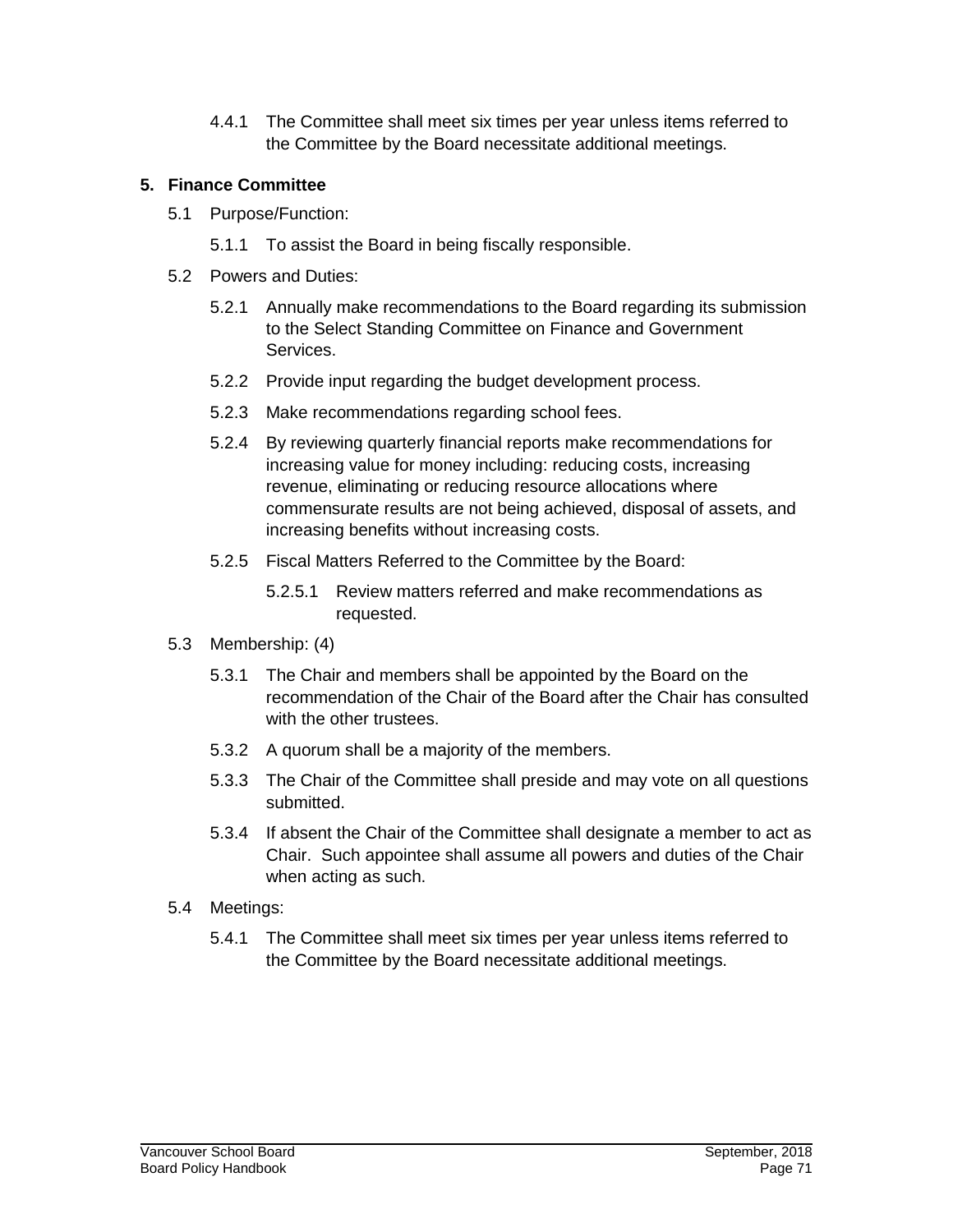## **6. Standalone Audit Committee**

- 6.1 Purpose
	- 6.1.1 The purpose of the Committee is to assist the Board of Education in fulfilling its responsibilities in relation to:
		- 6.1.1.1 Overseeing the School District's financial reporting process and its internal control structure, and report its findings to the Board of Education. This task is facilitated by asking questions about the quality of work done by management, participating in the audit planning and reporting processes, understanding and reviewing the aspects of the operation that put the School District at risk, and the District's preparedness to face that risk. It summarizes its findings and recommendations so that the Board can make informed decisions.
		- 6.1.1.2 Maintaining direct lines of communications with the Superintendent and with the external auditors.
		- 6.1.1.3 Monitoring the scope and costs of the activity of the external auditors and assessing their performance.
		- 6.1.1.4 Recommending to the Board the terms of engagement for the external Auditor.
- 6.2 Powers and Duties
	- 6.2.1 Review the audited financial statements and recommend approval of the audited statements by the Board.
	- 6.2.2 Review the External Auditor's assessment of managements risk mitigation strategies and the appropriateness of internal controls with a focus on safeguarding District assets.
	- 6.2.3 Review the "Auditor's Management Letter" with the Auditor and assess Management's action plan to address concerns and follow up on the implementation of the auditor's letter of recommendations including ensuring the Board directs by motion the recommendations to be implemented, and ensuring any deficiencies identified in the audit report and management letter are addressed in a timely manner to the satisfaction of the external auditor.
	- 6.2.4 Review the nature and extent of other services provided by the auditor in relation to auditor independence and ensure the auditor presents information relative to those Fiscal Quality Indicators contained in Policy 12 which the audit committee determines can be best assessed by the external auditor.
	- 6.2.5 Monitor the development of and changes to accounting principles and practices and financial reporting standards, and their impact on the School District's financial reporting.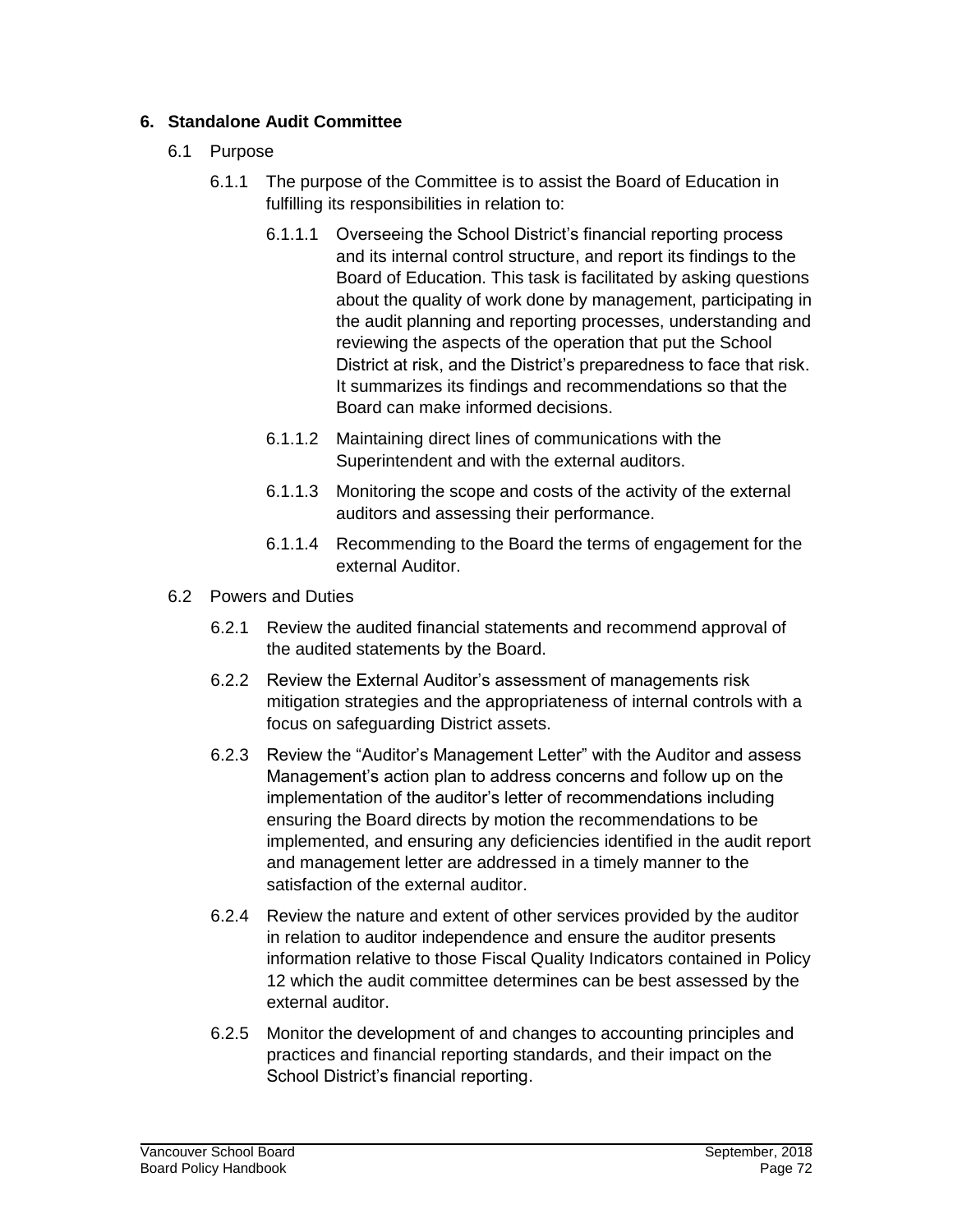- 6.2.6 Review proposed terms of engagement for the external auditor and make recommendations to the board regarding such terms of engagement. Oversee the engagement of external auditors including the terms of the audit engagement and appropriateness of proposed fees.
- 6.2.7 At least once a year meet with the external auditors at a Private Meeting, without staff members present.
- 6.2.8 Make enquires of the Auditor which members of the Committee believe are necessary to discharge its fiduciary responsibilities.
- 6.2.9 Make recommendations to the Board regarding appointment of external auditor and review external audit services at least every three years.
- 6.2.10 Make recommendations re the appointment of the District Banker and review banking services at least every three years.
- 6.2.11 Review quarterly financial reports and related information.
- 6.2.12 Review Budget assumptions and budget priorities that provide a framework for the preparation of the annual District budget and to be approved by the Board of Education in conjunction with senior administration.
- 6.2.13 Review the draft District budget as prepared by the administration.
- 6.2.14 As appropriate make policy recommendations to the Board related to the role of the audit committee.
- 6.3 Membership (4):
	- 6.3.1 The Chair and members shall be appointed by the Board on the recommendation of the Chair of the Board after the Chair has consulted with the other trustees.
	- 6.3.2 The Committee Chair shall be one of the trustee members, appointed by the Chair.
	- 6.3.3 A quorum shall be a majority of the members.
	- 6.3.4 Resource personnel: Up to two members of the public with one such public member holding an accounting designation may be appointed as a resource to the audit committee. Public members will be appointed by the Board for a term of two years with the possibility of a second twoyear term extension, at the will of the Board.
	- 6.3.5 Staff resources, though selected by the Superintendent, shall normally include the Superintendent, and Secretary Treasurer.
- 6.4 Meetings
	- 6.4.1 The Committee shall meet at least four times a year.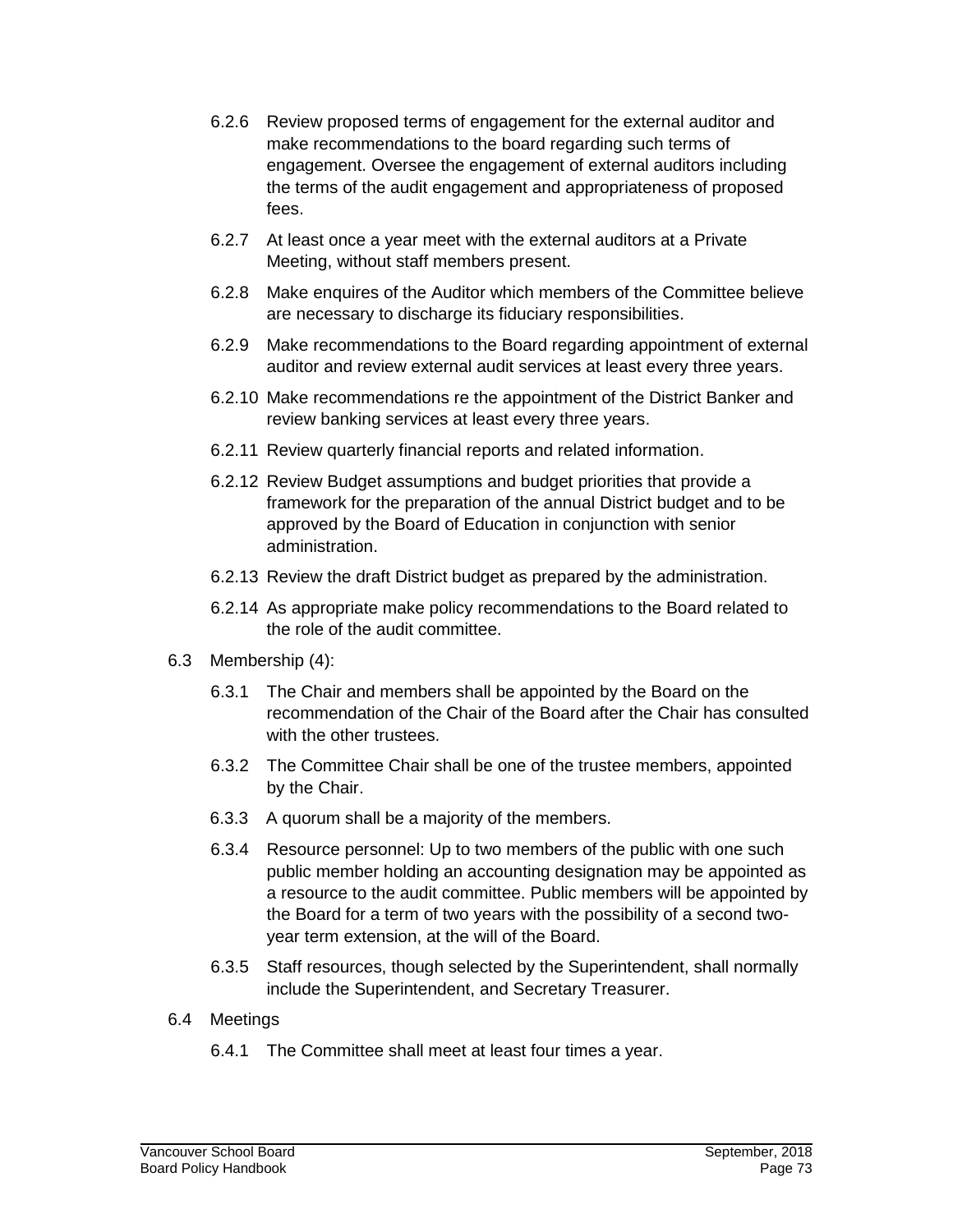## **Delegations to Standing Committee Meetings**

Procedures for Delegations to Committee Meetings

- Delegations may be heard by a Standing Committees at the discretion of the committee Chair in consultation with the assigned staff resource person.
- A delegation wishing to appear must submit to the Secretary-Treasurer a request in writing stating the matter they wish to bring before the Committee and, if a brief is to be presented, a copy of the brief and the name of the spokesperson for the delegation. The Secretary Treasurer shall forward the request to the Chair of the committee who shall in consultation with the assigned staff resource determine whether the delegation request is accepted.
- The request and all supporting material must be received at the Education Centre at least three days prior to the regularly scheduled date of the Committee meeting. In exceptional circumstances the Chair in consultation with the assigned staff member may waive the three day notice requirement.
- If a delegation has already presented its brief to a Standing Committee meeting, its request to appear again before any Standing Committee may be denied unless the delegation has new information that is significantly different from the information already presented. Such information must be provided in writing to the Secretary-Treasurer.
- If a delegation is to appear before a Standing Committee of the Board, the following procedures will be followed:
	- $\circ$  The spokesperson of the delegation will be informed of the date and time of the meeting at which the response to their brief is to be discussed by the Committee, and copies of the response will be made available.
	- $\circ$  Time allotted for the delegation's presentation will be ten minutes; however, the Committee may extend this period if the Chair in consultation with Committee members feel that an extension of time is necessary in order to permit the delegation to give a complete outline of its position on the matter before the Committee.
	- o The spokesperson should present the delegation's position to the Committee; however, comments from other members of the delegation will be welcomed.
	- o Committee members may direct questions for clarification to the spokesperson for the delegation; however, the matter will not be debated (the Committee Chair may permit more detailed discussion than that permitted if the delegation was appearing before the Board).
	- $\circ$  The Committee may decide to defer its consideration of the matter to a future meeting; if the matter is deferred to a future Committee meeting and is to be considered in open session, the spokesperson for the delegation will be advised of the time and place of the Committee meeting and the Board meeting at which the committee report will be considered so that they or other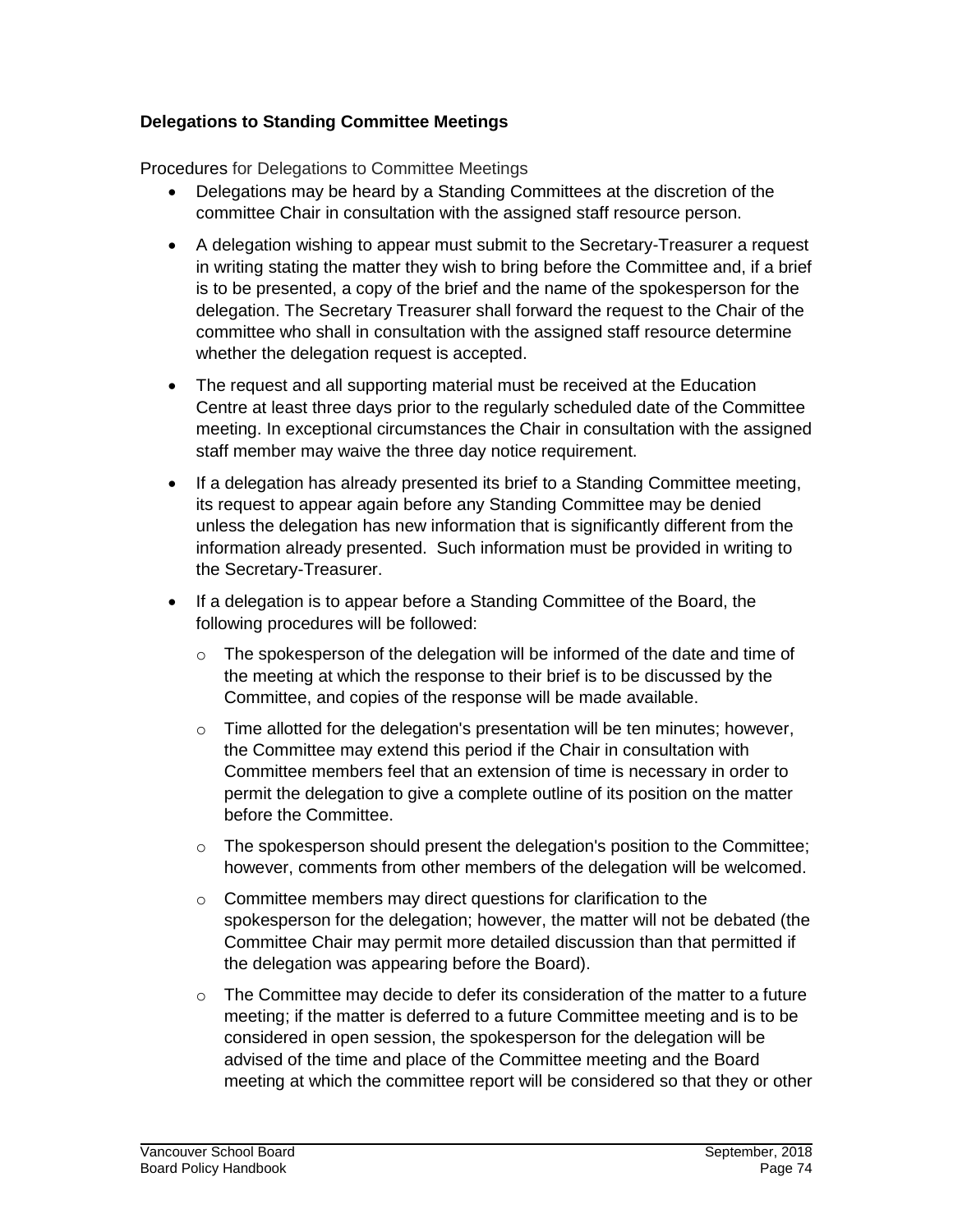members of the delegation may attend the meeting(s), but it must be noted that the representative(s) may not enter into the debate.

- $\circ$  If the Committee decides to discuss the matter at the meeting at which the delegation was heard, the members of the delegation may remain but may not participate in the debate.
- $\circ$  A Committee Chair may waive the notice requirement (the request and all supporting material must be received at the Education Centre at least four days prior to the day of the Committee meeting) if the Committee Chair considers the matter to be an urgent item.
- o The Board's communications staff in the Office of the Superintendent of Schools is available to advise delegations regarding presentation procedures.

## **Ad Hoc Committees**

Ad hoc committees may be established to assist the Board on a specific project for a specific period of time. The terms of reference for each ad hoc committee will be established by Board motion at the time of the formation. Such ad hoc committees shall cease to exist when the purpose has been achieved. The Chair of the Board shall appoint membership and the Chair of the ad hoc committee.

## **Resource Personnel**

The Superintendent shall appoint resource personnel to work with committees and the Superintendent shall determine the roles, responsibilities, and reporting requirements of the resource personnel.

Legal Reference: Section 65, 85 School Act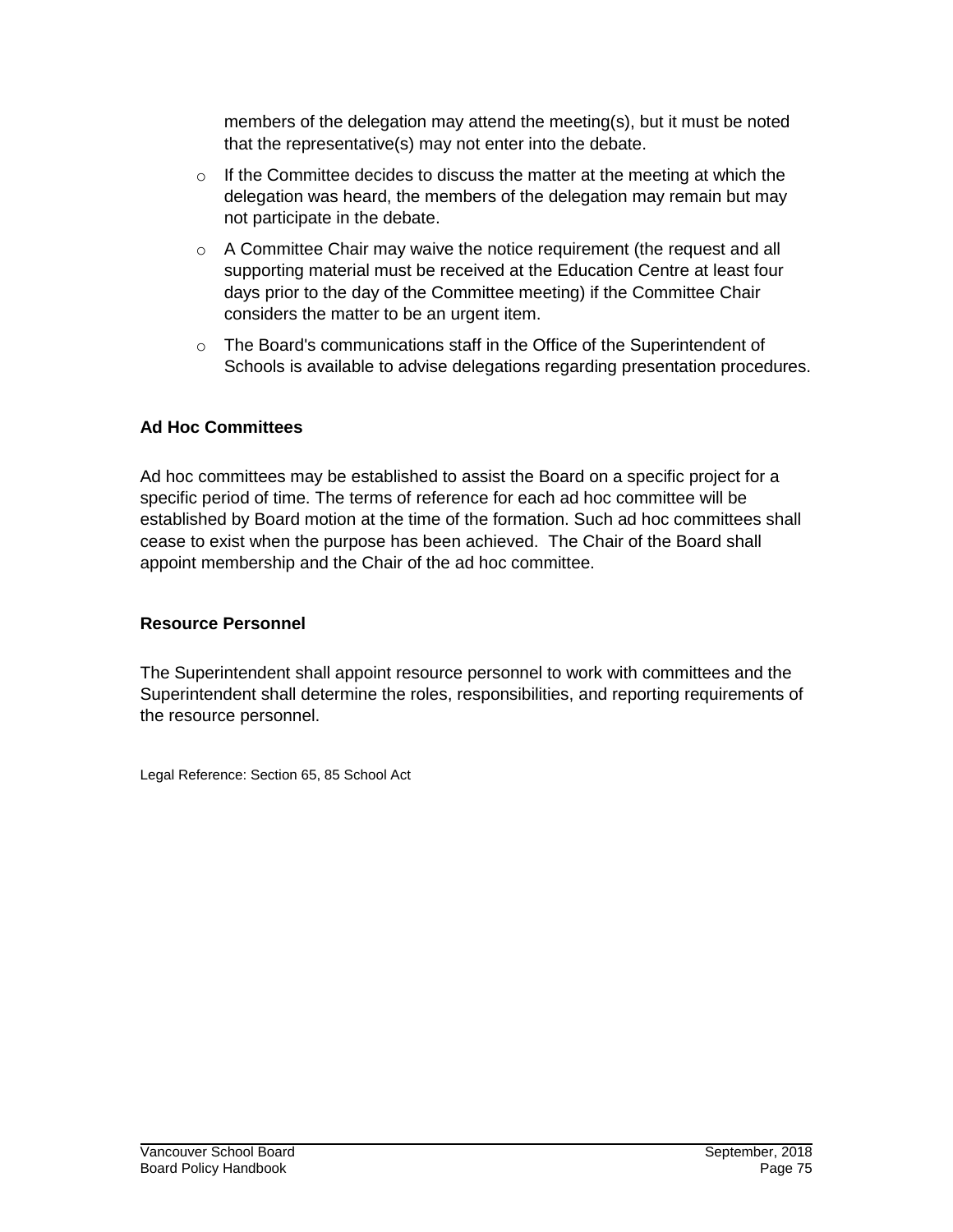# **BOARD REPRESENTATIVES**

In response to requests from external organizations or agencies, the Board will give consideration to naming representatives to various external committees, agencies and organizations. Such representation is established at the discretion of the Board to facilitate the exchange of information on matters of mutual concern and/or to discuss possible agreements between the District and other organizations.

The Board will determine the terms of reference for each representative. The Board shall be guided by the following principles when naming representatives to other organizations:

- The Board's decision-making role can be exercised only by the Board as a whole, not by an individual trustee or committee;
- The Board's function is primarily governance, rather than administration;
- Responsibilities placed on trustees are to be related to the Board's central role as per Policy 2.

The Superintendent may appoint resource personnel to work with the representative and shall determine the roles, responsibilities and reporting requirements of resource personnel.

The following organizations/committees will have Board representation as identified normally at the annual Inaugural Meeting or alternatively at a subsequent meeting of the Board.

#### **Representatives to External Committees. Organizations and Agencies**

- 1. British Columbia School Trustees Association (BCSTA) Provincial Council
	- 1.1 Purpose of the Provincial Council
		- 1.1.1 Act as a forum for discussion of relevant, timely and emerging issues identified from individual boards, BCSTA Board of Directors, Ministry of Education and other sources.
		- 1.1.2 Discuss, and/or develop, policy issues for submission at the Annual General Meeting.
		- 1.1.3 Establish interim policies of the Association between general meetings.
		- 1.1.4 Address matters as outlined in BCSTA bylaws, including Association budget approval.
		- 1.1.5 Act on action requests from BCSTA Board of Directors.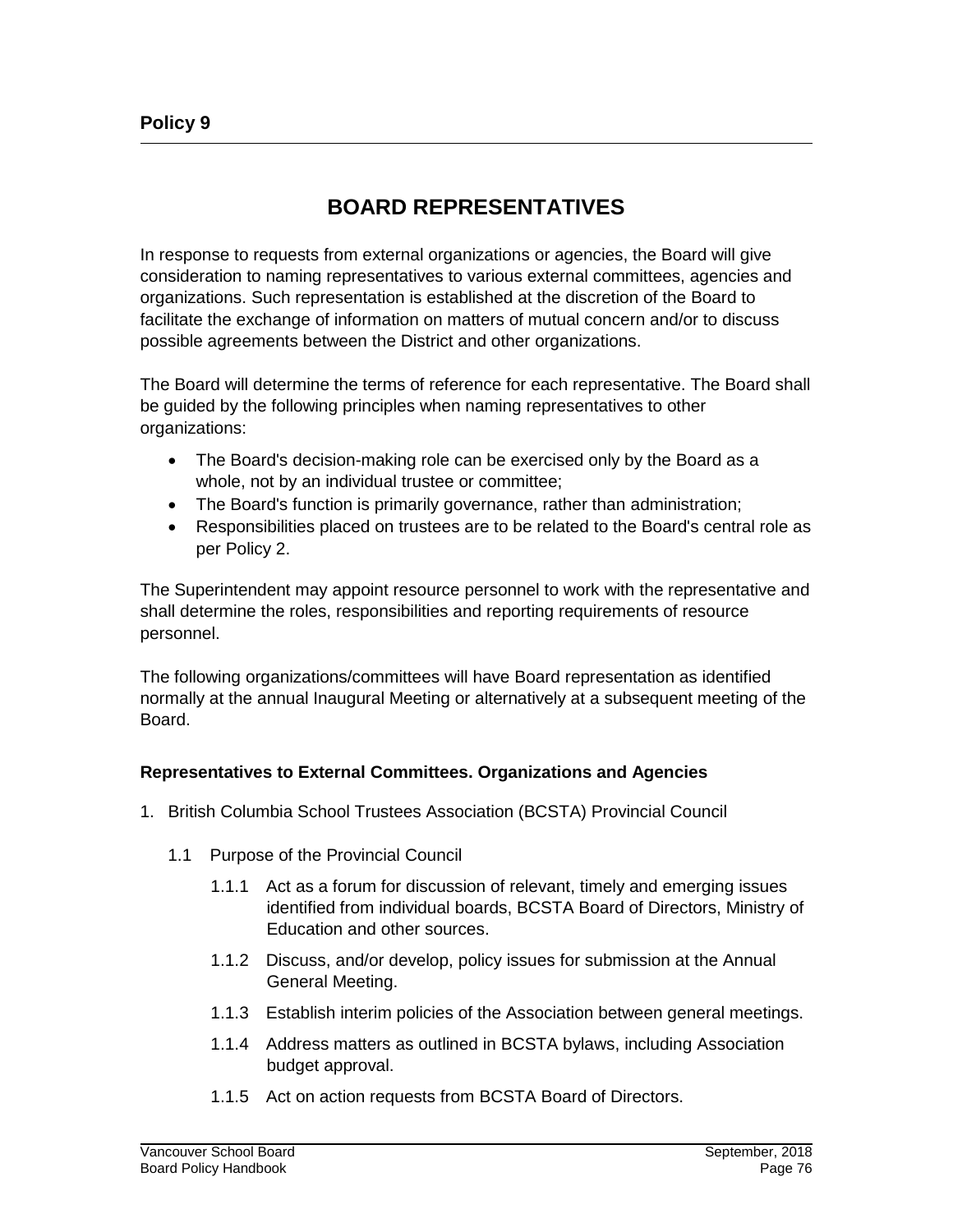- 1.2 Powers and Duties of the Board Representative
	- 1.2.1 Attend Provincial Council meetings.
	- 1.2.2 Represent the Board's positions and interests at the provincial level.
	- 1.2.3 Communicate to the Board the work of the Provincial Council.
	- 1.2.4 Bring recommendations to the Board as and when necessary.
	- 1.2.5 Build positive relationships.
- 1.3 Membership
	- 1.3.1 One (1) trustee; one (1) alternate.
- 1.4 Meetings
	- 1.4.1 As called by Provincial Council. (Usually 4 per year, one at the AGM)
- 2. British Columbia Public School Employers' Association (BCPSEA)
	- 2.1 Purpose of the BCPSEA
		- 2.1.1 Act as the accredited bargaining agent for the BCSTA's members.
		- 2.1.2 Assist in carrying out any objectives and strategic directions established by the Public Sector Employers' Council.
		- 2.1.3 Coordinate collective bargaining objectives, benefit administration, human resource practices and out-of-scope compensation matters amongst members.
	- 2.2 Powers and Duties of the Board Representative
		- 2.2.1 Attend the BCPSEA meetings as required.
		- 2.2.2 Represent the Board's positions and interests at BCPSEA meetings.
		- 2.2.3 Communicate to the Board the work of BCPSEA.
		- 2.2.4 Bring recommendations to the Board as and when necessary.
		- 2.2.5 Build positive relationships.
	- 2.3 Membership
		- 2.3.1 One (1) trustee; one (1) alternate.
	- 2.4 Meetings
		- 2.4.1 As called by BCPSEA.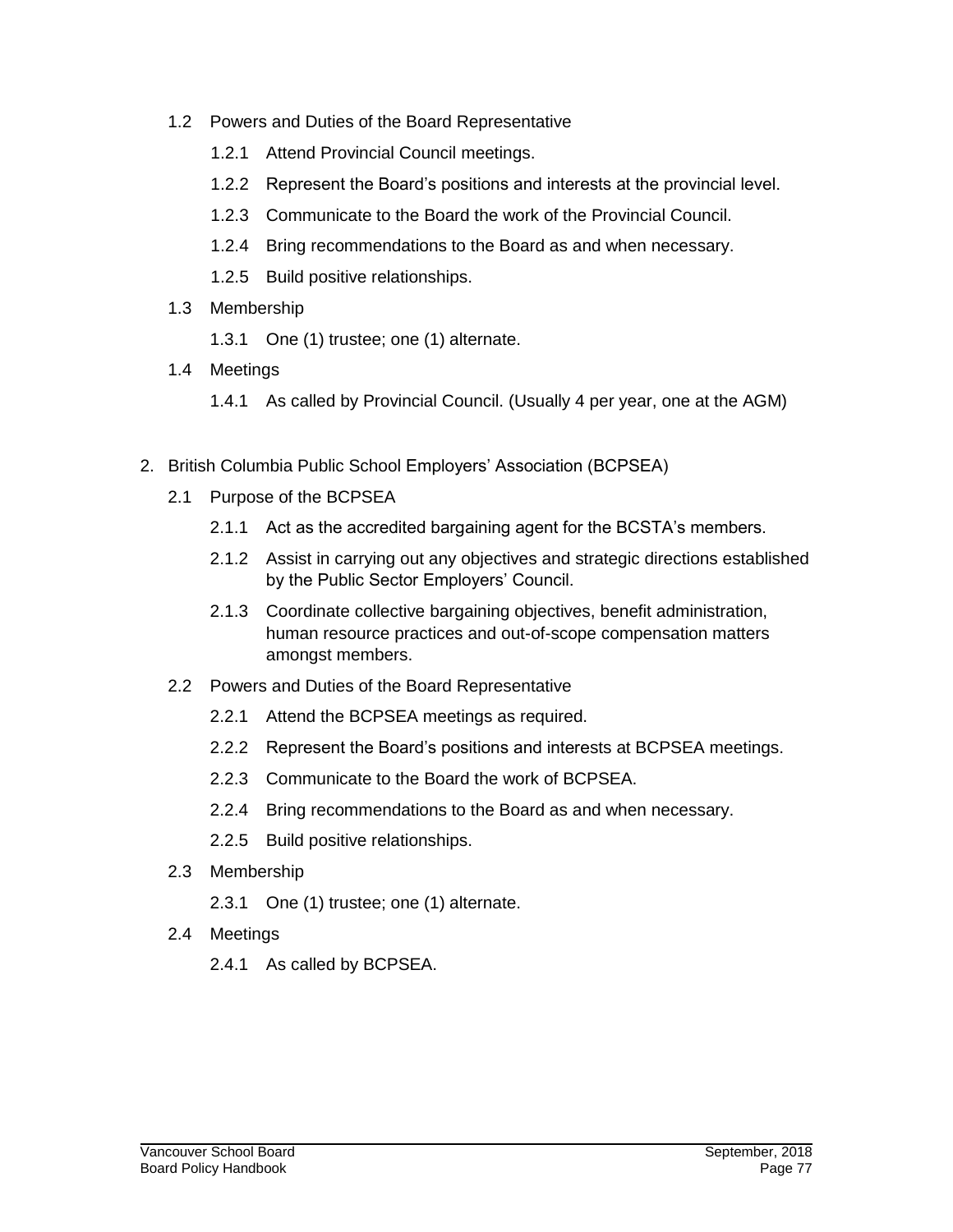- 3. Britannia Community Services Board
	- 3.1 Purpose of the Britannia Community Services Center
		- 3.1.1 To develop, coordinate and support a wide range of excellent programs and services for Grandview-Woodland and Strathcona, by working with community members, partners, and local agencies.
		- 3.1.2 To be a catalyst for social connection, capacity building and integration of services in our community while celebrating diversity, and enhancing the life and well-being of everyone who lives, works, and plays in our community.
		- 3.1.3 Coordinate collective bargaining objectives, benefit administration, human resource practices and out-of-scope compensation matters amongst members.
	- 3.2 Powers and Duties of the Board Representative
		- 3.2.1 Attend the Britannia Community Services Board meetings as required.
		- 3.2.2 Represent the Board's positions and interests at Britannia Community Services Board meetings.
		- 3.2.3 Communicate to the Board the work of the Britannia Community Services Board.
		- 3.2.4 Bring recommendations to the Board as and when necessary.
		- 3.2.5 Build positive relationships.
		- 3.2.6 Working with other members of the Britannia Board of Management, set agency policies, approve budgets, determine the goals of the organization, monitor the use of physical and human resources, and negotiate with governmental bodies and community agencies in the funding, development and delivery of services to the community

#### 3.3 Membership

- 3.3.1 One (1) trustee.
- 3.4 Meetings
	- 3.4.1 As determined by the Britannia Community Services Board.
- 4. BCSTA E.L.L. Consortium
	- 4.1 Purpose

4.1.1 Represent the Board's position and interests to the Consortium

- 4.2 Powers and Duties
	- 4.2.1 Attend E.L.L. Consortium meetings and build positive relationships.
	- 4.2.2 Represent the Board's positions and interests to the Consortium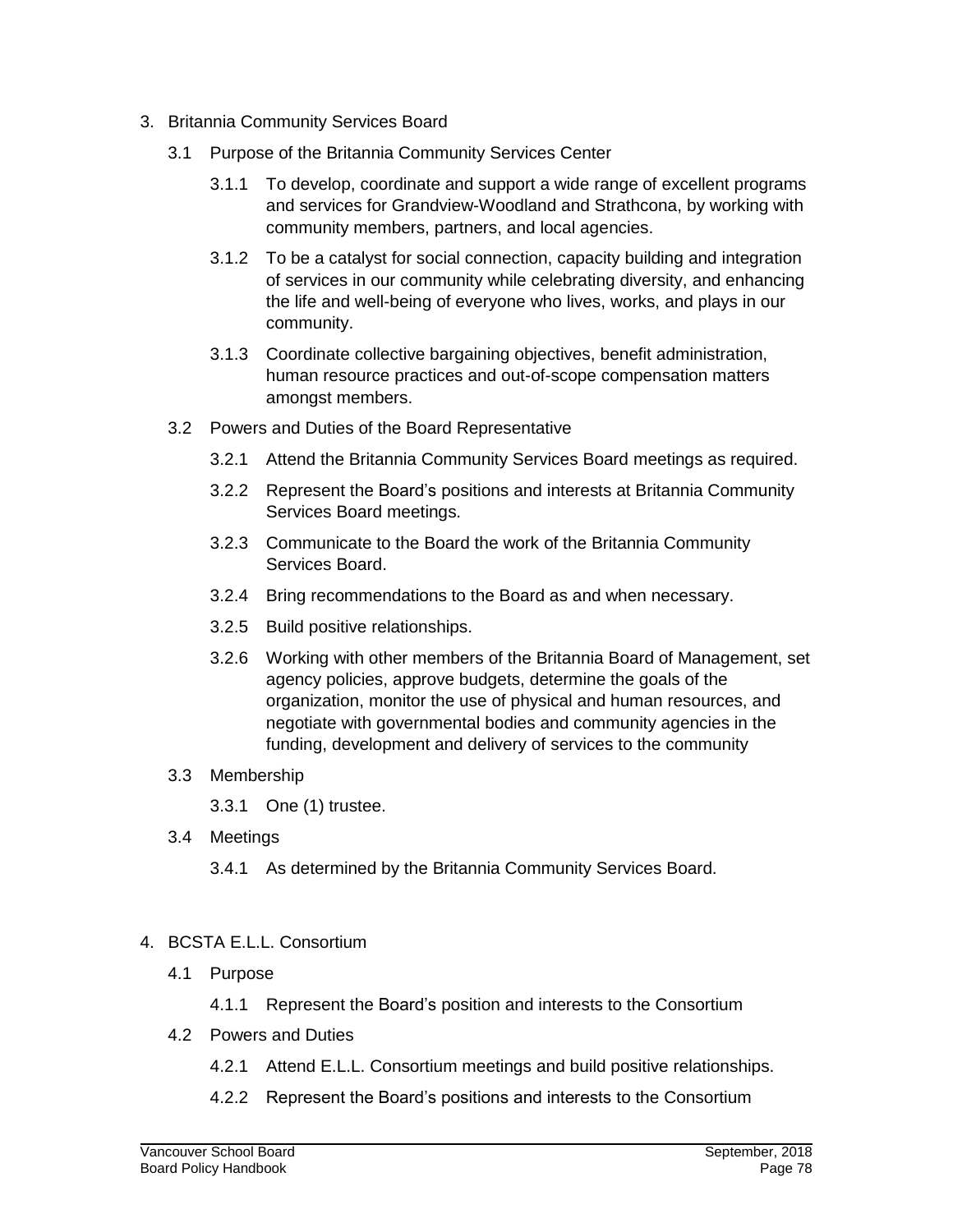- 4.2.3 Communicate to the Board the work of the E.L.L. Consortium
- 4.3 Membership
	- 4.3.1 One trustee;
- 4.4 Meetings
	- 4.4.1 As called by the E.L.L. Consortium, six times per year.
- 5. Trustee Representatives to Civic Committees

The Board seeks to have a mutually beneficial relationship with the City of Vancouver and to that end welcomes invitations to have District representation on civic committees.

If such civic committees deal only with administrative matters the VSB shall be represented by administrative staff selected by and reporting to the Superintendent. Where trustee representation is required, the terms of reference for the representative shall be as follows:

- 5.1 Purpose:
	- 5.1.1 Represent the Board's positions and interests to the committee
	- 5.1.2 To advise Council and City staff on matters of mutual interest.
- 5.2 Powers and Duties:
	- 5.2.1 Attend Civic Committee meetings
	- 5.2.2 Represent the Board's positions and interests to Civic Committees
	- 5.2.3 Communicate to the VSB Board the work of the committee
	- 5.2.4 Bring recommendations to the Board as and when necessary including any need for the Board to establish positions on specific issues.
	- 5.2.5 Build positive relationships which advance the interests of the VSB.
- 5.3 Membership:
	- 5.3.1 One trustee for each committee with a VSB liaison
- 5.4 Meetings :
	- 5.4.1 At the call of the committee Chair

A list of civic committees which have VSB representation together with the name of the VSB trustee representative is contained in the Appendix A to Policy 9.

#### **Administrative Committee Representation**

From time to time the Superintendent in consultation with the Board may request the Board to select a Board representative to an Administrative committee. A list of such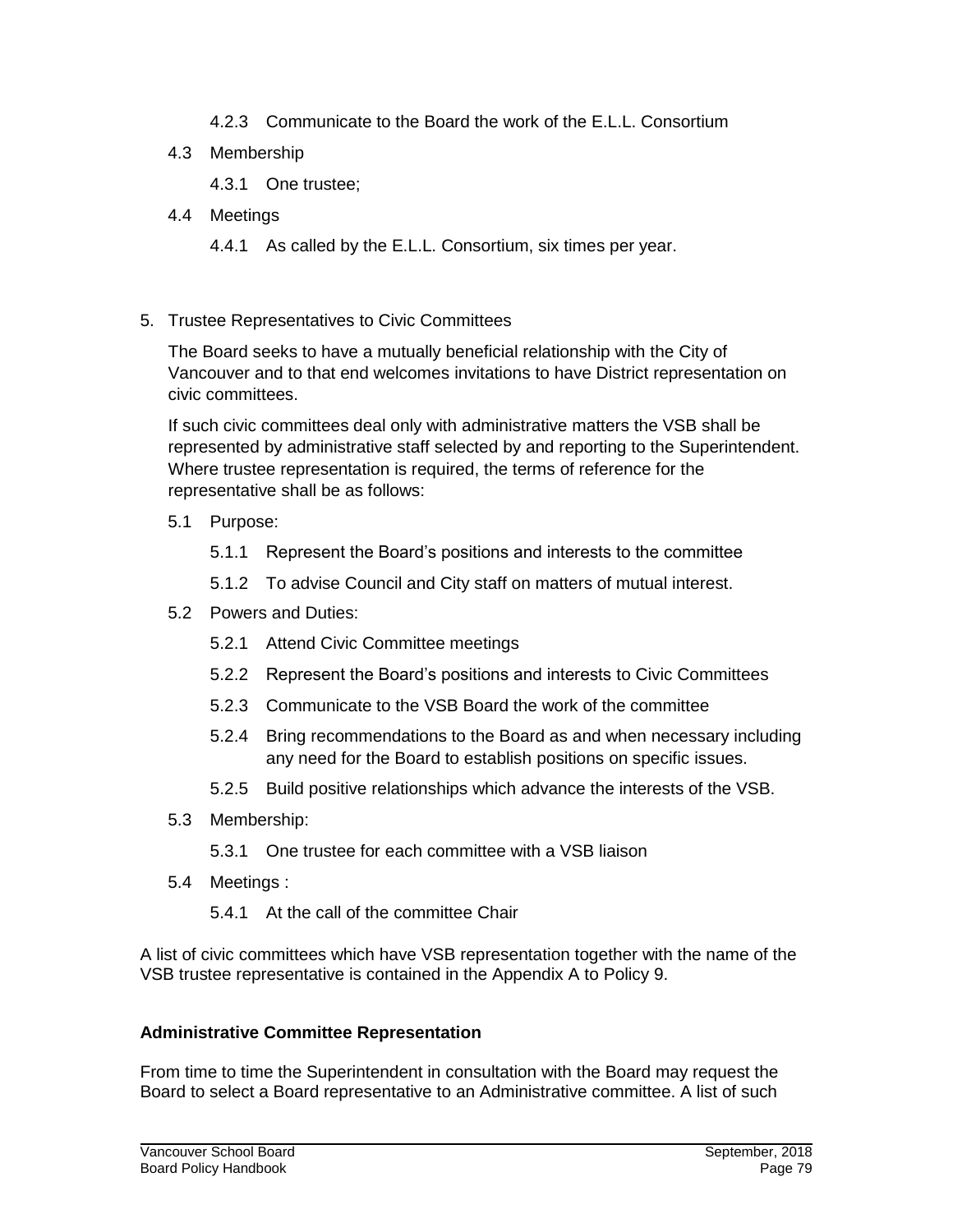committees are contained in Appendix B. In such instances the Superintendent will determine the purpose of the committee.

The role of the Board representative in such instances shall be to: (1) provide visible Board support for advancing the purpose of the committee; and (2) act as the Board's eyes and ears relative to matters being discussed and bring to the Board's attention any related issues which fall within areas of Board retained authority as per the Board Policy Handbook for the Board's consideration and disposition. The Board representative has no decision making authority. Since these are Administrative Committees, the Superintendent shall bring any recommendations to the Board for the Boards consideration and decision.

The Administrative Committee structure shall be determined by the Superintendent with the proviso that the membership shall include one Board member selected by the Board. Committee meetings shall be at the call of the Superintendent.

## **School Liaison Trustee Role**

The Board of Education will assign one trustee to each secondary school and the family of elementary schools related to it and to serve as a liaison trustee for those schools. School liaison responsibilities shall not inhibit or circumvent administrative authority or responsibility and shall not include any decision-making authority. In carrying out school liaison responsibilities, trustees shall represent the interests of all students in the District.

The role of liaison trustee is to provide visual support for school activities including but not limited to athletic competitions, fine arts performances and displays, school celebrations, and recognition events. The role allows trustees to become knowledgeable of public school events while keeping manageable the time demands should there not be some limiting of expectations for Board or trustee attendance at such public events

When senior management receives matters that are of substantial interest to a particular school, the school liaison trustee shall be informed of such matters.

Legal Reference: Sections 8.4, 8.5, 22, 65, 74, 85 School Act Ministry of Education website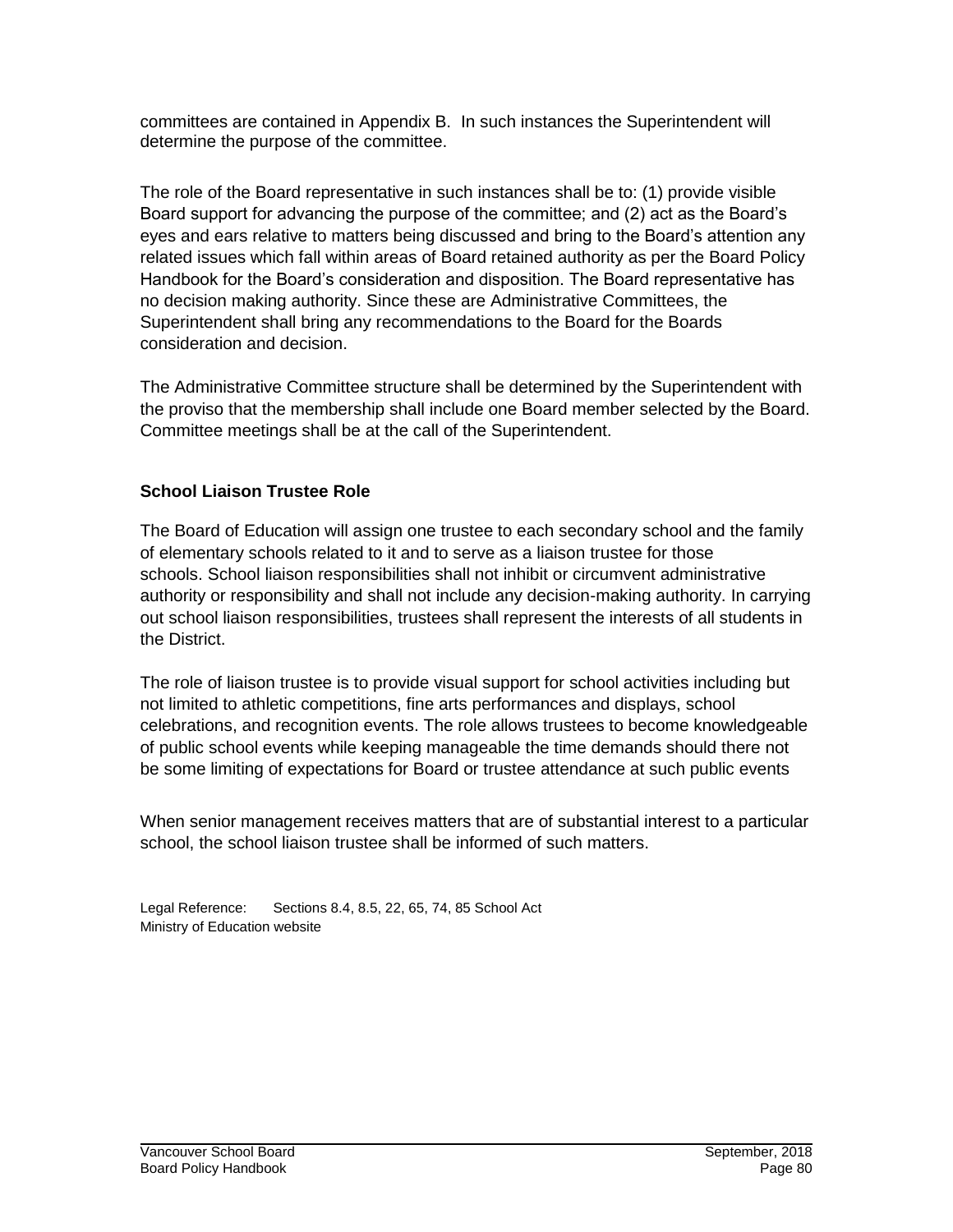## *TRUSTEE REPRESENTATIVES TO CIVIC COMMITTEES*

| <b>Name of Civic Committee</b>                 | <b>VSB Representative</b>  |
|------------------------------------------------|----------------------------|
| <b>Active Transportation Policy Council</b>    | Joy Alexander              |
| Arts and Culture Policy Council                | <b>Estrellita Gonzalez</b> |
| Children, Youth and Families Advisory          | Lisa Dominato              |
| Committee                                      |                            |
| Chinatown Historic Area Planning Committee     | Allan Wong                 |
| <b>Civic Asset Naming Committee</b>            | Allan Wong                 |
| <b>Cultural Communities Advisory Committee</b> | Allan Wong                 |
| First Shaughnessy Design Panel                 | Judy Zaichkowsky           |
| <b>Food Policy Council</b>                     | Joy Alexander              |
| <b>Gastown Historic Planning Committee</b>     | Janet Fraser               |
| Joint Childcare Council                        | <b>Estrellita Gonzalez</b> |
| LGBTQ2+ Advisory Committee                     | <b>Carrie Bercic</b>       |
| Persons with Disabilities Advisory Committee   | <b>TBA</b>                 |
| <b>Renters Advisory Committee</b>              | <b>Estrellita Gonzalez</b> |
| <b>Seniors Advisory Committee</b>              | <b>Carrie Bercic</b>       |
| Urban Aboriginal Peoples Advisory Committee    | <b>TBA</b>                 |
| Vancouver City Planning Commission (VCPC)      | <b>Janet Fraser</b>        |
| Vancouver Heritage Commission                  | <b>Judy Zaichkowsky</b>    |
| Vancouver Public Library                       | Judy Zaichkowsky           |
| <b>Women's Advisory Committee</b>              | Joy Alexander              |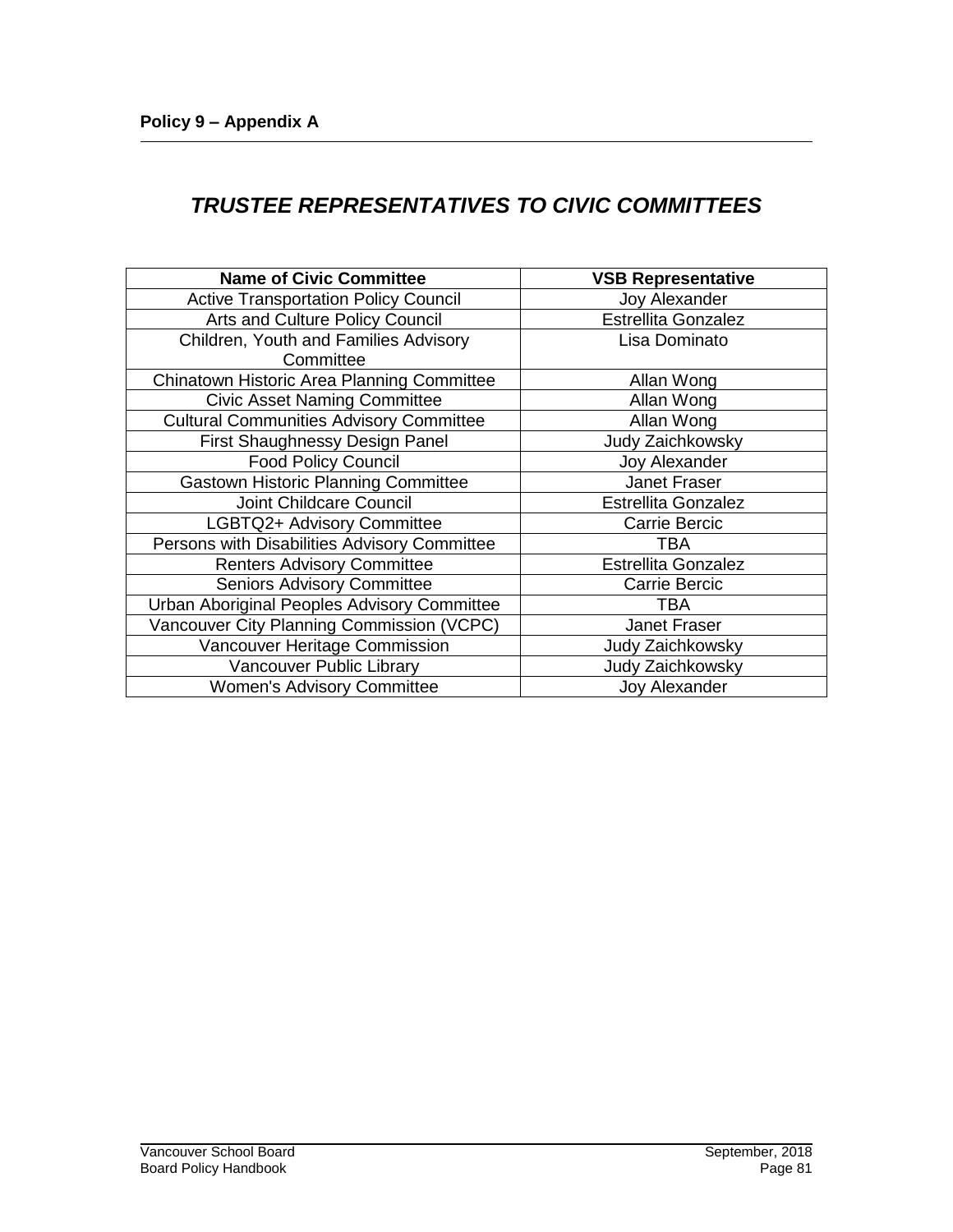## *ADMINISTRATIVE COMMITTEE REPRESENTATION*

| <b>Name of Administrative Committee</b>   | <b>VSB Representative</b> |
|-------------------------------------------|---------------------------|
| <b>Active Transportation Committee</b>    |                           |
| <b>District Parent Advisory Committee</b> |                           |
| Indigenous Education (AEEAI&M)            |                           |
| <b>Diversity Advisory</b>                 |                           |
| School Calendar                           |                           |
| <b>Special Education Advisory</b>         |                           |
| <b>Sustainability Advisory</b>            |                           |
| <b>Vancouver District Student Council</b> |                           |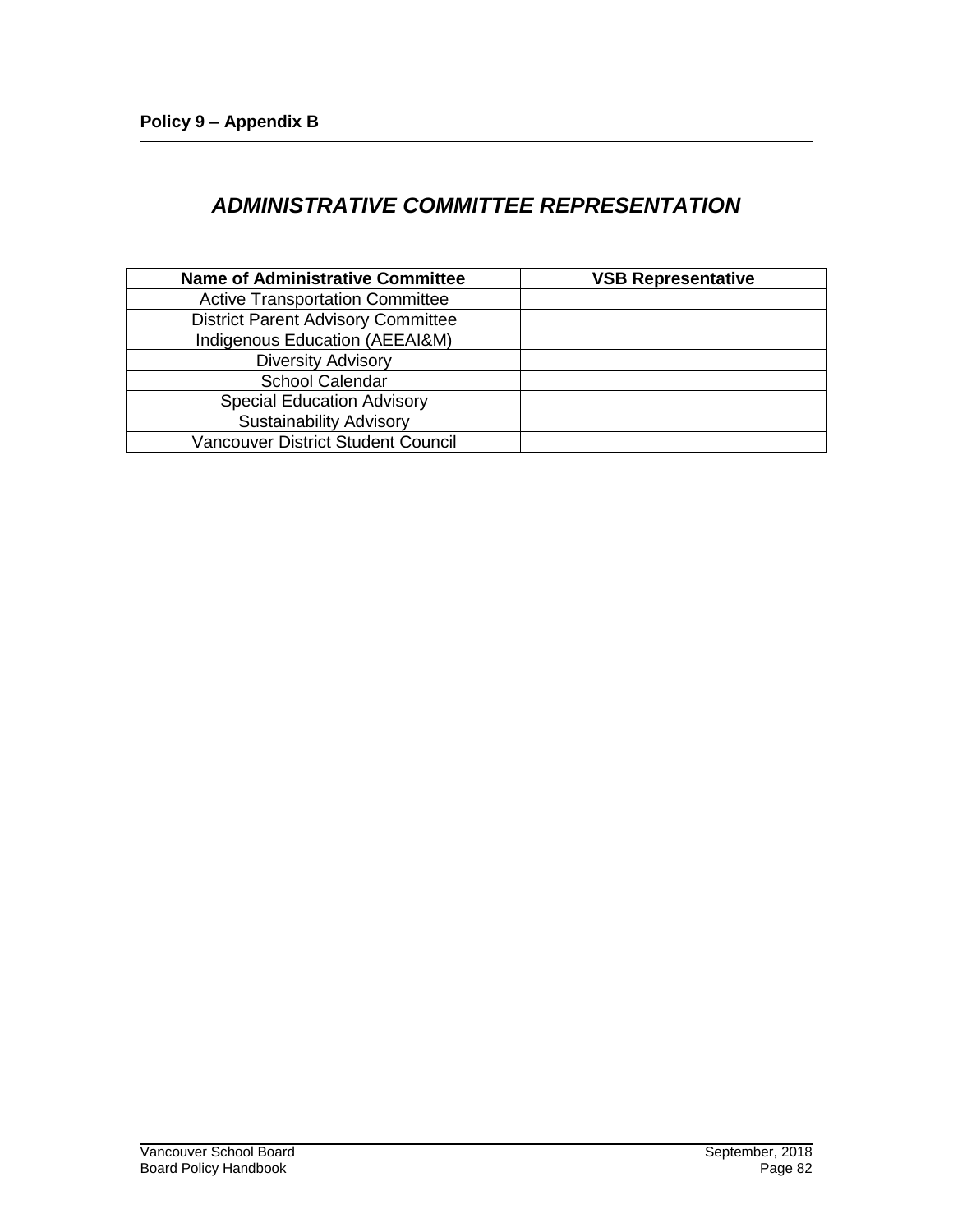# **POLICY DEVELOPMENT**

Policy development is a key responsibility of the Board. Policies constitute the will of the Board in determining how the District will be operated and communicate the Board's values, beliefs and expectations. Policies provide effective direction and guidelines for the action of the Board, Superintendent, staff, students, electors and other agencies. Policies also serve as sources of information and guidelines to all who may be interested in or connected with the operation of the District. Adoption of new Board policies or revision of existing policies is solely the responsibility of the Board.

The Board shall be guided in its approach to policy making by ensuring adherence to the requirements necessary to provide high quality public education, compliance with the School Act and provincial as well as federal legislation.

Board policies shall provide an appropriate balance between the responsibility of the Board to develop the broad guidelines to guide the District and the role of the Superintendent to exercise professional judgment in the administration of the District.

The Board believes in the establishment and review of policy which reflects its values and perspectives.

The Board shall adhere to the following stages in its approach to policy making:

1. Planning

The Board, in cooperation with the Superintendent, shall assess the need for a policy, as a result of its own monitoring activities or on the suggestion of others, and identify the critical attributes of each policy to be developed.

2. Development

The Board may develop the policy itself or delegate the responsibility for its development to Superintendent.

3. Implementation

The Board is responsible for the implementation of policies governing its own processes. The Board and Superintendent share the responsibility for implementation of policies relating to the Board-Superintendent relationship. The Superintendent is responsible for the implementation of the other policies.

4. Evaluation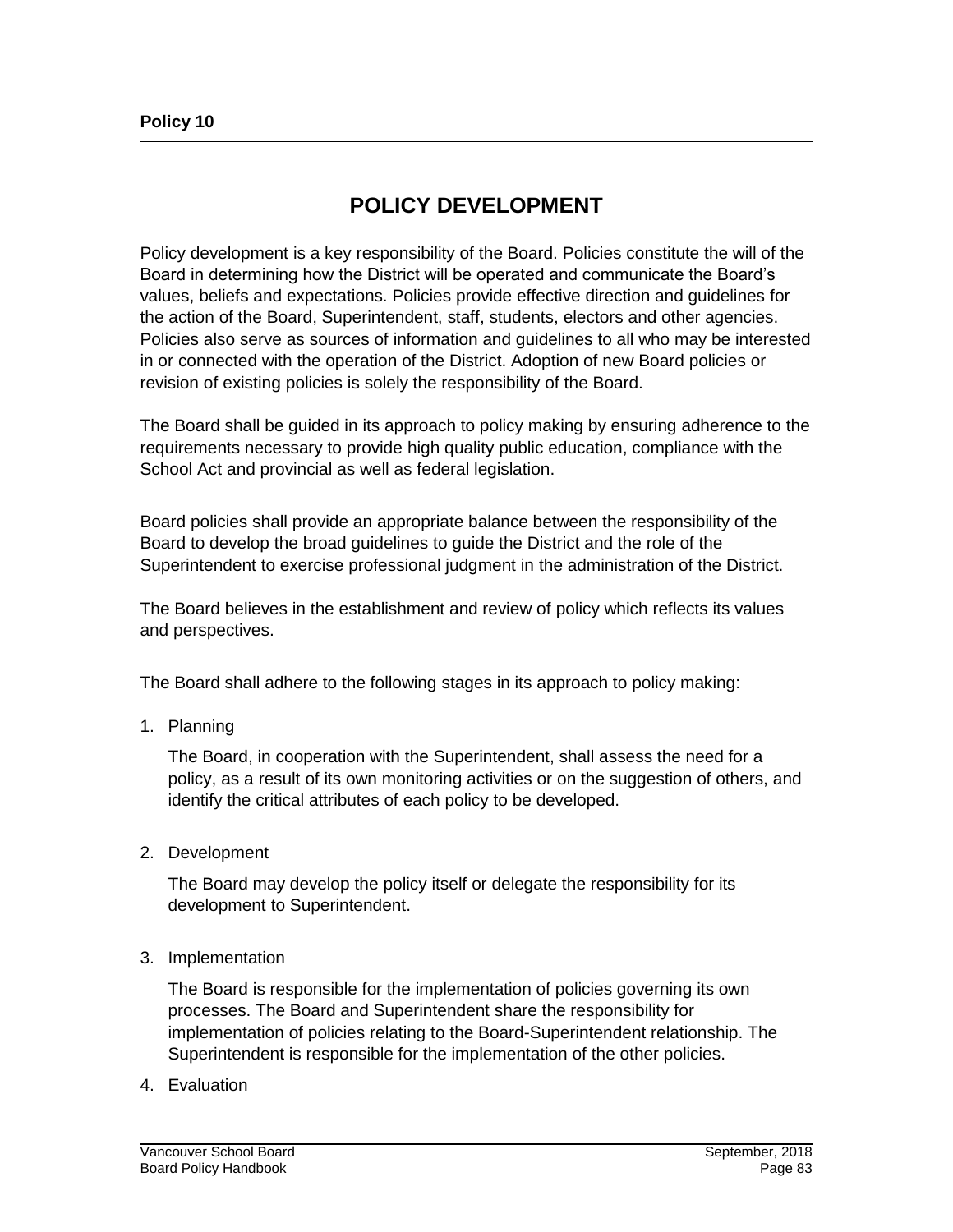The Board, in cooperation with the Superintendent, shall evaluate each policy in a timely manner in order to determine if it is meeting its intended purpose.

## **Specifically**

- 1. Any Trustee, standing committee, stakeholder group, employee group, community member, parent, student or Parent Advisory Council of the District may make suggestions regarding the possible development of a policy or the need for policy revisions on any matter by presenting a proposal for a policy or revisions, in writing, to the Superintendent. The proposal shall contain a brief statement of purpose or rationale.
- 2. The Superintendent will inform the Board of the request for policy development/ revision. The Board will determine the action to be taken.
- 3. At the direction of the Board the Superintendent will draft amendments to an existing policy or develop a new policy as the case may be.
- 4. The Superintendent may seek legal advice on the intent and the wording of the policy.
- 5. The policy draft is then brought by the Superintendent to the Board for review.
- 6. The Board acknowledges that in certain circumstances, stakeholders affected by a proposed policy may be involved in policy development.
- 7. Once a draft policy has been considered by the Board it may direct that the document be considered by the Policy and Governance Committee with an invitation for stakeholders to study the draft and to suggest modifications.
- 8. The Committee will provide feedback to the draft policy to the Superintendent who will advise the Board if a further draft is necessary or recommend the draft policy to the Board for final approval.
- 9. Only those policies which are adopted and recorded in the minutes constitute the official policies of the Board.
- 10. In the absence of existing policy, the Board may make decisions, by resolution, on matters affecting the administration, management and operation of the District. Such decisions carry the weight of policy until such time as specific written policy is developed. Those which have continuing applicability shall become part of an existing policy or become a free standing policy if directed by Board motion.
- 11. The Board may direct the Superintendent to change an administrative procedure to a draft Board policy and will provide the rationale for same.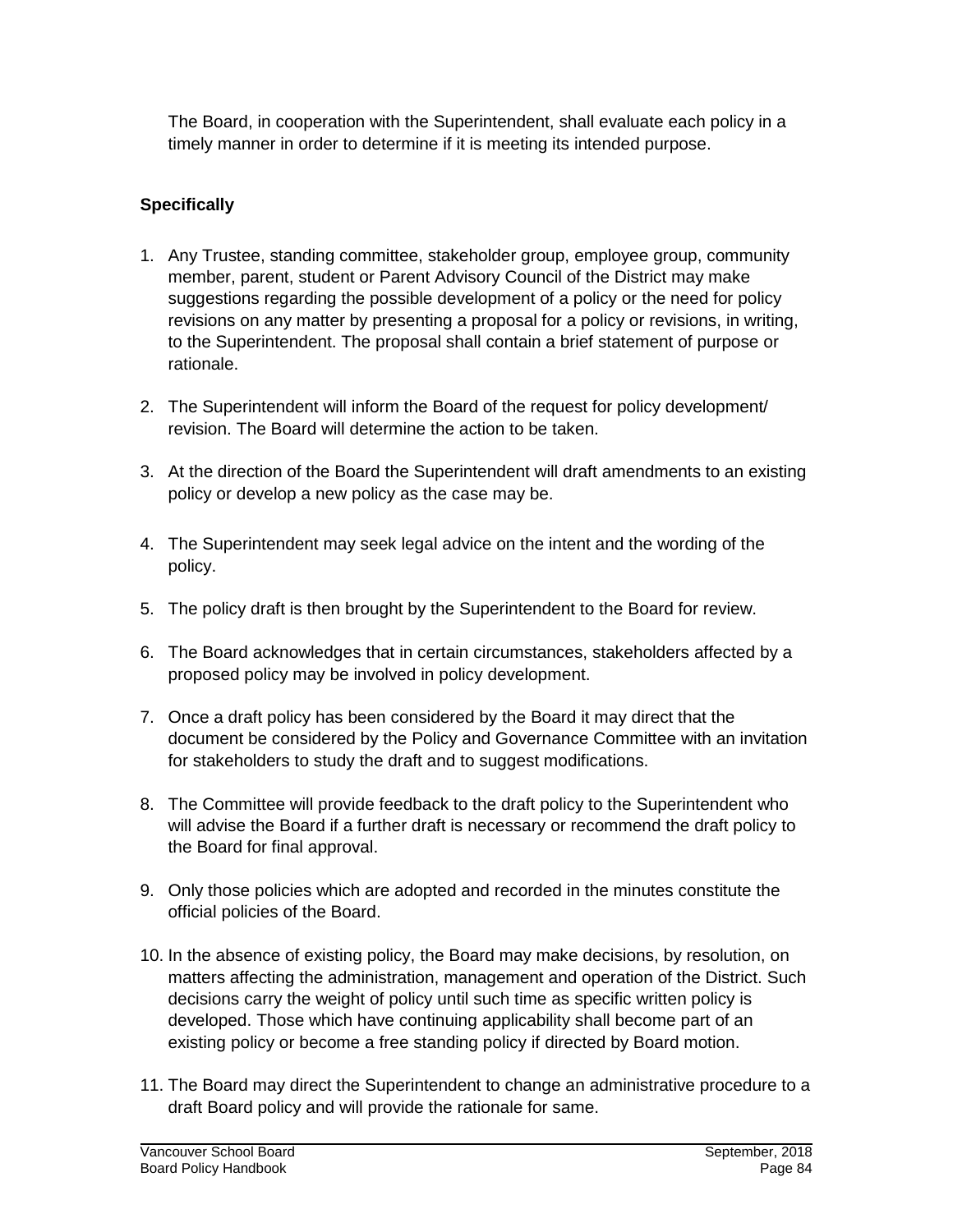- 12. The Superintendent shall develop administrative procedures as specified in Policy 11 – Board Delegation of Authority and may develop such other procedures as deemed necessary for the effective operation of the District. These must be in accordance with Board policies.
- 13. The Board may also delete a policy and subsequently delegate the Superintendent authority over this area. The Superintendent may choose to then develop an administrative procedure relative to this matter.
- 14. The Superintendent must inform the Board of any changes to administrative procedures. The Administrative Procedures number and title shall be referenced as an information item in a Board agenda. Tracked changes shall be made accessible on line to trustees for a period of one month following such a change.
- 15. The Superintendent shall arrange for all Board policies and administrative procedures and subsequent revisions to be posted on the District's website, in a timely manner.
- 16. The Board shall review and revise its policies on a rotational basis which provides for all policies being reviewed at least once per term of office.

Legal Reference: Sections 65, 74, 85 School Act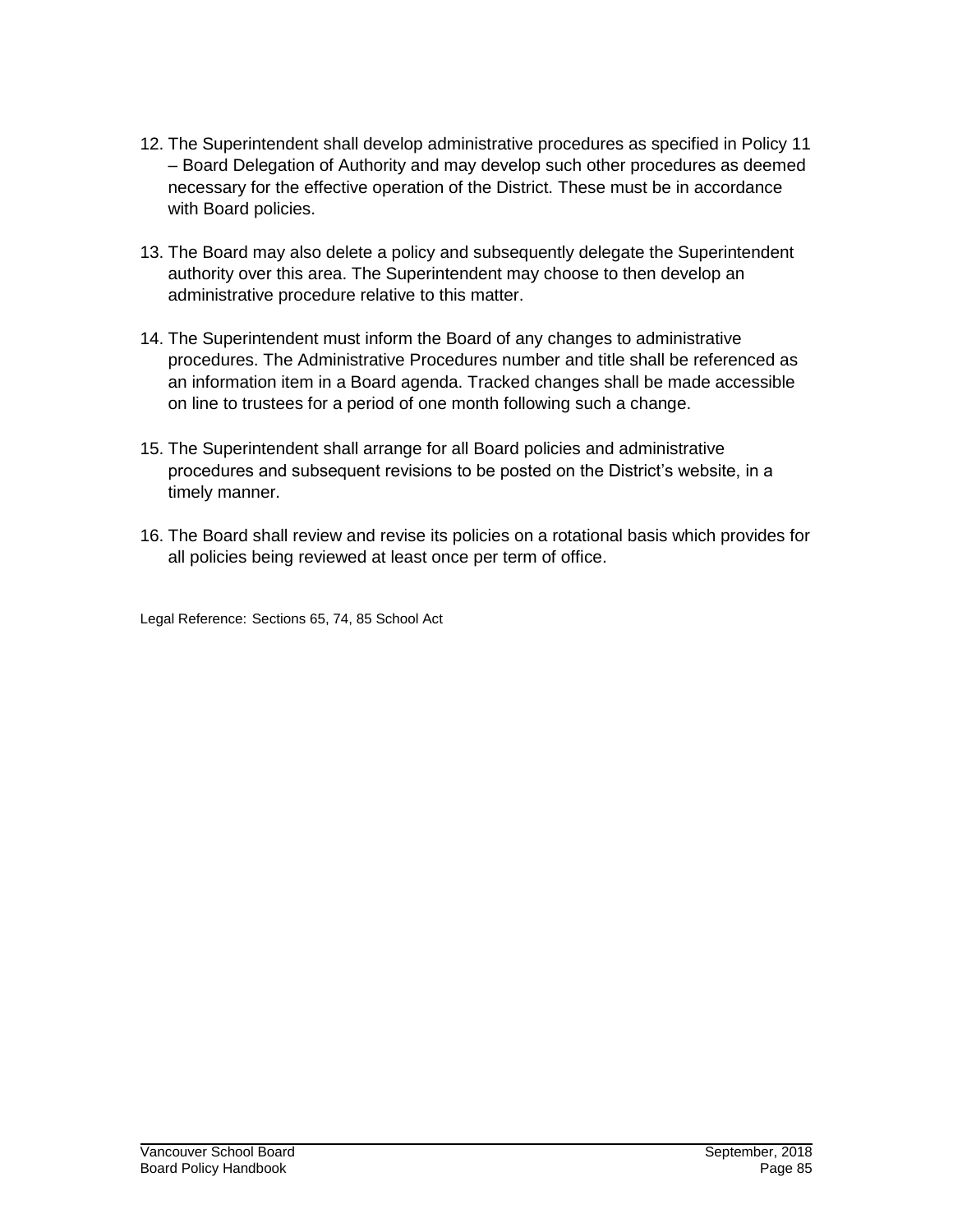# **BOARD DELEGATION OF AUTHORITY**

The School Act allows for the Board to delegate certain of its responsibilities and powers to others.

The Board authorizes the Superintendent to do any act or thing or to exercise any power that the Board may do, or is required to do, or may exercise, except those matters which, in accordance with provincial legislation, cannot be delegated. This delegation of authority to the Superintendent specifically:

- Includes any authority or responsibility set out in the School Act and regulations as well as authority or responsibility set out in other legislation or regulations;
- Includes the ability to enact Administrative Procedures required to carry out this authority; and also
- Includes the ability to sub-delegate this authority and responsibility as required.

Notwithstanding the above, the Board reserves to itself the authority to make decisions on specific matters requiring Board approval. This reserved authority of the Board is set out in Board policies, as amended from time to time.

Further, the Board requires that any significant new provincial, regional or local initiatives must be initially brought to the Board for discussion and determination of decisionmaking authority.

#### **Specifically**

- 1. The Board expressly delegates to the Superintendent and, at their discretion, a designate, the authority to discipline, suspend or dismiss an employee, subject to the limitations of legislation, collective or contractual agreements and Board policy. Any suspensions or dismissals shall be reported to the Board as soon as practicable.
- 2. The Superintendent is directed to develop an Administrative Procedure to fulfill Board obligations created by any federal or provincial legislation.

Legal Reference: Sections 22, 65(2)c, 74, 85 School Act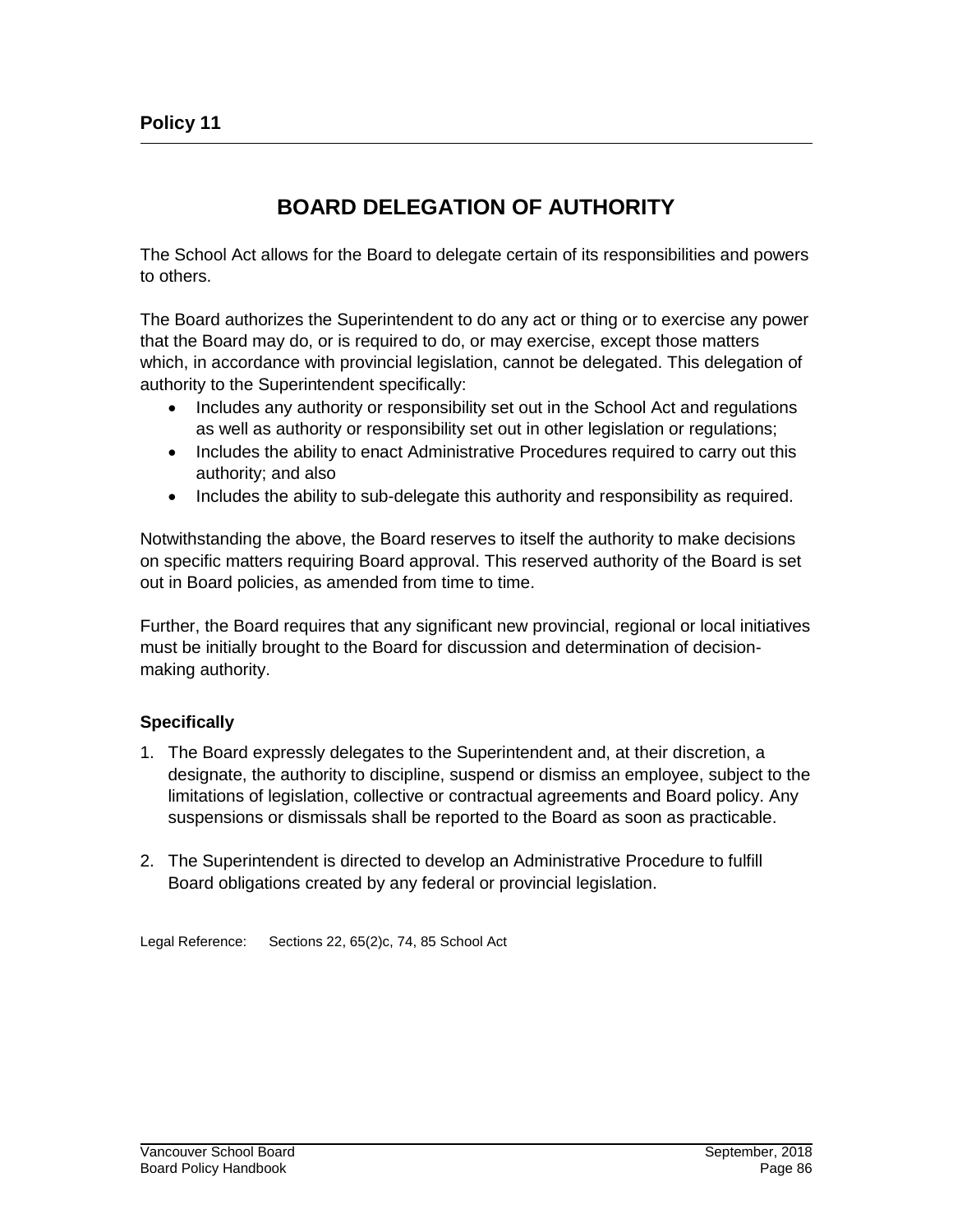# **ROLE OF THE SUPERINTENDENT**

#### **Background**

The Superintendent is the Chief Executive Officer of the District. The Superintendent reports directly to the Board and is accountable to the Board of Education for the conduct and operation of the District. All Board authority delegated to the staff of the District is delegated through the Superintendent.

#### **Specific Areas of Responsibility**

- 1. Student Learning
	- 1.1 Provides leadership in all matters relating to education in the District.
	- 1.2 Implements directions established by the Minister.
	- 1.3 Ensures that learning environments contribute to the development of skills and habits necessary for the world of work, post-secondary studies, life-long learning and positive citizenship.
	- 1.4 Reports annually on student results achieved.
- 2. Student Well-Being
	- 2.1 Ensures that students are provided with a safe and caring environment that encourages respectful and responsible behaviour.
	- 2.2 Ensures the safety and welfare of students while participating in school programs or while being transported to or from school programs on transportation provided or approved by the District.
	- 2.3 Ensures the facilities safely accommodate District students.
- 3. Fiscal Responsibility
	- 3.1 Ensures the fiscal management of the District is in accordance with the terms or conditions of any funding received by the Board under the School Act or any other Act or regulation.
	- 3.2 Ensures the District operates in a fiscally responsible manner, including adherence to recognized accounting procedures.
	- 3.3 Prepares and presents the budget which reflects Board priorities.
	- 3.4 Ensures the Board has current and relevant financial information.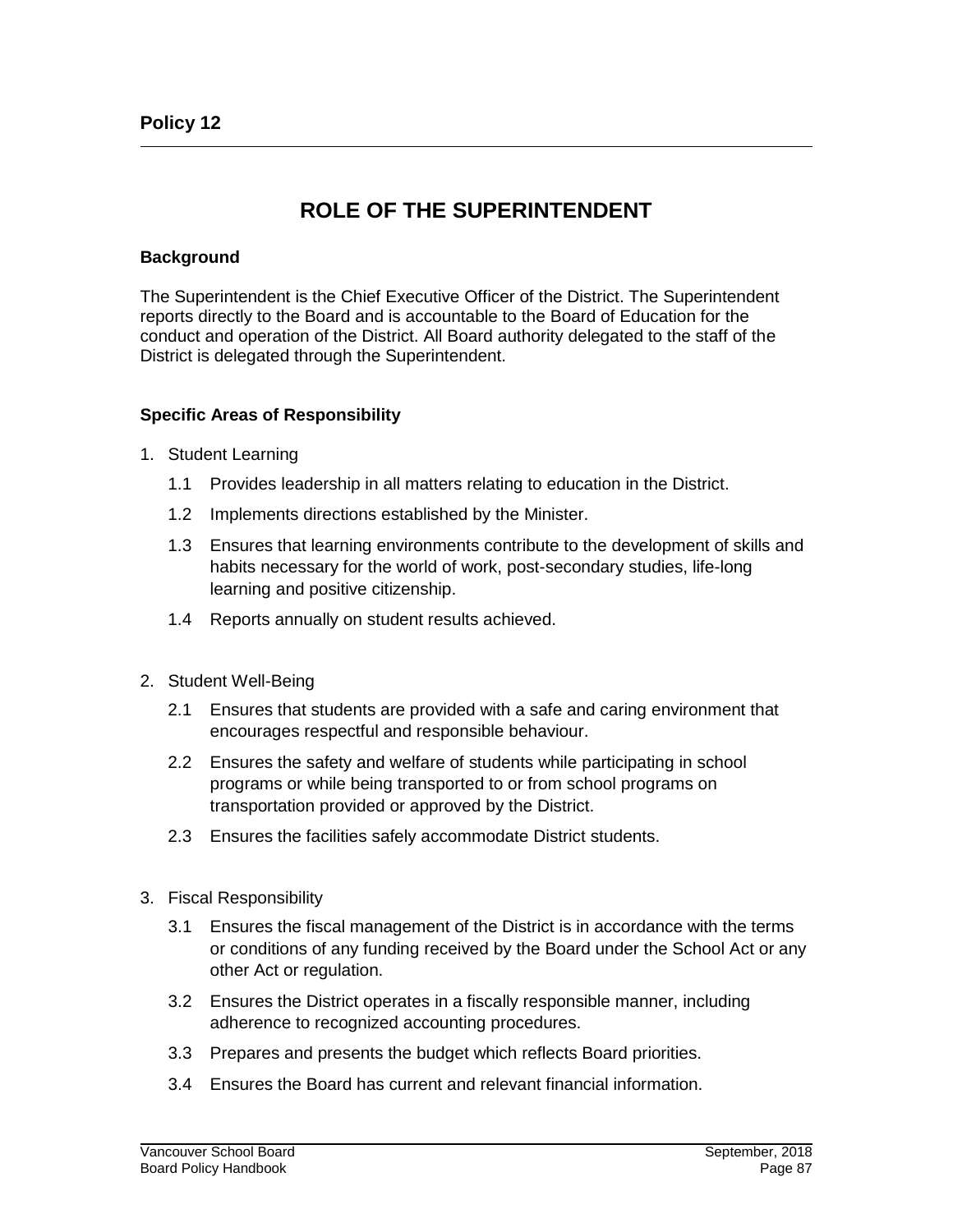- 4. Personnel Management
	- 4.1 Has overall authority and responsibility for all personnel-related matters, except the mandates for collective bargaining and those personnel matters precluded by legislation, collective agreements or Board policy.
- 5. Policy/Administrative Procedures
	- 5.1 Provides support to the Board regarding the planning, development, implementation and evaluation of Board policies.
	- 5.2 Develops and keeps current an Administrative Procedures Manual that is consistent with Board policy and provincial policies, regulations and procedures.
- 6. Superintendent/Board Relations ("The First Team")
	- 6.1 Respects and honours the Board's role and responsibilities and facilitates the implementation of that role as defined in Board policy.
	- 6.2 Provides the information and counsel which the Board requires to perform its role.
	- 6.3 Attends all Board meetings and makes recommendations on matters requiring Board action by providing accurate information and reports as are needed to ensure the making of informed decisions.
- 7. Strategic Planning and Reporting
	- 7.1 Leads the development and implementation of the strategic planning process.
	- 7.2 Involves the Board appropriately and collaboratively in the development of the Board's Strategic Plan (Board identification of priorities and key results, and final Board approval of the plan in conjunction with the annual budget).
	- 7.3 Reports at least annually on results achieved.
- 8. Leadership Practices
	- 8.1 Practices leadership in manner that is viewed positively and has the support of those with whom the Superintendent works most directly in carrying out the directives of the Board and the Minister.

Legal Reference: Section 22, 85 School Act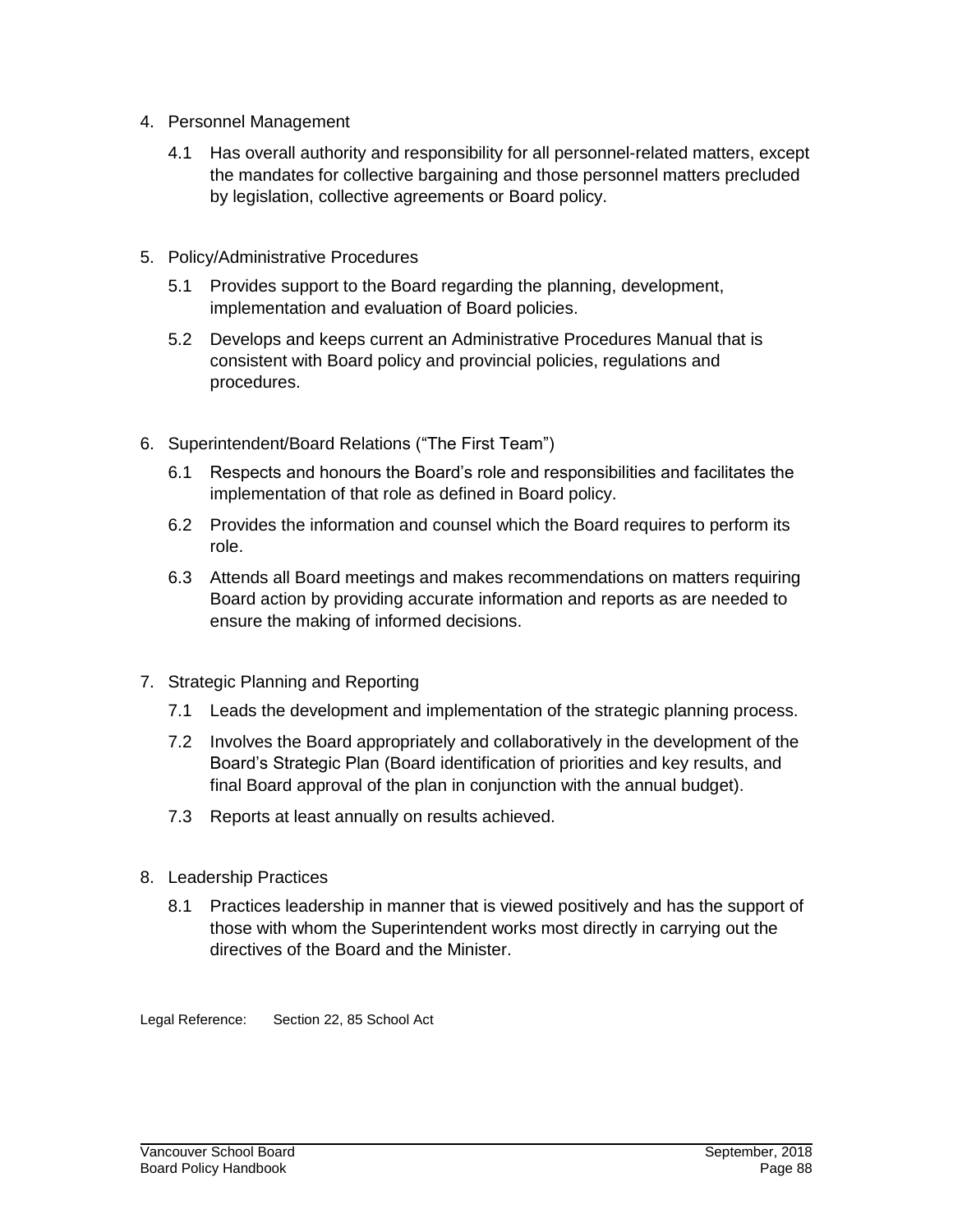## *SUPERINTENDENT EVALUATION PROCESS CRITERIA AND TIMELINES*

#### **Evaluation Process**

Provides for both accountability and growth, and the strengthening of the relationship between the Board and the Superintendent. The written evaluation report will affirm specific accomplishments and identify growth areas where applicable. Some growth goals may address areas of weakness while others will identify areas where greater emphasis is required due to changes in the District's environment**.**

- 1. Provides for an annual written evaluation of the Superintendent's performance.
- 2. Recognizes that the Superintendent is the Chief Executive Officer. The Superintendent is held accountable for work performed primarily by other senior administrators, e.g., fiscal management.
- 3. Emphasizes the need for and requires the use of evidence for evaluation purposes. Evaluations are most helpful when the evaluator provides concrete evidence of strengths and/or weaknesses. The Performance Assessment Guide identifies quality indicators (QI), which describe expectations in regard to each assigned role expectation (RE).
- 4. Is aligned with and based upon the Superintendent's roles and responsibilities. The Board policy (Policy 12) is consistent with this evaluation document.
- 5. Is aligned with the District's Strategic Plan and the key results contained therein.
- 6. Sets out standards of performance. The quality indicators (QI) in the Performance Assessment Guide set out initial standards. When growth goals are identified, additional standards will need to be set to provide clarity of expectations and a means of assessing performance.
- 7. Is also a performance-based assessment system. Such an evaluation focuses on improvement over time. The second and subsequent evaluations include an assessment of the Superintendent's success in addressing growth areas identified in the previous evaluation.
- 8. Uses multiple data sources.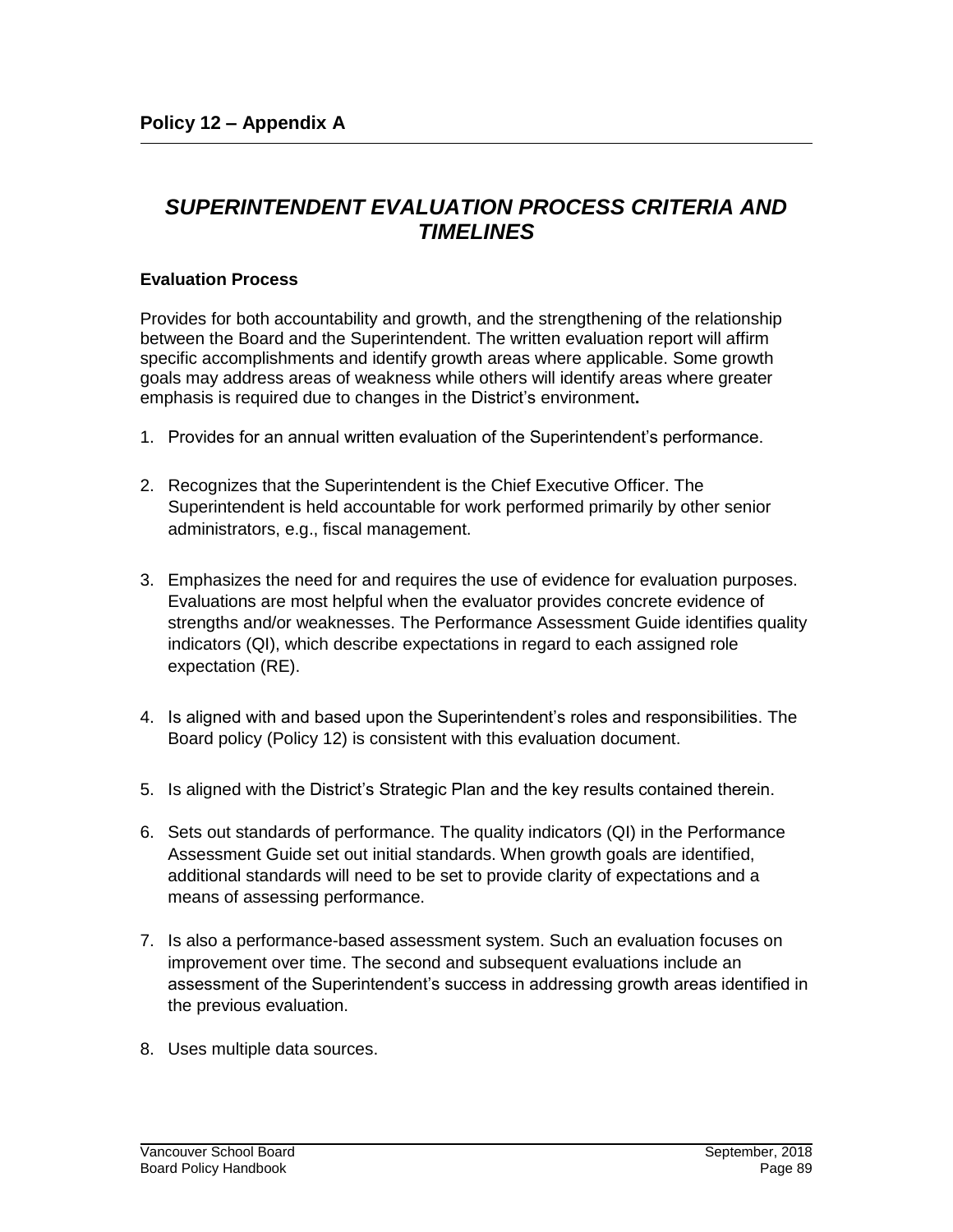- 9. Elicits evidence to support subjective assessments. This must be the case when the Board provides feedback regarding Board agendas, committee and Board meetings, etc.
- 10. Ensures Board feedback is provided regularly. Such feedback will be provided annually, supported by specific examples and will focus on areas over which the Superintendent has authority. The Superintendent cannot be held accountable for areas over which they have not been given authority.

The Superintendent will maintain an electronic evidence binder which will be provided to the Board approximately one week prior to the evaluation workshop. The purpose of the evidence binder is to provide evidence that the quality indicators identified in Appendix B have been achieved. Therefore, evidence will be organized in regard to the quality indicators.

The Board and the Superintendent will be present during the facilitated evaluation session. The Superintendent will ensure the Board has full information and may choose to enter into discussion to ensure the evidence provided has been understood. The Superintendent will only be absent from the room just prior to the evaluation and for the period when the Board constructs the conclusion section. The evidence examined will be in the form of internal reports or external reports. An external report is one from an external source such as an auditor or the consultant who would conduct Leadership Practices interviews. An internal report is one that comes through the Superintendent. A prime example would be a personnel Management accountability report. The Board will review the indicated evidence and determine whether, or to what extent, the quality indicators have been achieved. In addition, the Board will supplement the evidence contained in the evidence portfolio with agreed-upon direct Board observations. For example, this would be most evident in the section Superintendent/Board Relations.

During the evaluation workshop, a written evaluation report will be facilitated by the external consultant, which will document:

- The evaluation process;
- Evaluation context:
- Assessments relative to the criteria (quality indicators) noted in Appendix B;
- An examination of progress made relative to any growth goals or redirections identified in the previous year's evaluation;
- Identification of any growth goals if deemed appropriate for the coming year; and
- A "conclusion" section, followed by appropriate signatures and dates.

The assessments contained in the evaluation report will reflect only the Board position. This report will be approved by Board motion. The actual report is a confidential document. A copy signed by the Board will be provided to the Superintendent and a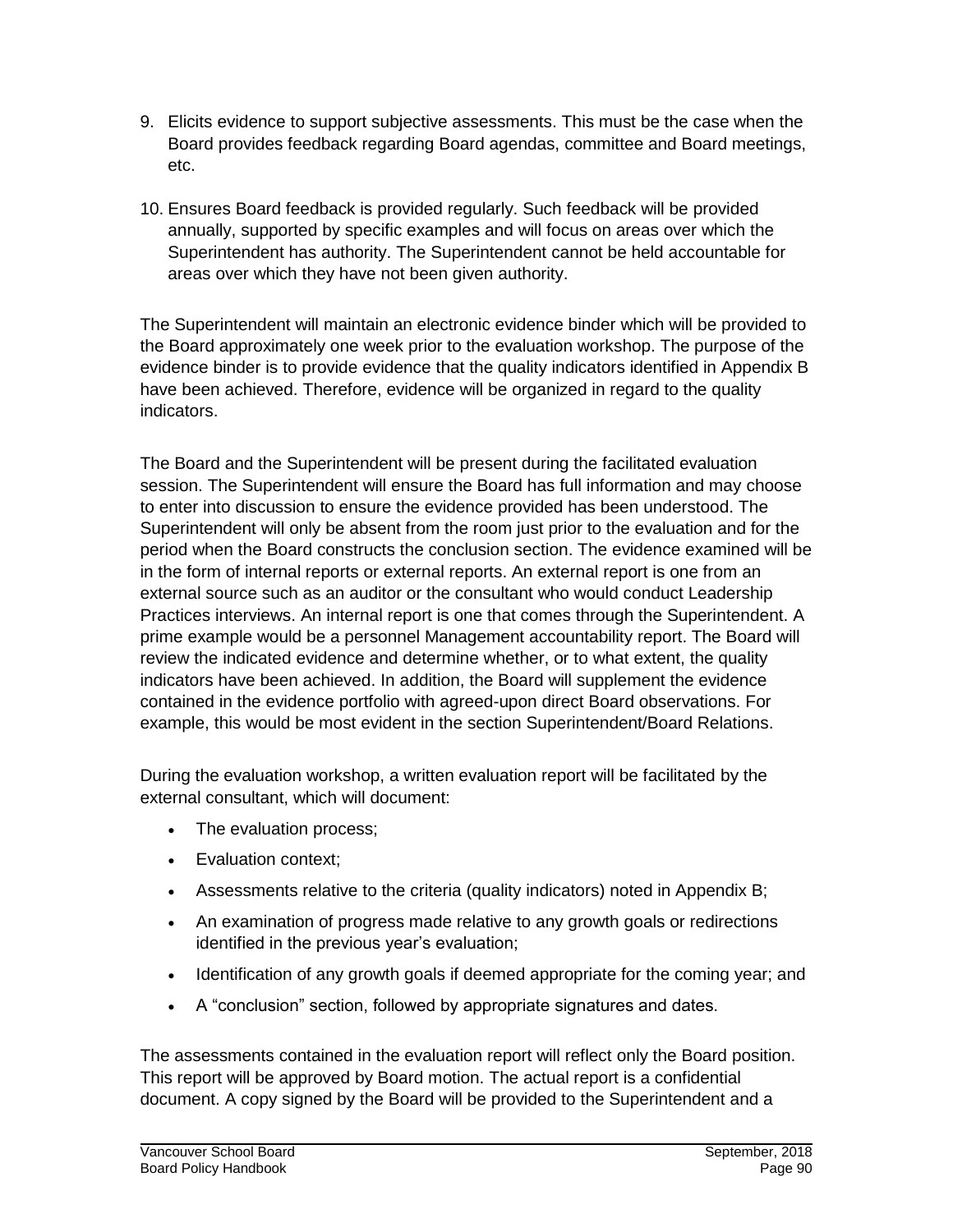second signed copy will be placed in the Superintendent's personnel file held by the District.

## **Evaluation Criteria**

The criteria for the first evaluation will be those set out in Appendix B: the Performance Assessment Guide. In subsequent evaluations, the criteria will be those defined by the Performance Assessment Guide as listed or revised after each evaluation, plus any growth goals provided by the Board in previous written evaluation report(s). Such growth goals may be areas requiring remediation or actions which must be taken to address trends, issues, or external realities. For the Role Expectation "Leadership Practices", an external consultant will collect data relative to leadership practices by interviewing all principals and all "direct reports". "Direct reports" are defined to be those individuals who report directly to the Superintendent on the District's organizational chart.

Appendix B is the Performance Assessment Guide, which is intended to clarify for the Superintendent the performance expectations held by the Board. This guide is also intended to be used by the Board to evaluate the performance of the Superintendent in regard to each job expectation. The Board will review the indicated evidence and will determine whether, or to what extent, the quality indicators have been achieved.

#### **Timelines for Evaluations**

Evaluations will be conducted annually, commencing with the 2018-2019 year.

Legal Reference: Section 22, 85 School Act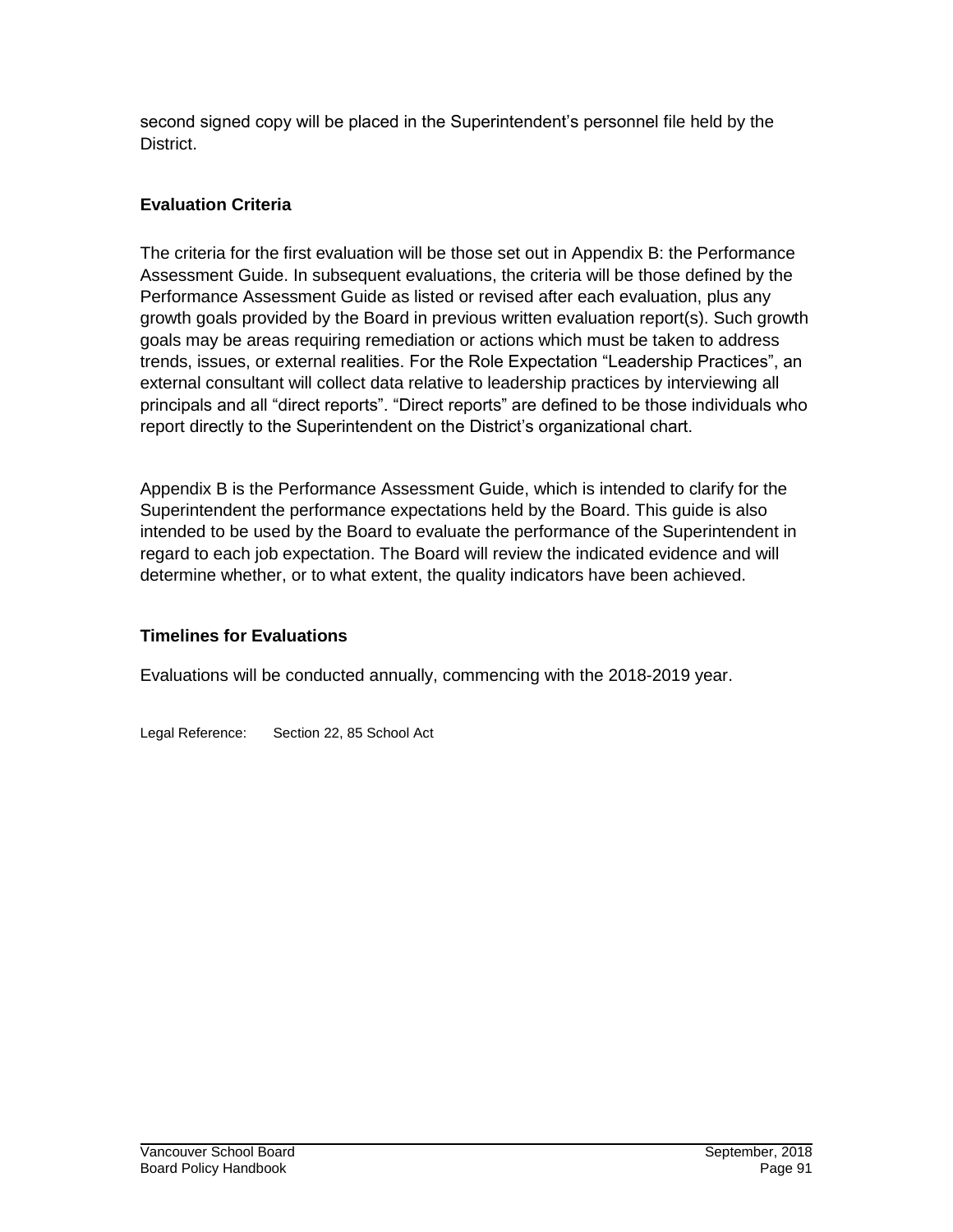## *SUPERINTENDENT PERFORMANCE ASSESSMENT GUIDE*

1. Student Learning

Role Expectations:

- RE 1.1 Provides leadership in all matters relating to education in the District.
- RE 1.2 Implements directions established by the Minister.
- RE 1.3 Ensures that learning environments contribute to the development of skills and habits necessary for the world of work, post-secondary studies, lifelong learning and citizenship.
- RE 1.4 Reports annually on student results achieved.

Quality Indicators relative to Student Learning:

- QI 1.1 Annually conducts an analysis of student success and ensures school principals develop action plans to address concerns.
- QI 1.2 Identifies trends and issues related to student achievement to inform the strategic planning process, including the implementation of innovative means to improve measurable student achievement.
- QI 1.3 There is measurable improved student achievement over time.
- 2. Student well-being

Role Expectations:

- RE 2.1 Ensures that students are provided with a safe and caring environment that encourages respectful and responsible behaviour.
- RE 2.2 Ensures the safety and welfare of students while participating in school programs or while being transported to or from school programs on transportation provided or approved by the District.
- RE 2.3 Ensures the facilities safely accommodate District students.

Quality Indicators relative to Student well-being:

- QI 2.1 Develops measurements and monitors progress relative to providing a safe and caring environment.
- QI 2.2 Provides an annual student well-being accountability report.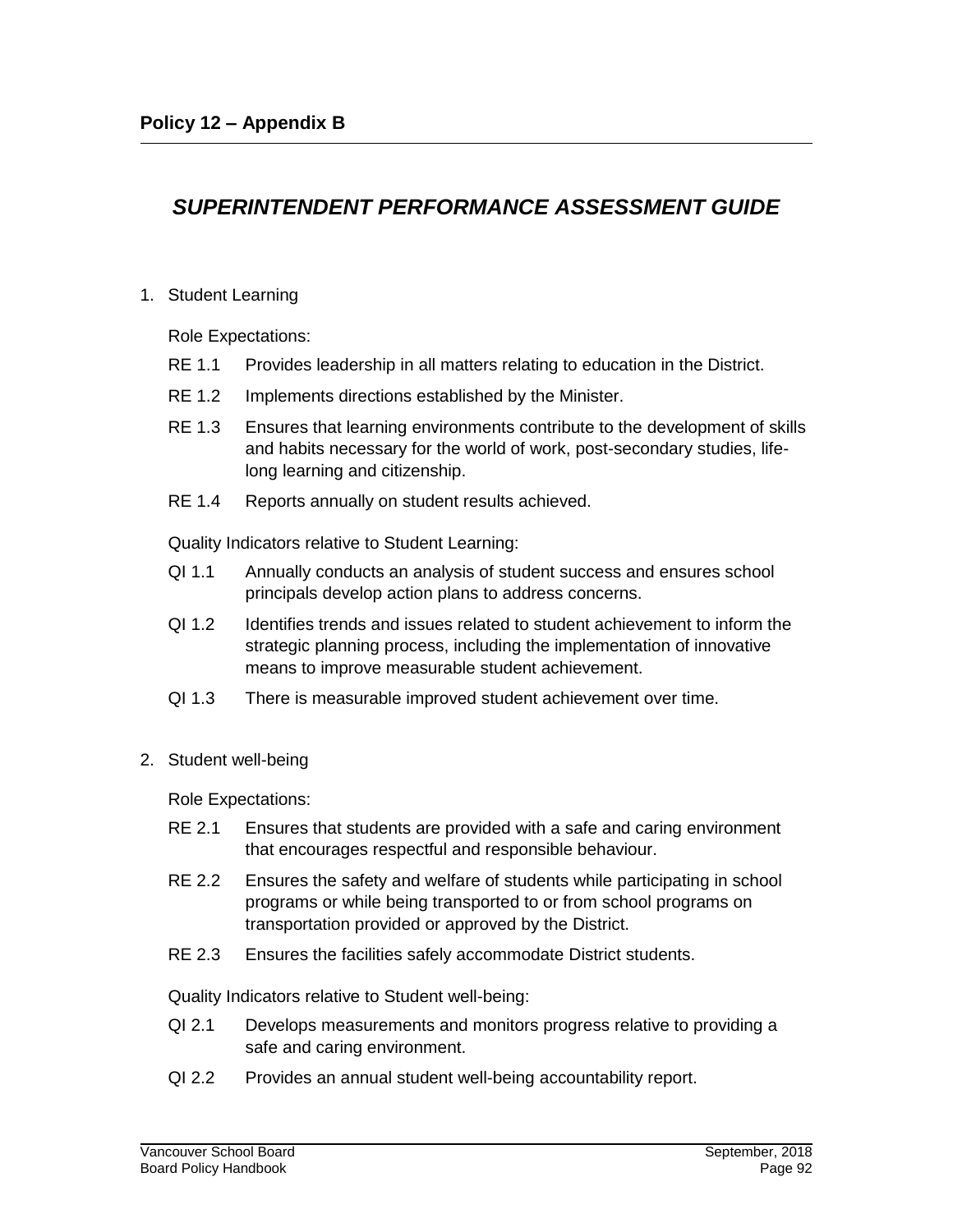#### 3. Fiscal Responsibility

Role Expectations:

- RE 3.1 Ensures the fiscal management of the District is in accordance with the terms or conditions of any funding received by the Board under the School Act or any other Act.
- RE 3.2 Ensures the District operates in a fiscally responsible manner, including adherence to recognized accounting procedures.
- RE 3.3 Prepares and presents the budget which reflects Board priorities.
- RE 3.4 Ensures the Board has current and relevant financial information.

Quality Indicators relative to Fiscal Responsibility:

- QI 3.1 Ensures accepted (PSAB) accounting principles are being followed.
- QI 3.2 Ensures all deficiencies identified in the previous audit report and management letter have been remediated to the satisfaction of the auditor.
- QI 3.3 Ensures adequate internal financial controls exist and are being followed.
- QI 3.4 Ensures all collective agreements and contracts are being administered and interpreted so staff and contracted personnel are being paid appropriately and appropriate deductions are being made.
- QI 3.5 Ensures an internal audit process is developed and implemented in regard to school based funds and an annual report provided to the Board.
- QI 3.6 Provides the Board with quarterly financial accountability reports including tender approvals over \$1,000,000.
- QI 3.7 Ensures the Board is informed immediately regarding pending litigation.
- 4. Personnel Management

Role Expectations:

RE 4.1 Has overall authority and responsibility for all personnel-related matters, except setting the mandates for collective bargaining and those personnel matters precluded by legislation, collective agreements or Board policy.

Quality Indicators relative to Personnel Management:

- QI 4.1 Develops and effectively implements quality recruitment, orientation, staff development, disciplinary, evaluation and supervisory processes.
- QI 4.2 Models commitment to personal and professional growth.
- QI 4.3 Fosters high standards of instruction and professional improvement
- QI 4.4 Provides for training of administrators and the development of leadership capacity within the District.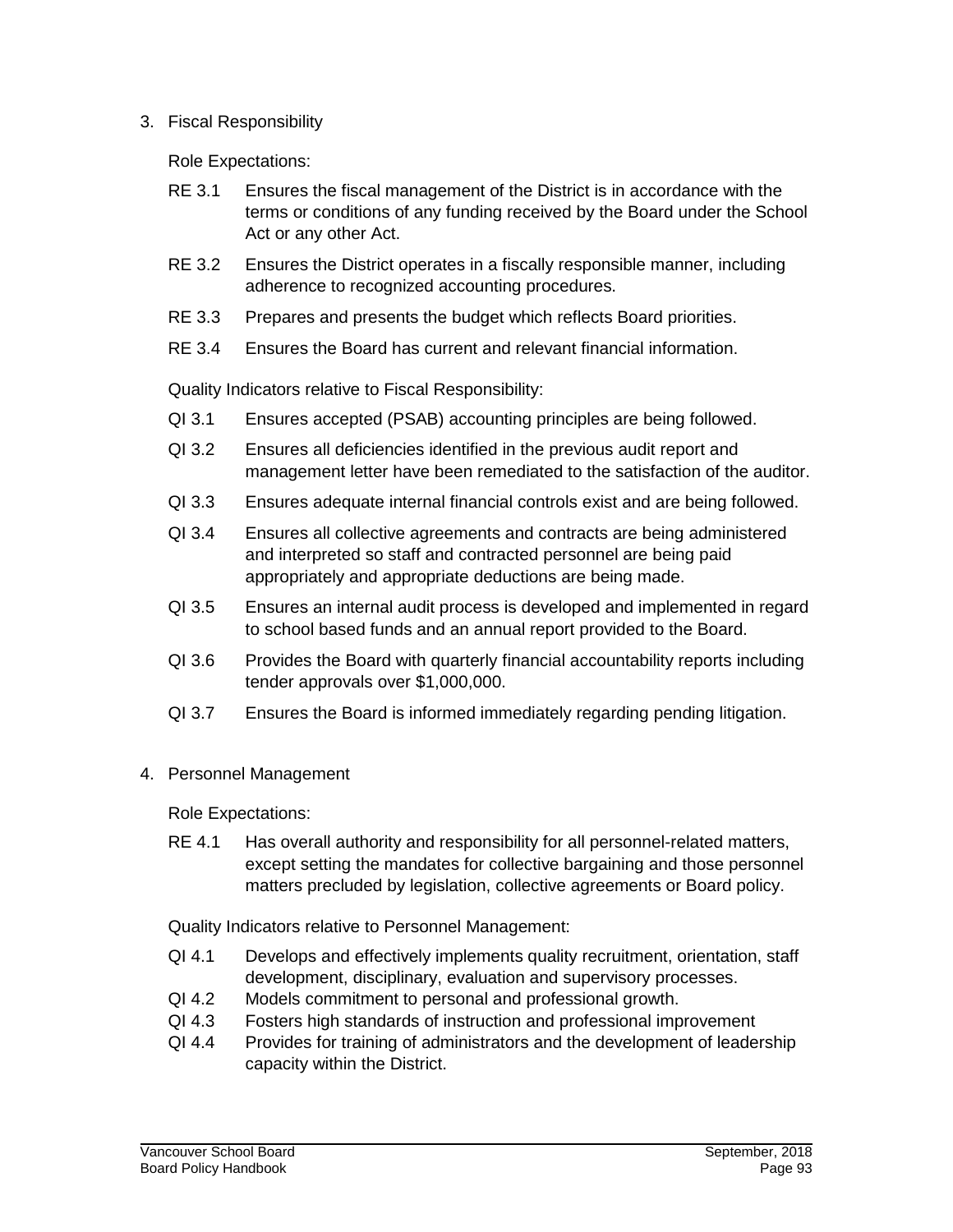5. Policy/Administrative Procedures

Role Expectations:

- RE 5.1 Provides support to the Board regarding the planning, development, implementation and evaluation of Board policies.
- RE 5.2 Develops and keeps current an Administrative Procedures Manual that is consistent with Board policy and provincial policies, Regulations and procedures.

Quality Indicators relative to Policy/Administrative Procedures:

- QI 5.1 Appropriately involves individuals and groups in the administrative procedures development process.
- QI 5.2 Ensures system adherence to policies and administrative procedures.
- QI 5.3 Demonstrates a knowledge of and respect for the role of the Board in policy processes.
- 6. Superintendent/Board Relations ("The First Team")

Role Expectations:

- RE 6.1 Respects and honours the Board's role and responsibilities and facilitates the implementation of that role as defined in Board policy.
- RE 6.2 Provides the information and counsel which the Board requires to perform its role.
- RE 6.3 Attends all Board meetings and makes recommendations on matters requiring Board action by providing accurate information and reports as are needed to ensure the making of informed decisions.

Quality Indicators relative to Superintendent/Board Relations ("The First Team"):

- QI 6.1 Implements Board decisions with integrity in a timely fashion.
- QI 6.2 Interacts with the Board in an open, honest, proactive and professional manner.
- QI 6.3 Provides the Board with balanced, sufficient, concise information and clear recommendations.
- QI 6.4 Ensures Board agendas are prepared and distributed to trustees in sufficient time to allow for appropriate Trustee preparation for the meeting.
- QI 6.5 Keeps the Board informed on sensitive issues in a timely manner.
- QI 6.6 Ensures high-quality management services are provided to the Board.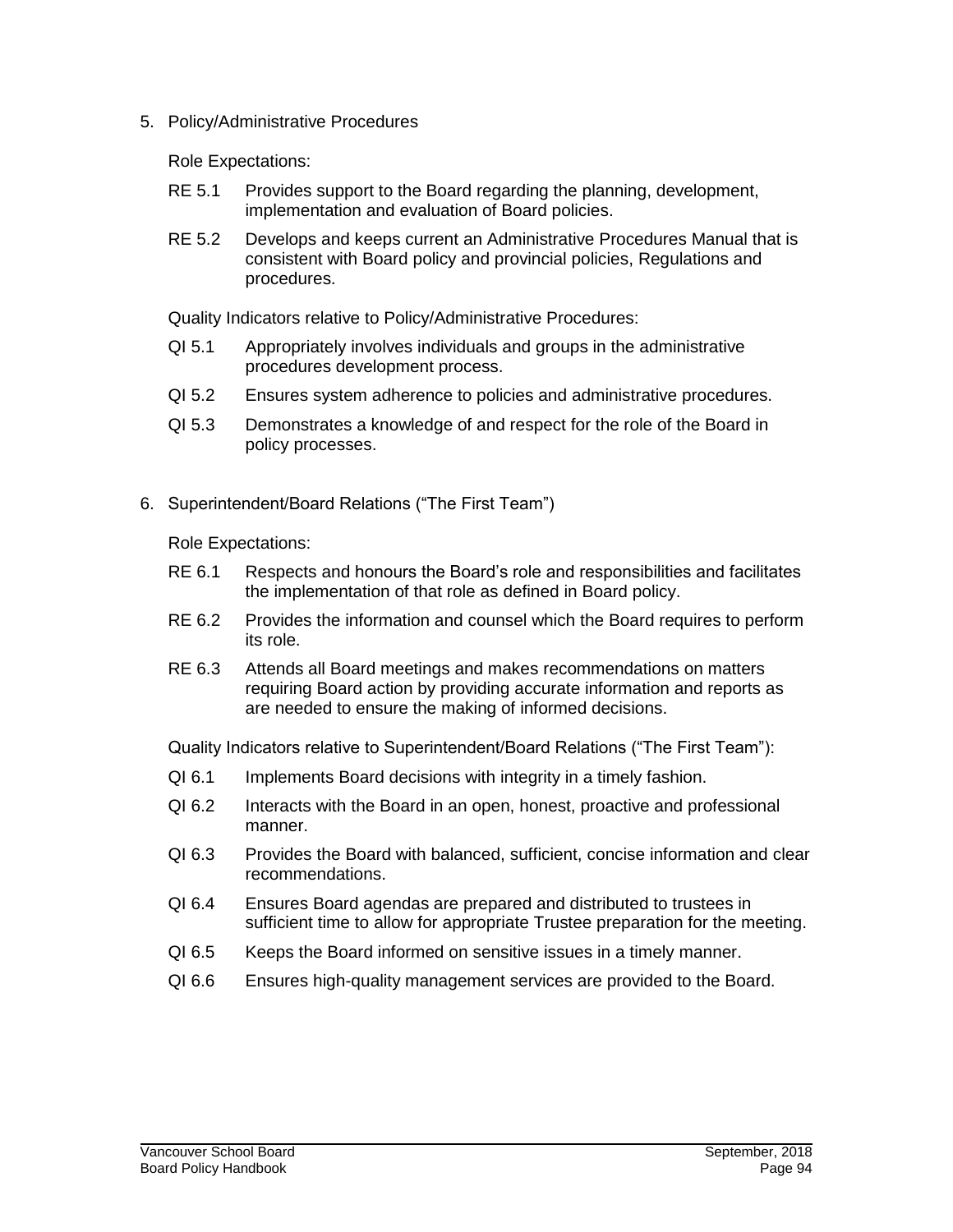7. Strategic Planning and Reporting

Role Expectations:

- RE 7.1 Leads the development and implementation of the Strategic planning process.
- RE 7.2 Involves the Board appropriately and collaboratively in the development of the Board's Strategic Plan (Board identification of priorities and key results, and final Board approval of the plan in conjunction with the annual budget).
- RE 7.3 Reports at least annually on results achieved.

Quality Indicators relative to Strategic Planning and Reporting:

- QI 7.1 Ensures key results identified by the Board are achieved.
- QI 7.2 Ensures the strategic planning process involves opportunity for stakeholder input.
- QI 7.3 Ensures facility project budgets and construction schedules are followed or timely variance reports are provided to the Board.
- 8. Leadership Practices (Every second Year commencing with 2018-2019)

Role Expectations:

RE 8.1 Practices leadership in manner that is viewed positively and has the support of those with whom the Superintendent works most directly in carrying out the directives of the Board and the Minister.

Quality Indicators relative to Leadership Practices:

- QI 8.1 Demonstrates a high commitment to meeting student needs.
- QI 8.2. Provides clear direction.
- QI 8.3 Provides effective educational leadership.
- QI 8.4 Establishes and maintains positive, professional working relationships with staff.
- QI 8.5 Unites people toward common goals
- QI 8.6 I trust the Superintendent.
- QI 8.7 Empowers others.
- QI 8.8 Effectively solves problems.

Legal Reference: Section 22, 85 School Act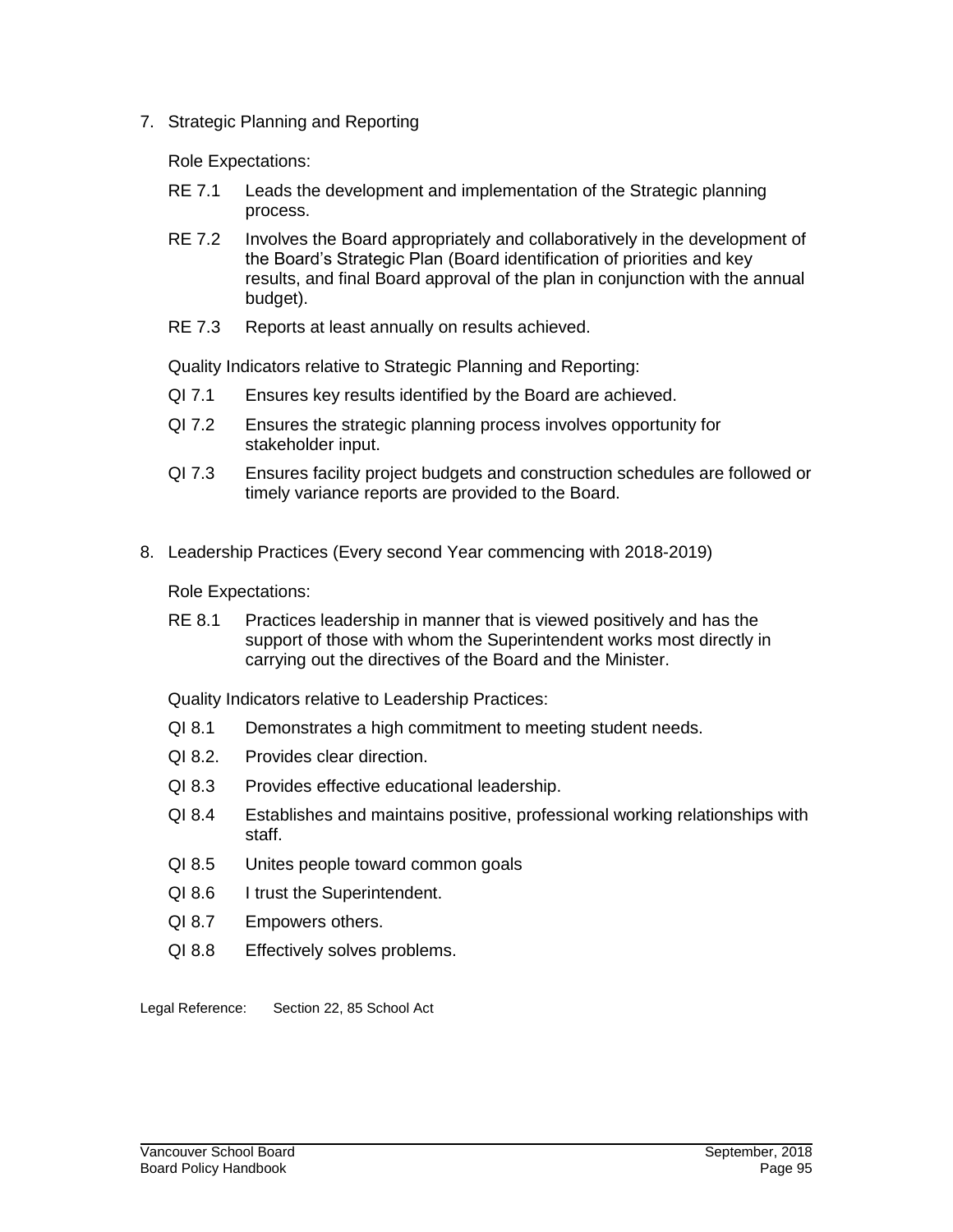#### INTERVIEW GUIDE SUPERINTENDENT LEADERSHIP PRACTICES

Perceptions of Principals and Superintendent "Direct Reports"

- 1. What evidence can you cite to support or refute the following:
	- 1.1 The Superintendent demonstrates a high commitment to meeting student needs?
	- 1.2 The Superintendent provides clear direction?
	- 1.3 The Superintendent provides effective educational leadership?
	- 1.4 The Superintendent establishes and maintains positive, professional working relationships with staff?
	- 1.5 The Superintendent unites people toward common goals.
	- 1.6 I trust the Superintendent?
	- 1.7 The Superintendent empowers others?
	- 1.8 The Superintendent effectively solves problems?
- 2. What does the Superintendent do, if anything, that helps you do your job effectively?
- 3. What does the Superintendent do, if anything, that makes doing your job more difficult to do effectively?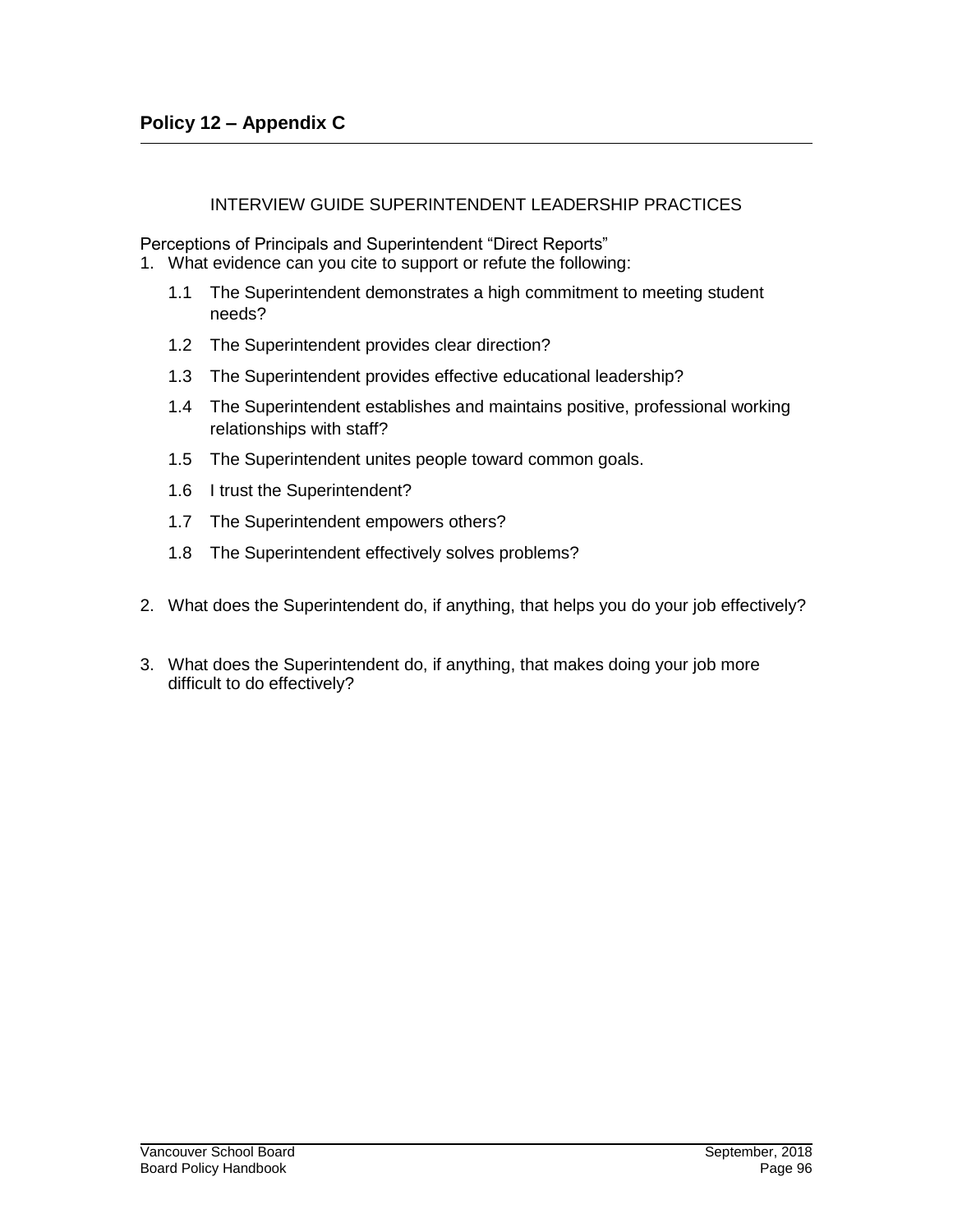# **APPEALS PROCEDURE**

Section 11 of the School Act reads in part:

Appeals:

- (1) In subsections (2) and (4), "decision" includes the failure of an employee to make a decision.
- (2) If a decision of an employee of a board significantly affects the education, health or safety of a student, the parent of the student or the student may, within a reasonable time from the date that the parent or student was informed of the decision, appeal that decision to the board.
- (3) For the purposes of hearing appeals under this section, a board must, by bylaw, establish an appeal procedure.

This policy sets out the procedure to be followed by parents and students who wish to appeal under section 11 of the School Act.

#### **Statement of Principle**

The purpose of the appeal process is to provide a fair and expeditious means by which parents and students can seek a review of decisions that significantly affect the education, health or safety of a student.

The Board strongly encourages parents and students to work together with their teachers and with school and Board administration to resolve disputes in an open and constructive manner both prior to and during the appeal process. All participants in the appeal process are expected to act as role models, and will at all times maintain an atmosphere of mutual respect, co-operation and respect for the dignity of the individual participants.

#### **Policy**

#### **Confidentiality**

1. Section 11 appeals are confidential. Information and documents about appeals may only be disclosed in accordance with the School Act*, Freedom of Information and Protection of Privacy Act,* and applicable Board policy (such as this policy or Policy JO-R - Student Records).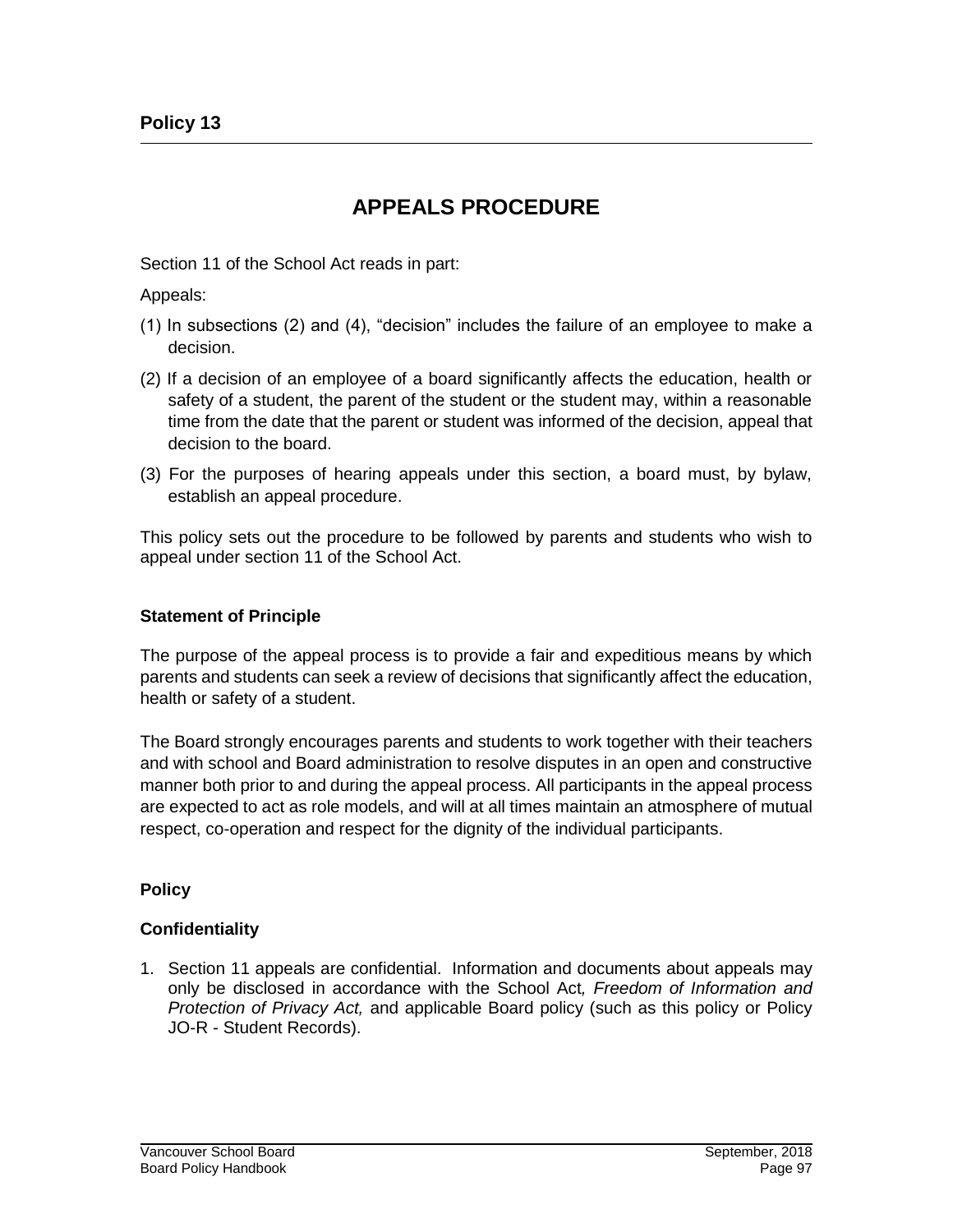#### **Decisions which can be Appealed under Section 11**

- 2. Appeals may only be brought of decisions which "significantly" affect the education, health or safety of a student.
- 3. The determination of whether a decision "significantly" affects a student's education, health or safety must be made on a case-by-case basis.

Examples of decisions that will be deemed to significantly affect the education, health or safety of a student include:

- 3.1 Disciplinary suspension from school for a period in excess of five (5) consecutive instructional days;
- 3.2 The transfer of a student from one school to another for disciplinary reasons;
- 3.3 The exclusion of a student from school for a health condition;
- 3.4 Significant decisions regarding placement in an educational program (this does not include classroom or teacher preference issues, except in exceptional circumstances);
- 3.5 Grade promotion or graduation;
- 3.6 Refusal to offer an educational program to a non-graduated student sixteen (16) years of age or older;
- 4. Board and District policies are not appealable under section 11.
- 5. Where a parent or student challenges a decision of a Board employee that significantly affects the education, health or safety of a student, the parent or student should be advised of this policy.

#### **Appeal Process**

- 6. A parent or student bringing an appeal may be accompanied by a person of their choosing at any meetings held in connection with the appeal. Where an appeal is launched by the parent, a student who is the subject of the appeal, may with the consent of their parent attend any appeal meetings.
- 7. Where the person whose decision is appealed is a teacher, the teacher may attend any meeting in connection with the appeal with their union representative pursuant to Article E.33 of the teacher's collective agreement and will be provided copies of any documents to be considered at the appeal seven days prior to that consideration. The teacher may respond to such material.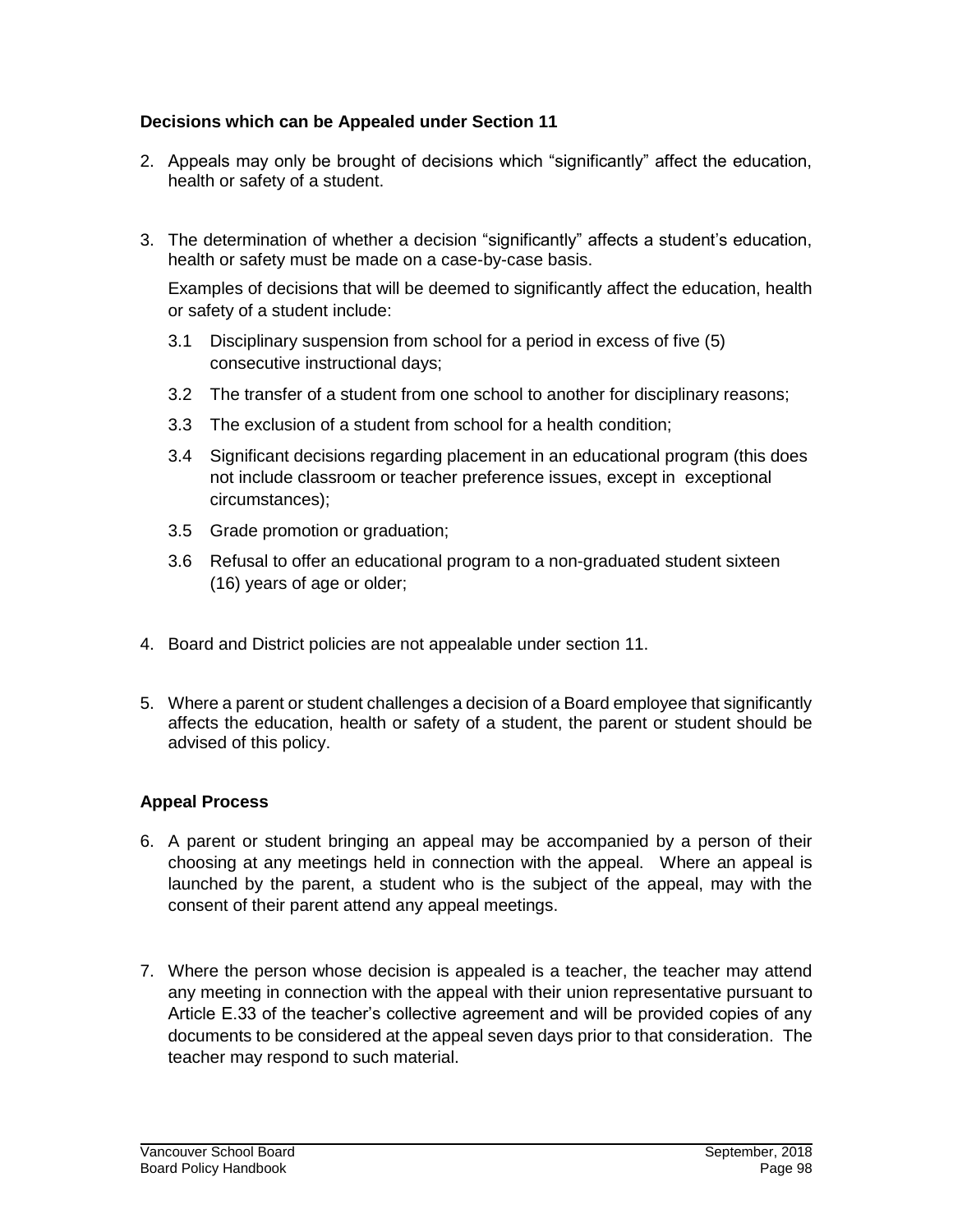8. Where the person bringing the appeal requires assistance with communicating in English, the Board will make reasonable efforts to provide interpretive assistance at meetings under this policy through the use of Board employees conversant in the relevant language.

## **Notice of Appeal and Time Limits for Appeal**

- 9. Appeals must be started within thirty (30) days of the time the decision was communicated to or known by the parent or student, unless good reasons are shown why the time should be extended.
- 10. An appeal is started by completing a Notice of Appeal form (Form 1) and by delivering it by mail, email or personal delivery to the office of the Associate Superintendent designated by the Superintendent to hear Level 1 appeals. The Notice of Appeal should provide all relevant information in relation to the appeal.

## **Appeal Procedure**

- 11. If, in the opinion of the Associate Superintendent designated by the Superintendent to hear Level 1 appeals, the appeal
	- 11.1 Does not relate to a decision that significantly affects the education, health or safety of a student,
	- 11.2 Has not been commenced within 30 days from the date of the employee's decision to which the appeal relates, without reasonable explanation; or
	- 11.3 The student and/or parent has refused or neglected to discuss the decision under appeal as directed by the District;

The Associate Superintendent may refer the appeal to the Superintendent of Schools for a preliminary determination of that issue.

- 12. Prior to making a determination on that issue, the Superintendent may request a meeting with the person bringing the appeal, who must attend the meeting or the appeal will be dismissed.
- 13. If the Superintendent determines the appeal not to be of a decision that significantly affects the education, health or safety of a student, was commenced out of time without reasonable excuse, or the person bringing the appeal has refused or neglected to discuss the decision under appeal as directed by the District, the person bringing the appeal shall be advised by the Superintendent to follow the conflict resolution steps outlined in the *VBE Conflict Resolution Process for School Based Concerns.*
- 14. Where, in the opinion of the Associate Superintendent designated by the Superintendent to hear Level 1 appeals or the Superintendent, the decision does significantly affect the education, health or safety of a student, the appeal will be referred to a Level 1 meeting under this policy.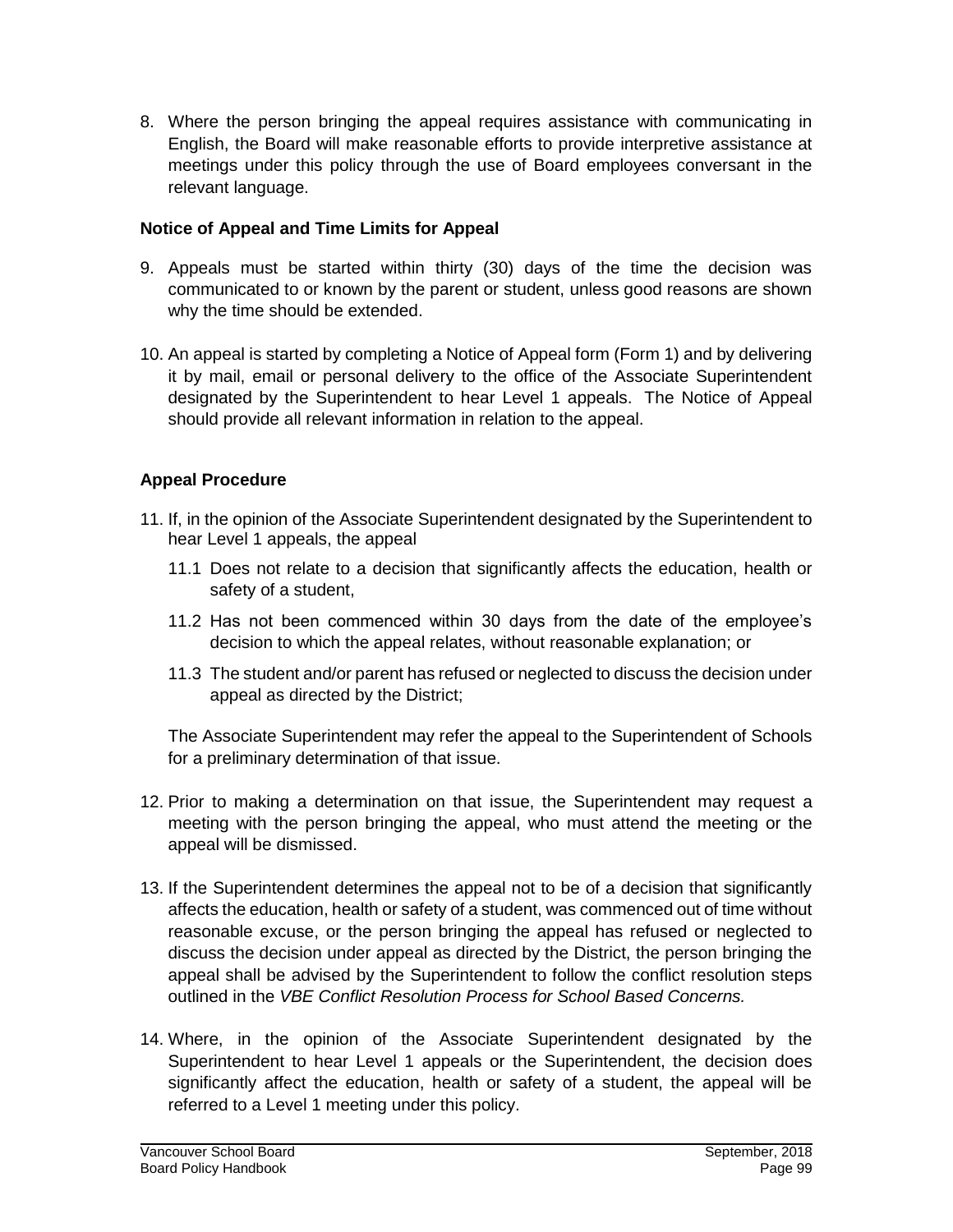- 15. If the person bringing the appeal disagrees with the Superintendent's determination, that person may request the matter be referred to a quorum of the Board for a determination of that preliminary issue. The person requesting the Board determine this preliminary issue shall make that request in writing, delivered to the office of the Secretary Treasurer within 10 days of being advised of the Superintendent's decision.
- 16. Where the majority of the quorum of the Board determines that the decision in issue does not significantly affect the education, health or safety of a student, that the appeal was commenced out of time without reasonable excuse, or that the student and/or parent or guardian has refused or neglected to discuss the decision under appeal as directed by the District the appeal will be dismissed. That decision is final and may not be appealed. Where the quorum of the Board determines the appeal does involve a decision that significantly affects the education, health or safety of a student, was filed in time or with reasonable excuse, or that the person brining the appeal did not fail to consult as directed by the District, the matter will be referred to a Level 1 meeting under this policy, unless the quorum of the Board determines to refer the matter directly to Level 2.

## **Level 1 – Associate Superintendent - Dispute Resolution**

- 17. At Level 1 Dispute Resolution, the Associate Superintendent designated by the Superintendent to hear Level 1 appeals will make a determination whether the decision under appeal should be upheld, reversed or varied.
- 18. Where the decision under appeal is a decision of the Associate Superintendent designated by the Superintendent to hear level 1 appeals, references to the Associate Superintendent designated by the Superintendent to hear Level 1 appeals shall be deemed to be replaced by "the Superintendent".
- 19. Upon a matter being referred to Level 1 the Associate Superintendent designated by the Superintendent to hear Level 1 appeals will, as soon as practicable, arrange a meeting which will be attended by:
	- 19.1 the person bringing the appeal, who may bring a representative if they so choose;
	- 19.2 the employee whose decision is being appealed; including if applicable, their union representative; and
	- 19.3 any other person the Associate Superintendent designated by the Superintendent to hear Level 1 appeals considers appropriate or necessary, including other District employees who have had prior involvement in making the decision being appealed, or who have special expertise in the subject matter of the appeal area being discussed. The Associate Superintendent will advise the person bringing the appeal who will be in attendance at the meeting, and the person bringing the appeal will advise the Associate Superintendent designated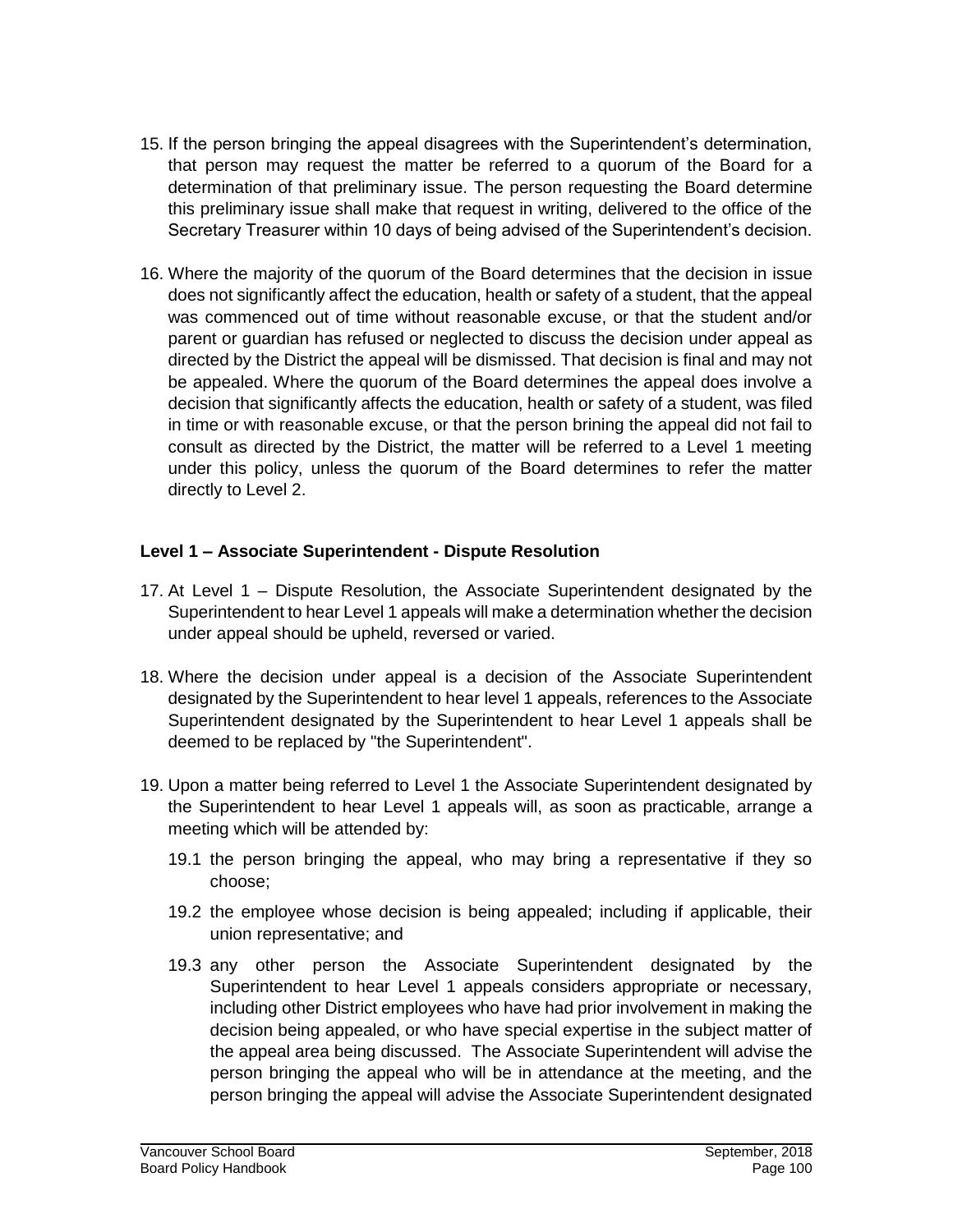by the Superintendent to hear Level 1 appeals if they are being accompanied at the meeting and if so by whom.

- 20. The person bringing the appeal shall provide the Associate Superintendent designated by the Superintendent to hear Level 1 appeals with all documents relevant to the appeal not less than seven days prior to the Level 1 meeting.
- 21. The Associate Superintendent will determine the appeal and will provide reasons for the decision to the person bringing the appeal and the person whose decision is under appeal.
- 22. If the person bringing the appeal does not accept the decision of the Associate Superintendent designated by the Superintendent to hear Level 1 appeals they may refer the matter to Level 2 by notifying the Office of the Secretary-Treasurer in writing that they wish to pursue the appeal to Level 2 within seven days of receiving the decision of the Associate Superintendent designated by the Superintendent to hear Level 1 appeals.

## **Level 2 - Board of Education**

- 23. The Secretary-Treasurer shall forward the following materials to the Board for consideration:
	- 23.1 The Notice of Appeal.
	- 23.2 Any documents provided by any party to the appeal at the Level 1 meeting.
	- 23.3 Copies of any relevant VSB, Ministry or other policies or statutory requirements which bear on the issue raised in the appeal.
	- 23.4 The decision of the Associate Superintendent designated by the Superintendent to hear Level 1 appeals.

## **Appeal Level 2 - Hearing Procedure, Board of Education**

- 24. Upon receipt of an appeal at Level 2, the Board shall establish a date for considering the appeal, which will be communicated to the parties by the Secretary-Treasurer.
- 25. The Board may be advised in private session by legal counsel and by the Secretary Treasurer in relation to the appeal provided they have not had prior involvement in the matter under appeal.
- 26. The Board may, in its absolute discretion, determine whether an appeal shall be considered on the basis of written submissions or an oral hearing. The Board may determine rules of procedure, including imposing limits on time for presentations, the ability to call or question witnesses, and the receipt of evidence, whether sworn or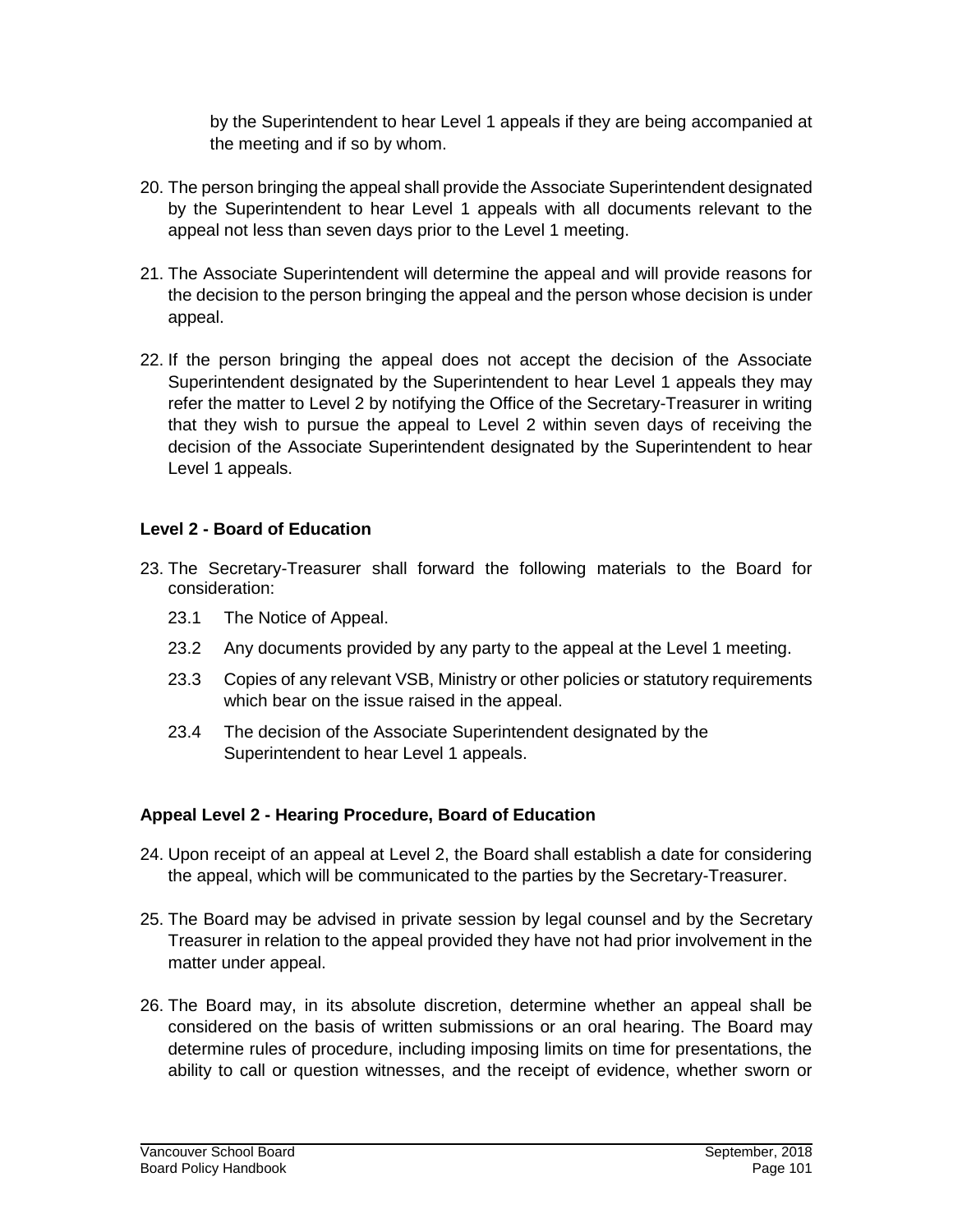unsworn, to facilitate the disposition of the appeal, and may adjourn the proceeding at the request of any party where there are reasonable grounds to do so.

- 27. The Board may establish a schedule for the exchange of documents or written submissions. At least seven (7) days prior to the date scheduled for the hearing of the appeal, or the exchange of initial written submissions in the cases of a written appeal, VSB staff and the appellant must provide each other with any documents or information they intend to rely on for the appeal, and which have not previously been exchanged.
- 28. The person bringing the appeal and the School District administration may make submissions in relation to the appeal.
- 29. The Board may make any interim decision it considers necessary pending the disposition of the appeal**.**
- 30. The Board may invite submissions from any person whose interests may be affected by the Board's decision on the appeal.
- 31. The parties will be promptly notified of the Board's decision. Written reasons will be provided to the parties as soon as practicable. In considering appeals of an employee's decision, the Board shall consider:
	- 31.1 Whether the decision significantly affects the education, health or safety of a student;
	- 31.2 Whether the decision appealed was reached through a process that was fair to the student;
	- 31.3 The evidence presented to the Board;
	- 31.4 Whether the decision is reasonable in circumstances; and
	- 31.5 Any special circumstances.
- 32. The Board's decision is final, subject to any rights to appeal under the School Act. The Board may reconsider its decision only:
	- 32.1 If it is satisfied that new evidence or information would have a material effect on the decision and that the failure to present that evidence or information at the original hearing is satisfactorily explained;
	- 32.2 The decision contravenes law; or
	- 32.3 A reconsideration is directed or requested in connection with an appeal of the Board's decision under School Act section 11.1.
- 33. Persons bringing appeals will be advised of the possibility of an appeal under School Act section 11.1 when they are notified of the Board's reasons for decision.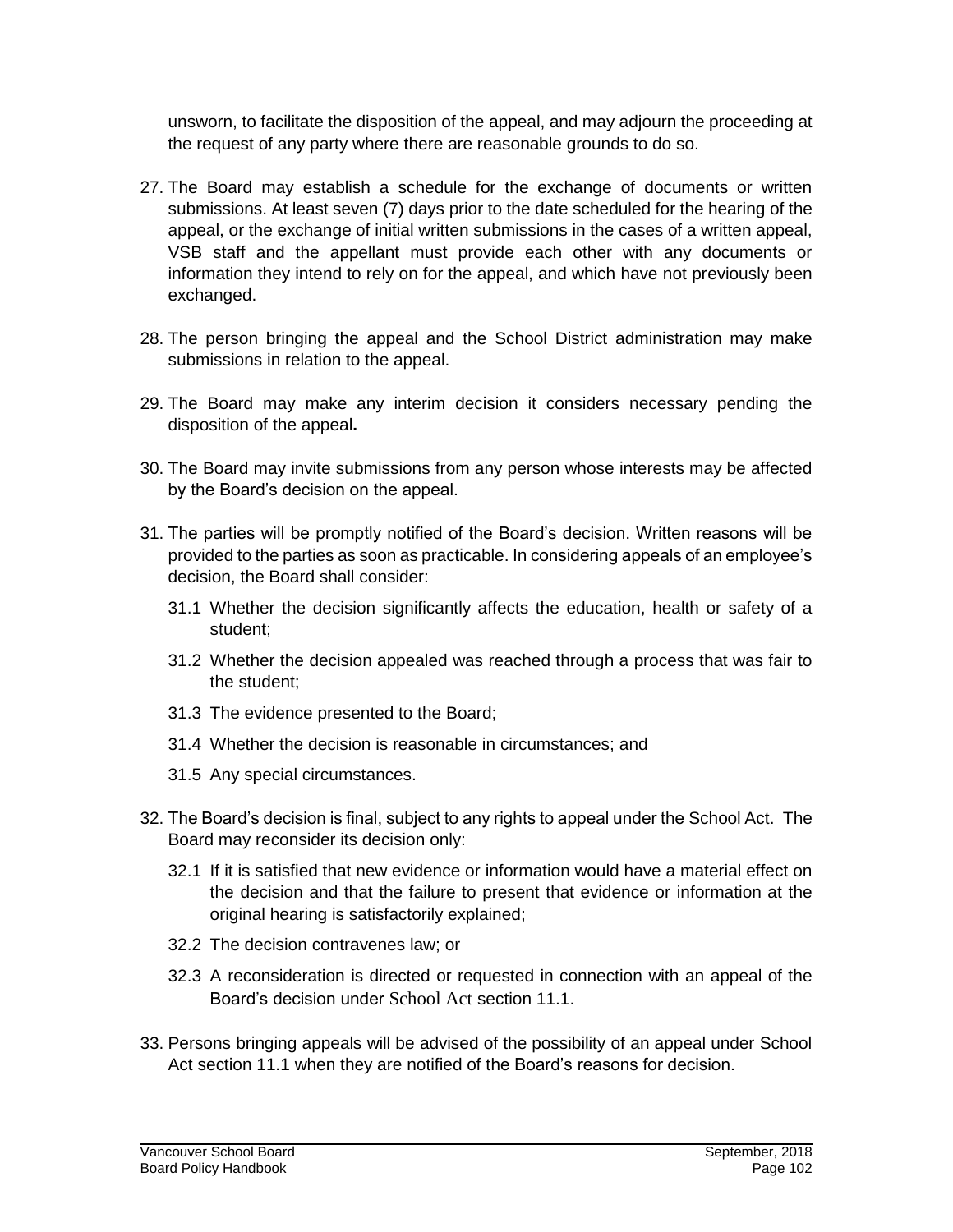Legal Reference: Sections 6, 11, 11.1, 11.2, 11.3, 11.4, 11.5, 11.6, 11.7, 11.8, 22, 26, 68, 85, 91 School Act Regulation 24/08 – Appeals Regulation Administrative Tribunals Act Collective Agreement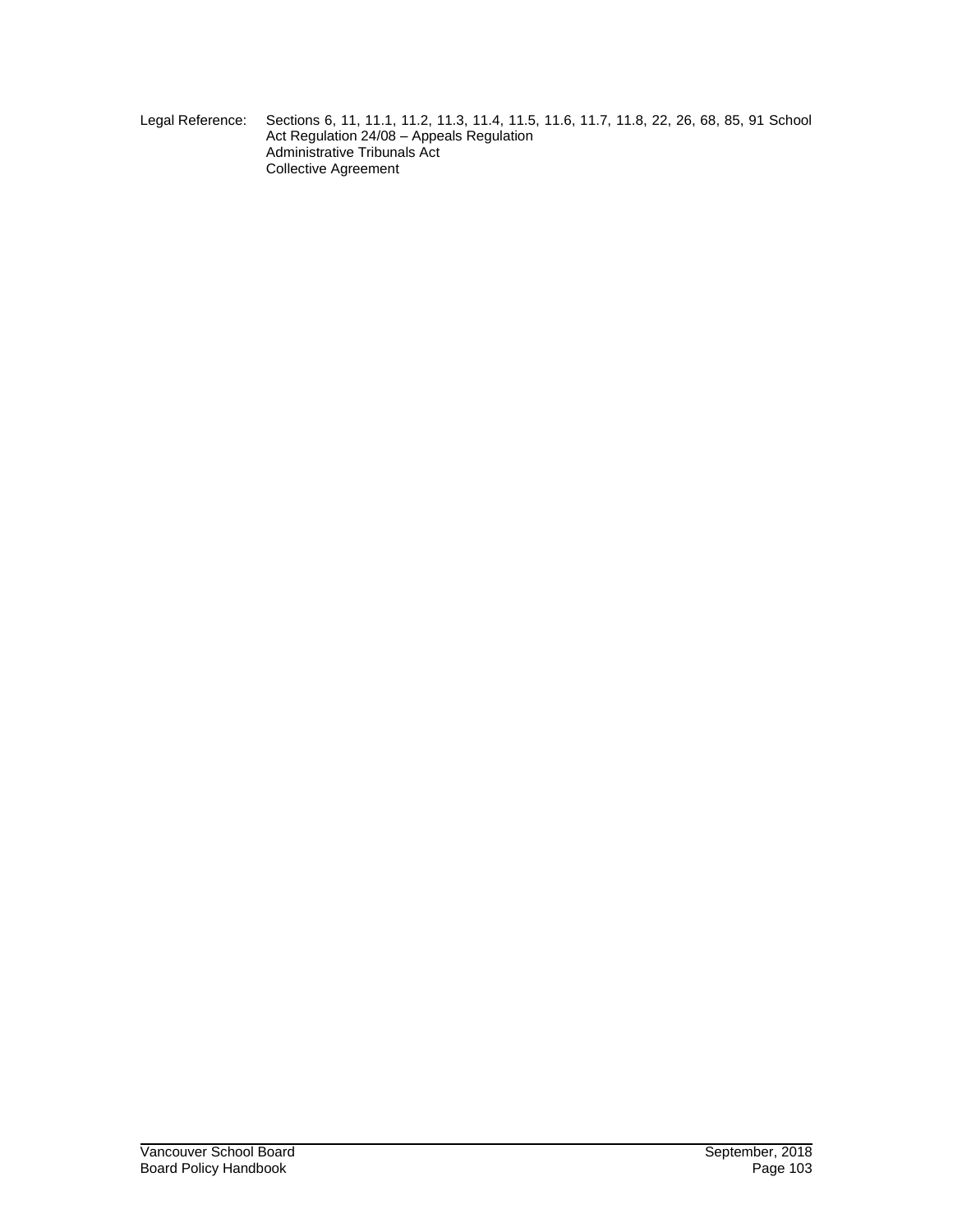## **SCHOOL CLOSURE**

At times, the Board may consider permanent closure of schools.

Closing a school permanently means the closing, for a period exceeding twelve (12) months, of a school building used for the purposes of providing an educational program to students. The Board may decide to permanently close a school, following a school closure public consultation process, and must provide written notification to the Minister of Education.

The Board shall provide a public consultation process with respect to the permanent closure of a school prior to the Board making its final decision with respect to the closure of that school.

Following the consultation process, the Board will make a decision on the possible closure of the school.

#### **Specifically**

1. Senior Management may recommend to the Board at a public meeting consideration of schools for closure. Any such recommendation will also be communicated to the affected school communities.

Senior Management, in making a recommendation for consideration for closure may assess factors such as (some of which may not be applicable to a specific closure consideration):

- 1.1 Program offerings;
- 1.2 Space available in nearby schools;
- 1.3 Distances between schools
- 1.4 Traffic and travel patterns and safety of access for students being relocated;
- 1.5 Current and projected enrolment levels;
- 1.6 Class size;
- 1.7 Funding formula considerations;
- 1.8 Age of the building, physical plant maintenance and operating costs of the facility, including the need for seismic upgrades;
- 1.9 Potential re-uses of school facilities and sites;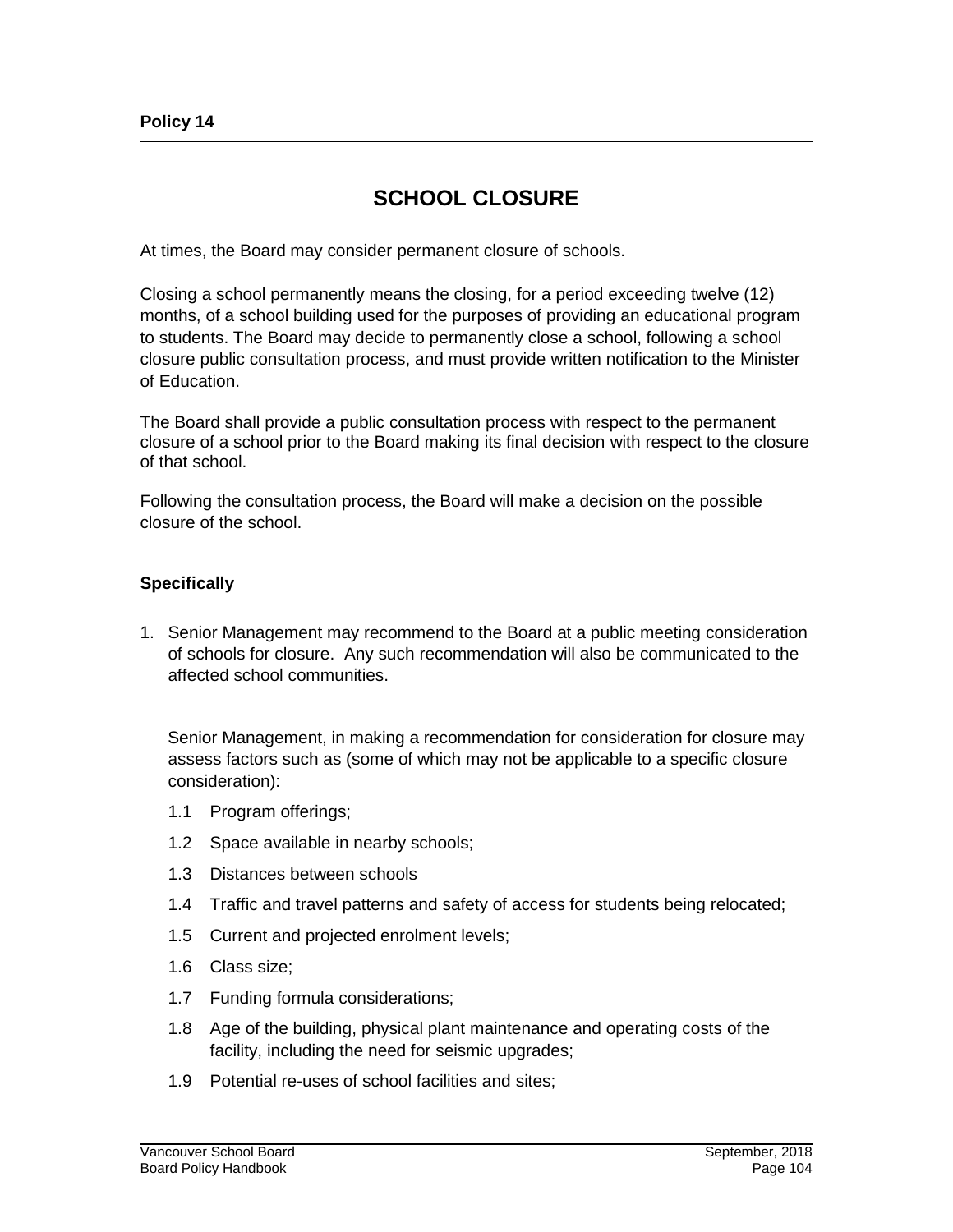- 1.10 Other factors that may be applicable in the circumstances.
- 2. The Board will consider the information provided by the Superintendent and either:
	- 2.1 Conclude that no action or further study is required, or
	- 2.2 Forward the information to the Facilities Planning Committee.
- 3. The Facilities Planning Committee shall review the materials and provide its recommendations to the Board.
- 4. The Board will review the recommendations from the Facilities Planning Committee and either
	- 4.1 Conclude that no action or further study is required, or
	- 4.2 Initiate a public consultation process by passing a motion at a public meeting of the Board.
- 5. The Superintendent will notify the Principal(s) and the Parent Advisory Council(s) in writing that the school has been identified for possible closure. The Board will notify the school community and the public about the school closure public consultation process through various means including parent newsletters and information posted on the District website.
- 6. The Board shall allow a period of at least sixty (60) days for public consultation process to take place.
- 7. The Board shall take the following steps to ensure that public consultation will take place:
	- 7.1 Make available, in writing, the rationale for the proposed school closure considered by the Board, including, but not limited to information with respect to the following factors:
		- 7.1.1 The number of students who would be affected, at both the school to be closed and surrounding schools;
		- 7.1.2 Enrolment trends and utilization for the school and surrounding area;
		- 7.1.3 Availability of space at receiving schools;
		- 7.1.4 Proximity to possible receiving schools and the routes to schools;
		- 7.1.5 Financial considerations including anticipated cost savings;
		- 7.1.6 Facility age and condition;
		- 7.1.7 District Choice and Special Education programs offered at the school;
		- 7.1.8 Impacts on surrounding schools;
		- 7.1.9 Impacts on community users operating in the schools offered at the school.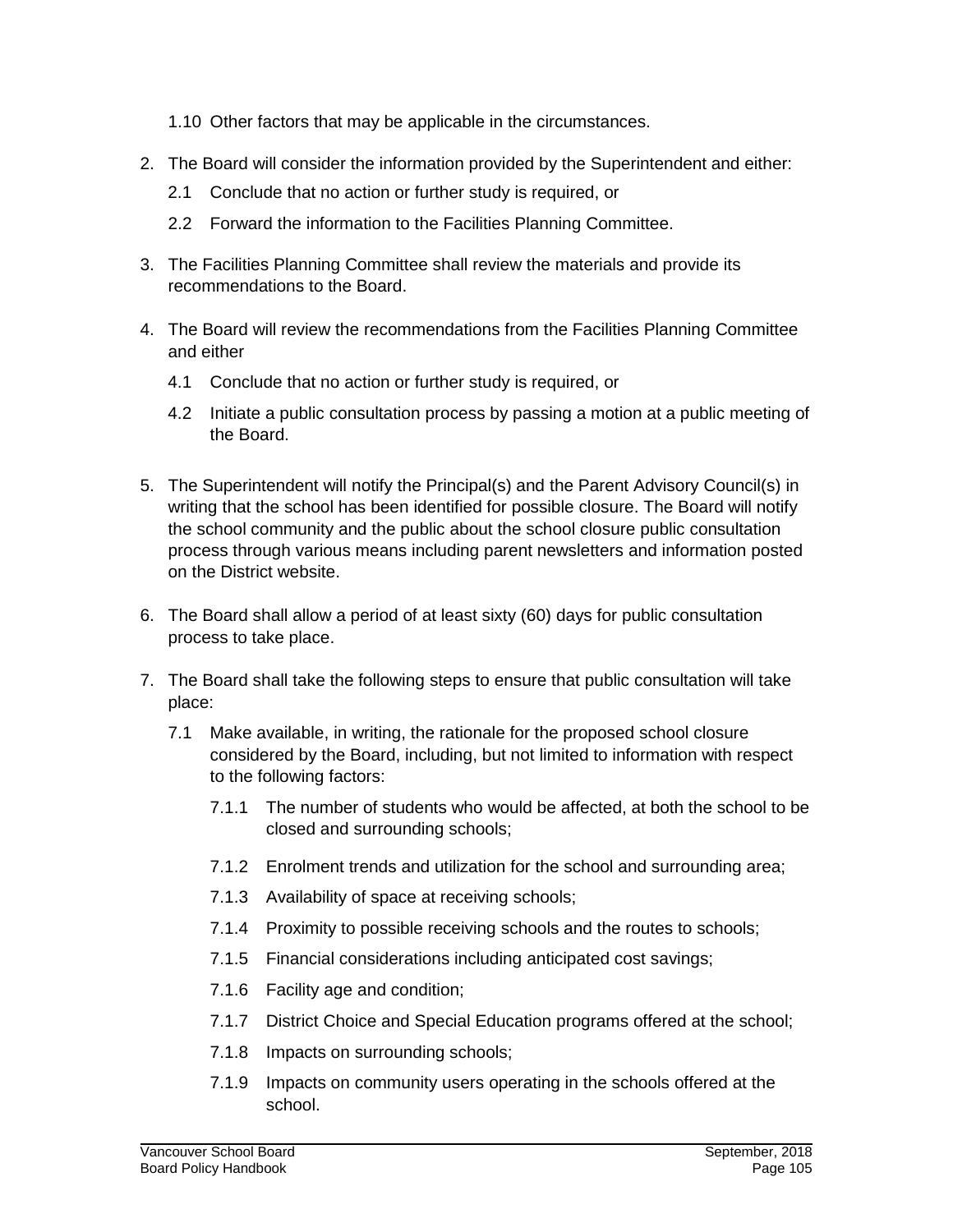- 8. Once a school closure public consultation process has been initiated, at least one (1) public consultation meeting will be held to discuss the proposed closure.
- 9. The time and location of the school closure public consultation meeting(s) shall be advertised to notify the community at least 14 days in advance. This may include signage at the school, written notification to parents/guardians of students currently attending and registered to attend the school, notices to neighbouring schools, Parent Advisory Councils, employee groups and information posted on the District website and to social media.
- 10. The Board shall present the following at the beginning of the public meeting:
	- 10.1 Rationale for the proposed closure, including, but not limited to the pertinent facts and information related to the factors identified within the policy;
	- 10.2 The timing of the proposed closure and the implications for the placement of students;
	- 10.3 Possible alternative community use for all or part of the school.
- 11. Notes will be kept of the public meeting to record concerns or options raised regarding the proposed closure. Following the public meeting(s), the Board will give consideration to all input prior to making its final decision with respect to the school closure.
	- 11.1 The Board shall provide an opportunity for written responses to the Board regarding the proposed school closure. The Board will provide information and directions on how to submit the written responses. Written submissions will be summarized and will be acknowledged as received.
- 12. The final decision on a school closure will be made through the first, second, and third and final reading of a School Closure Bylaw at a public Board meeting. Following a decision to close a school, the Board will provide, without delay, written notification to the Minister of Education of its decision containing the following information:
	- 12.1 The school's name,
	- 12.2 The school's facility number,
	- 12.3 The school's address, and
	- 12.4 The date on which the school will permanently close.
- 13. Alternate use of a closed facility will be determined by the Board after receiving a recommendation from the Superintendent.

Legal Reference: Sections 73, 85, School Act School Opening and Closure Order M194/08 Disposal of Land or Improvement Order M 193/08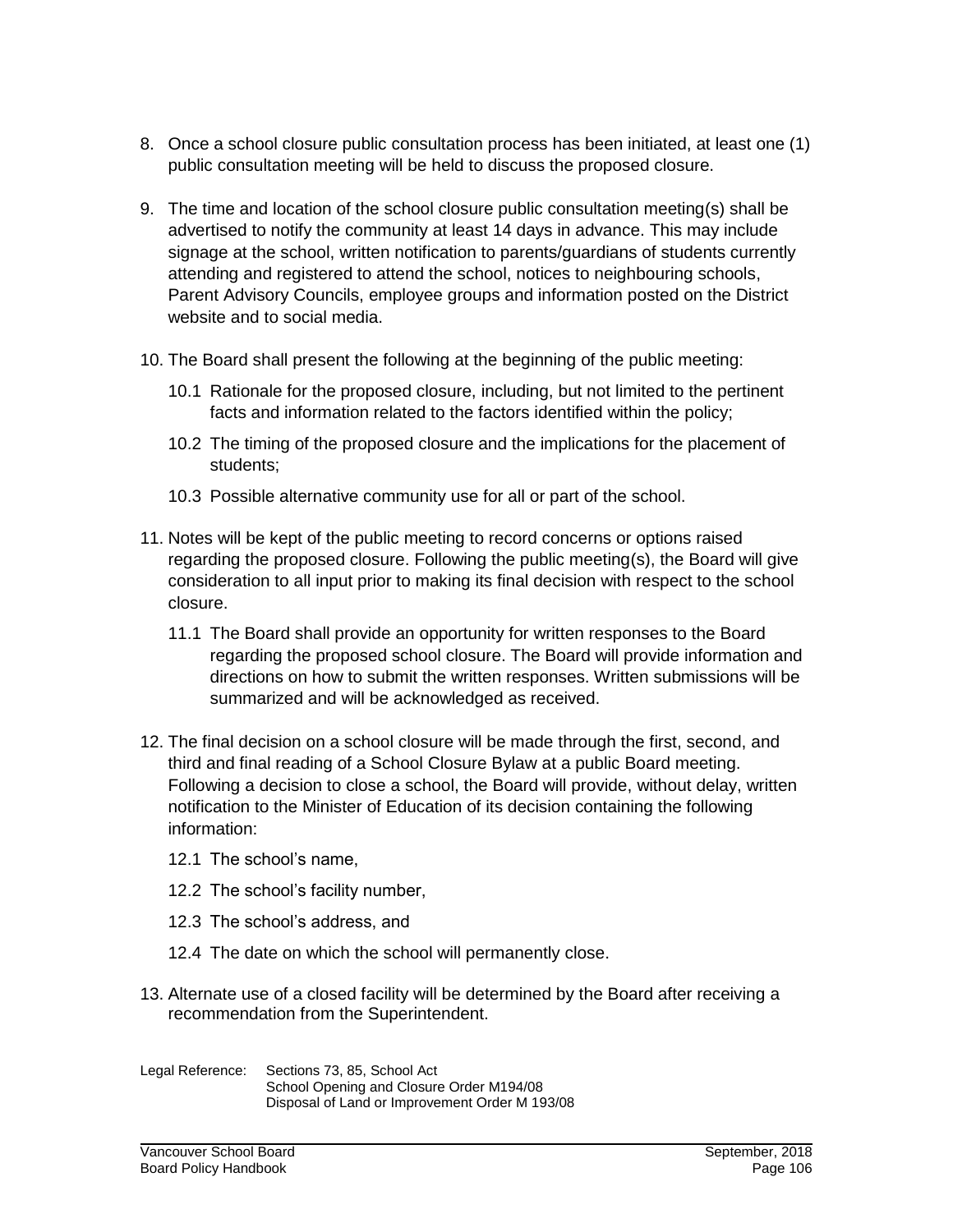Vancouver School Board September, 2018 Board Policy Handbook Page 107

 $\overline{\phantom{a}}$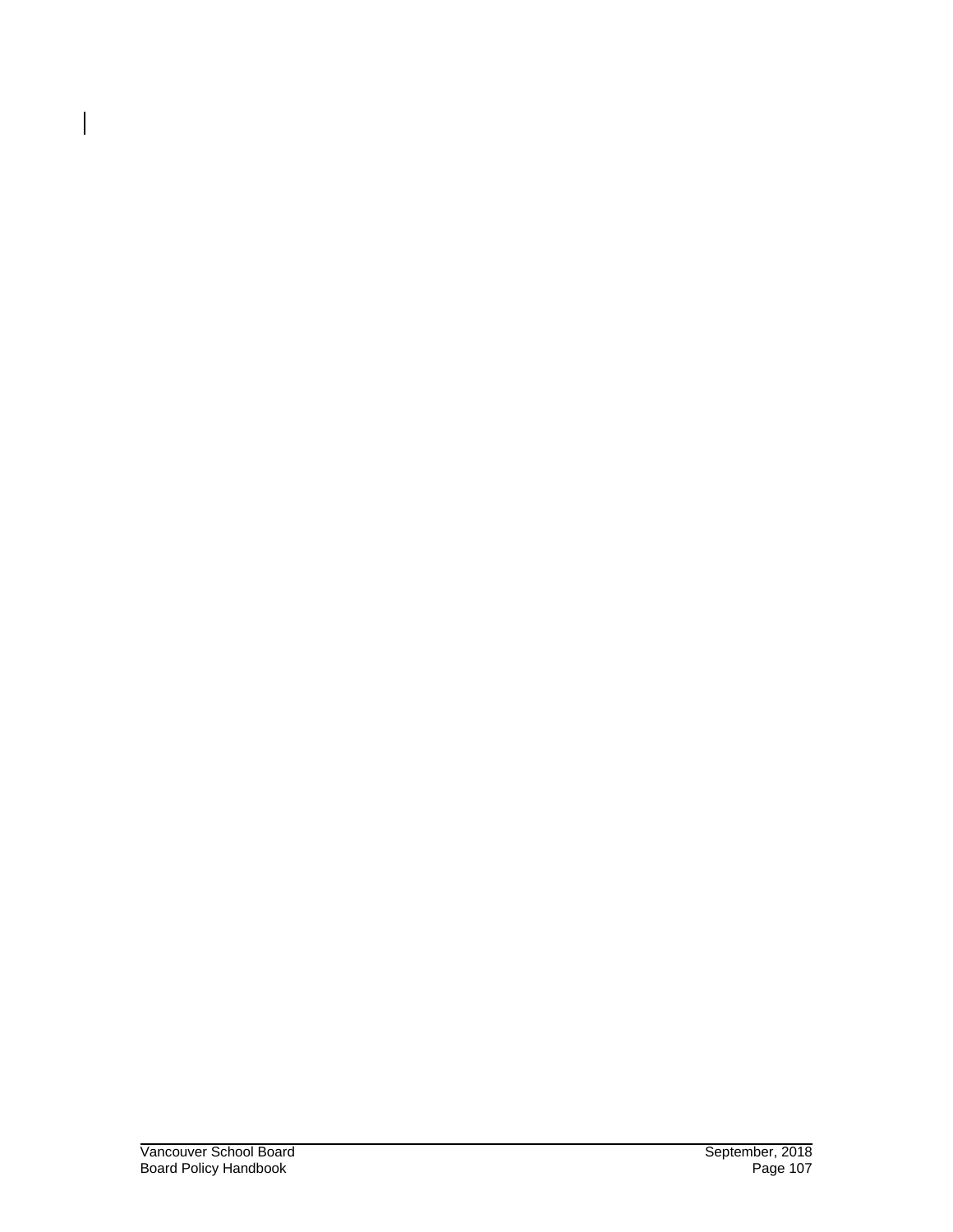# **RECRUITMENT AND SELECTION OF PERSONNEL**

The Board believes strong leadership and administration at the District and school levels are essential to the effective and efficient operation of the school system.

#### **Specifically**

- 1. The Board, in the case of the Superintendent, or the Superintendent or designate, in all other instances, will assume the sole responsibility for initiating the advertising process and will make reasonable effort to ensure that all current District employees are made aware of staff vacancies.
- 2. The Board has the sole authority to recruit and select an individual for the position of Superintendent.
- 3. In order to protect the Board from sudden loss of the Superintendent's services, the Superintendent shall ensure that staff is designated to perform the services of the Superintendent in the case of a short-term or prolonged absence, and that the Chair is advised of the delegation.
- 4. The following process will be followed for senior and District management positions including Directors, Associate Superintendent and Secretary-Treasurer positions:
	- 4.1 The Superintendent is delegated full authority to recruit and select staff senior and District management positions within the limitations of legislation, budget allocations and collective agreements
	- 4.2 These positions shall have a role description and the person occupying each of the positions shall have a written contract of employment.
	- 4.3 Compensation will be determined based on BCPSEA compensation guidelines.
- 5. The Superintendent is delegated full authority to recruit and select staff for all other District Office positions within the limitations of legislation, budget allocations, contracts and collective agreements.
- 6. The Superintendent is delegated full authority to recruit, select, assign and reassign staff for all school-based positions, including vice-principals and principals within the limitations of legislation, budget allocations, contracts and collective agreements.
- 7. The Superintendent is delegated full authority to recruit and select staff for all other staff positions, within the limitations of legislation, budget allocations and collective agreements.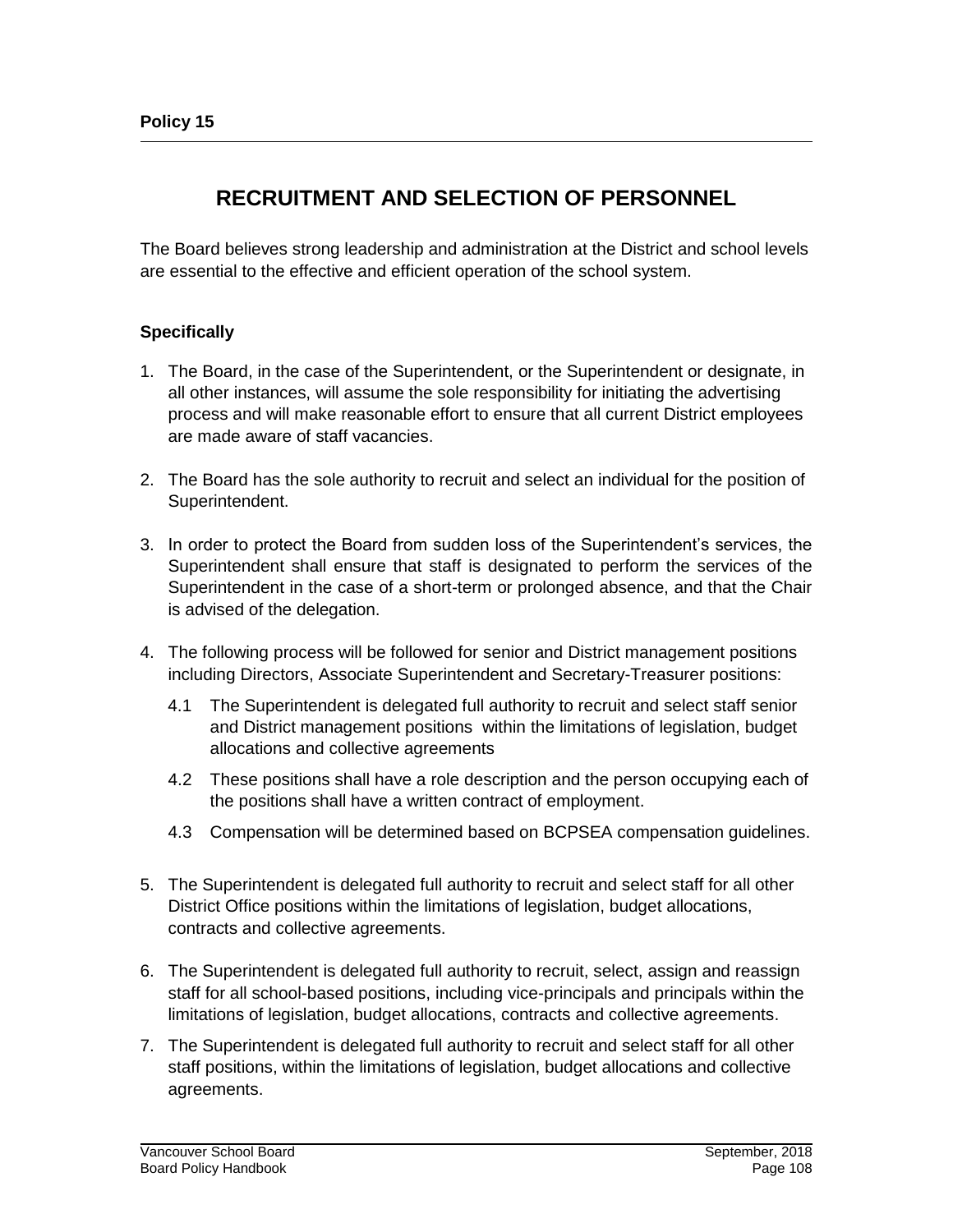8. All offers of employment shall be conditional on the successful applicant providing a criminal records check through the Criminal Records Review Program (Ministry of Public Safety and Solicitor General).

Legal Reference: Sections 15, 19, 20, 21, 22, 23, 24, 65, 85 School Act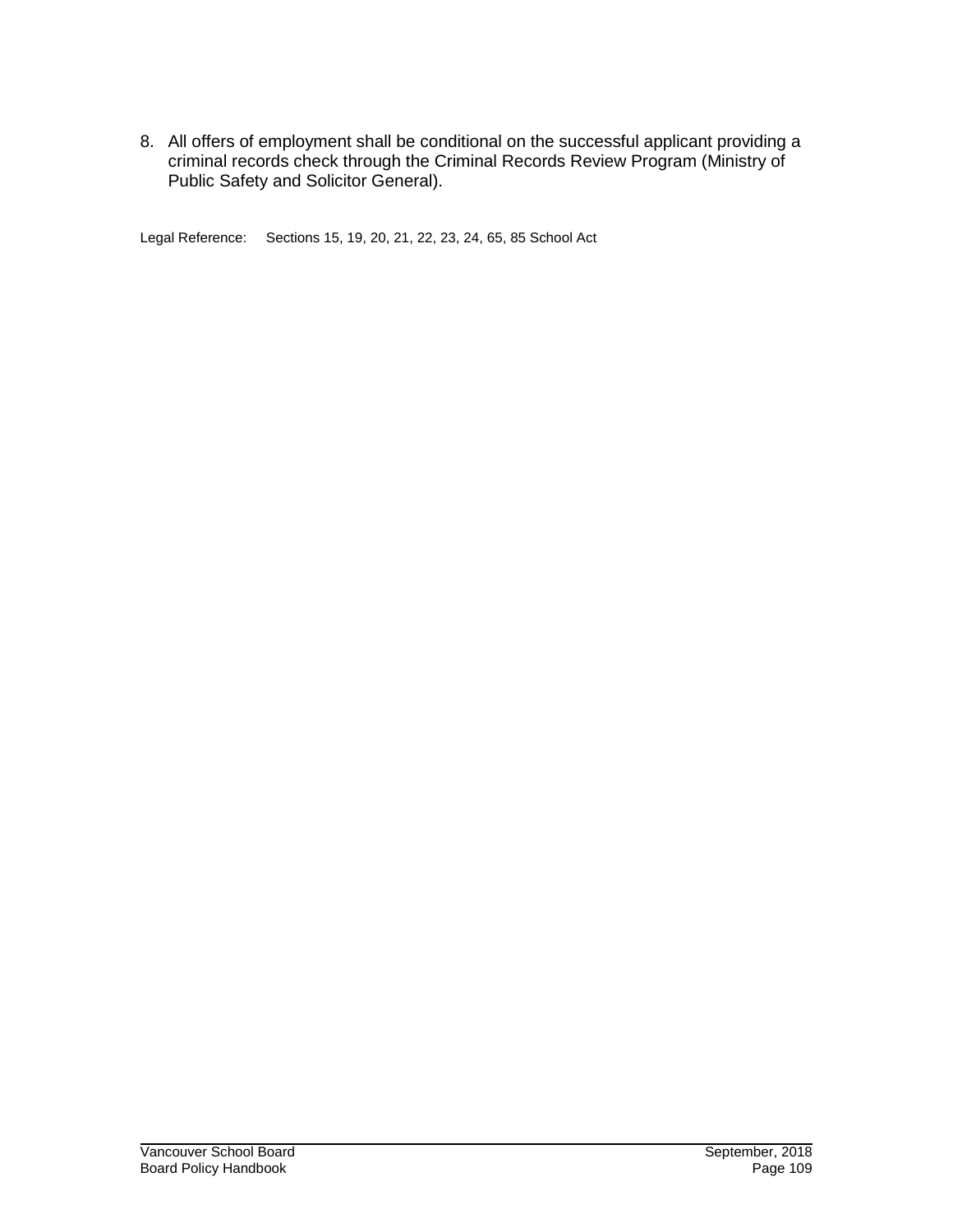# **BY-LAW NO. 3 (I) – INDEMNIFICATION**

It is in the interest of a responsive and efficient public service that trustees, officers and employees be protected against a claim of damages arising out of the performance of their duties. None of these individuals should be placed in a position of personal liability for the performance of responsibilities vested in them by the School Act or assigned to them by the Board.

#### By-Law:

- 1. The Board will indemnify a Trustee, an officer or an employee of the Board
	- 1.1 Against a claim for damages against the Trustee, officer or employee arising out of performance of their duties; or
	- 1.2 Where an inquiry under Part 2 of the *Public Inquiry Act* or other proceeding involves the administration and conduct of the business of the School District and, in addition, the Board may pay legal costs incurred in proceedings arising out of the claim, inquiry or other proceeding.
- 2. The Board may, by affirmative vote of a majority of not less than 2/3 of all its members, pay
	- 2.1 Any sum required to indemnify a Trustee, an officer or an employee of the Board where a prosecution arises out of the performance of their duties with the Board; and
	- 2.2 Costs necessarily incurred;

But the Board shall not pay a fine imposed on a Trustee, an officer or an employee as a result of their conviction.

- 3. The Board shall not seek indemnity against a Trustee, an officer or an employee of the Board in respect of any action by the Trustee, officer or employee that results in a claim for damages against the Board except
	- 3.1 Where the claim for damages arises out of the gross negligence of the Trustee, officer or employee; or
	- 3.2 Where, in relation to the action that gave rise to a claim for damages against an officer or employee, the officer or employee willfully acted contrary to:
		- 3.2.1 The terms of their employment, or
		- 3.2.2 An order of a superior.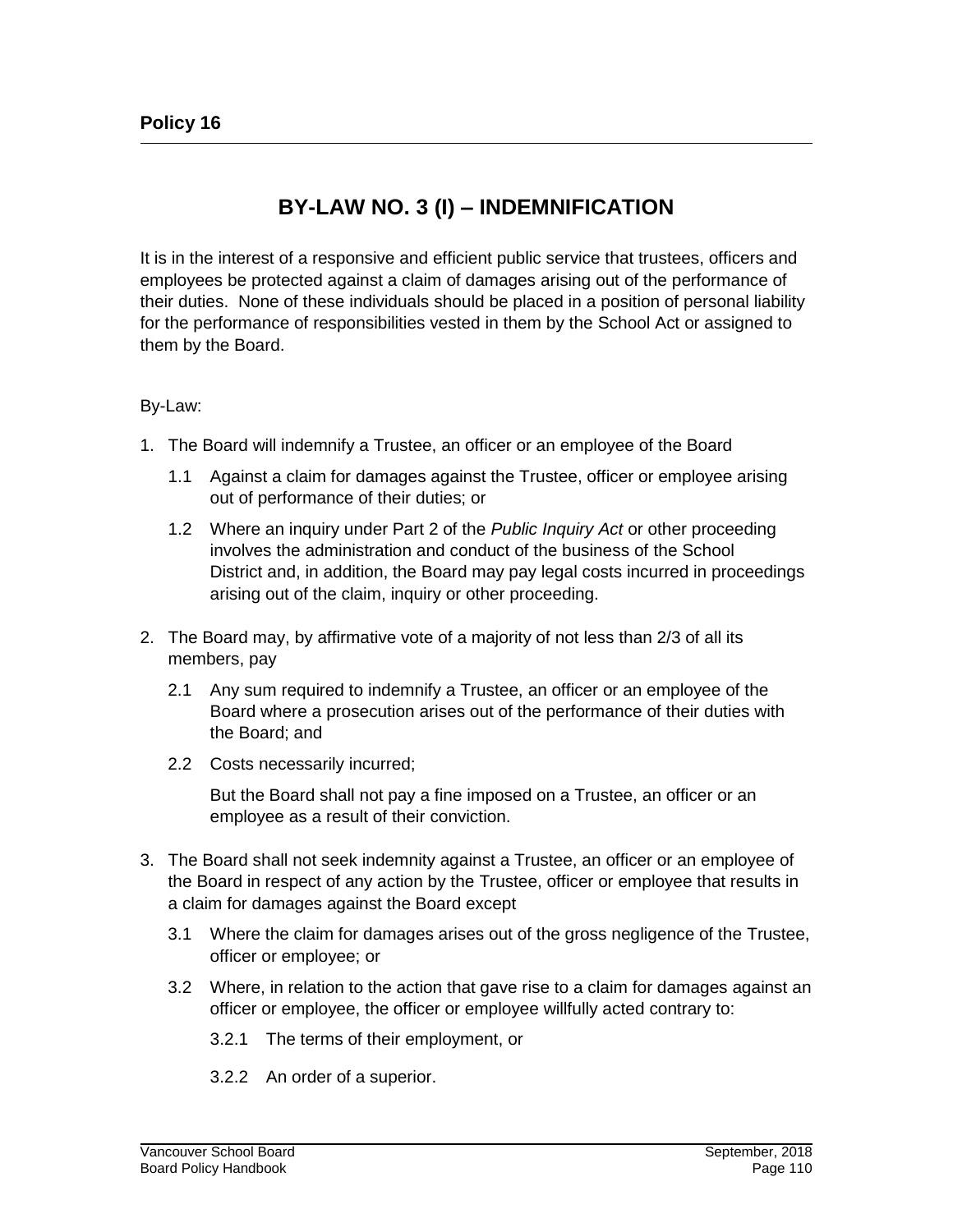- 4. The Board's obligation to indemnify a Trustee, an officer or an employee in respect of matters occurring during their term of office or employment shall continue, notwithstanding that the term of office or employment, as the case may be, has ended.
- 5. Where the Board decides to pay legal costs incurred in proceedings out of a claim, inquiry under Part II of the *Public Inquiry Act* or other proceedings, the Board has the right to conduct the defense of the matter and, in its discretion, to compromise and/or settle the claim.
- 6. The Board shall not indemnify a Trustee, officer or employee against:
	- 6.1 Liability and legal fees incurred as a result of an action or other proceeding taken by the Board against the Trustee, officer or employee, or as a result of an action or proceeding taken by the Trustee, officer or employee against the Board;
	- 6.2 Liability to pay a fine, penalty or order imposed as a result of the conviction for an offence;
	- 6.3 Legal fees incurred as a result of a prosecution where the Trustee, officer or employee is convicted of an offence or obtains a conditional discharge;
	- 6.4 Legal fees incurred in an appeal of any conviction, sentence, judgment or order, unless the Board, by an affirmative vote of a majority of its members, so agrees;
	- 6.5 Liability and legal fees incurred by a Trustee where the Court determines that the trustee knowingly contravened the School Act;
	- 6.6 Liability incurred by a Trustee, officer or employee where the Court determined that the trustee, officer or employee knowingly permitted or authorized an expenditure not authorized by an enactment;
	- 6.7 Liability incurred by a Trustee as a result of any restitution ordered pursuant to Section 62 of the School Act; and
	- 6.8 Those matters for which the Board may seek indemnity from an employee pursuant to its authority under Section 95 of the School Act.
- 7. The Board may enter into individual indemnity agreements with its officers and employees not inconsistent with provisions of the School Act.

Legal Reference: Section 95, School Act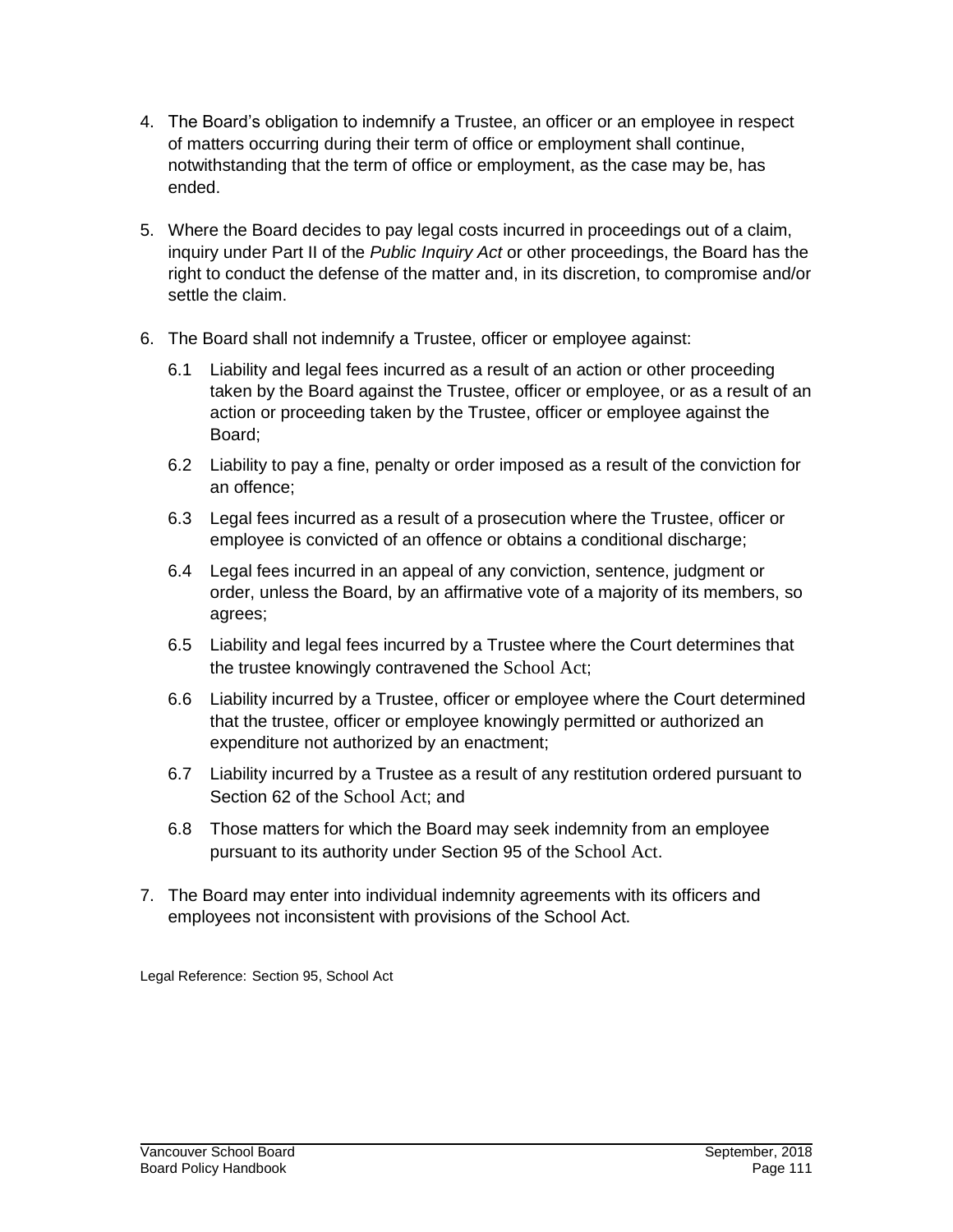# **SEXUAL ORIENTATION AND GENDER IDENTITIES**

The Board of Education (the "Board") is committed to establishing and maintaining a safe, inclusive, equitable, and welcoming learning and working environment for all members of the school community, regardless of real or perceived sexual orientations, gender identities, and gender expressions, which includes lesbian, gay, bisexual, trans\*, Two-Spirit, queer, and those who are questioning (LGBTTQ+).

The Board believes that all LGBTTQ+ students, staff and families have the right to have:

- Their confidentiality protected and respected;
- Self-identification and determination; and
- Their unique identities, families, cultures, and communities included, represented, valued, and respected within all aspects of the school environment.

The Board will promote pro-active strategies and guidelines so that all members of this diverse community are welcomed, respected, accepted and supported in every school and worksite.

The Board is committed to implementing measures that will:

- Define appropriate expectations, language, behaviours and actions in order to prevent discrimination and harassment;
- Ensure that complaints of discrimination or harassment based on sexual orientation, gender identity and/or gender expression are taken seriously and dealt with expeditiously and effectively through consistently applied policy and procedures;
- Raise awareness and improve understanding of the lives of people who identify as LGBTTQ+; and strive to eliminate the systemic inequities and barriers for members of the school community whose real or perceived identity is LGBTTQ+ and demonstrate accountability in leadership so that everyone is treated with fairness and respect.
- 1. Anti-Harassment

The Board will strive to prevent and to provide effective procedures to respond to any language or behaviour that degrades, denigrates, labels, or stereotypes students on the basis of their real or perceived sexual and/or gender identities and/or gender expression, or that incites hatred, prejudice, discrimination or harassment on such bases.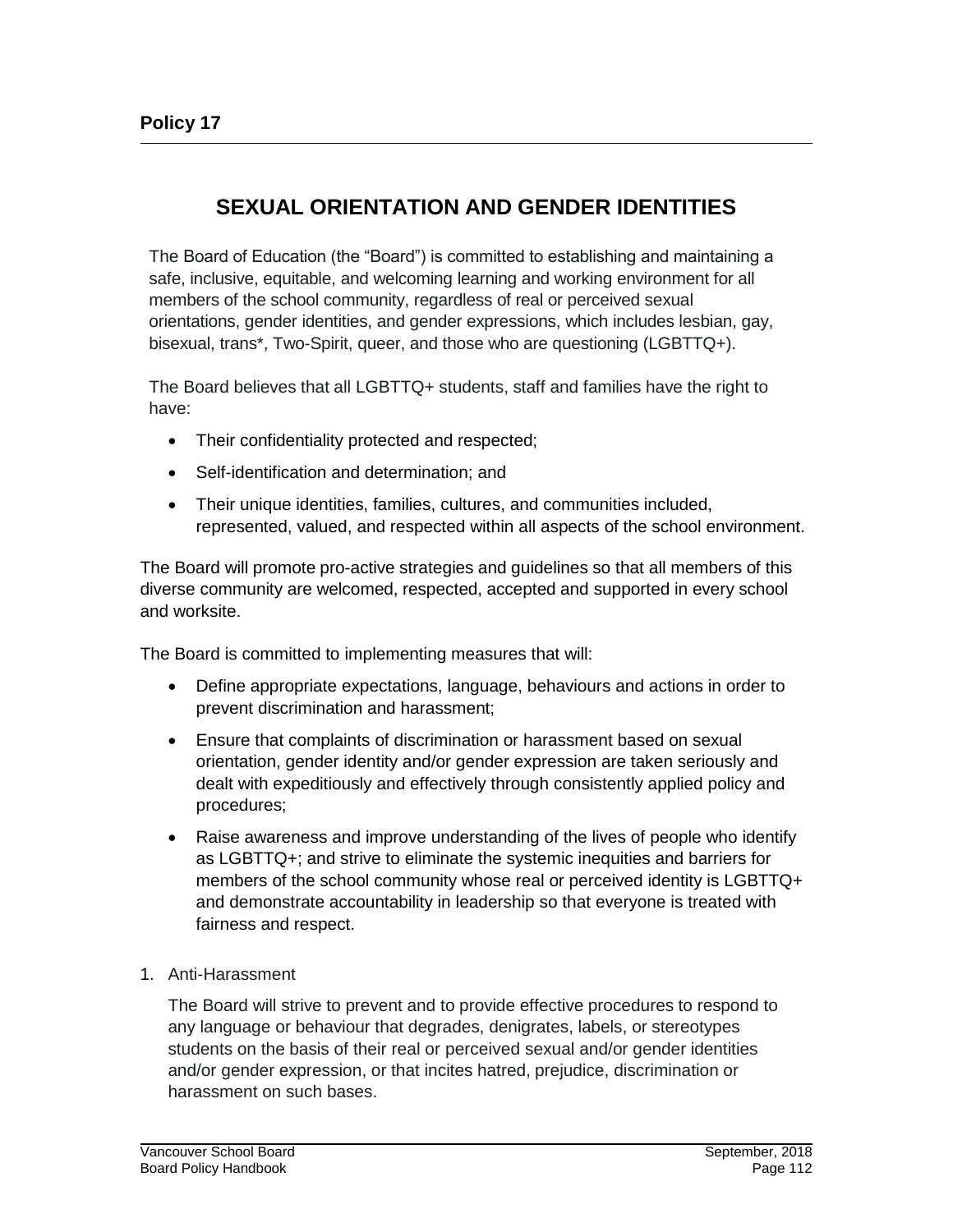2. Leadership

The Board will consult with the Diversity Advisory Committee to ensure that policy directions, priorities and implementation of programs and services are consistent with the Sexual Orientation and Gender Identities policy.

There will be ongoing, constructive and open dialogue with LGBTTQ+ communities to increase co-operation and collaboration among home, school and the community. Administrators, teachers, counsellors, and other staff and student leaders should consult with LGBTTQ+ students and their designated support groups and take concrete actions to make schools more welcoming, inclusive and safer places. Staff will not refer students to programs or services that attempt to change a student's sexual orientation or gender identity.

3. Professional Development and Training

The Board will strive to ensure that professional development and training is provided for staff to develop the awareness, knowledge, skills and attitudes necessary to:

- Deliver an LGBTTQ+ inclusive curriculum (including anti-homophobia and antitransphobia education);
- Identify and address homophobic and transphobic discriminatory attitudes and behaviours; and
- Support and advocate for the needs of students whose real or perceived identity is LGBTTQ+
- 4. Counselling and Student Support

The Board will ensure that:

- Counsellors are trained to respond competently to the needs of LGBTTQ+ students as well as to the needs of students with LGBTTQ+ family members;
- Counsellors and staff are provided with information, from the District, on support programs or services for students and families;
- Elementary and secondary schools appoint at least one staff person to be a Safe Contact who is able to act as a resource person for LGBTTQ+ students, staff and families. (Note: School administrators will act as the Safe Contact if no one voluntarily steps forward.) School administrators will inform students and other staff about the location and availability of this contact person; and
- All secondary schools are supported in establishing and maintaining Gay or Queer/Straight Alliance clubs.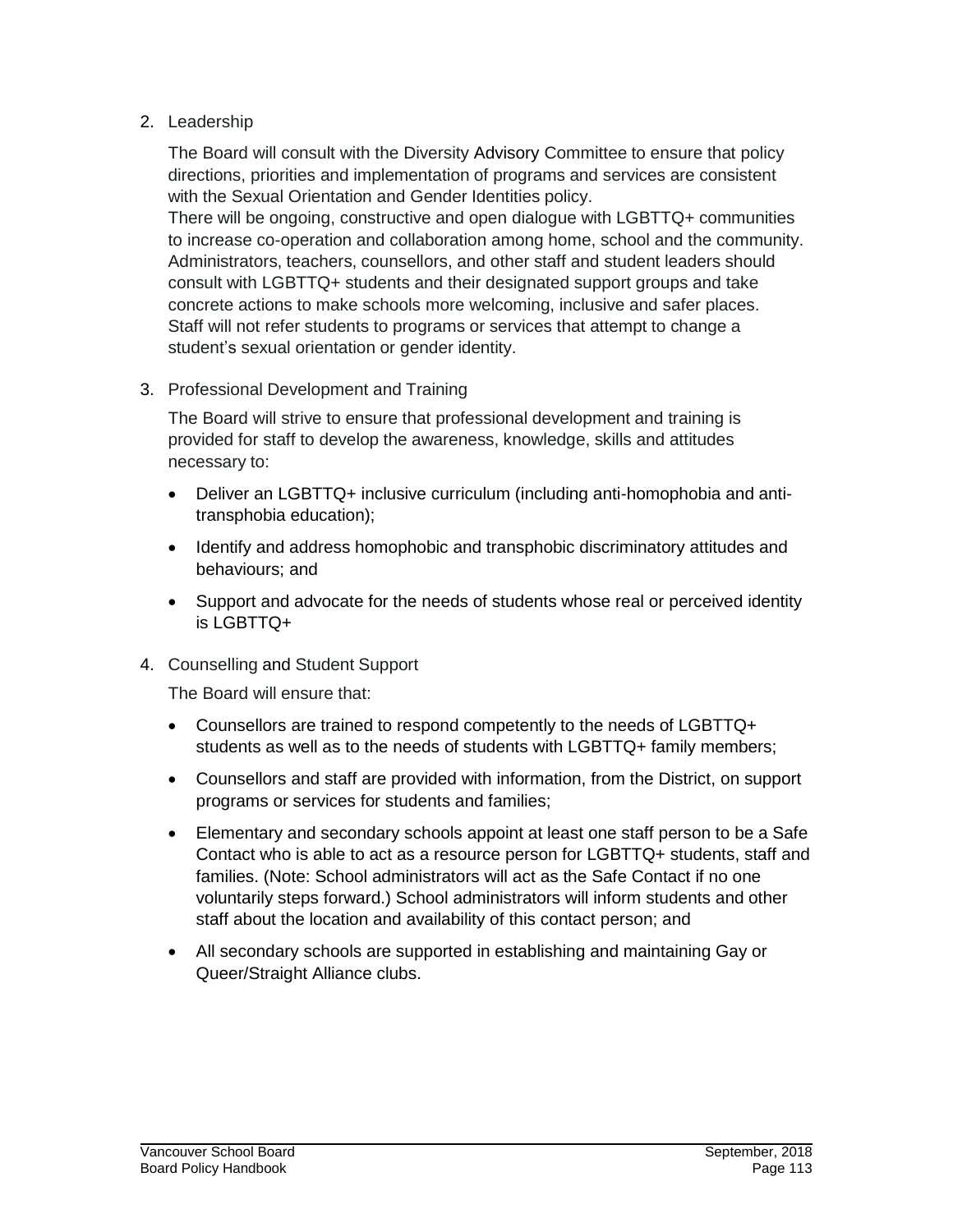5. Curriculum Learning Resources

The Board is committed to:

- Ensuring that staff utilizes language and educational resources and approaches that are inclusive, developmentally appropriate, and respectful of diverse sexual orientations, gender identities, and gender expressions;
- Enabling all LGBTTQ+ students and families to see themselves and their lives positively reflected in the curriculum, through the provision of library and other curricular resources;
- Creating or acquiring developmentally appropriate, current and relevant learning resources for sexual health education that are LGBTTQ+ inclusive; and
- Providing learning resources in languages and in formats easily accessible to ELL students and their families, where possible.
- 6. Communications

The Board will:

- Acknowledge through its communication to students, staff, and the community that some students live in LGBTTQ+ families and need to be positively recognized and included as such; and
- Ensure that school forms and communications reflect the diversity of sexual orientations and gender identities of students, staff and parents/guardians.
- 7. Gender Identity and Gender Expression

To support the safety, health, and educational needs of students whose real or perceived identity is trans\*, staff shall adhere to the following practices:

7.1 Consultation

School staff are encouraged to consult with District staff, to review best practices for supporting trans\* students.

- 7.2 Confidentiality and Privacy
	- 7.2.1 A student's trans\* status, legal name, or gender assigned at birth may constitute confidential personal information that will be kept confidential unless its disclosure is legally required or unless the student or the student's parent(s)/guardian have given authorization.
	- 7.2.2 In situations where school staff or administrators are required by law to use or to report a trans\* student's legal name or sex, such as for purposes of data collection, school staff and administrators will adopt practices to avoid the inadvertent disclosure of such information.
	- 7.2.3 Students' rights to discuss and express their gender identity and/or gender expression openly and to decide when, with whom, and how much private information to share will be respected.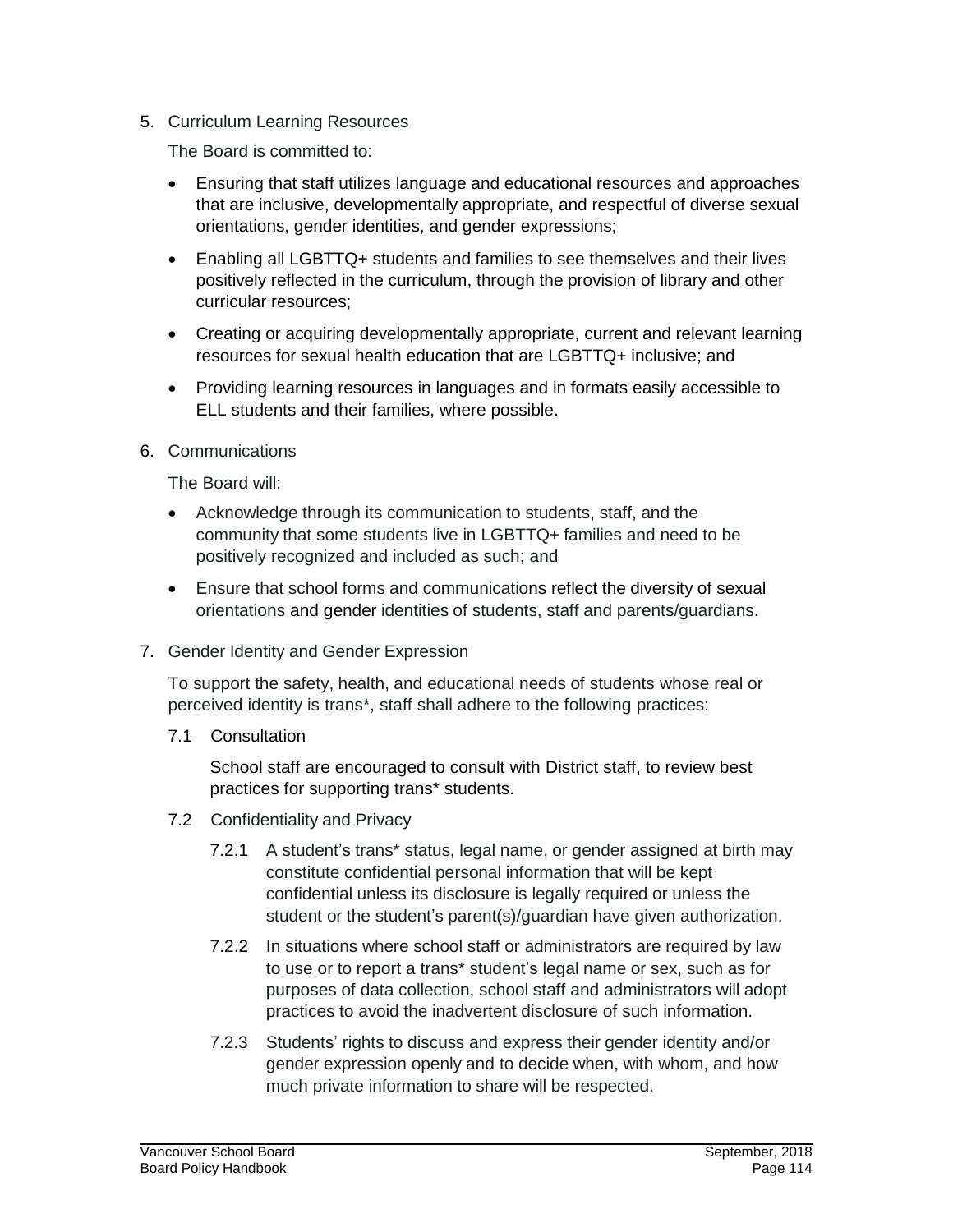7.3 Names and Pronouns

Trans\* students will be addressed by the names and pronouns prefer to use.

- 7.4 Official Records and Student Information
	- 7.4.1 Whenever possible and permitted by law, requests made by a student, or the parent/guardian, to change the student's official record to reflect their preferred name and/or gender identity will be accommodated.
	- 7.4.2 Whenever possible, at the request of a student or of a students' parent(s)/guardian, the student's preferred name and/or gender identity will be included on class lists, timetables, student files, identification cards, etc.
	- 7.4.3 Unless the student or the student's parent/guardian has specified otherwise, communications between school and home shall use a student's legal name and the pronoun corresponding to the student's gender assigned at birth.
- 7.5 Dress

Students have the right to dress in a manner consistent with their gender identity or gender expression. This includes students who may dress in a manner that is not consistent with societal expectations of masculinity/femininity.

7.6 Sex-segregated Activities

Schools will reduce or eliminate the practice of segregating students by sex. In situations where students are segregated by sex, trans\* students will have the option to be included in the group that corresponds to their gender identity.

- 7.7 Access to Physical Education and Sports
	- 7.7.1 Where possible, students will be permitted to participate in any sexsegregated recreational and competitive athletic activities, in accordance with their gender identity. Due to issues of disclosure and safety, some students may wish to participate in a sex-segregated activity that is not aligned with their gender identity.
	- 7.7.2 Trans\* students shall be provided the same opportunities to participate in physical education as all other students, shall not be asked or required to have physical education outside of the assigned class time, and shall be permitted to participate in any sex-segregated activities in accordance with their gender identity if they so choose.
- 7.8 Washroom and Change Room Accessibility
	- 7.8.1 The use of washrooms and change rooms by trans\* students shall be assessed on a case-by-case basis with the goals of maximizing the student's social integration, ensuring the student's safety and comfort, minimizing stigmatization and providing equal opportunity to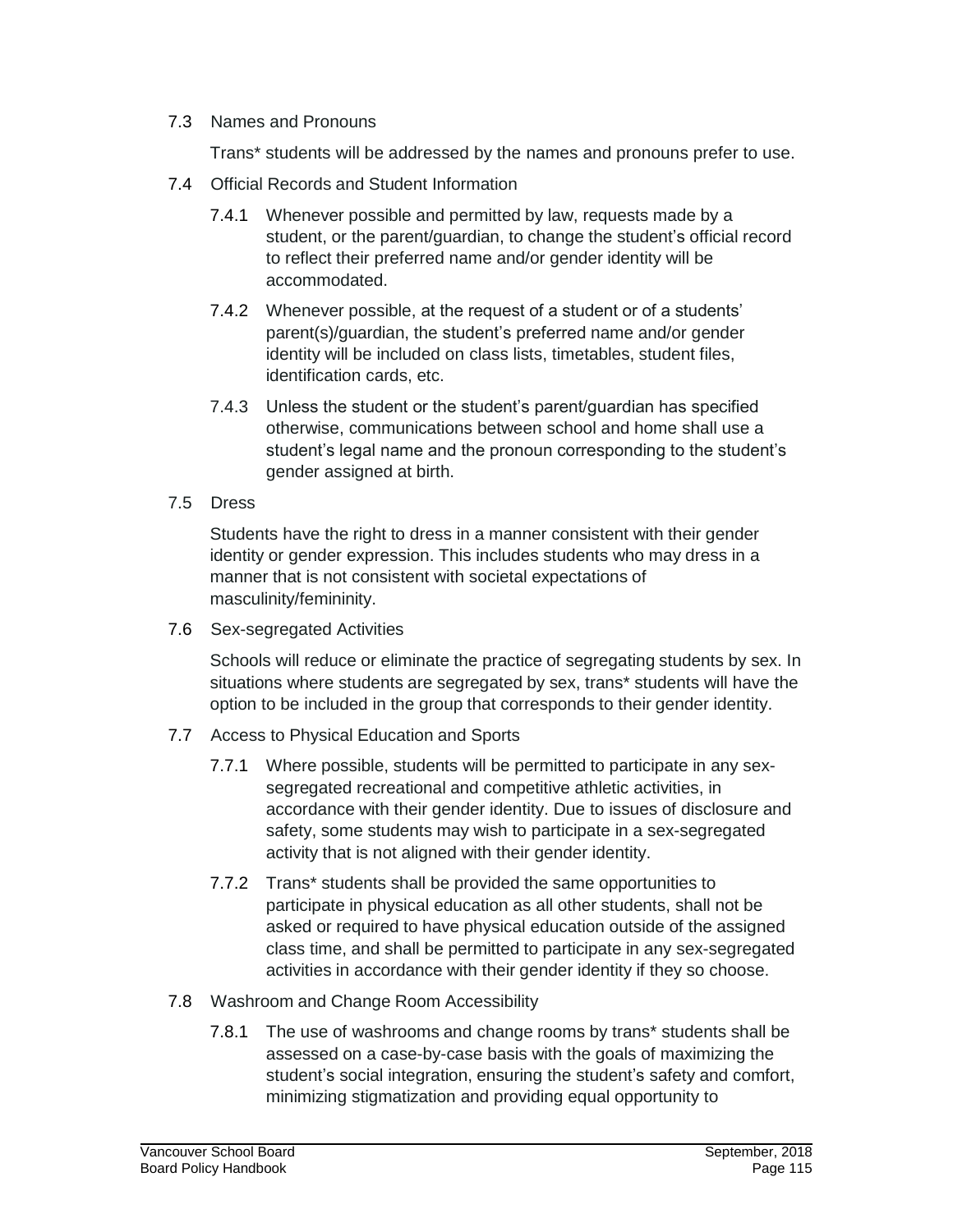participate in physical education classes and sports.

- 7.8.2 Trans\* students shall have access to the washroom and change room that corresponds to their gender identity. Students who desire increased privacy will be provided with a reasonable alternative washroom and/or changing area. Any alternative arrangement will be provided in a way that protects the student's ability to keep their trans\* status confidential.
- 7.8.3 The decision with regard to washroom and change room use shall be made in consultation with the trans\* student.
- 7.8.4 The Board will strive to make available single stall gender-neutral washrooms at all school locations and worksites.
- 7.9 Student Transfers

Schools will aim to keep trans\* students at their original school site, unless it is a student's wish to transfer. Should the student wish to transfer, it is not necessary to disclose the student's gender identity and/or gender expression as the reason for transfer.

7.10 Resolving Conflict

Disputes will be resolved in a manner that involves the trans\* student and an adult ally (teacher, service provider, parent/guardian) in the decision-making process to maximize inclusiveness.

### Glossary

Asexual: A person who is not sexually attracted to any gender or sex. Asexual people may still be romantically attracted to people of a variety of genders and sexualities and have romantic, non- sexual relationships.

Bisexual: A person who is attracted to both women and men.

Gay: A person who is attracted to someone of the same sex and/or gender as themselves. This word can be applied to all genders of relationships, but has primarily been used in reference to men.

Gender: A socially constructed concept of identity based on roles, behaviours, activities, and appearance such as masculine, feminine, androgynous, etc.

Gender expression: The ways a person presents their sense of gender to others (for example, through clothes, hairstyle, mannerisms, etc.).

Gender identity: A person's internal sense of being a man, a woman, genderqueer etc. This is not the same thing as a person's biological sex, and may not be consistent with how they are perceived by others.

Gender nonconforming: A term that often refers to children who express gender in ways that differs from societal expectations of the sex and gender assigned to them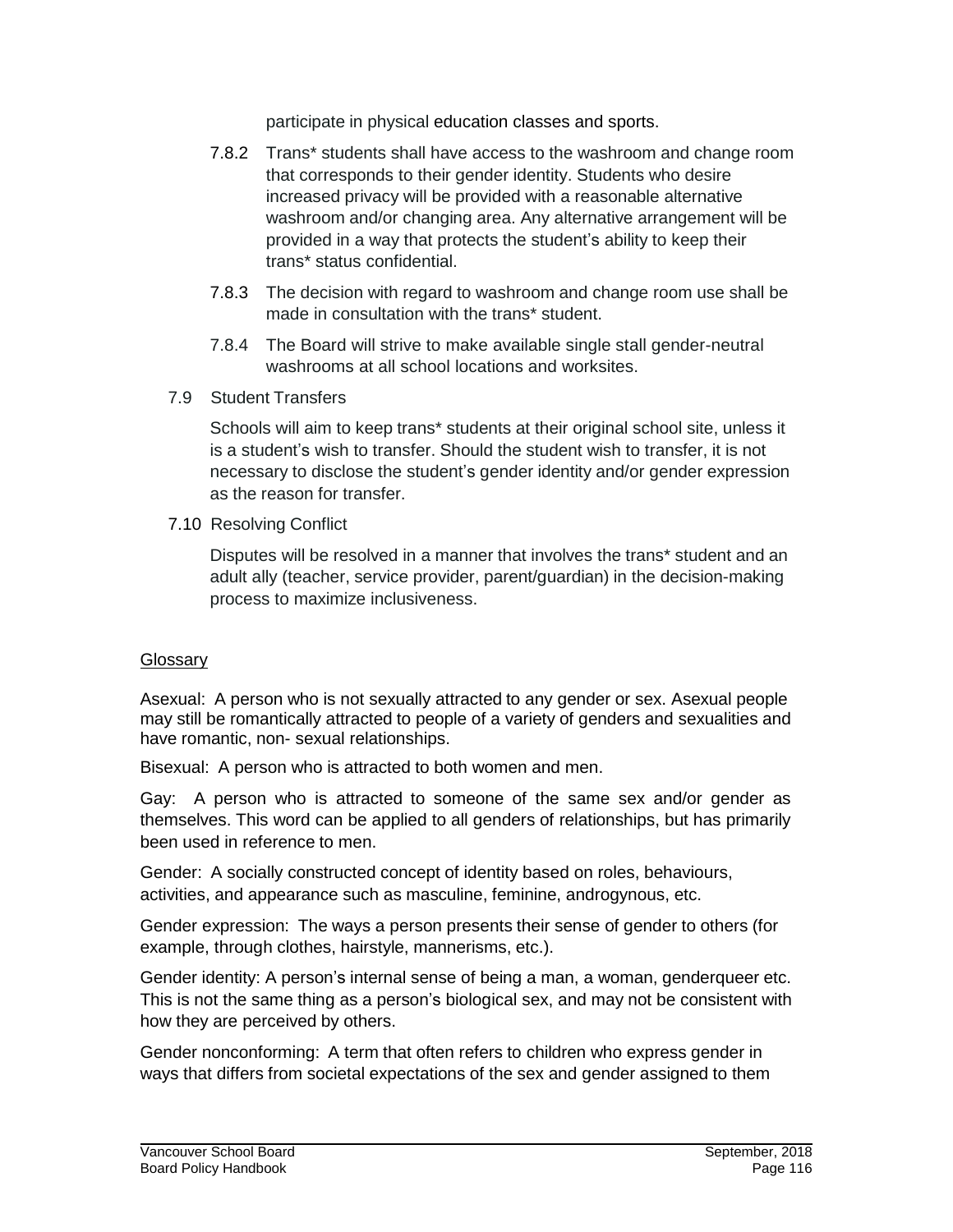at birth. For the purposes of this policy and accompanying regulations gender nonconforming children are included under the term trans\*.

Homophobia: The fear, ignorance and mistreatment of people who are, or are perceived to be, lesbian, gay or bisexual. This often leads to bias, discrimination, hatred, harassment and violation of the human rights of lesbian, gay or bisexual people. Homophobic bullying can also be targeted against any individual, regardless of perceived sexual orientation.

Intersex: Refers to people whose reproductive or sexual anatomy is not easily defined as male or female. There are a variety of ways someone can be intersex, ranging from having ambiguous genitalia to having mixture of XX and XY chromosomes. Intersex individuals have historically been mistreated in North American society (i.e. being forced to have "corrective" genital surgeries as infants). The term Disorders of Sexual Development is being used increasingly amongst medical professionals in reference to intersex conditions, however, this term has not been fully adopted by intersex communities at the time this policy is being written. The word hermaphrodite was historically used to describe intersex individuals, however, this term is considered highly offensive.

Lesbian: A woman who is attracted to other women.

LGBTTQ+: An acronym that in this case stands for lesbian, gay, bisexual, trans\*, Two-Spirit, and queer/questioning. There is a wide range of other terms often included in this acronym (often referred to by queer communities as "the alphabet soup") such as asexual, and this acronym tends to vary depending on the source. The plus sign (+) indicates the inclusion of all sexual and gender identities.

Perceived as LGBTTQ+: Refers to someone who is treated as if they are LGBTTQ+ even if they do not identify as such.

Pronouns: The words one uses to refer to themselves (e.g. he/him/his; she/her/hers; they/them/theirs; xe, xem, xyr, etc.)

Queer: An umbrella term (often used in place of the LGBTTQ+ acronym) used to describe individuals who identify as being part of sexual and gender diverse communities (e.g. lesbian, gay, transgender).

Sex: A biological classification based on physical attributes such as sex chromosomes, hormones, internal reproductive structures, and external genitalia. At birth, it is used to identify individuals as male or female. For those whose sex is not easily categorized as male or female see Intersex.

Sexual Orientation: Refers to a person's attraction towards a particular gender or sex. Someone may identify as lesbian, gay, bisexual, queer, pansexual, etc. It is important to remember that sexual identity and gender identity are separate.

Trans\*: (also Trans, Transgender, Transsexual) An umbrella term that can be used to describe people whose gender identity and/or gender expression differs from what they were assigned at birth. Some trans\* people may choose to medically transition by taking hormones, having surgery. Some trans\* people may choose to socially transition by changing their name, clothing, hair, etc.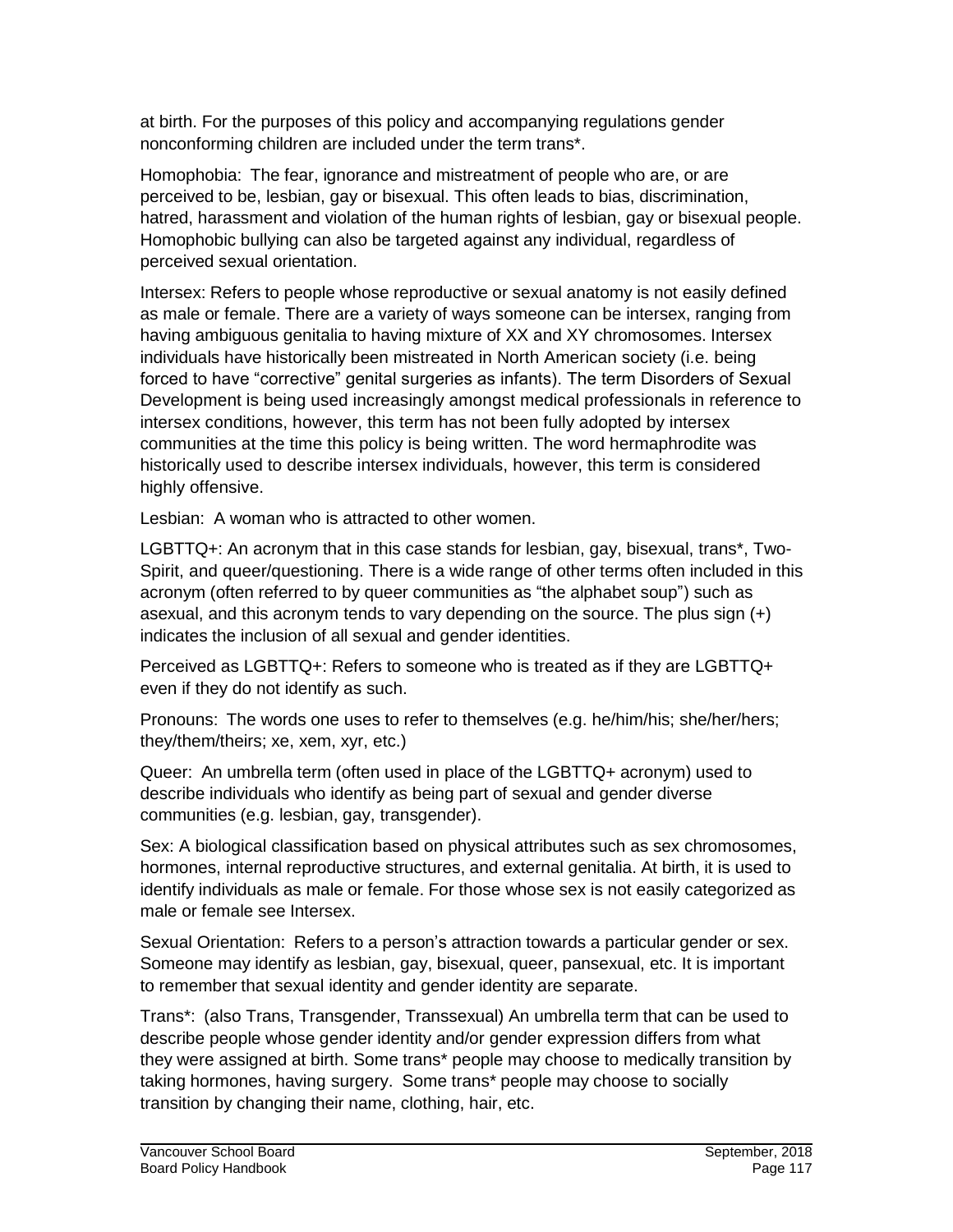Transphobia: Fear, ignorance and mistreatment of people who are, or are perceived to be, trans\* or gender nonconforming. This often leads to bias, discrimination, hatred, harassment and violation of the human rights of transgender or gender nonconforming people. Transphobic bullying can also be targeted against any individual, regardless of perceived gender expression.

Transition: A term most commonly used to refer to someone transitioning from one gender to another. Transition often consists of a change in style of dress, selection of a new name, and a request that people use the correct pronoun when describing them. Transition may, but does not always, include medical care like hormone therapy, counseling, and/or surgery.

Two-Spirit: An Indigenous term describing the embodiment of both masculine and feminine spirits. This identity is not limited to gender expression or sexuality, but encompasses them both while incorporating a spiritual element. It is a standalone identity, not an Indigenous term for gay or lesbian.

(These definitions are adapted from *Questions & Answers for Parents and Family Members of Gender Variant and Transgendered Youth* {Vancouver School Board, 2011}.)

Legal Reference Section 65, School Act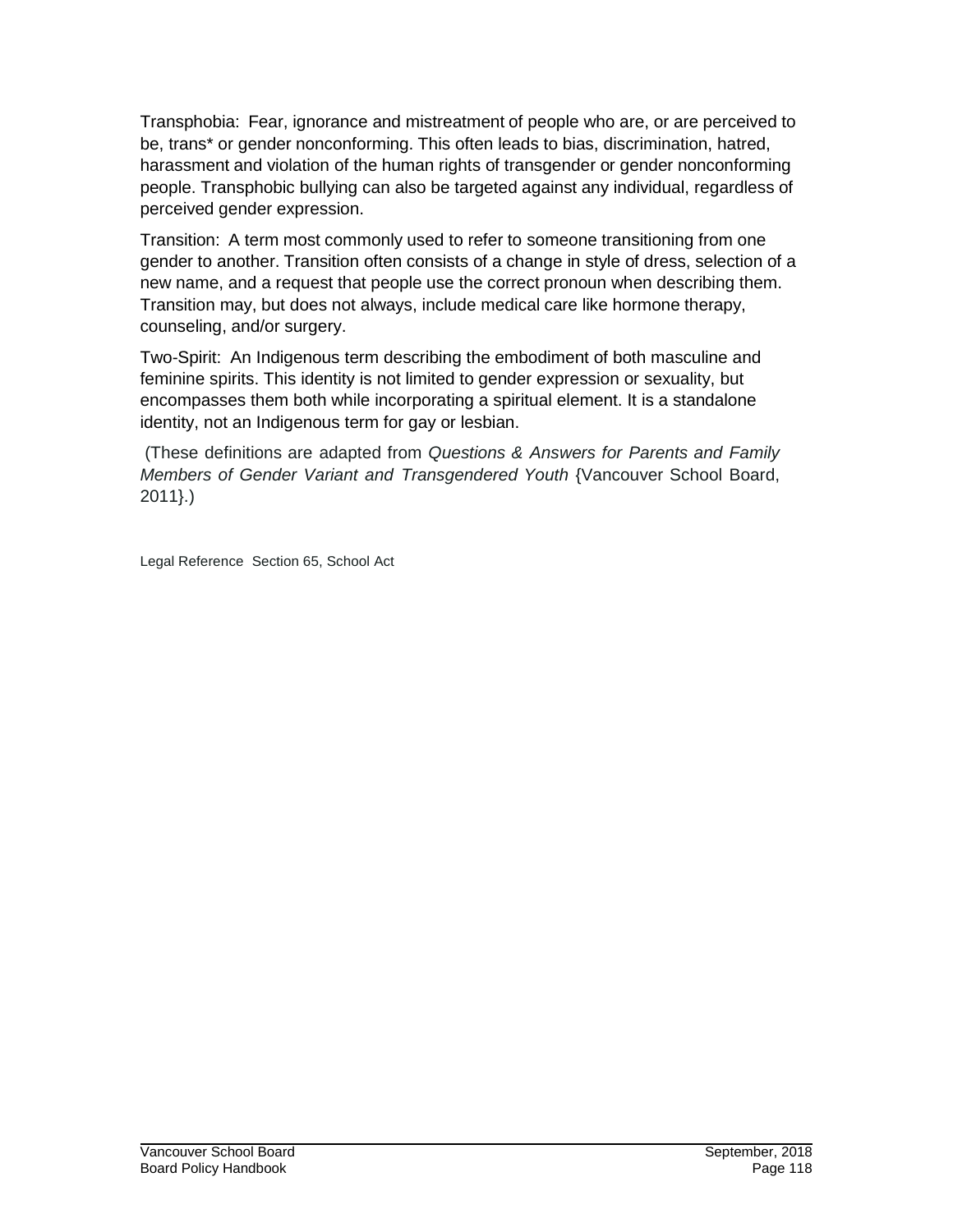# **STUDENT TRUSTEE**

The position of Student Trustee has been established by the Vancouver Board of Education (VBE) for the purpose of encouraging open communication between the student body and the Board, increasing student engagement in School District governance matters, and increasing student participation in District planning and policy and program development.

1. Role Description And Expectations

The Student Trustee:

- 1.1. Is not a member of the Board, is not entitled to vote on any matter before the Board or any of its committees, and does not have the statutory powers or duties of a School Trustee under the School Act.
- 1.2. Will attend all regular public meetings of the Board but is not entitled to be present at any meetings that are private.
- 1.3. May attend all meetings of the Board, including standing committee meetings, except private meetings or at which persons other than trustees are excluded.
- 1.4. Will participate with other trustees in discussions, and provide a student perspective on matters before the Board.
- 1.5. Will comply with the *Student Trustee Conflict of Interest Guidelines* in Appendix 1.
- 1.6. Is not entitled to move a motion, but may suggest a motion on any matter at a meeting of the Board or a committee on which the student trustee sits.
- 1.7. Shall have access to all information and resources provided to Board members (e.g.: reports, training sessions, etc.) with the exception of information related to matters which are being considered at a private meeting or from which persons other than trustees are excluded.
- 1.8. Will present a Student Trustee report at the first regular Board meeting of each month.
- 1.9. Will report regularly to the students of the VBE, through the Vancouver District Student Council (VDSC), the activities of the Board pertaining to public meetings of the Board and its committees.
- 1.10. Is encouraged to visit and meet with secondary school students in schools within the Vancouver School District.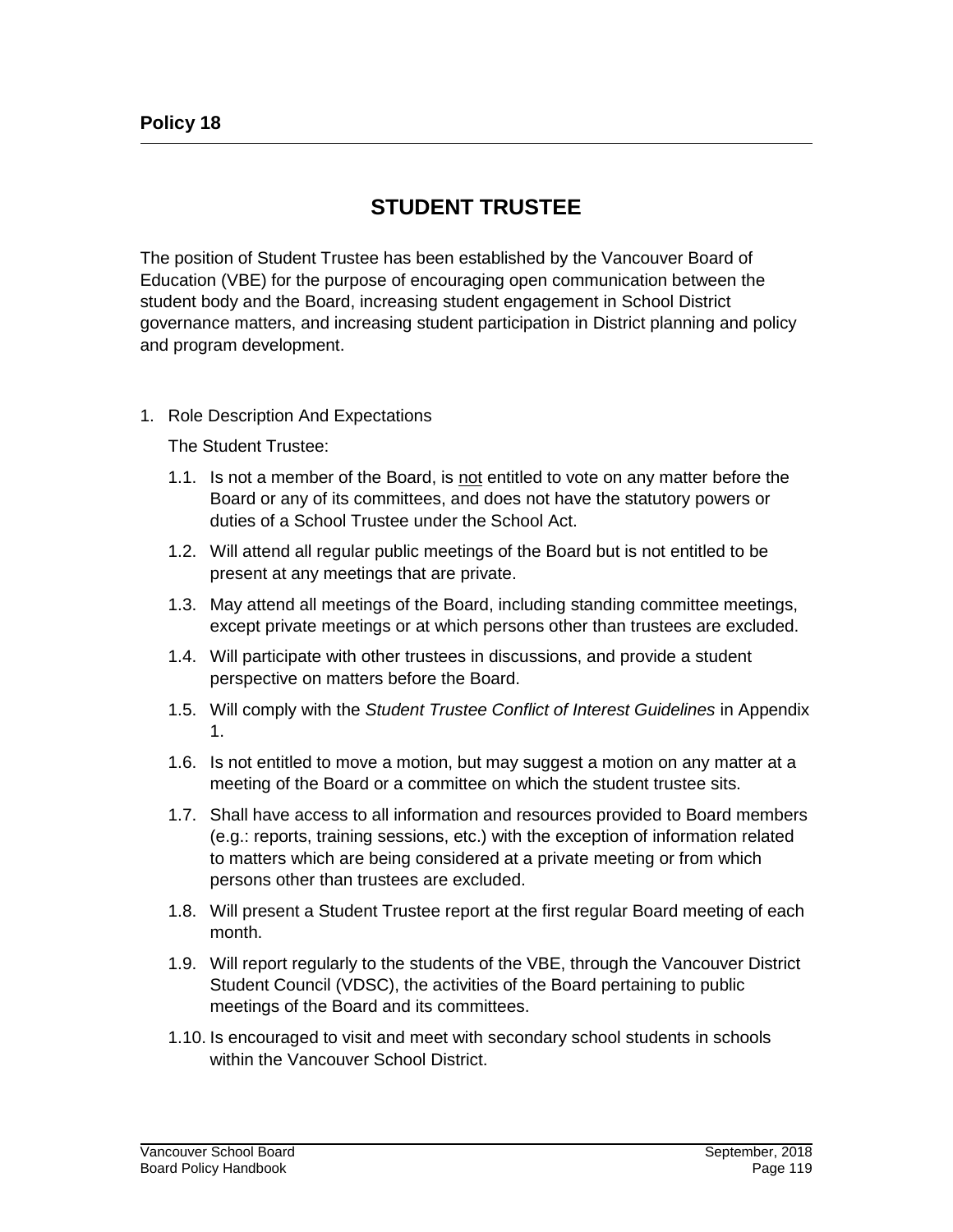- 2. Eligibility And Qualifications
	- 2.1. To qualify to be nominated and hold the position of Student Trustee, the person must meet the following qualifications:
	- 2.2. Be a student in regular attendance at a VBE secondary school.
	- 2.3. Be 16 years of age or older by December 31 of the school year in which the student trustee holds office.
	- 2.4. Have parental consent (if under 19 years of age).
	- 2.5. Be a member of the Vancouver District Student Council (VDSC).
- 3. Election Of A Student Trustee
	- 3.1. In order to elect a Student Trustee, the VDSC must follow the process outlined below.
	- 3.2. Each member of the VDSC is eligible to be nominated as a candidate for the position of Student Trustee, subject to section 2 of this Regulation.
	- 3.3. Candidates interested in election as a Student Trustee will provide members of the VDSC with a personal resume and/or a letter of intent at least forty-eight hours prior to the meeting of the VDSC to select the Student Trustee.
	- 3.4. Student Trustee candidates will be provided the opportunity to make a five minute presentation to the meeting of the appropriate VDSC meeting.
	- 3.5. Where there is more than one candidate, the VDSC will select, by secret ballot, the Student Trustee representative from among the candidates. Balloting will continue, dropping off the candidate with the fewest votes, until one candidate achieves a simple majority.
	- 3.6. VDSC will notify the Secretary-Treasurer of the person elected as Student Trustee.
	- 3.7. In the event that the Student Trustee leaves office before the completion of their term, the vacancy will be filled by a by-election.
- 4. Term Of Office
	- 4.1. The Student Trustee will be elected in May/June for the following school year. The term of office of the Student Trustee shall be from September 1st of the year in which the student trustee is elected and ends June 30 of the following school year.
	- 4.2. The term of office for the Student Trustee will be one school year. A Student Trustee may be re-elected by the VDSC and may serve a maximum of two years. The Student Trustee will be expected to serve during the school year only.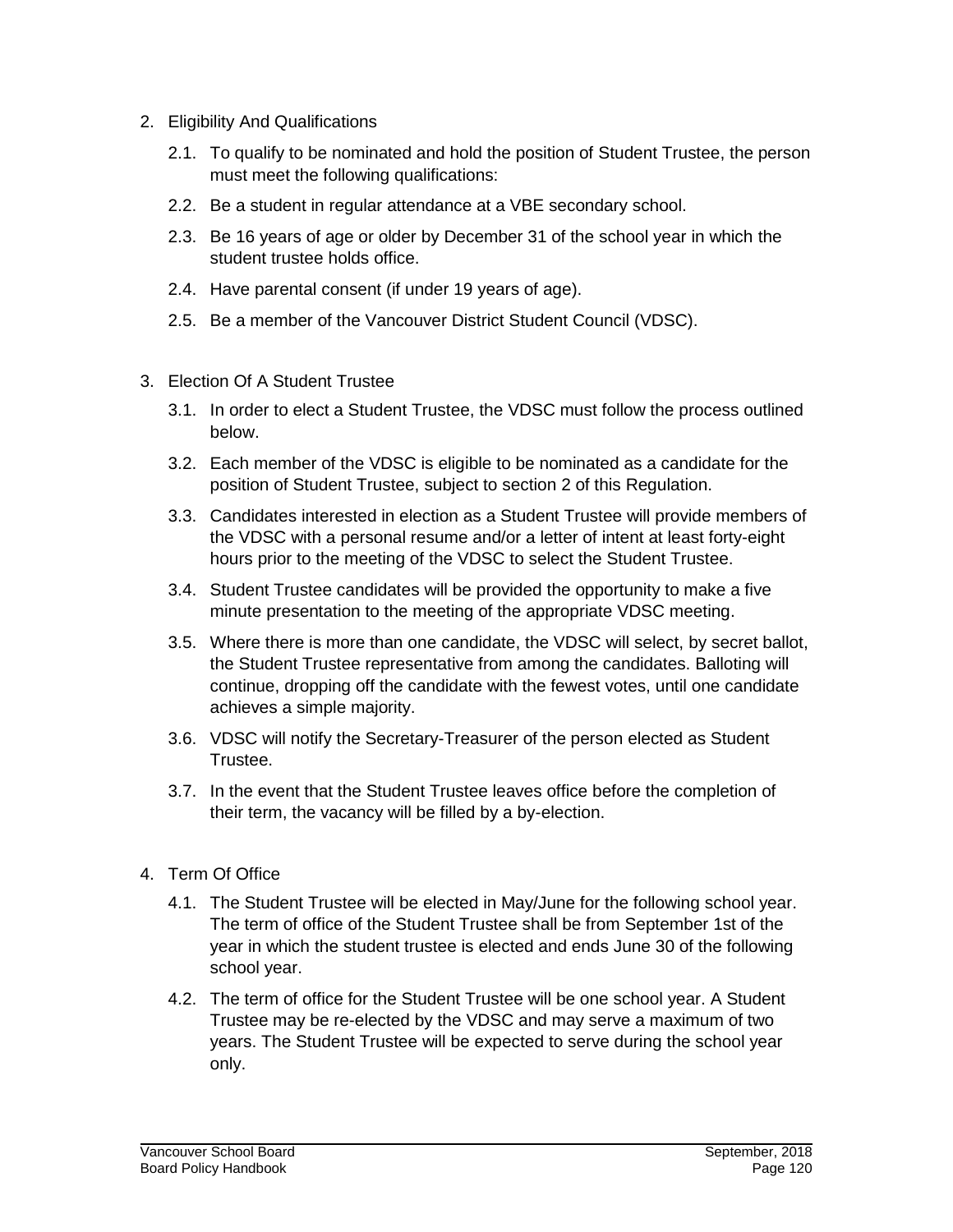- 5. Disqualification Of Student Trustees
	- 5.1. A Student Trustee will be disqualified from service if he or she:
		- 5.1.1. Ceases to be a student in School District 39 (Vancouver).
		- 5.1.2. Is absent from three consecutive regular meetings of the Board without permission of the Board.
		- 5.1.3. Is convicted of an offence under the Criminal Code of Canada or under the Youth Criminal Justice Act.
	- 5.2. A student trustee may be disqualified from service if he or she:
		- 5.2.1. Breaches the confidentiality of the Board.
		- 5.2.2. Is suspended from school for a serious violation of the Code of Conduct or other Board policies or school rules.
- 6. Honorarium And Support For The Student Trustee
	- 6.1. The Student Trustee will receive an honorarium as determined by the Board from year to year. This honorarium will be pro-rated if a Student Trustee does not serve for the full term.
	- 6.2. The Student Trustee will be reimbursed for any appropriate receipted expenses incurred as a function of the role, including transportation costs in accordance with Board policies. Further, the Student Trustee will be supported in attending conference opportunities that relate to the role, with a budget for conference expenses to be approved by the Board.
	- 6.3. The Student Trustee will be supported in attending one out of District conference opportunity per school year that relates to the role, if they so choose to attend, with a reasonable budget that aligns with Board conference expense guidelines.
- 7. Responsibilities Of The Board Chair And Superintendent Of Schools
	- 7.1. To appoint one elected trustee to act as a mentor for the Student Trustee.
	- 7.2. To meet with the Student Trustee at the beginning of the school year to discuss their responsibilities and participation.
	- 7.3. To meet with the VDSC at the beginning of the school year to orient them to the role and expectations of Student Trustee to the Board and to encourage VDSC student representatives to attend VBE Standing and Advisory Committee meetings, and to support the Student Trustee at Board meetings throughout the school year.
	- 7.4. To acknowledge the service of the Student Trustee to the Board during the second Board meeting in April of each school year.
	- 7.5. To organize an annual liaison meeting between the Board and VDSC.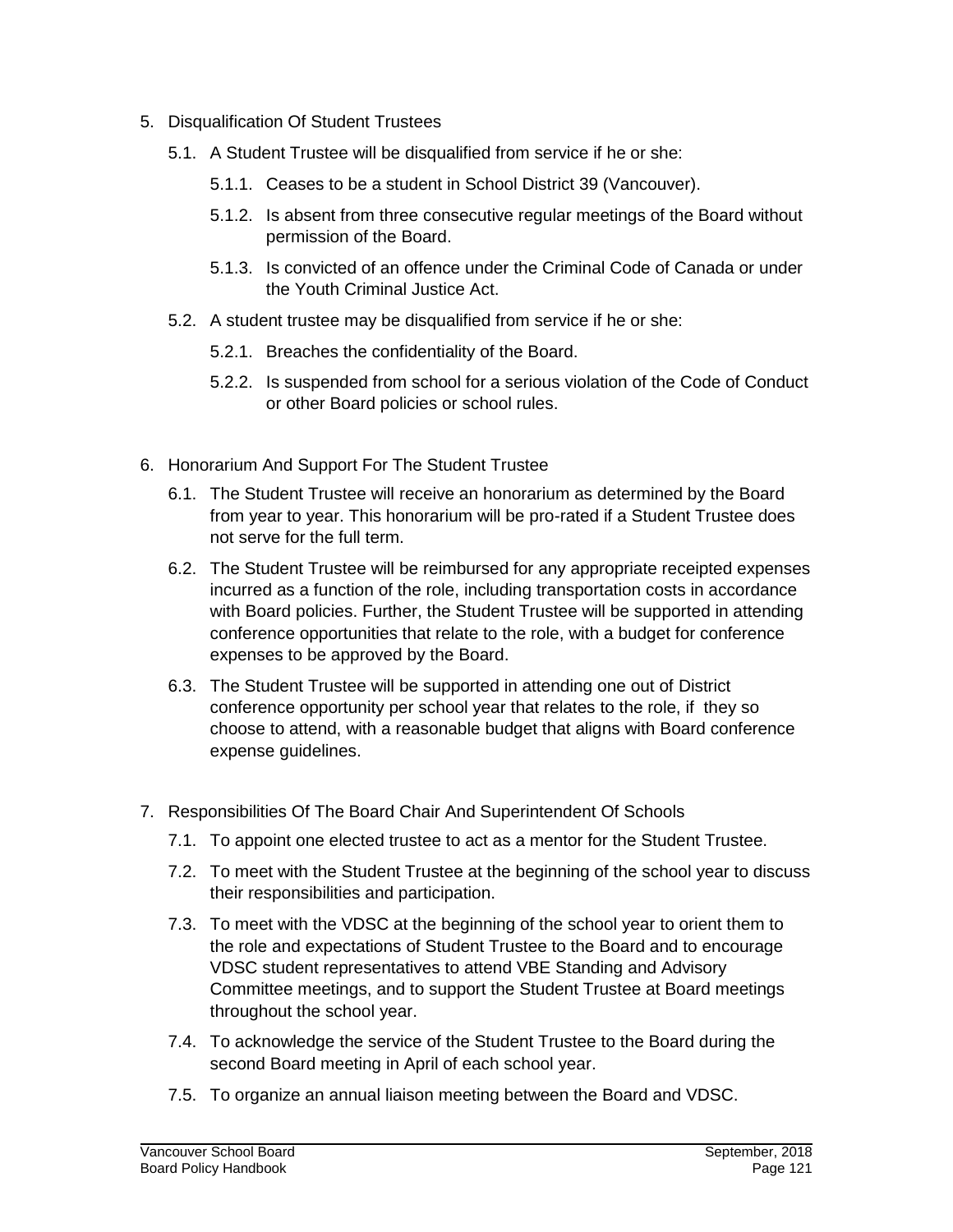- 8. Other
	- 8.1. The Student Trustee will not participate in BCSTA events in any formal manner. The Student Trustee may accompany elected trustees to appropriate BCSTA events or orientation and training purposes provided BCSTA does not object.

Legal Reference Section 85, School Act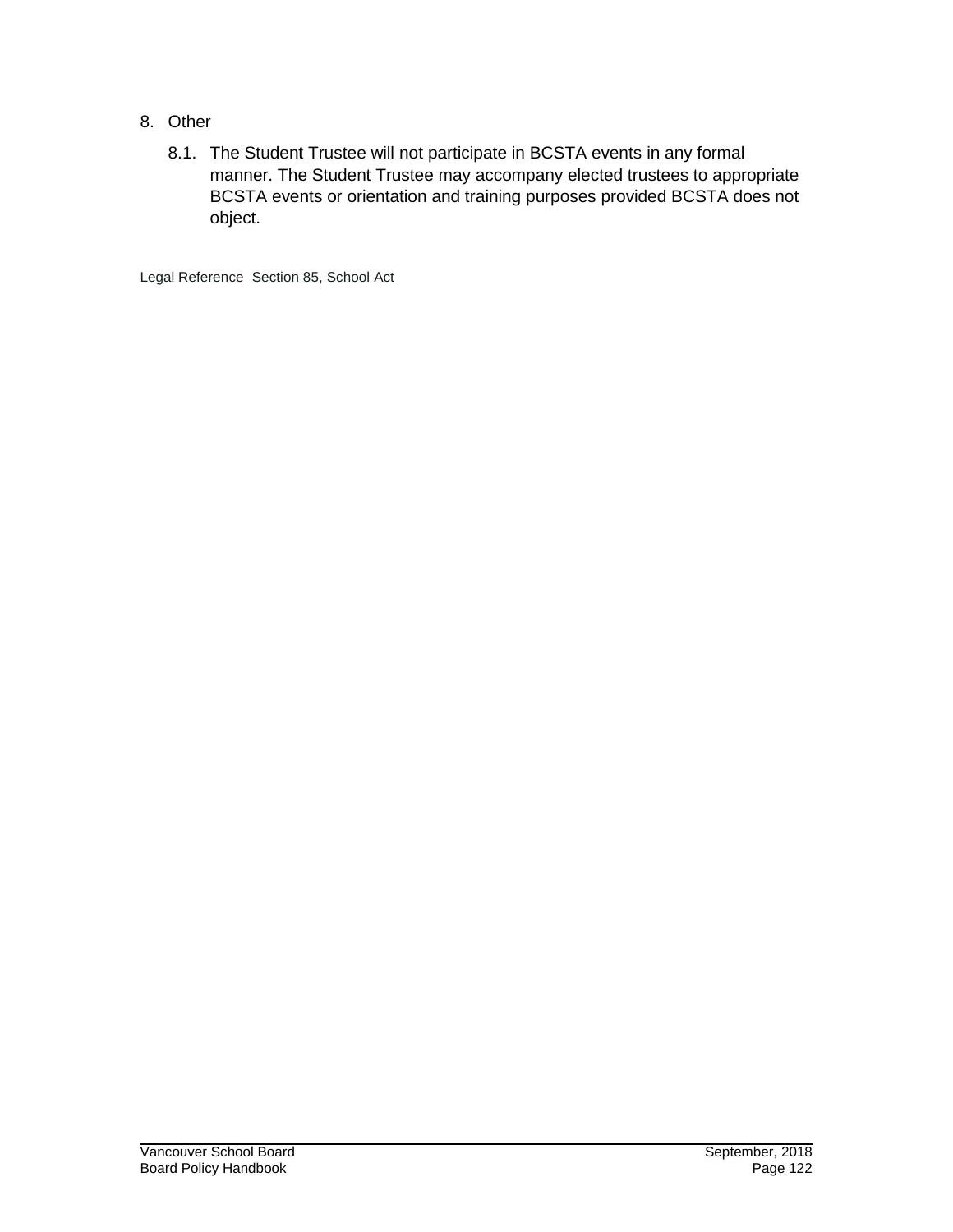# **STUDENT TRUSTEE CONFLICT OF INTEREST GUIDELINES**

- 1. A Student Trustee must not participate in any Board discussion where the Student Trustee may have a conflict of interest or an apparent conflict of interest.
- 2. For the purposes of this policy and regulation, the Student Trustee has a conflict of interest when a Student Trustee or their parent(s), spouse, sibling or child has a direct or indirect financial interest in the matter being discussed at the Board or Committee meeting.
- 3. For the purposes of this policy and regulation, the Student Trustee has an apparent conflict of interest where a reasonable member of the public may believe that the Student Trustee's participation in a discussion at a Board or Committee meeting may have been affected by their private interest.
- **4.** A Student Trustee who believes that he or she has a conflict of interest must declare the conflict to the Board or the Committee and withdraw from any further participation in the discussion of the matter that gave rise to the conflict.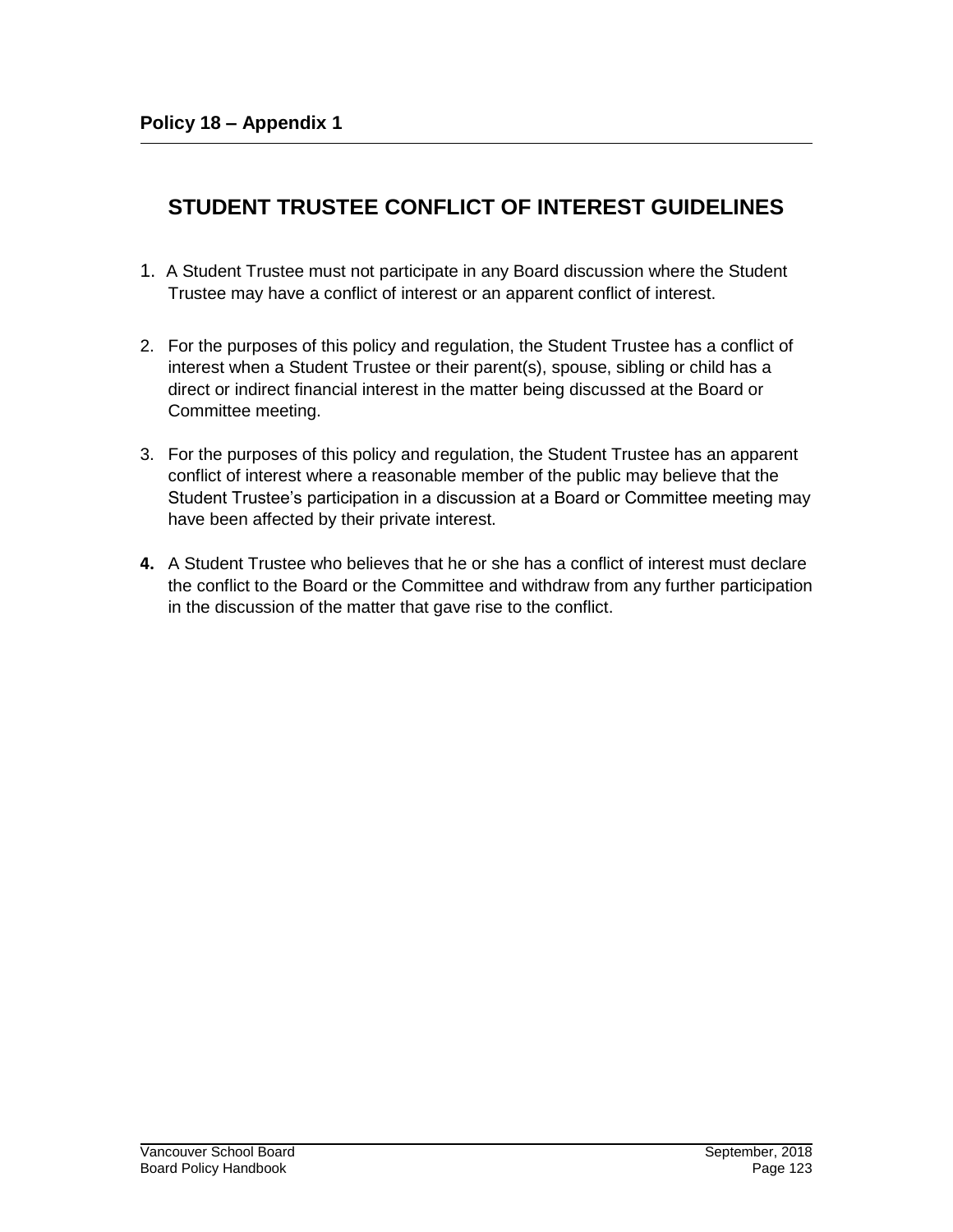# **RESTRICTED AND NON-RESTRICTED SURPLUS FUNDS**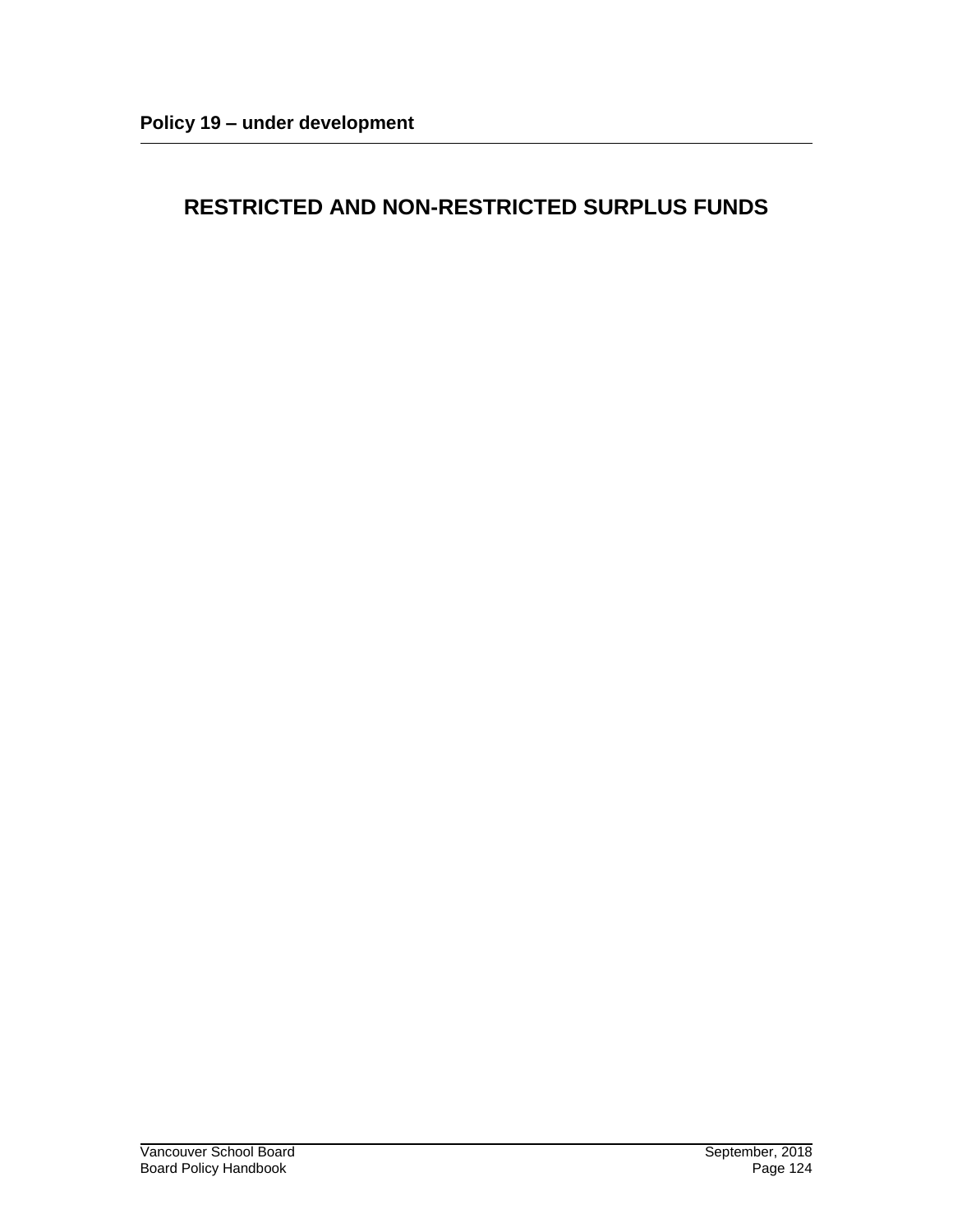# **DISPOSAL OF LAND OR IMPROVEMENTS**

When land or improvements owned by the Board (collectively "the Real Property") becomes surplus to the needs of the School District, the surplus property may be disposed of in accordance with the School Act, applicable Ministerial Orders and this Policy and related Regulations.

The Board has the responsibility for the disposal of its Real Property and may, after considering future educational needs and school space requirements for the School District, deem a property no longer required for further educational purposes or other Board purposes and determine to proceed to dispose of such property. In accordance with the School Act and applicable Ministerial Orders, the Board must not dispose of land or improvements by sale or transfer in fee simple or by way of lease of ten years or more unless such disposal is provided for in the Disposal of Land or Improvements Ministerial Order M193/08, or is approved by the Minister. The Board can dispose of land or improvements by way of lease, other than a lease of ten years or more, if such disposition is to an agency or organization for an alternative community use.

The procedure to dispose of Real Property by sale or transfer in fee simple or by way of lease of 10 years or more is as follows:

#### **1.0 Determination of Ownership**

1.1 Prior to initiating the disposal of any Real Property, the Board will conduct a title search to confirm that the property is registered in the name of the Board of Education of School District No. 39(Vancouver) with fee simple ownership. The title search should include a determination as to whether or not the Real Property is held in trust by grant from the Crown, or subject to any registered charges.

#### **2.0 Consultation**

2.1 Once ownership has been determined in accordance with 1 above, prior to disposing of Real Property, the Board shall undertake, with stakeholders, local governments, community organizations and/or the public, such consultations as the Board may consider appropriate with respect to the Real Property involved. This consultation process shall include:

2.1.1 Consideration of future enrolment growth in the School District, including K-12, adult programs and early learning;

2.1.2 Consideration of alternative community use of surplus space in school buildings and other facilities;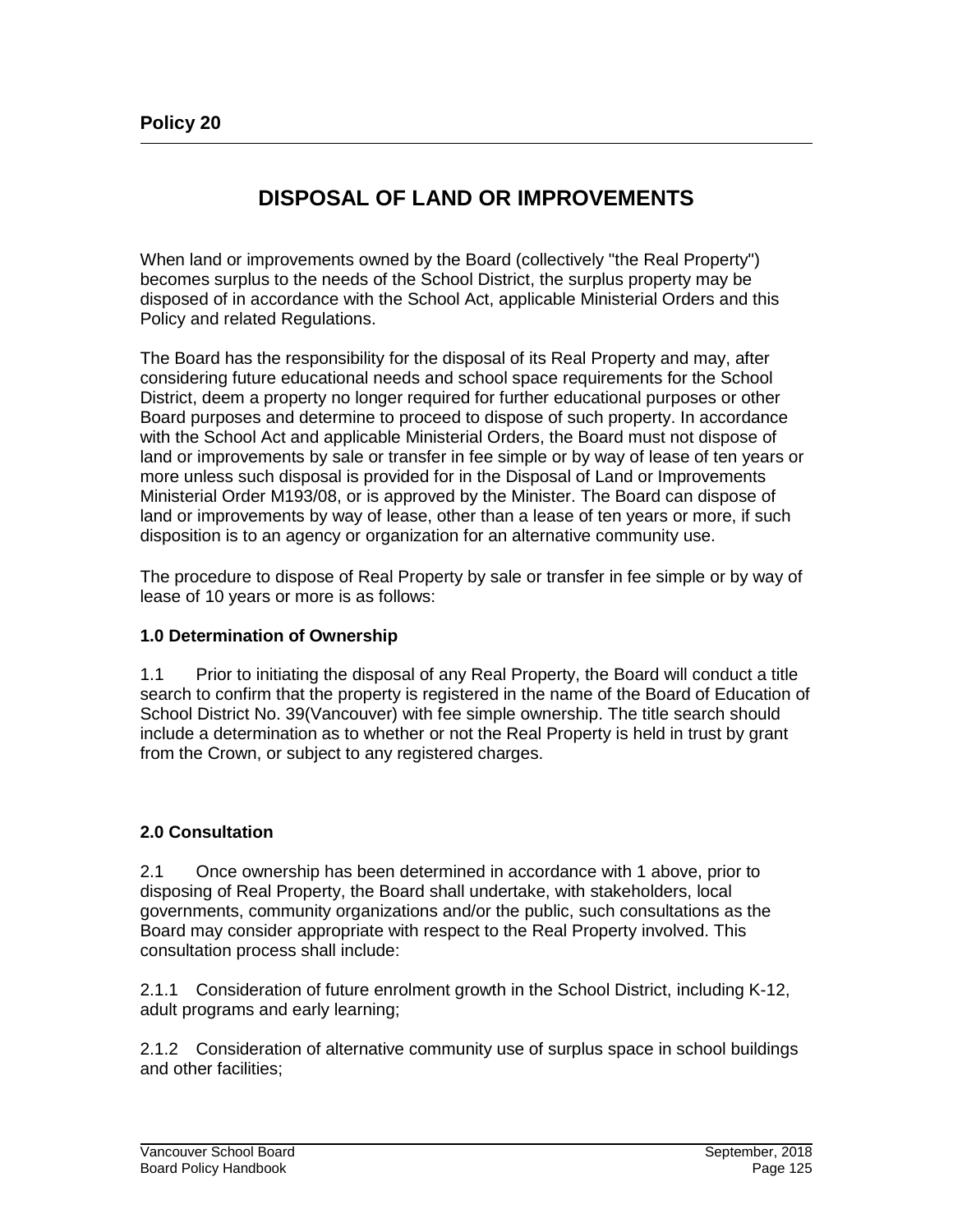2.1.3 A fair consideration of the community's input and adequate opportunity for the community to respond the Board's plan for the Real Property.

### **3.0 Disposal Process**

3.1 Following consultation, if the Board passes a resolution declaring the Real Property surplus to the needs of the School District and instructing School District staff to proceed with the Real Property disposal process, the School District staff shall:

3.1.1 Where necessary, arrange for the preparation of a legal survey plan showing the boundaries of the property to be disposed of;

3.1.2 Initiate the disposal process in accordance with a public request for proposals or tender process, provided that if the disposition is:

- i) to a not-for-profit organization;
- ii) to a public authority;

iii) to a person who, as part of the consideration for the disposition, will exchange land or an improvement with the Board;

iv) to a person who is a party to a subsisting lease, option, right of first refusal, joint venture, coownership or collaborative land acquisition or development agreement that has been the subject of a process involving the solicitation of competitive proposals, regardless of whether the agreement has been amended or assigned subsequent to the completion of that process;

v) a disposition of land to an owner of adjoining land for the purpose of consolidating the lands;

then the requirement for a public request for proposals or tender process shall only apply if the Board in its discretion so elects by resolution.

3.1.3 When required pursuant to the School Act and applicable Ministerial Order, apply to the Minister for approval of the disposal. The application will include:

i) Verification that the school closure was completed in accordance with the provisions under the current or former School Opening or Closure Order, if applicable;

ii) Description of circumstances giving rise to the Board request for Ministerial approval for the disposal of the property;

iii) Confirmation that the property will not be required for future educational purposes;

iv) Description of Board consultation as undertaken with respect to the proposed disposal;

v) Description of how the property was first acquired for educational purposes by the Board if known;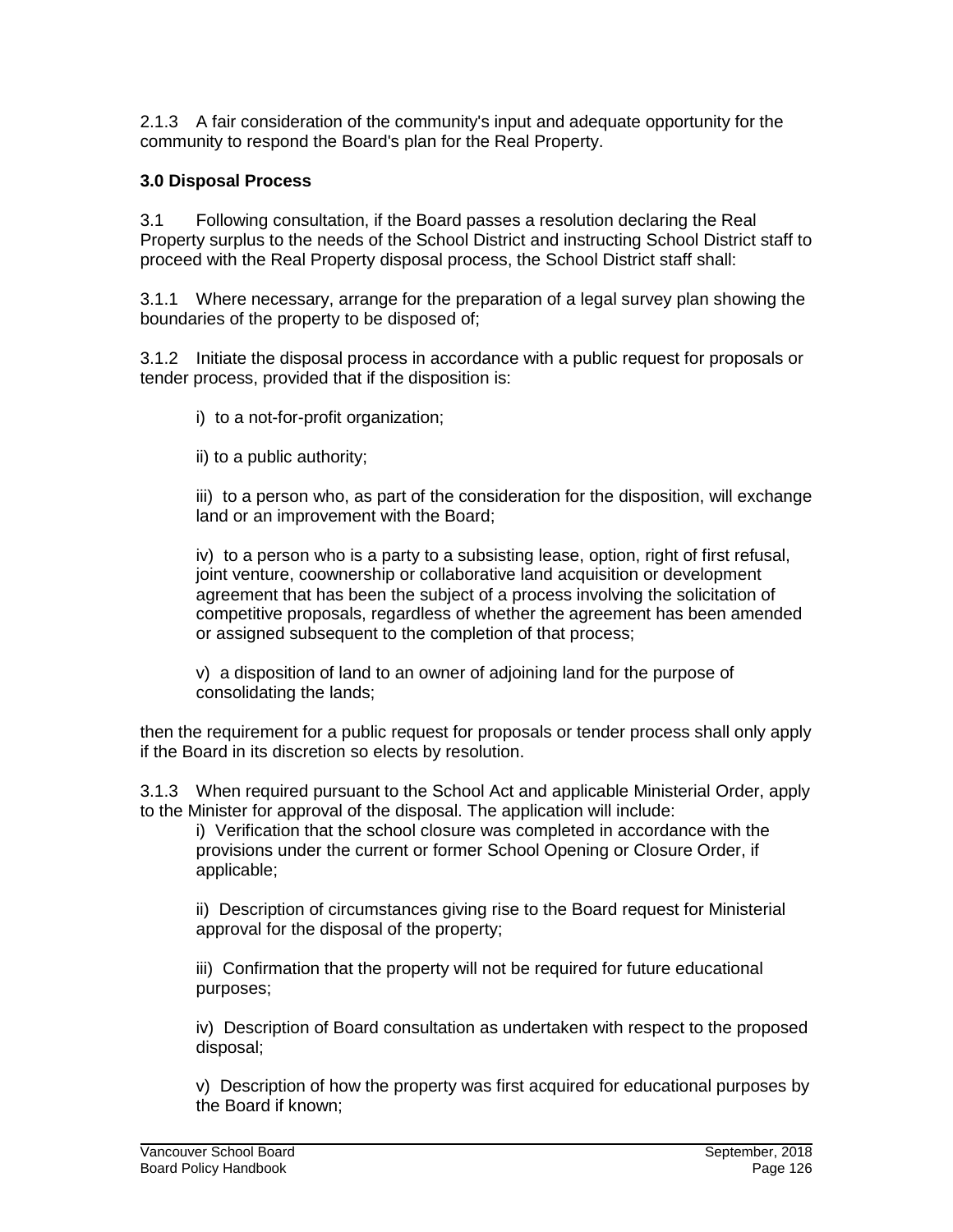vi) Confirmation that the property is owned by the Board and not the subject of Crown land grant as evidenced by one of the following documents obtained from the Land Title office:

- (1) State of Title Certificate (certified copy of title); or
- (2) Title search print including parcel identifier No.
- vii) Address and legal description of the property;

viii) Site plan showing the subject property clearly outlined in bold or in colour;

ix) Property Appraisals by two licensed property appraisers. In situations where it is not practical to obtain two comprehensive appraisals, the latest property assessment notice will be provided as one of these appraisals; and

x) Statement of expected purchase price or rent.

3.1.4 Undertake necessary steps to subdivide the Real Property to be disposed of, if it is to be subdivided from a "parent" property to remain in the ownership of the Board.

### **4.0 Bylaw Requirement**

4.1 Upon completion of the process outlined in #3 above, (and upon notification of Ministerial approval where applicable), the Board shall adopt a By-law (the "Real Property Disposal By-law") authorizing the disposal of the Real Property. The Real Property Disposal By-law will include:

i) Confirmation that the Board will not require the land or improvements for future educational purposes;

ii) The name and the facility number, if any; and

iii) The address and legal description of the Real Property.

5.0 Notification to Minister of Education

5.1 Upon adoption of the Real Property Disposal By-law by the Board, the Board will provide without delay the following documentation to the Minister:

i) A copy of the Board's Real Property Disposal By-law authorizing disposal of the property; and

ii) Written notification of the disposition and allocation of the proceeds as required under section 100(2) of the School Act.

### **6.0 Transfer of Title**

6.1 Where disposal is by sale or transfer, the transfer of title shall be completed in accordance with the terms of the agreement entered into with the purchaser.

### **7.0 Board of Education Restriction**